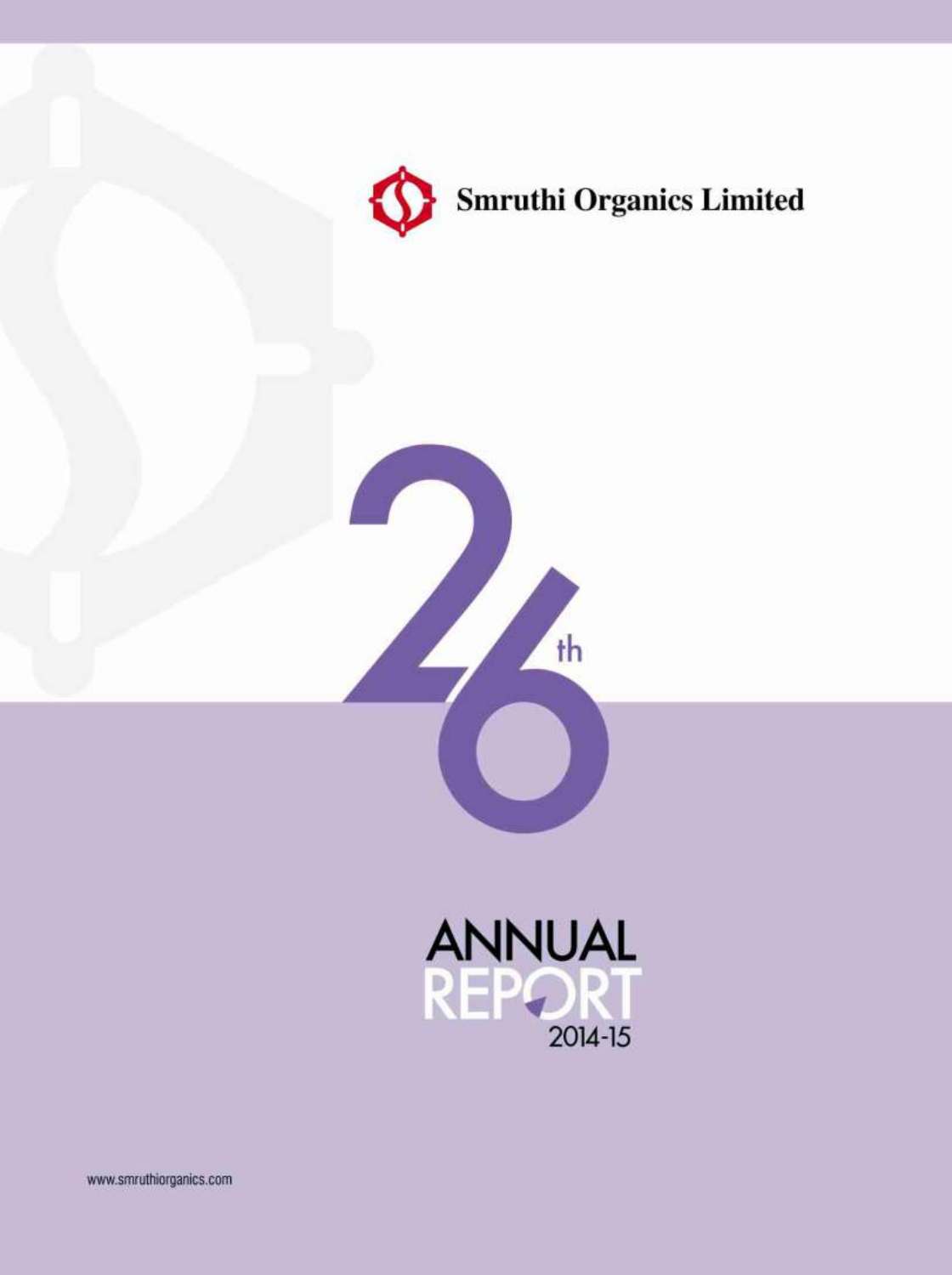### **BOARD OF DIRECTORS**

Mr. E. Purushotham - *Chairman & Managing Director* Mr. E. Swapnil - *Executive Director & Chief Financial Officer* Mrs. E. Vaishnavi Mr. K.R. Dhole *(w.ef. 27-09-2014)* Dr. K. Ramaswamy Mr. J. H. Ranade

### **REGISTERED OFFICE**

165-A, Balaji Bhavan, 1st Floor, Railway Lines, Solapur - 413 001.

### **FACTORIES**

**Unit - I** Plot No. 273/274, MIDC, Akkalkot Road, Solapur - 413 006.

**Unit - II** Plot No. A-27, MIDC Area, Chincholi, Post Kondi, Taluka Mohol, Dist. Solapur 413 255

## **AUDITORS**

**Ashok Madgundi & Co,**  Chartered Accountants, 210/A/1, Sakhar Peth, Near Kanya Prashala, Solapur - 413 005.

### **BANKERS**

**State Bank of India** Industrial Finance Branch, World Trade Centre, Mumbai - 400 005.

#### **Axis Bank Ltd**

214/215, 'City Mall' Near Pune University, Pune - 411 007

## **COMPANY SECRETARY**

Ms. Chetana Bijaynath Tiwari Flat No.601, Building No. 28, Haware Citi, Borivade Housing Complex, Kasarwadavali, Ghodbhundar Road, Thane - 400 601.

### **REGISTRAR AND TRANSFER AGENTS**

M/s. Adroit Corporate Services Pvt.Ltd., 19, Jaferbhoy Indl. Est., Makwana Road, Marol Naka, Andheri (E), Mumbai – 400 059.

 $\boxed{1}$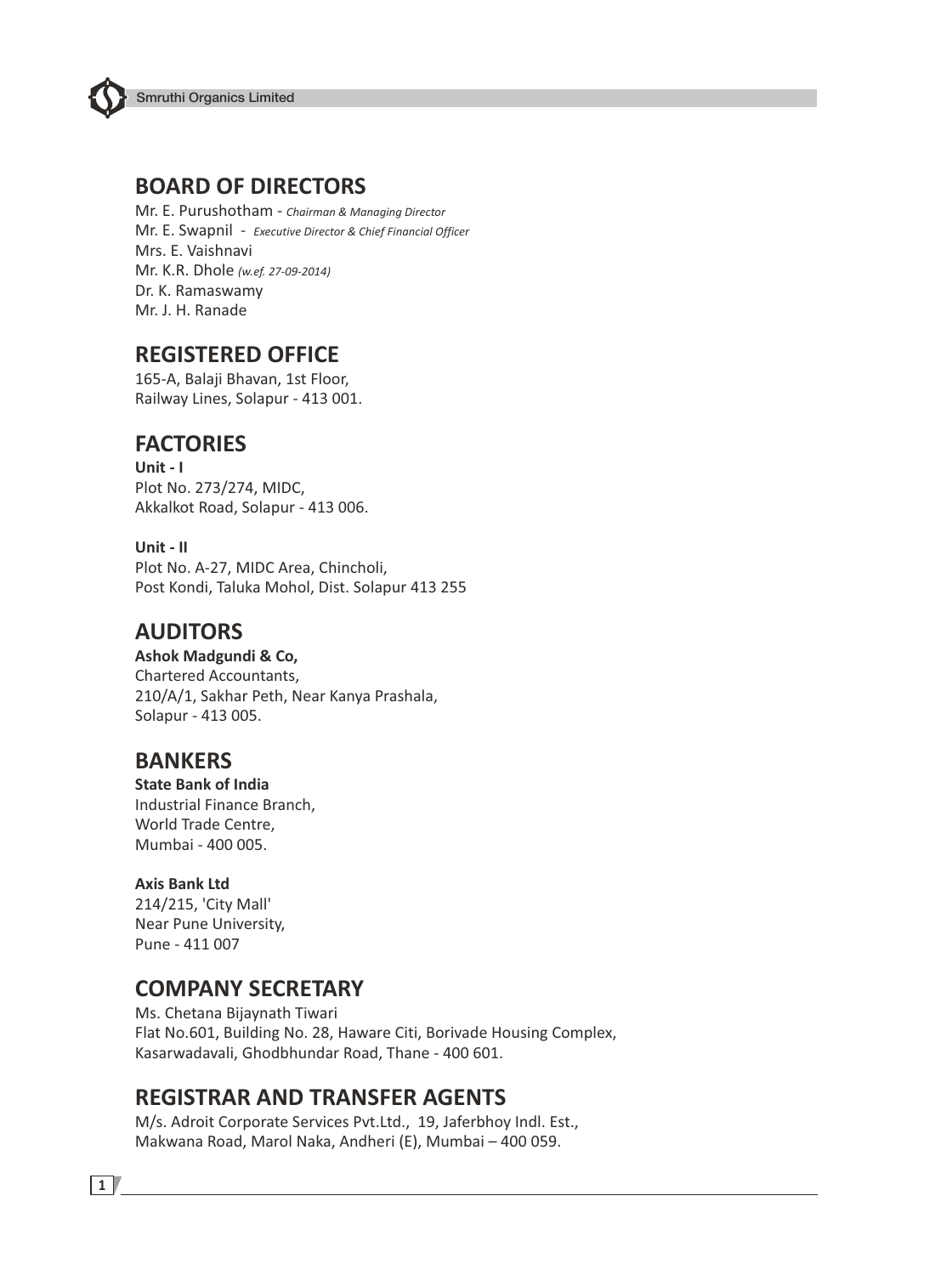# **Notice**

**th** NOTICE is hereby given that the **26 Annual General Meeting** of the Members of **Smruthi Organics Limited** will be held at **Hotel City Park,** (Shamiyana Hall), 119, Murarji Peth, Opp. Hutatma Chowk, Solapur 413 **th** 001, **on Tuesday 11 August 2015, at 12.30 p.m** to transact the following business:-

#### **ORDINARY BUSINESS**

- 1. To receive, consider and adopt the Profit and Loss Account for the year ended on 31st March, 2015, the Balance Sheet as at that date and the Report of the Auditors and Directors thereon along with Cash-flow statement.
- 2. To appoint a Director in place of Mrs. E. Vaishnavi, (DIN 00033669) who retires by rotation and being eligible offers herself for re-appointment.
- 3. To appoint Ashok Madgundi and Co. Chartered Accountants, as Auditors of the Company to hold office from the conclusion of this meeting to the conclusion of the next Annual General Meeting and to authorize the Board of Directors to fix their remuneration.

### **SPECIAL BUSINESS**

4 To consider and if thought fit to pass following resolution as an Ordinary Resolution:

"REOLVED THAT pursuant to the provisions of Section 148 and other applicable provisions if any of the Companies Act 2013 and the Companies (Audit and Auditors) rules, 2014 (including any statutory modification(s) or re-enactment(s) thereof, for the time being in force), the Company do ratify and confirm remuneration of Rs. 25,000/- plus service tax as applicable plus reimbursement of out of pocket expenses as approved by the Board of Directors upon recommendation of the Audit committee for conducting the audit of the cost records of the Company by Shriniwas Diddi & Associates for the financial year ending 31 $^{\rm st}$  March 2016."

5. To consider and if thought fit to pass following resolution as a Special Resolution:

"RESOLVED THAT pursuant to provisions of Section 197, 203 Schedule V and other applicable provisions if any of the Companies Act 2013 and Articles of Association of the Company, the Consent of the Company be and is hereby accorded to the appointment of Mr. E. Swapnil as Director in whole time employment designated as "Executive Director and CFO" on a term of 3 years with effect from  $1<sup>st</sup>$  June 2015 to 31<sup>st</sup>May 2018, as approved by the Nomination and Remuneration Committee on salary of Rs. 3,00,000/- (Rupees Three Lacs) per month plus annual variable pay not exceeding 25% of annual salary, allowances, benefits and perquisites and other terms and conditions as mentioned in the explanatory statement.

RESOLVED FURTHER THAT in the event of inadequacy or absence of profits in any financial year of the Company, during the term of Mr. E. Swapnil, Executive Director and CFO, the remuneration, benefits and perquisites payable to him shall be as per the provisions of Schedule V of the Companies Act 2013."

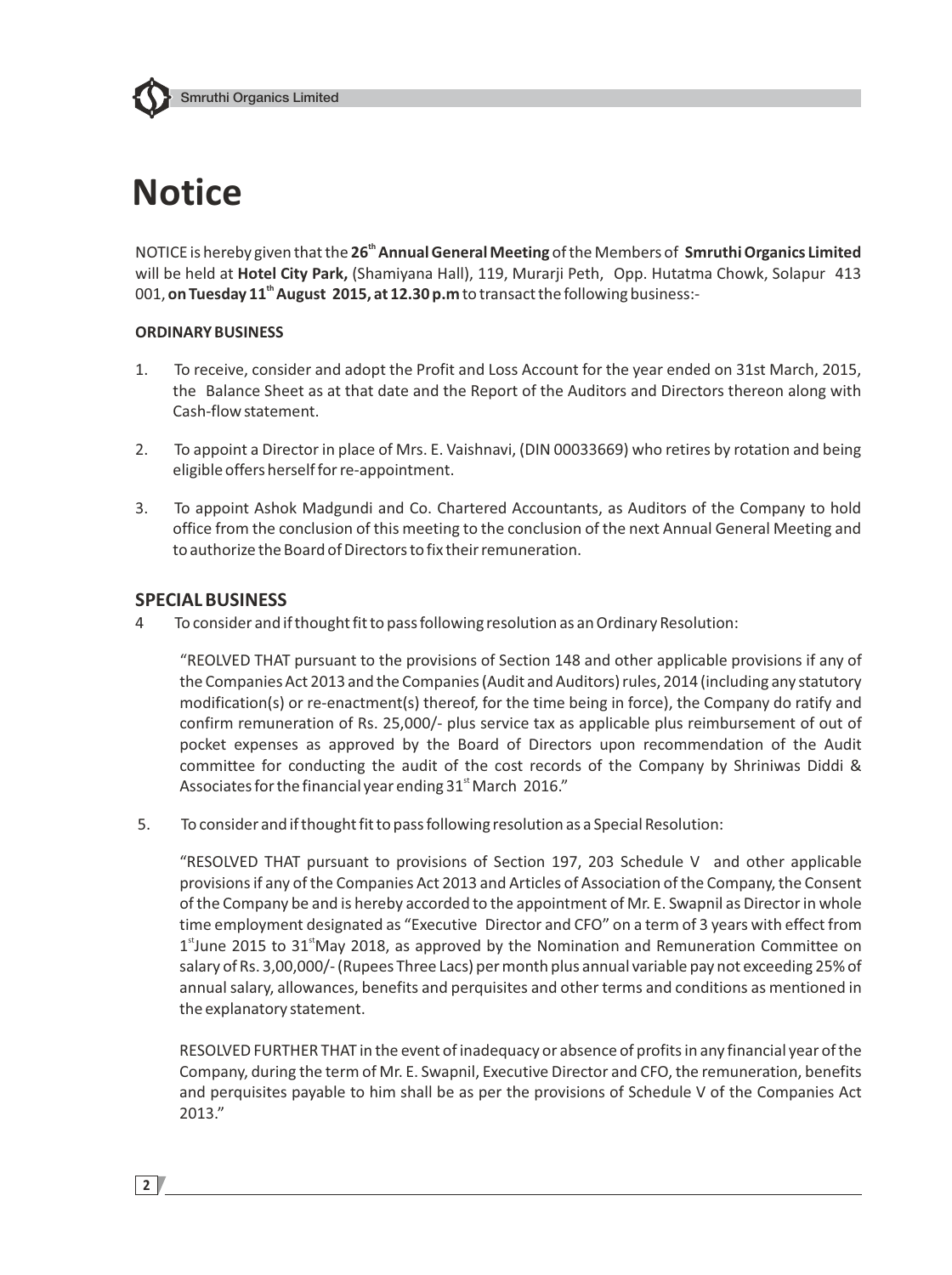RESOLVED LASTLY THAT Board of Directors of the Company and / or Company Secretary of the Company be and is hereby authorized to file required form with Registrar of Companies and generally do all such acts, deeds and things as may be necessary or expedient for the purpose of giving effect to this resolution.

6. To consider and if thought fit to pass following resolution as a Special resolution:

"RESOLVED THAT pursuant to the provisions of Section 197, 203 and Schedule V and other applicable provisions if any of the Companies Act, 2013 and subject to such approvals as may be necessary, Company do approach Central Government for approval of waiver of excess remuneration as specified in the Explanatory Statement, paid to Mr. E. Purushotham, Managing Director during a period from 1st April 2013 to 31st March 2014.

"RESOLVED FURTHER THAT Board of Directors of the Company and / or Company Secretary be and is hereby authorized to file application with Central Government in prescribed form, make representations, furnish required information and generally to do all such acts, deeds and things as may be necessary or expedient to implement this resolution."

**Place :** Solapur **Date :** 10th June 2015

By order of the Board Sd/- **(Chetna B. Tiwari)** Company Secretary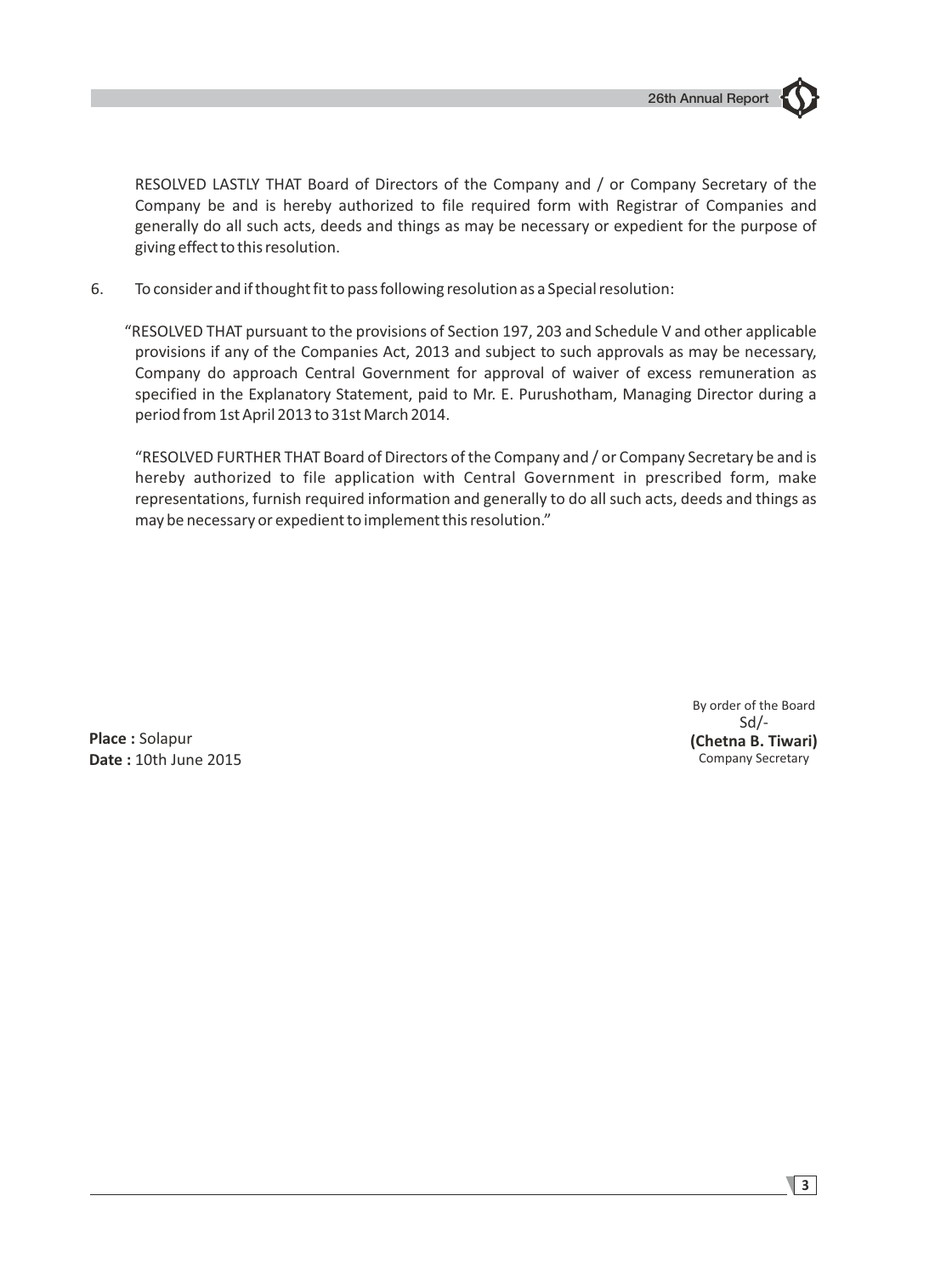# **Note :**

A MEMBER ENTITLED TO ATTEND AND VOTE AT THE MEETING IS ENTITLED TO APPOINT PROXY/PROXIES TO ATTEND AND VOTE INSTEAD OF HIMSELF/HERSELF. SUCH A PROXY / PROXIES NEED NOT BE A MEMBER OF THE COMPANY. A person can act as proxy on behalf of members not exceeding fifty and holding in the aggregate not more than ten percent of the total share capital of the Company, carrying voting rights provided that a member holding more than ten percent, of the total share capital of the Company carrying voting rights may appoint a single person as proxy and such person shall not act as proxy for any other person or shareholder.

The instrument of Proxy in order to be effective, should be deposited at the Registered Office of the Company, duly completed and signed not less than 48 hours before the commencement of the meeting. A Proxy form is sent herewith. Proxies submitted on behalf of the companies, societies etc., must be supported by an appropriate resolution/authority, as applicable.

- 1. The Register of Members and Share Transfer Books of the Company will remain closed from  $1<sup>st</sup>$  August  $2015$  to  $11<sup>th</sup>$  August 2015 (both days inclusive).
- 2. Details under Clause 49 of the Listing Agreement with the Stock Exchange in respect of the Directors seeking appointment/re-appointment at the Annual General Meeting, form integral part of the notice. The Directors have furnished the requisite declarations for their appointment/reappointment.
- 3. Electronic copy of the Annual Report for 2014-15 is being sent to all the members whose email IDs are registered with the Company /Depository Participants(s) for communication purposes unless any member has requested for a print copy of the same. For members who have not registered their email address, physical copy of the Annual Report for 2014-15 is being sent in the permitted mode. Members are requested to register/update their email address for receiving all communication including Annual Report, Notices etc. from the Company electronically.
- 4. Electronic copy of the Notice of the  $26<sup>th</sup>$  Annual General Meeting of the Company inter alia indicating the process and manner of e-voting, along with Attendance Slip and Proxy Form is being sent to all the members whose email IDs are registered with the Company/Depository Participants(s) for communication purposes unless any member has requested for a hard copy of the same. For members who have not registered their email address, physical copy of the Notice of the  $26<sup>th</sup>$  Annual General Meeting of the Company inter alia indicating the process and manner of e-voting, along with Attendance Slip and Proxy Form is being sent in the permitted mode.
- 5. Any Member desirous of getting any information on the accounts or operations of the Company is requested to forward his/her queries to the Company at least seven working days prior to the meeting, so that the required information can be made available at the meeting.

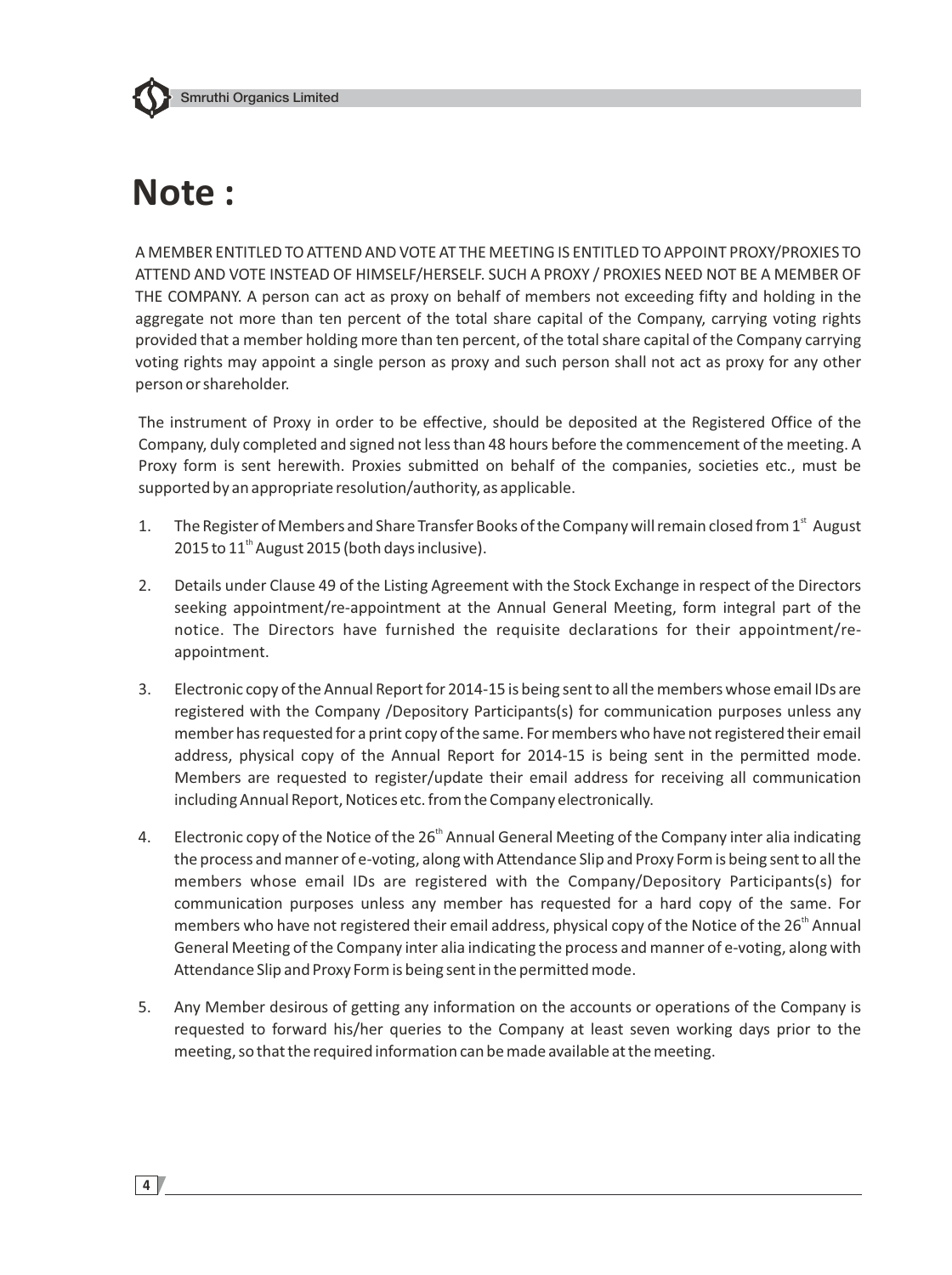#### **6. Voting through electronic means :**

In compliance with provisions of Section 108 of the Companies Act, 2013 (the "Act"), Rule 20 of the Companies (Management and Administration) Rules, 2014 (the "Rules") as amended and Clause 35B of the Listing Agreements, the Company is pleased to provide the facility of remote e-voting (powered by Central Depository Securities Limited –CDSL), by which the members may exercise a right to cast their votes on the Resolutions proposed to be passed at the Meeting from a place other than the venue of the meeting.

#### **7. Voting through Physical Ballots:**

The Members who attend the meeting in proxy or in person and have not cast their vote through e-voting may do so at the meeting using physical assent dissent forms provided at the venue.

#### **The instructions for shareholders voting electronically are as under:**

- (i) The voting period begins on  $8<sup>th</sup>$  August 2015 from 9.00 am and ends on 10 $<sup>th</sup>$  August 2015 up to 5.00</sup> pm. During this period shareholders' of the Company, holding shares either in physical form or in dematerialized form, as on the cut-off date (record date) of  $6<sup>th</sup>$  August 2015 may cast their vote electronically. The e-voting module shall be disabled by CDSL for voting thereafter.
- (ii) Shareholders who have already voted prior to the meeting date would not be entitled to vote at the meeting venue.
- (iii) The shareholders should log on to the e-voting website [www.evotingindia.com](http://www.evotingindia.com).
- (iv) Click on Shareholders.
- (v) Now Enter your User ID
	- a. For CDSL: 16 digits beneficiary ID,
	- b. Members holding shares in Physical Form should enter Folio Number registered with the Company.
- (vi) Next enter the Image Verification as displayed and Click on Login.
- (vii) If you are holding shares in demat form and had logged on to [www.evotingindia.com](http://www.evotingindia.com) and voted on an earlier voting of any company, then your existing password is to be used.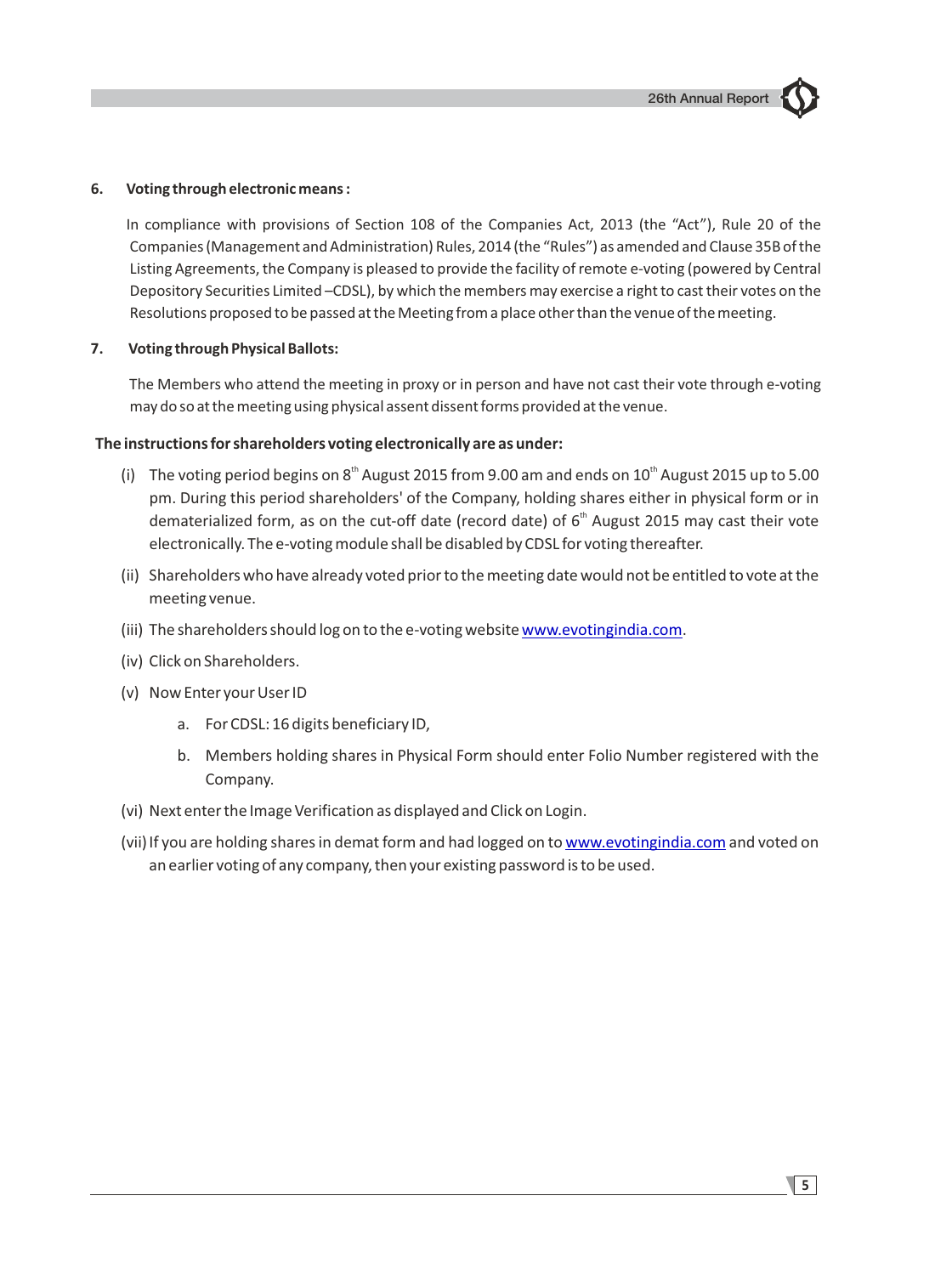#### (viii) If you are a first time user follow the steps given below:

|                                                                 | For Members holding shares in Demat Form and Physical Form                                                                                                                                                                                                                                                                                                                                                                                                                                                                    |
|-----------------------------------------------------------------|-------------------------------------------------------------------------------------------------------------------------------------------------------------------------------------------------------------------------------------------------------------------------------------------------------------------------------------------------------------------------------------------------------------------------------------------------------------------------------------------------------------------------------|
| <b>PAN</b>                                                      | Enter your 10 digit alpha-numeric PAN issued by Income Tax Department (Applicable for<br>both demat shareholders as well as physical shareholders)                                                                                                                                                                                                                                                                                                                                                                            |
|                                                                 | Members who have not updated their PAN with the Company/Depository<br>$\blacksquare$<br>Participant are requested to use the first two letters of their name and the 8 digits<br>of the sequence number in the PAN field.<br>In case the sequence number is less than 8 digits enter the applicable number of<br>$\blacksquare$<br>O's before the number after the first two characters of the name in CAPITAL<br>letters. Eg. If your name is Ramesh Kumar with sequence number 1 then enter<br>RA00000001 in the PAN field. |
| Dividend<br>Bank<br><b>Details</b><br>OR Date of<br>Birth (DOB) | Enter the Dividend Bank Details or Date of Birth (in dd/mm/yyyy format) as recorded in<br>your demat account or in the company records in order to login.<br>If both the details are not recorded with the depository or company please<br>$\blacksquare$<br>enter the member id / folio number in the Dividend Bank details field as<br>mentioned in instruction $(v)$ .                                                                                                                                                     |

- (ix) After entering these details appropriately, click on "SUBMIT" tab.
- (x) Members holding shares in physical form will then directly reach the Company selection screen. However, members holding shares in demat form will now reach 'Password Creation' menu wherein they are required to mandatorily enter their login password in the new password field. Kindly note that this password is to be also used by the demat holders for voting for resolutions of any other company on which they are eligible to vote, provided that company opts for e-voting through CDSL platform. It is strongly recommended not to share your password with any other person and take utmost care to keep your password confidential.
- (xi) For Members holding shares in physical form, the details can be used only for e-voting on the resolutions contained in this Notice.
- (xii) Click on the EVSN for the relevant Smruthi Organics Limited on which you choose to vote.
- (xiii) On the voting page, you will see "RESOLUTION DESCRIPTION" and against the same the option "YES/NO" for voting. Select the option YES or NO as desired. The option YES implies that you assent to the Resolution and option NO implies that you dissent to the Resolution.

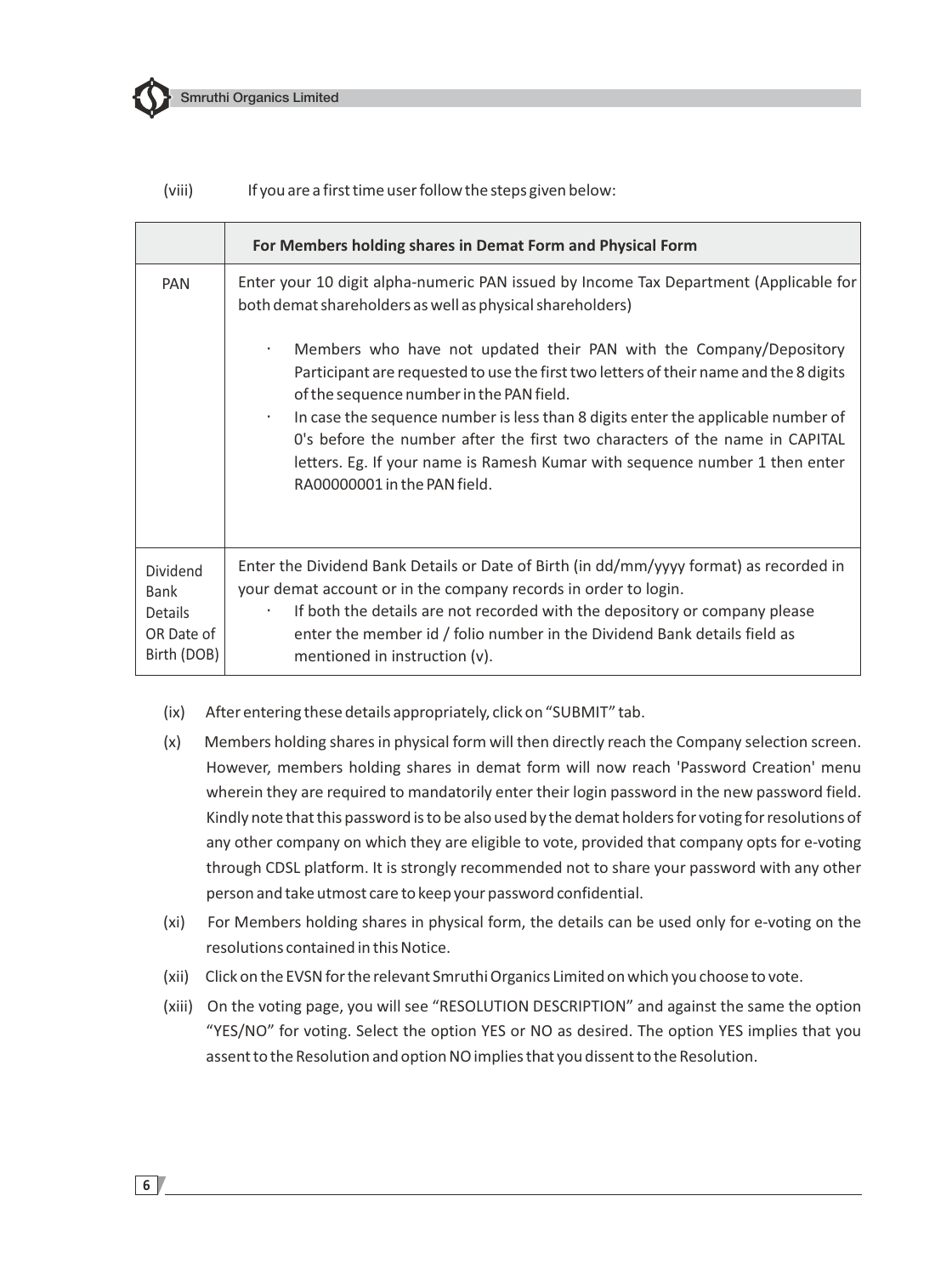- (xiv) Click on the "RESOLUTIONS FILE LINK" if you wish to view the entire Resolution details.
- (xv) After selecting the resolution you have decided to vote on, click on "SUBMIT". A confirmation box will be displayed. If you wish to confirm your vote, click on "OK", else to change your vote, click on "CANCEL" and accordingly modify your vote.
- (xvi) Once you "CONFIRM" your vote on the resolution, you will not be allowed to modify your vote.
- (xvii) You can also take a print of the votes cast by clicking on "Click here to print" option on the Voting page.
- (xviii) If a demat account holder has forgotten the login password then Enter the User ID and the image verification code and click on Forgot Password & enter the details as prompted by the system.
- (xix) **Note for Non Individual Shareholders and Custodians**
- Non-Individual shareholders (i.e. other than Individuals, HUF, NRI etc.) and Custodian are required to log on to [www.evotingindia.com](http://www.evotingindia.com) and register themselves as Corporates.
- A scanned copy of the Registration Form bearing the stamp and sign of the entity should be emailed to [helpdesk.evoting@cdslindia.com](mailto:helpdesk.evoting@cdslindia.com).
- After receiving the login details a Compliance User should be created using the admin login and password. The Compliance User would be able to link the account(s) for which they wish to vote on.
- The list of accounts linked in the login should be mailed to helpdesk.evoting@cdslindia.com and on approval of the accounts they would be able to cast their vote.
- A scanned copy of the Board Resolution and Power of Attorney (POA) which they have issued in favour of the Custodian, if any, should be uploaded in PDF format in the system for the scrutinizer to verify the same.
- (XX) In case you have any queries or issues regarding e-voting, you may refer the Frequently Asked Questions ("FAQs") and e-voting manual available at [www.evotingindia.com](http://www.evotingindia.com), under help section or write an email to [helpdesk.evoting@cdslindia.com](mailto:helpdesk.evoting@cdslindia.com).

#### **Please note that:**

- $\varnothing$  Your login id and password can be used by you exclusively for e-voting on the resolutions placed by the companies in which you are the shareholder.
- $\varnothing$  It is strongly recommended not to share your password with any other person and take utmost care to keep it confidential.
- $\varnothing$  In case of any queries, you may refer to the Frequently Asked Questions (FAQs) for members and evoting user manual for members available at the Downloads sections of https://www.evoting.cdsl.com or contact CDSL at the following Help Desk Phone No.: 18002005533, Email : helpdesk.evoting@cdslindia.com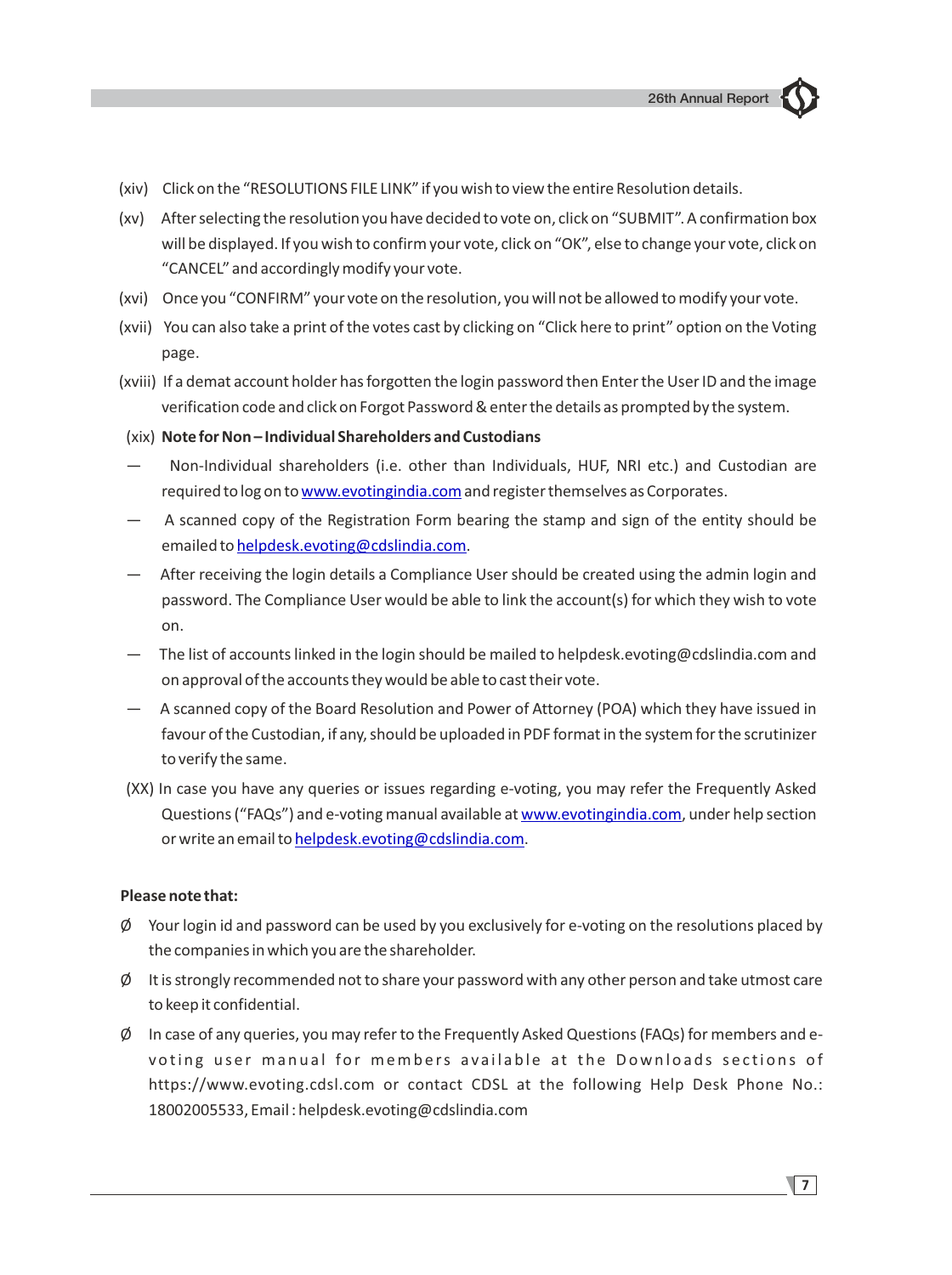- $\emptyset$  The voting rights of shareholders shall be in proportion to their shares of the paid up equity share capital of the Company as on the cut-off date (record date) of 6th August 2015.
- $\emptyset$  Mr. H.R. Thakur, Practicing Company Secretary has been appointed as the Scrutinizer to scrutinize the e-voting process in a fair and transparent manner.
- $\emptyset$  The Scrutinizer after Scrutinizing the votes cast at the Annual General Meeting and through remote e-voting, will, not later than three days of conclusion of the meeting, make a consolidated Scrutinizers report and submit the same to the chairman. The result declared along with consolidated Scrutinizers report shall be placed on Website of the Company <http://www.smruthiorganics.com> and communicated to the concerned Stock Exchanges.

For & by order of the Board Sd/- **(Chetna B. Tiwari)** Company Secretary

**Place :** Solapur **Date :** 10th June 2015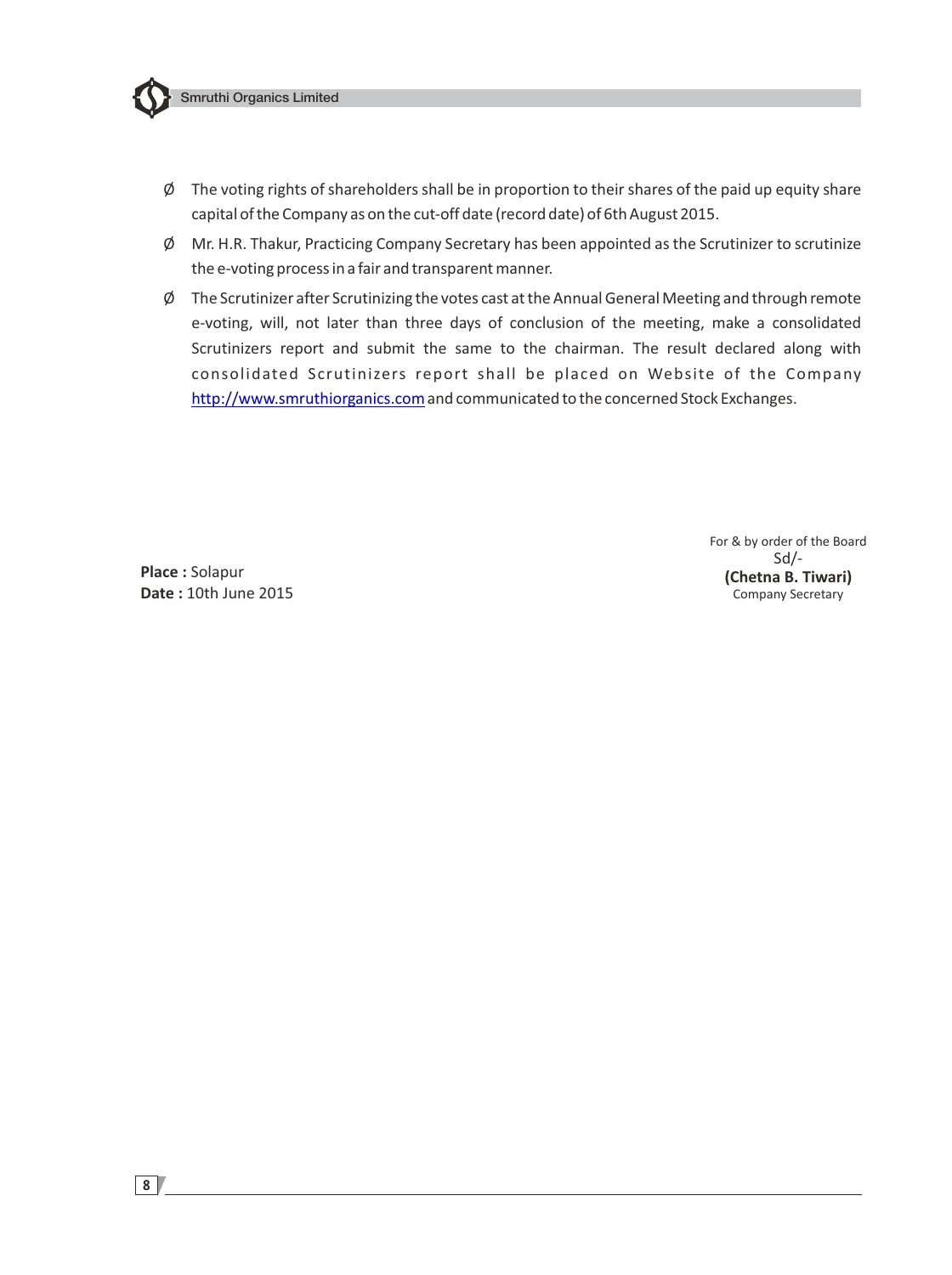

# **Annexure Forming Part Of The Notice**

(Explanatory Statement Pursuant to Section 102 of the Companies Act, 2013)

#### **Item No. 4 :**

The Board, on the recommendation of the Audit Committee, has approved the appointment of and remuneration payable to Shriniwas Diddi & Associates, Cost Accountants for conducting the audit of the cost records of the Company for the financial year ending March 31, 2016 on a Audit Fees of Rs.25,000/-plus service tax as applicable and reimbursement of out of pocket expenses.

In accordance with the provisions of Section 148 of the Act read with the Companies (Audit and Auditors) Rules, 2014, the remuneration payable to the Cost Auditors has to be ratified by the shareholders of the Company.

Accordingly, consent of the members is sought for passing an Ordinary Resolution as set out at Item No. 4 of the Notice.

None of the Directors, Key Managerial Personnel of the Company and their relatives are concerned or interested in the resolution.

The Board recommends the Resolution for your approval.

#### **Item No. 5 :**

At an Annual General Meeting of the members of the Company held on 30th July, 2012, members approved appointment and remuneration payable to Mr. E. Swapnil as Executive Director, who was subsequently appointed as Key Managerial Person (KMP) under the designation "Executive Director and Chief Financial Officer". The present term of Mr. E. Swapnil will expire on  $14<sup>th</sup>$  June, 2015. The Board of Directors has upon recommendation of Nomination and Remuneration Committee, but subject to approval of the members, has appointed Mr. E. Swapnil for a period of 3 (Three) years from  $1<sup>st</sup>$  June 2015 to 31<sup>st</sup> May 2018 on revised terms and conditions at the Meeting held on 10<sup>th</sup> June 2015. Taking into account his contribution and vital role towards progress of the Company, it is proposed to continue to avail the services of Mr. E. Swapnil.

#### **Details of Remuneration payable to Mr. E. Swapnil**

#### **1. Salary**

From  $1<sup>st</sup>$  June 2015 till 31st May, 2018 Rs. 300,000/- (Rupees Three Lacs) per month Plus annual variable component not exceeding 25% over annual salary

#### **2. Allowances / Perquisites**

1) Leave with full pay as per the Rules of the Company, encashment of un-availed leave being allowed at the end of the tenure.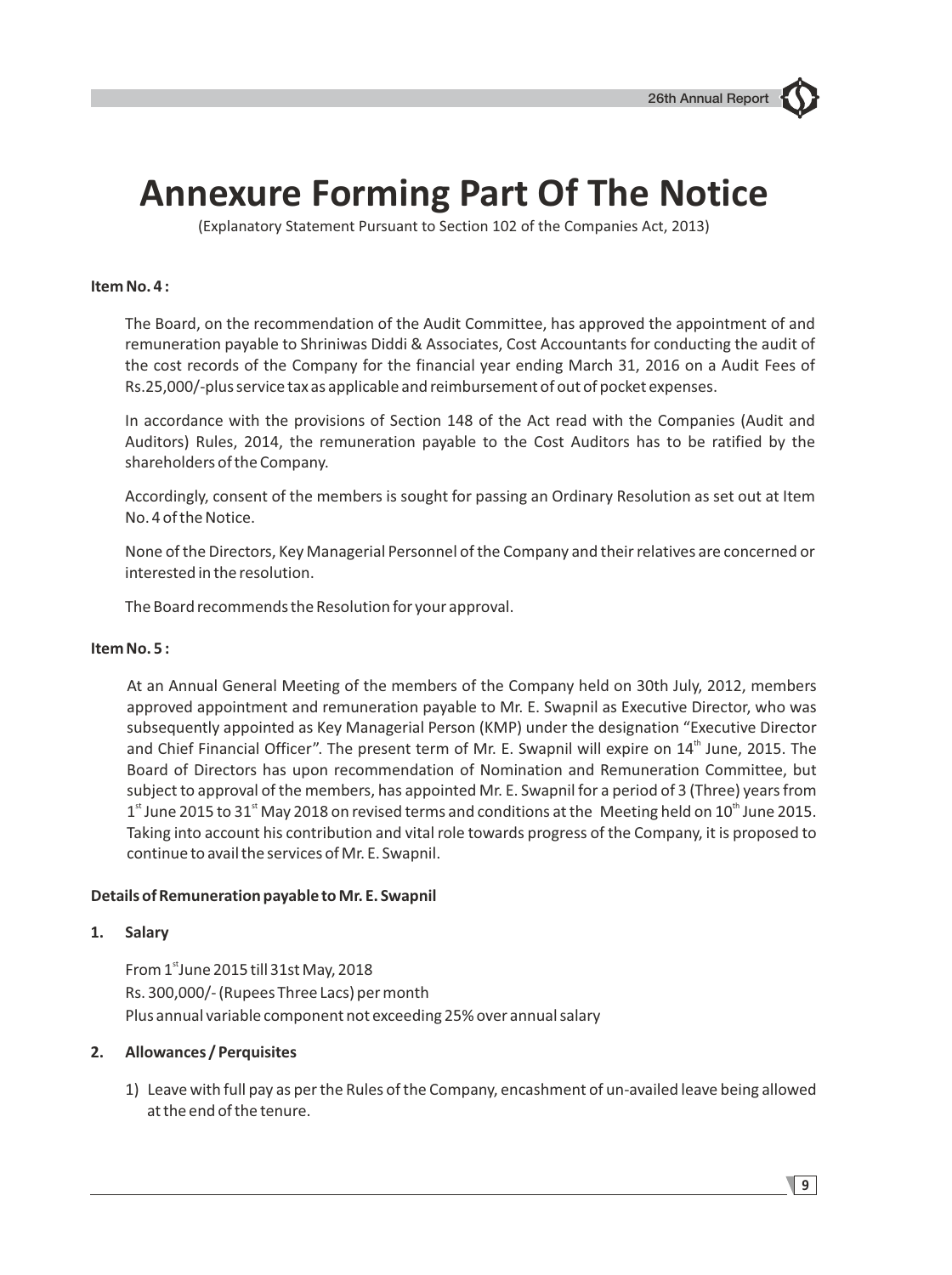- 2) Free furnished residential accommodation with gas, electricity, water and furnishings or unfurnished accommodation with gas, electricity and furnishings.
- 3) Re-imbursement of medical expenses incurred in India or abroad and including hospitalization, nursing home and surgical charges for himself and family.
- 4) Re-imbursement of actual traveling expenses for proceeding on leave from Solapur to any place in India or abroad and return there from once in a year in respect of himself and family.
- 5) Re-imbursement of membership fees for clubs.
- 6) Personal accident insurance policy in accordance with scheme applicable to senior employees.
- 7) Free use of Company's car for Company's work as well for personal purposes along with driver.
- 8) Telephone, Cell Phone with Internet at residence at Company's cost.

#### **3. Commission**

Commission, in addition to salary, perquisites and allowances calculated with reference to the Net Profits of the Company for Particular Financial Year, subject to overall ceiling laid down under provisions of Section 197 of the Companies Act, 2013 of such amount, as the Remuneration Committee/ Board of Directors may in their absolute discretion.

#### **4. Provident Fund and Gratuity Fund**

Company's contribution to Provident Fund and Family Pension Scheme to the extent these either singly or together are not taxable under The Income Tax Act, 1961 and Gratuity payable as per the rules of the Company and encashment of leave at the end of their tenures shall not be included in computation of limits for remuneration or perquisites aforesaid.

#### **5. Minimum remuneration**

If in any year during the currency of appointment of the Executive Director and CFO, the Company has no profits or its profits are inadequate, Company shall pay remuneration by way of Salary, perquisites and allowances as per applicable provisions of Part II Section II of Schedule V to the Companies Act, 2013.

#### **6. Memorandum of Interest**

In case of Mr. E. Swapnil no other Directors except the appointee, Mrs. E. Vaishnavi, and Mr. E. Purushotham are concerned or interested in the resolution. Similarly none of the Key Managerial Personnel or their relatives are concerned or interested in the resolution.

#### **7. Mr. E.Swapnil shall be liable to retire by rotation.**

#### **8. General terms of appointment.**

The appointee shall not divulge any confidential information concerning the company and not undertake any activities which shall adversely affect interests of the company.

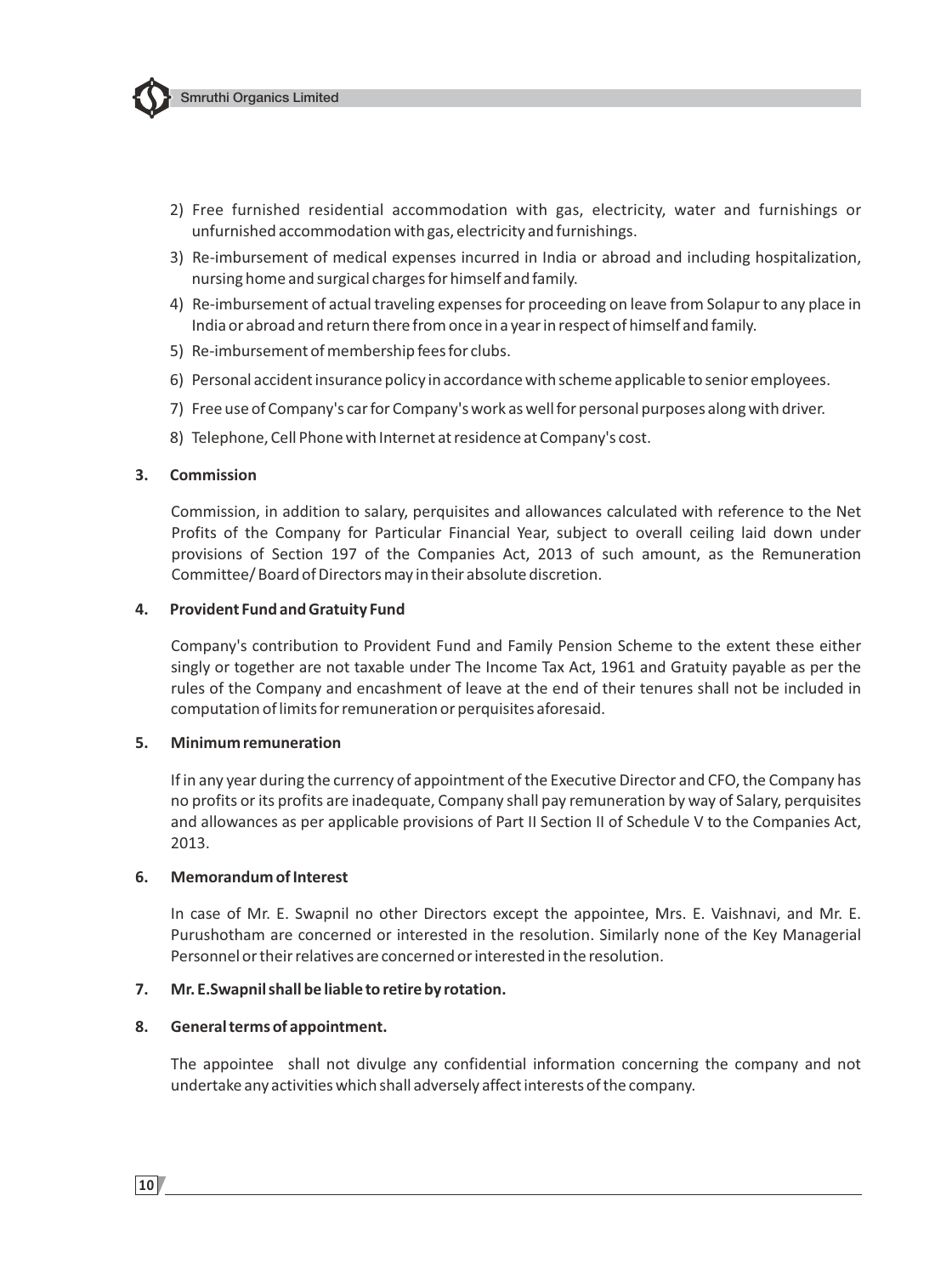Appointment terminable with 3 months notice from either side.

Appointment to terminate if the Director ceases to hold the Directorship for any reasons.

Additional Information relevant to appointment of the Executive Director and CFO forming part of the explanatory statement as required under schedule V of the Companies Act,2013.

#### **A. General Information:**

#### **1. Nature of Industry:**

The Company is manufacturer of Bulk Drugs & Drug Intermediates.

#### **2. Date of commencement of Commercial Production:**

The Company commenced commercial Production from December 1990.

#### **3. Financial performance based on Audited Financial Results for the year ended 31/03/2015**

| <b>Particulars</b>                               | Rs. (In Lacs) |
|--------------------------------------------------|---------------|
| Net Sales & Other Income                         | 7496.95       |
| Profit / (Loss) before Interest and Depreciation | 479.79        |
| Interest                                         | 565.07        |
| Depreciation                                     | 480.38        |
| Profit / (Loss) before Tax                       | (565.66)      |
| Profit / Loss after Tax                          | (381.36)      |

- **4. Export Performance and Foreign Exchange earned for the year ended 31/03/2015:**  During the year 2014-15 the Company's Exports amounted to Rs. 1925 lacs compared to Rs. 2977 lacs in previous year, registering the decrease of 35 %
- **5. Foreign Investment or Collaborations, if any:**  NIL

#### **6. Information about the Executive Director and CFO:**

#### **E. Swapnil – Executive Director & Chief Financial Officer**

a. Background Details:

Mr. E. Swapnil has pursued B.S .Chemical Engineer from USA and MBA (Finance) from Spain, has 8 years experience in the areas of technical, business development of APIs and finance. He has been associated with the company as Director since 2009.

b. Past Remuneration:

Rs.300000/- (Rupees Three Lacs ) per month, plus Provident Fund contribution @ 12%, Gratuity as per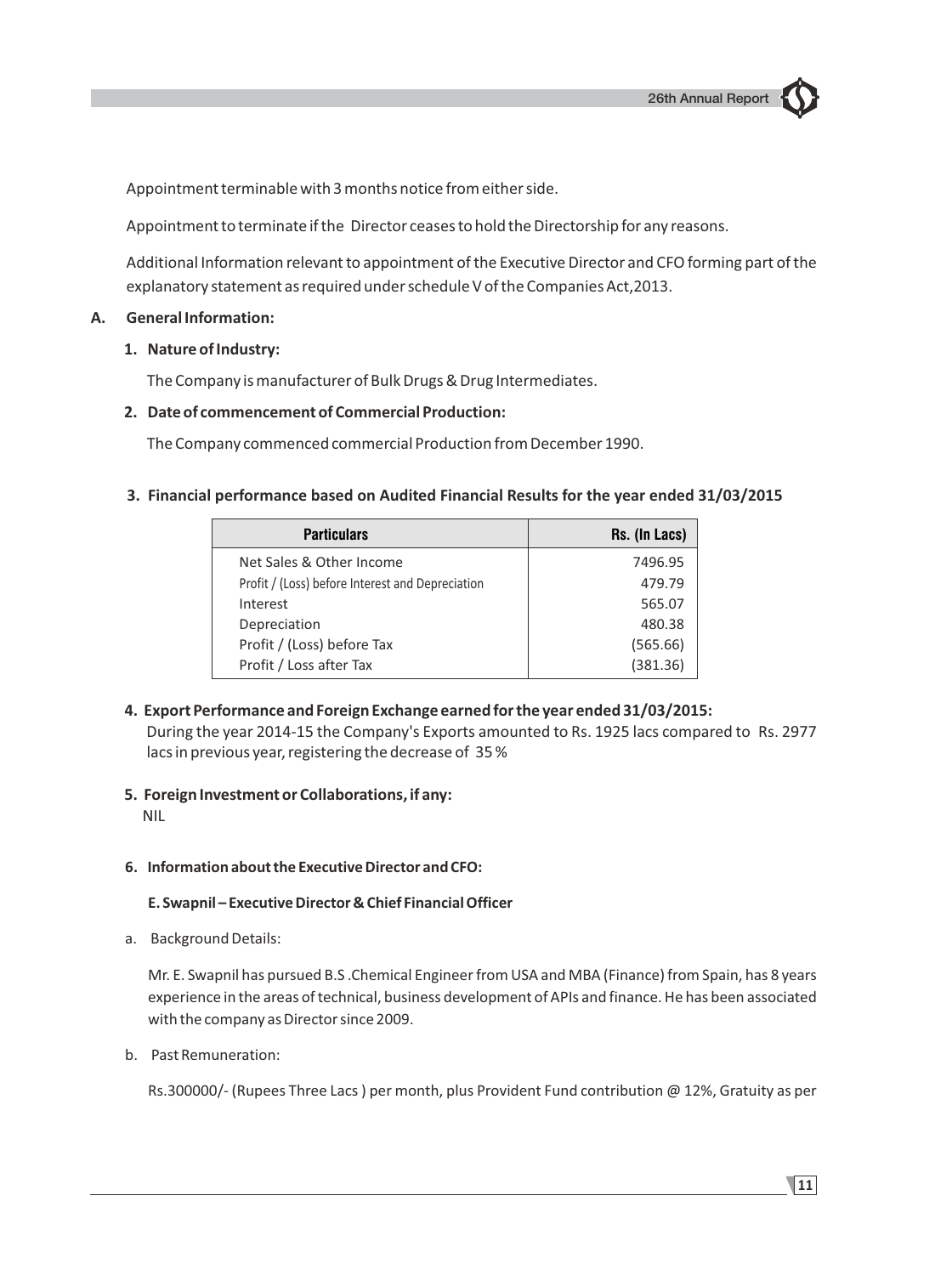

rules of the Company, reimbursement of medical and travelling expenses personal accident insurance, free use of company's car with driver etc.

c. Job Profile & Suitability:

Mr. E. Swapnil is dynamic professional who assists the Managing Director on all technical, business development and finance matters.

d. Remuneration Proposed:

Rs. 300,000/- (Rupees Three Lacs) per month

Plus annual variable component not exceeding 25% over annual salary Plus Commission / Allowances / Perquisites, viz. free furnished residential accommodation, reimbursement of medical and leave travel expenses, personal accident insurance policies, company car with driver contribution to Provident Fund and Gratuity etc.

Annual increase in remuneration excluding commission not to exceed 25% over the previous year.

e. Comparative Remuneration Profile with respect to industry, size of Company, profile of the position and person:

The remuneration proposed for Executive Director and CFO is in line with the one paid by the companies of similar size and business.

f. Pecuniary relationship directly or indirectly with the Company, or relationship with the Managerial Personnel, if any:- N.A. except to the extent of proposed remuneration and related party transactions as reflected in the Annual Report.

#### **(B) Other Information: (AS APPLICABLE)**

- (a) Reasons for loss or inadequate profits: Due to stoppage of production for about 3 months on account of labour strike, the operations were adversely affected. In addition, the low price realization in current markets has also added to the Company posting loss in FY 2014 – 15. The Company is Still in the process of addressing regulatory issues & hopes to recommenced supplies as early as possible.
- (b) Steps taken or proposed to be taken for improvement: The Company has rationalized its product portfolio by eliminating low margin products to improve its operating margin realization. In addition, a three years settlement has been reached with the substantial number of the workmen, which has contributed to improvement in labour relations. The Company expects no major labour issue to arise in the future. The company is taking moving forward in addressing the issues raised by the regulatory authorities and hopes to clear the all the issues as early as possible to resume supplies to regulated markets.
- (c) Expected increase in productivity and profits in measurable items:

The Company has undertaken several measures in FY 2014 – 15 to reduce cost both at operating and working capital levels, which are bearing positive fruits from the company. The company is continuing to take efforts for improving productivity. The company is ramping up its R&D expenditure to launch

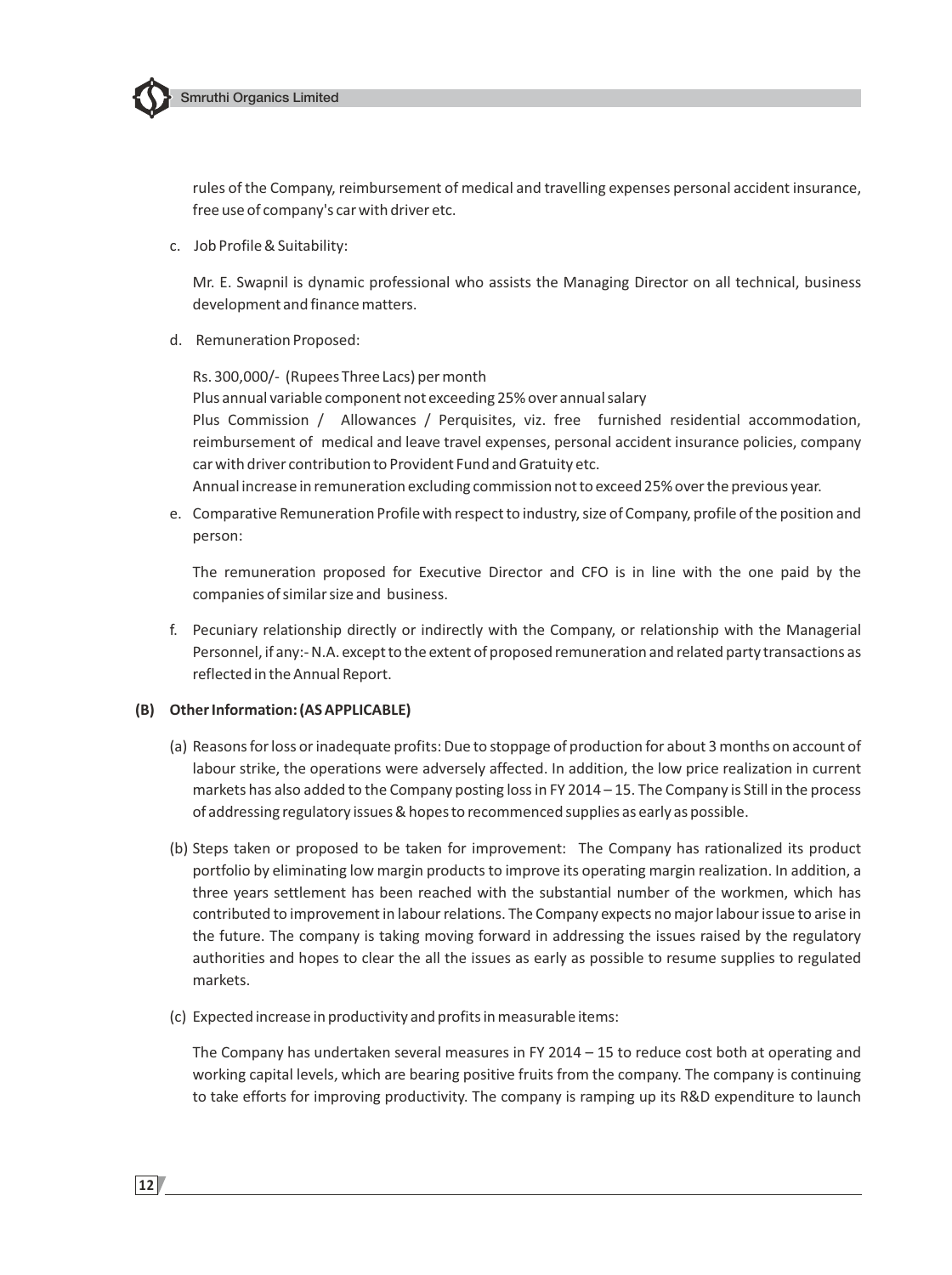new products in FY 2015 – 16 and also exploring new global markets for its existing products to give a major boost to profitability.

#### **(C) Disclosures:**

The information in respect of Remuneration including performance criteria, service contract, notice period details if any have been given in the Corporate Governance Report.

Except Mrs. E. Vaishnavi and Mr. E Purushotham none of the Key Managerial Personnel of the Company and their relatives are concerned or interested in the resolution.

#### **Item no. 6:**

At an Annual General Meeting of the members of the Company held on 30th July, 2012, members approved appointment and remuneration payable to Mr. E. Purushotham, Managing Director, for a period of 3 years from 01st August, 2012 to 31st July, 2015. Such appointment was approved by the Remuneration Committee and Board of Directors subject to approval of the members. The said resolution also provided for payment of minimum remuneration in case of inadequacy/absence of profits at any time during the appointment period. The remuneration was then fixed considering the estimated profitability of the Company. However due to non commencement of supplies to USA and European countries on account of audit issues raised by the regulatory authorities from European Directorate Quality Management (EDQM) and USFDA, the operations of the company were adversely affected resulting into substantial drop in turnover by about 50% and consequent loss incurred by the Company. Remuneration paid to Mr. E. Purushotham and Mr. E. Swapnil, other whole-time Director as per earlier approval has exceeded 10% of the net profits of the Company. In view of this the Company proposes to submit application seeking approval of the Central Government for waiver of excess remuneration of Rs. 30 Lacs (computed with reference to the eligibility under Schedule V of the Companies Act 2013 which however amounts to Rs. 36 lacs on the basis of eligibility applicable under Schedule XIII of the Companies Act, 1956 when the remuneration was originally approved by the members ) paid to Mr. E. Purushotham over and above his eligibility. Remuneration paid to Mr. E. Swapnil is however covered within the ceilings laid down under schedule XIII / V of the Companies Act. Nomination and Remuneration Committee and Board of Directors recommended submission of application to the Central Government for waiver of excess remuneration. Accordingly Company submitted application to the Central Government for waiver of excess remuneration paid to Mr. E. Purushotham and provided various information/details asked for by the Central Government from time to time in this regard. Since on 26th June 2015 the Company received a communication dated 19th June, 2015, from the Central Government rejecting the said application on technical grounds. Upon recommendation and approval of the Nomination and Remuneration Committee and Board of Directors, it is once again proposed to obtain your approval and approach the Central Government with a request to waive the excess remuneration paid to Mr. E. Purushotham for Financial Year 2013-14.

Mr. E. Purushotham being the key person managing company's business has been actively involved since its inception as a founder promoter Director. Credit for the progress made by the Company goes to untiring efforts and guidance provided by him. Management is continuing its efforts to satisfy the requirements of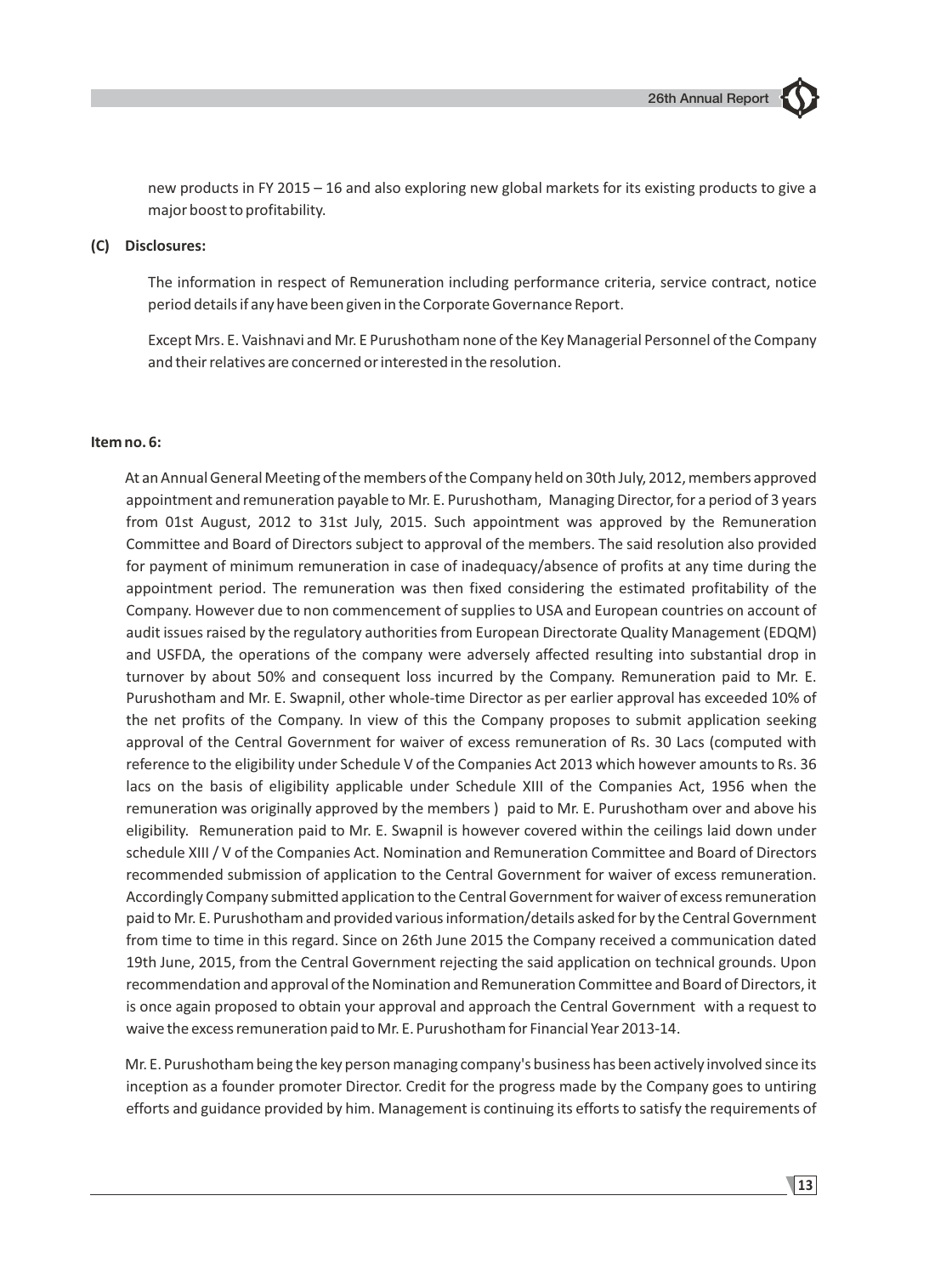regulatory authorities and ensure that the Company is able to resume its business to developed markets such as Europe and USA at the earliest. Company's efforts to make in-roads in new markets such as South East Asia, neighboring Asian Countries and Middle East are meeting success as the Company' business from these countries is steadily increasing. Management is expecting that turnover and profit margins improve in near future to reach earlier levels. Remuneration paid to Mr. E. Purushotham is commensurate with his qualifications, involvement and progress made by the Company despite adverse situations which are faced even by other Indian pharmaceutical and bulk drug manufacturing Companies of much bigger size than your Company. In view of present exceptional circumstances it is considered appropriate and justified to waive excess remuneration comprised of only basic salary paid to Mr. E. Purushotham. Copy of letter received from the Central Government conveying rejection of Company's application is available for inspection of the members during any working day till the date of AGM.

Except Mr. E.Purushotham, Mr. E. Swapnil and Mrs. E. Vaishnavi, none of the Directors Key Managerial Personnel of the Company and their relatives are concerned or interested in the resolution. The Board recommends the resolution for your approval.

> For & on behalf of the Board Sd/- **(Chetna B. Tiwari)** Company Secretary

**Place :** Solapur **Date :** 10th June 2015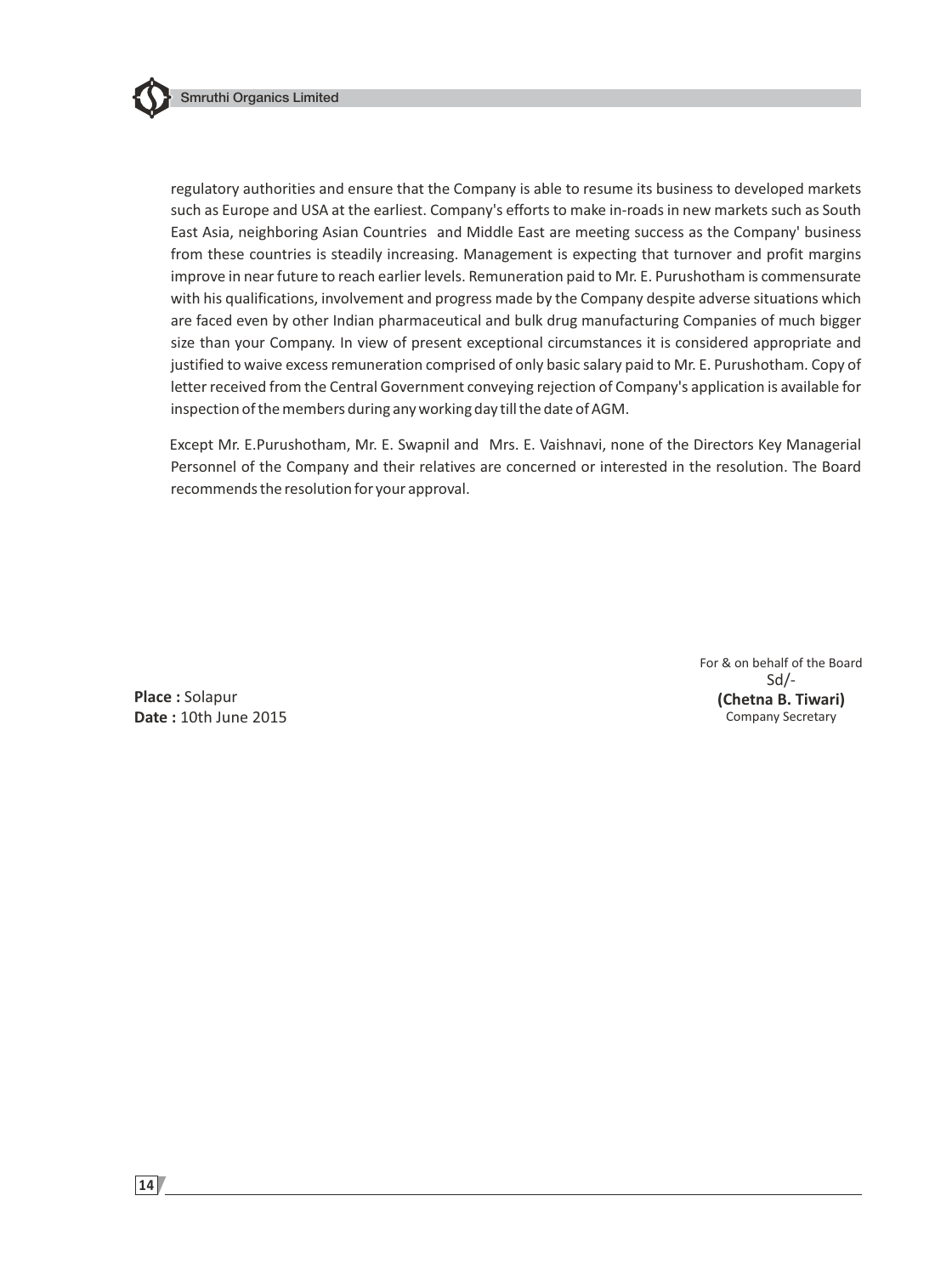# **Directors Report To The Shareholders**

#### **Dear Members,**

**(Rs. in Lacs)** Your Directors have pleasure in presenting their 26<sup>th</sup> Annual Report and The Audited Financial Statements for the financial year ended 31 $^{\rm st}$  March, 2015.

| <b>Financial Results</b>                    | <b>Current Year</b><br>2014-2015 | <b>Previous Year</b><br>2013-2014 |
|---------------------------------------------|----------------------------------|-----------------------------------|
| <b>Net Sales &amp; Other Income</b>         | 7496.95                          | 9233.55                           |
| Profit before Interest & Depreciation       | 479.79                           | 210.57                            |
| Interest                                    | 565.07                           | 518.68                            |
| Depreciation                                | 480.38                           | 598.57                            |
| Profit / (Loss) before tax                  | (565.66)                         | (906.68)                          |
| Less: Provision for Tax (Net) DTA / (DTL)   | 184.30                           | 314.29                            |
| Profit / (Loss) After Tax                   | (381.36)                         | (615.19)                          |
| Balance bought forward from last year       | Nil                              | Nil                               |
| <b>Balance available for Appropriation</b>  | Nil                              | Nil                               |
| <b>Appropriations:</b>                      |                                  |                                   |
| <b>Corporate Dividend Tax</b>               | $\sim$ $\alpha$<br>Nil           | $\sim$<br>Nil                     |
| <b>General Reserve</b>                      | Nil                              | Nil                               |
| <b>Balance Carried Forward</b>              | Nil                              | Nil                               |
| Balance profit carried forward to next year | <b>Nil</b>                       | Nil                               |

#### **Operational Performance/State of Company's Affairs**

During the year under review, total income of the Company was Rs. 7496.95 Lacs as compared to Rs. 9233.55 Lacs during previous year, registering a decrease of 19%. There was a substantial loss of sale on account of stoppage of production for 3 months due to labour strike. In addition, Ciprofloxacin manufacturing was discontinued and Norfloxacin output was cut down, which also contributed to drop in sales.

The Company posted net loss of Rs. 381.36 lacs as against Rs. 615.19 lacs in the previous year. At an operating level, the company's performance improved substantially in the last quarter due to boost in volume. For the last quarter, the company also witnessed margin improvement due to discontinuation of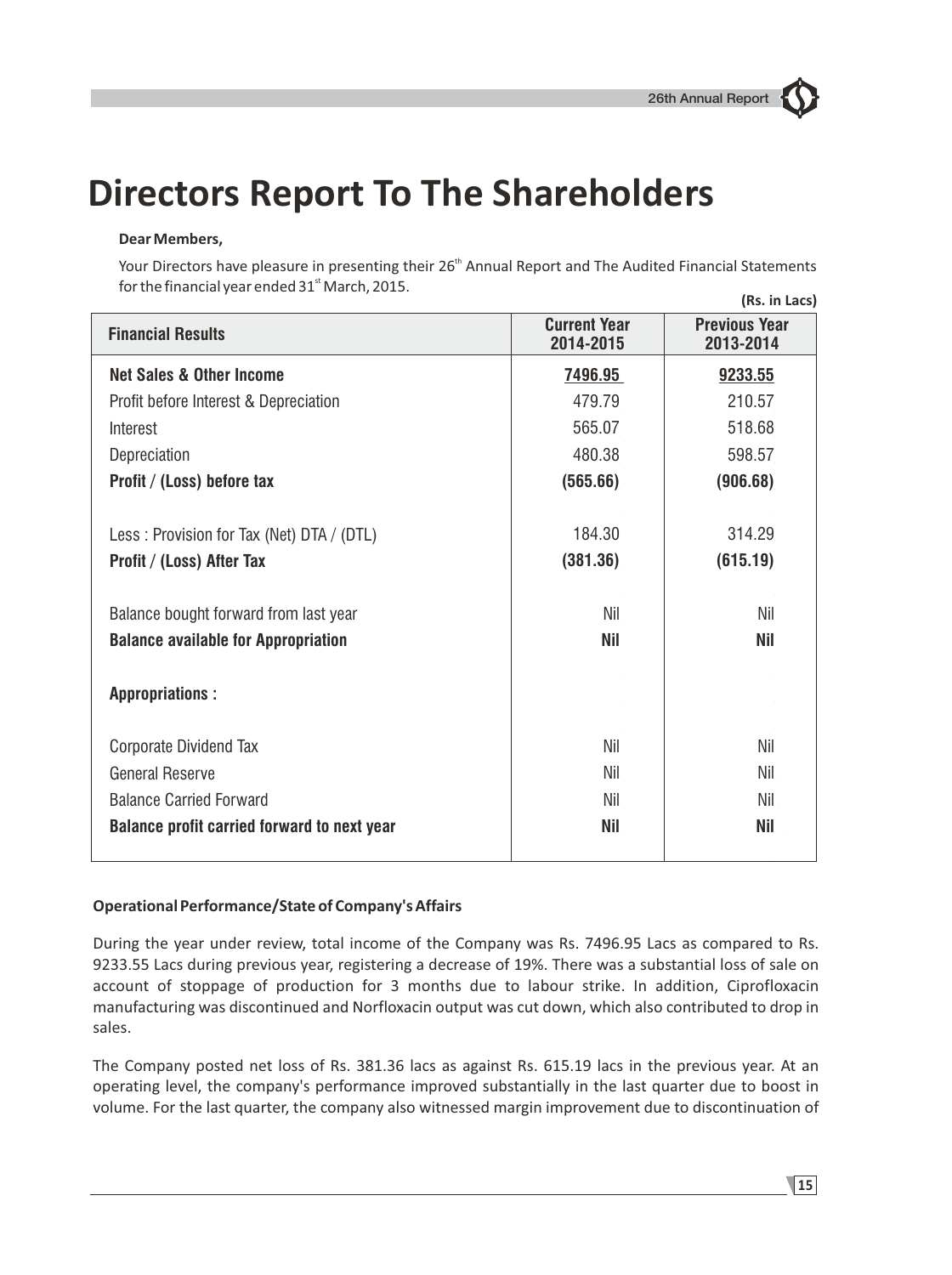

loss making products. In addition, recalculation of depreciation as per provisions of Schedule II of the Companies Act 2013 also added to the bottom line.

A detailed overview has been provided under Management Discussion and Analysis Report.

During the year under review there was no change in the Share Capital Structure.

#### **Dividend**

In view of losses Directors do not recommend any dividend.

#### **Reserves**

During the year under the review, the reserves of the Company have decreased from Rs. 3120.00 lacs to Rs. 2565.15 lacs on account of yearly loss and absorption of arrears of depreciation for a period upto 31 $^{\rm st}$  March 2014. As required under provisions of the New Companies Act 2013.

#### **Deposits**

During the year under review, your Company neither accepted nor renewed any fixed deposits falling within the ambit of Section 73 of the Companies Act, 2013 and The Companies (Acceptance of Deposits) Rules, 2014.

#### **HUMAN RESOURCE DEVELOPMENT (HRD) & INDUSTRIAL RELATIONS:**

During the year workmen resorted to illegal strike at both the plants for a period of about 3 months from August 2014 to November 2014. After discussion with management, the workmen called off the strike and resumed their duties. The Company continues to have cordial and harmonious relations with its employees except a small section of workmen who are still non-cooperative to the management. Your Directors place on record their appreciation for the commitment, dedication and hard work put in by the employees of the Company during testing times.

A small group of workmen had called for an illegal strike on April 13, 2015, which was not supported by the majority of the workmen. Most of the workmen have joined their duties gradually and both the management and workmen have entered into a multi-year contract. The company's operations at both plants have improved and reached normalcy. Although, an insignificant minority of workmen continue to remain on strike, there shall be no significant adverse material impact on company's working and financial performance going forward due to labour issues.

The Company has made substantial changes in its HRD Program to develop better labour relationships. The company has also adopted new policies to procure, develop and retain skilled manpower. With an aim to expand product range and operations, the Company has made several new appointments to its existing team in various departments.

#### **QUALITY, SAFETY & ENVIRONMENT:**

The Company has appointed an accomplished professional to head the Quality Assurance function. Under

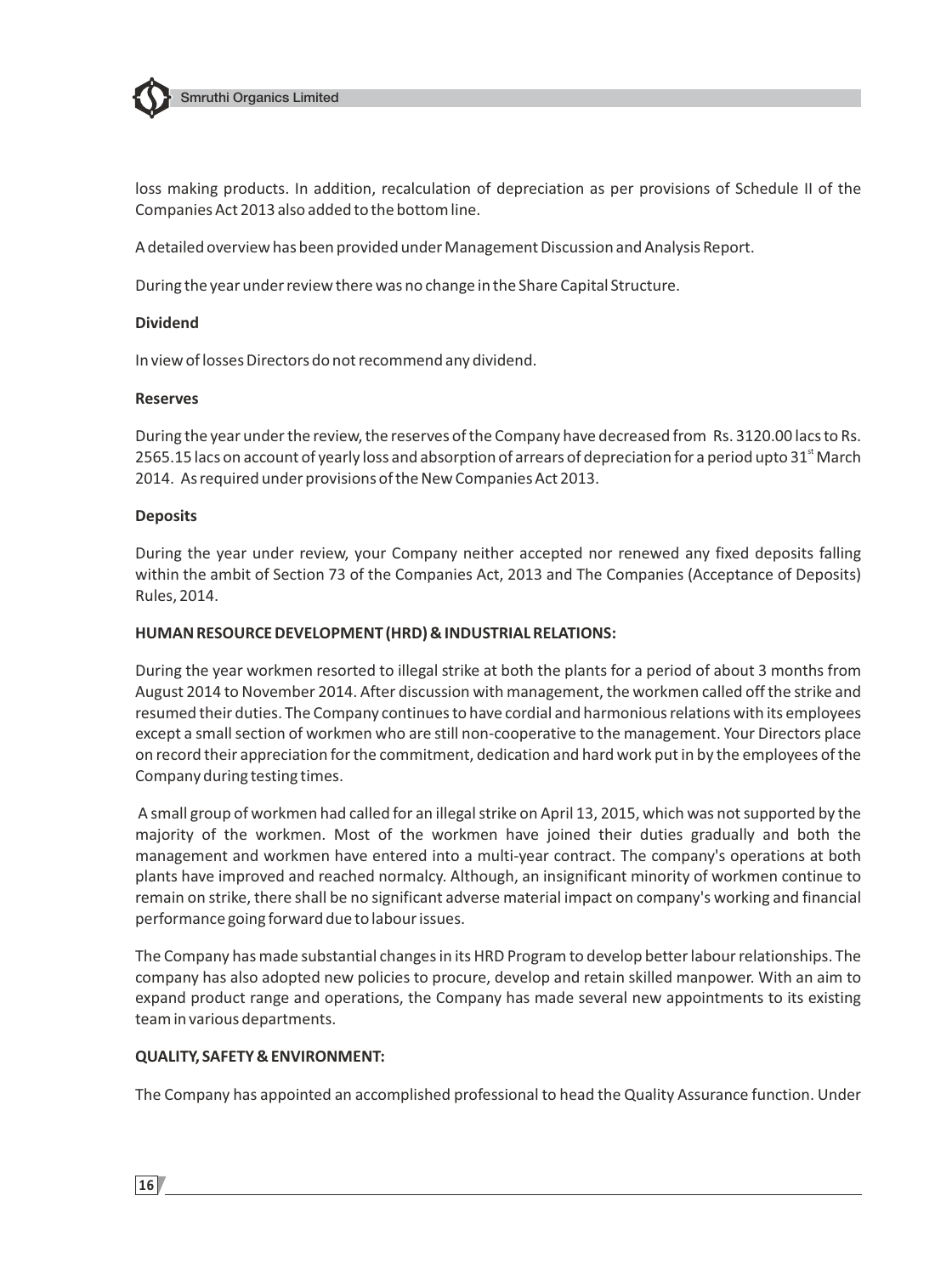his active participation, the quality team is actively engaged in overhauling quality systems and procedures to improve regulatory compliance. The company has also initiated efforts to register its products in regulated markets. The company is taking steps in the right direction to resume its supplies to regulated markets.

The company has successfully completed the expansion of effluent treatment facilities in FY 2014 – 15. The company is working continuously to reduce waste generation and environmental load. In addition, the company is engaging and training employees to continuously improve working practices to meet zero accident level.

#### **RESEARCH AND DEVELOPMENT (R&D)**

R&D investment was cut down in FY 2014 – 15 due to financial constraints. However, as the company's financial performance is improving, the company is increasing its R&D spends in the next financial year to develop new products and improve processes of existing products.

#### **CORPORATE GOVERNANCE**

The Company has complied with the mandatory requirements of the code of Corporate Governance as detailed in clause 49 of the Listing Agreement.

Corporate Governance Report is enclosed as a part of the Annual Report along with the certificate from the Statutory Auditors, M/s. Ashok Madgundi & Co, Chartered Accountants, Solapur confirming compliance of the code of Corporate Governance as stipulated in clause 49 of the Listing Agreement.

#### **MANAGEMENT DISCUSSION AND ANALYSIS**

#### **Business of the Company and Future Outlook:**

The company has identified API & Drug Intermediates as its core products. The company has rationalized its product portfolio in FY 2014 – 15 by stopping manufacture of low margin products and increasing marketing focus on high margin products. Although this had a negative impact on sales, the impact on operating margin and bottom line is significantly positive, as observed in the last quarter of FY 2014 – 15.

The company has experienced good progress in reaching more customers in domestic and international market in FY 2014 – 15, which have contributed to increase in sales volumes at a product level. The company has also taken several measures to reduce operating cost such as process improvement, switching to alternate fuels, rationalization of labour requirements and capacity utilization planning. In addition to the efforts taken to reduce operational costs, the company has taken up several measures to cut financial costs as well. Although the finance cost of the company increased in FY 2014 - 15, the company has judiciously managed its cash credit limits requirements and utilizing lower interest credit facilities offered by our banks. All these measures are continuing to contribute to margin improvement, which is the prime focus of the management.

Keeping the growth targets of FY 2015 – 16 and beyond in view, the company has adopted a three pronged approach to generate sustainable growth. Firstly, the company has enhanced its marketing team to expand its customer base in unexplored markets of South East Asia, Middle East, Latin America and Africa for its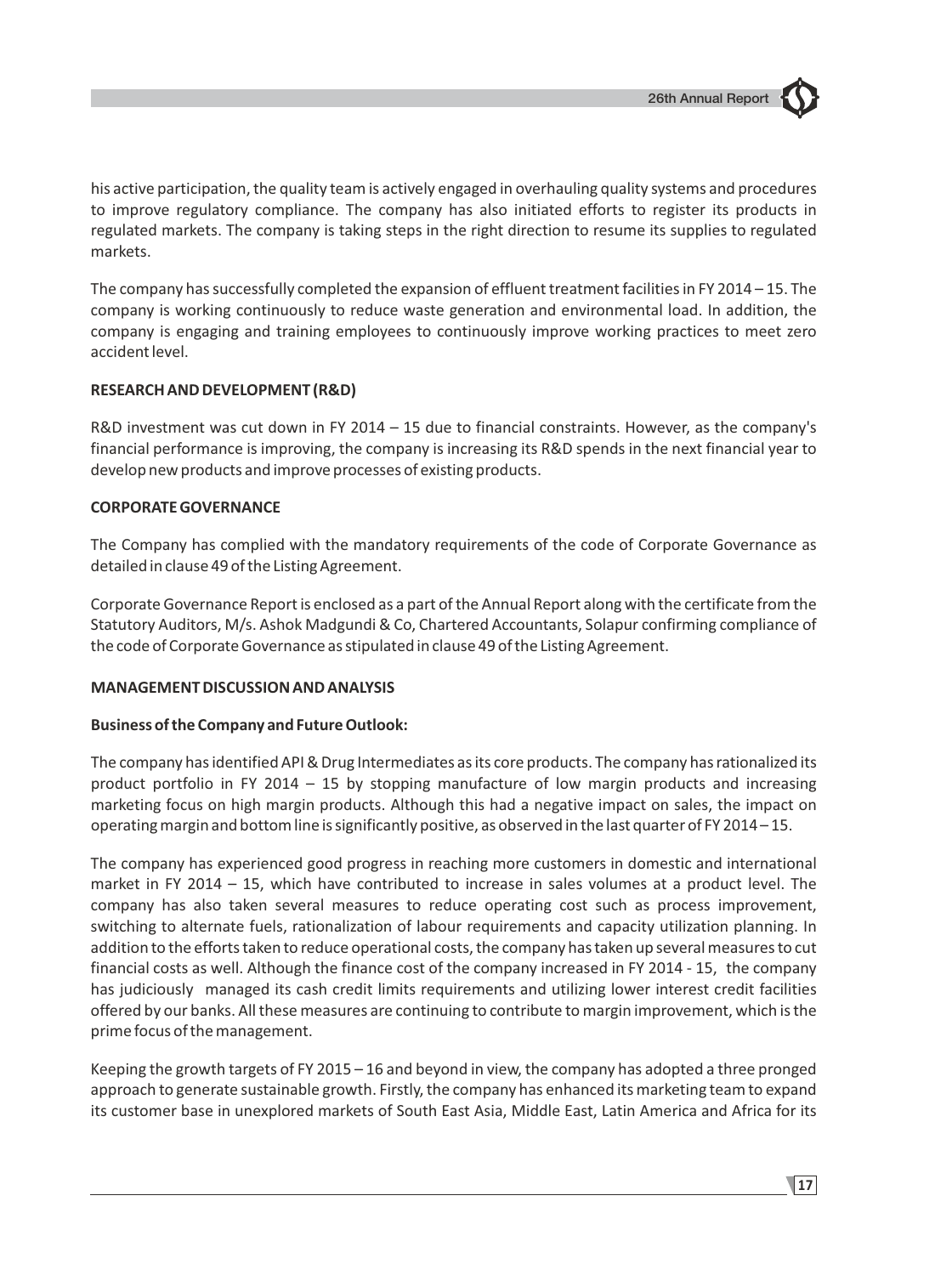existing products. The company is directing its efforts to increase sales volumes by expanding the reach and depth of these markets, which will add to top line growth as well as optimize allocated fixed cost. In addition, the company is launching new products to boost margins. Finally, the company is working towards resolving outstanding issues with European regulatory to relaunch its products in highly profitable regulated and semi-regulated markets.

**Opportunities & Threats:** The Company has significant opportunity to develop business in domestic as well as less regulated markets. The Company's relatively moderate capacity usage also provides large upside for increasing revenue without significant capital investment. The high installed production capacity of Metformin HCl is a strength that will help generate higher profits going forward.

However, there is a possible threat to the Company's margins due to significant erosion in prices of Metformin & other products in domestic market due to increasing competition.

However, the company is taking efforts to nullify these effects by focusing on exports and also launching new products. Finance cost being a significant cost component of the company's operations, any further increases in interest rates or prolonged sustenance of existing rates may put pressure on operations. However, with the improvement in the company's financial performance, the risk of increased burden due to debt is very low.

**INTERNAL CONTROL SYSTEMS:** The Company has adequate internal control procedures commensurate with the size of the company and the nature of its business with regard to purchases of inventory, fixed assets and with regard to the sale of goods. However, to improve these systems, the company is planning to implement a suitable ERP system in FY 2015 – 16.

**FINANCIAL PERFORMANCE:** The Financial results and performance for the year are elaborated in the Directors' Report.

**CAUTIONARY STATEMENT:** Certain statements, estimates and expectations stated in this Management Discussion and Analysis are based on the current perceptions, data and information available with the Company and may be 'forward - looking statements' within the meaning of applicable securities, laws and regulations.

They reflect the company's current views of future events which are subject to risks and uncertainties, Important factors such as change in the competition scenario in the Company's areas of operations, economic conditions affecting demand/supply and prices situation in the domestic and international market, changes in government regulations, tax laws and other incidental factors may cause actual results to be materially different. The company assumes no responsibility to publicly amend, modify or revise any forward looking statements on the basis of any subsequent development, information or events.

#### **Directors**

At the 25<sup>th</sup> Annual General Meeting held on 27<sup>th</sup> September 2014 Mr. J. H. Ranade, Dr. K. Ramaswamy and Mr. K. R. Dhole were appointed as Independent Directors for a period of 5 years. Company has received declarations from the Independent Directors affirming Compliance of provisions of section 149(6) of the Companies Act 2013.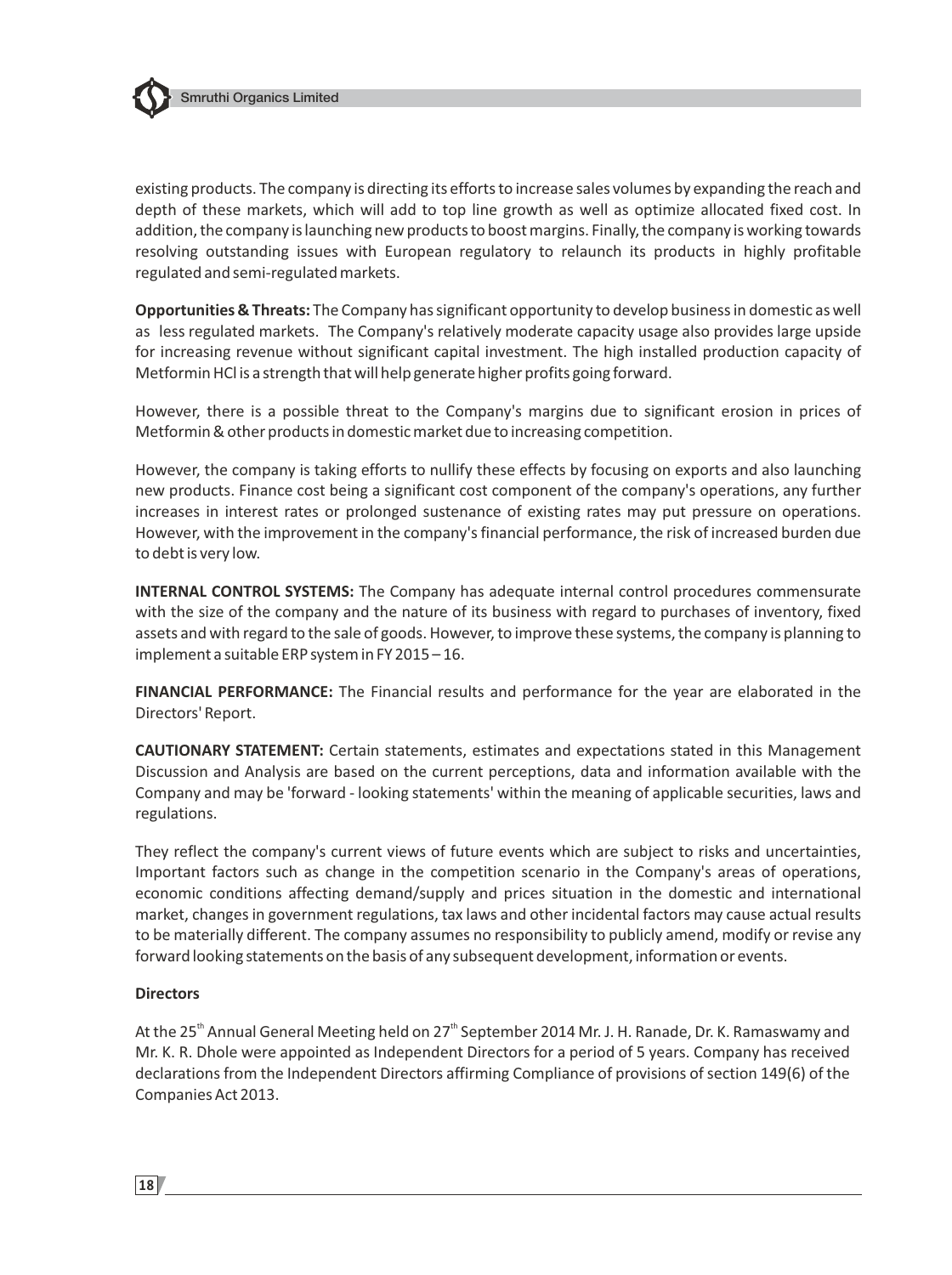Mr. E. Purushotham Managing Director was appointed on revised terms and conditions for a period of three years from  $1<sup>st</sup>$  April 2014 to 31<sup>st</sup> March 2017.

Company had applied to the Central Government for waiver of recovery of excess remuneration paid to Mr. E. Purushotham during financial year 2013-14. The Company has since received a communication from Central Government declining its request for waiver. Company being Confident of the merits of its case it is proposed to approach the Central Government for Waiver once again and accordingly the resolution is proposed for your consideration.

Mr. E Swapnil Executive Director was appointed as Key Managerial Person (KMP) and re-designated as Executive Director and Chief Financial Officer (CFO).

As the present term of appointment of Mr. E. Swapnil, Executive Director ends on 14th Jun 2015, he has been appointed by the Board of Directors on revised terms and conditions upon recommendation of Nomination and Remuneration Committee. Resolution for renewal of his appointment for the period from  $01^{\text{st}}$ June 2015 to 31 $^{\text{st}}$ May, 2018 is being placed before the members for approval of the members.

Mrs. E. Vaishnavi is retiring by rotation and being eligible offers herself for reappointment. You are requested to appoint her.

As required under the Listing Agreement, particulars of Directors seeking reappointment at the ensuing Annual General Meeting have been given under Corporate Governance Report.

#### **AUDIT COMMITTEE**

Composition of Audit Committee and terms of reference are given in the Corporate Governance Report.

Nomination and Remuneration Policy and Evaluation criteria of Board of Directors including Independent **Directors** 

The Board has, on the recommendation of the Nomination & Remuneration Committee framed a policy for selection and appointment of Directors, Key Managerial Personnel, Senior Management and their remuneration and evaluation criteria for performance evaluation of Independent Directors. The Nomination and Remuneration Policy and evaluation criteria of Independent Directors have been provided under Corporate Governance Report.

#### **Details in respect of adequacy of internal financial controls with reference to the Financial Statements**

The Company has an Internal Control System, commensurate with the size, scale and complexity of its operations. To maintain its objectivity and independence, the Internal Auditor reports to the Chairman of the Audit Committee of the Board.

#### **Directors' Responsibility Statement**

Pursuant to the requirement u/s 134(3)(c) of the Companies Act, 2013(the "Act") with respect to Directors' Responsibility Statement, it is hereby confirmed that:

(a) in the preparation of the annual accounts for the financial year ended 31 $^{\text{st}}$  March, 2015, the applicable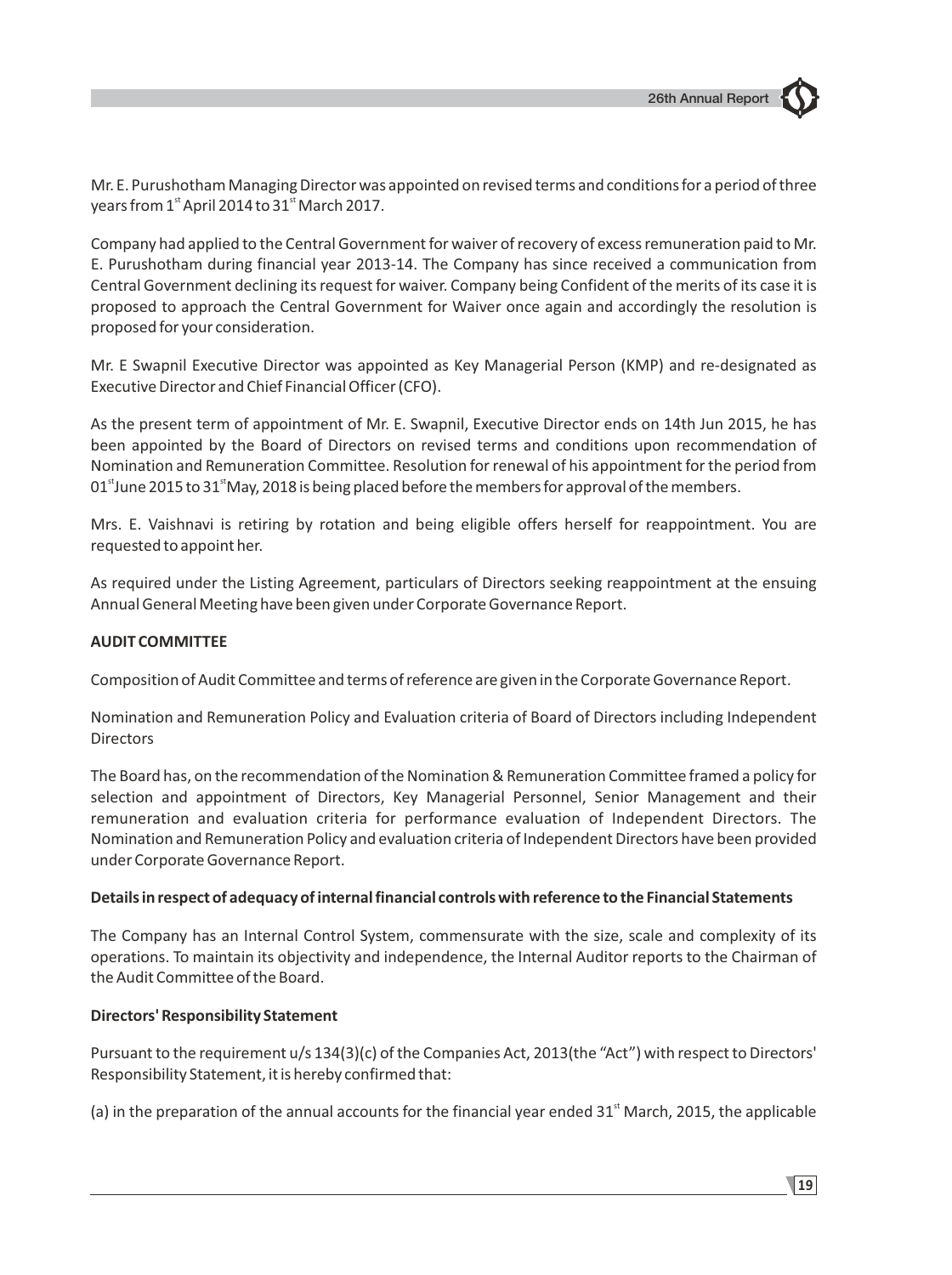accounting standards have been followed along with proper explanation relating to material departures;

(b) the Directors have selected such accounting policies and applied them consistently and made judgments and estimates that are reasonable and prudent so as to give a true and fair view of the state of affairs of the company at the end of the financial year ended 31<sup>st</sup> March, 2015 and of the profit and loss of the company for the year ended on that date;

(c) the Directors have taken proper and sufficient care for the maintenance of adequate accounting records in accordance with the provisions of the Act for safeguarding the assets of the company and for preventing and detecting fraud and other irregularities;

(d) the Directors have prepared the annual accounts on a going concern basis; and

(e) the Directors, have laid down internal financial controls to be followed by the Company and that such internal financial controls are adequate and are operating effectively.

(f) the Directors have devised proper systems to ensure compliance with the provisions of all applicable laws and that such systems are adequate and operating effectively.

#### **Meeting of Board and Committees of Directors**

During the year 6 Board Meetings and Audit Committee Meetings were convened and held. The details of the same along with other Committee's of Board are given in the Corporate Governance Report. The intervening gap between the Meetings was within the period prescribed under the Companies Act, 2013.

#### **Auditors**

Ashok Madgundi &Co., Chartered Accountants Solapur(FR No. 100668W), retire as Statutory Auditors at the conclusion of the ensuing Annual General Meeting and are eligible for re-appointment. The Company has received a letter from the retiring Auditors to the effect that their appointment as Statutory Auditors, if made, would be within the limits prescribed u/s 141 of the Companies Act, 2013.

Members are requested to consider and re-appoint Ashok Madgundi & Co., Chartered Accountants Solapur, as the Statutory Auditors of the Company from the ensuing Annual General Meeting till the conclusion of next Annual General Meeting.

#### **Auditors' Report**

The observations made in the Auditors' Report are self-explanatory and do not call for any further comments u/s 134(3)(f) of the Companies Act, 2013.

#### **Secretarial Audit**

Pursuant to the provisions of Section 204 of the Companies Act, 2013 and The Companies(Appointment and Remuneration of Managerial Personnel) Rules, 2014, the Company has appointed Mr. H. R. Thakur, Practicing Company Secretary Mumbai to undertake the Secretarial Audit of the Company. The Report of the Secretarial Audit is annexed herewith as **"Annexure I".**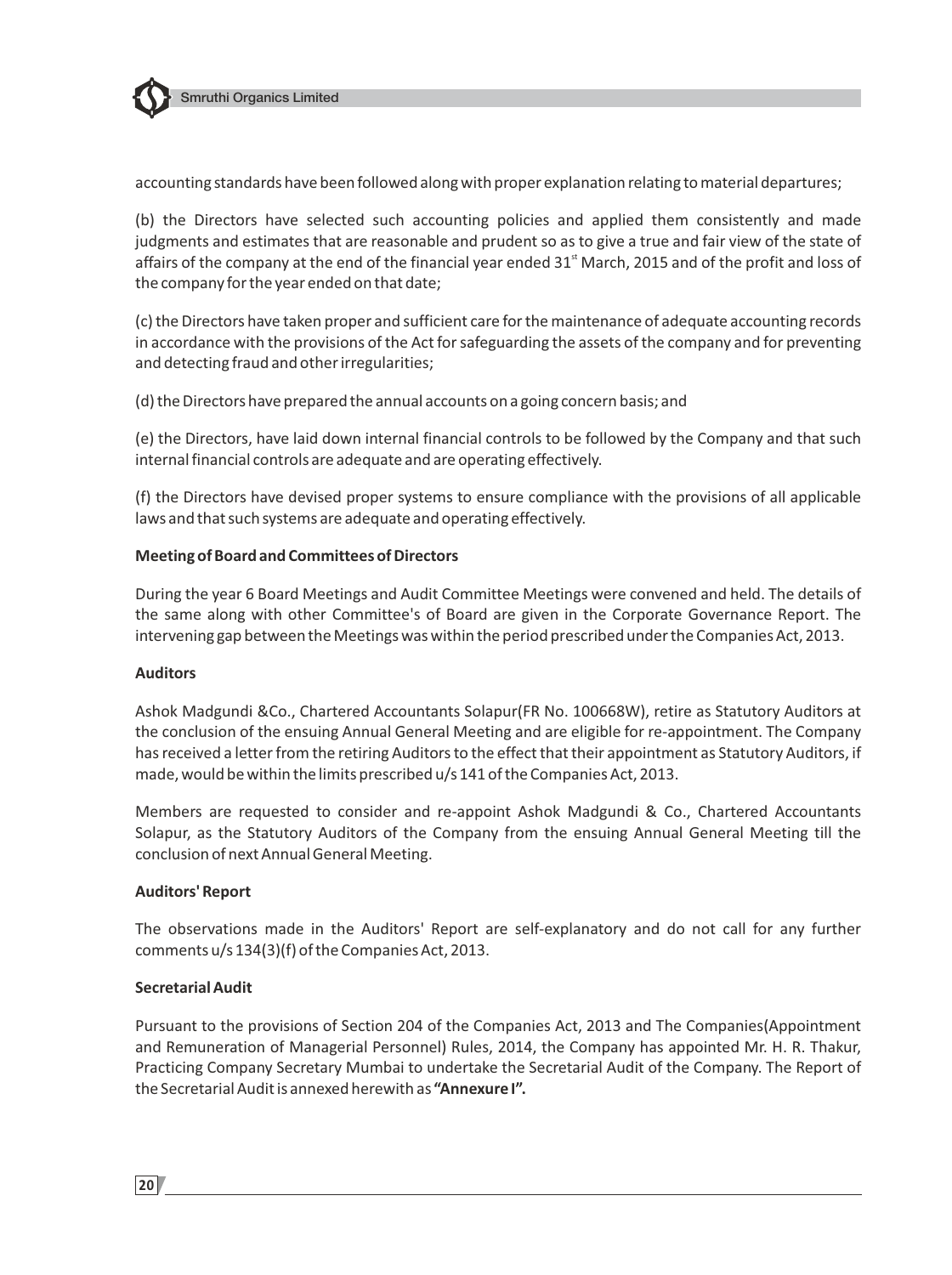As regards remarks of the Secretarial Auditor on non uploading of various policies on the Company's Website, the delay occurred due to technical problems with the vendor and the management is taking urgent steps to have such policies on the website.

#### **Cost Audit**

For financial year 2014-2015, the Company had re-appointed Shrinivas Diddi and Associates, Cost Accountants, Solapur for conducting cost audit. Cost audit report has been filed with MCA. Members are requested to confirm the appointment and remuneration of the Cost Auditor for the financial year 2015-16.

#### **Particulars of Employees**

The information required pursuant to Section 197 read with Rule, 5 of The Companies (Appointment and Remuneration of Managerial Personnel)Rules, 2014 in respect of employees of the Company, will be provided upon request. In terms of Section 136 of the Act, the Report and Financial Statements are being sent to the Members and others entitled hereto, excluding the information on employees' particulars which is available for inspection by the Members at the Registered Office of the Company during business hours on working days of the Company up to the date of the ensuing Annual General Meeting. If any Member is interested in obtaining a copy thereof, such Member may write to the Company Secretary in this regard.

#### **Corporate Social Responsibility (CSR)**

The Company has adopted CSR Policy upon recommendations of CSR Committee. As per provisions of the Act, Company was required to spend Rs. 22.14 lacs during the financial year 2014 – 15. However as the Company has been continuously making losses for the past 3 years and the resultant severe cash crunch, the Company was unable to spend any amount on CSR activities.

#### Highlights of the CSR policy:

In the initial period, Company will operate CSR Policy in the areas of education, healthcare, sanitation and hygiene. Arising from this the focus areas that have emerged are Education, Health care, Sustainable livelihood and espousing social causes, projects shall be identified and adopted as per the activities included and amended from time to time in Schedule VII of the Companies Act, 2013.

#### **Code of Ethics / Vigil Mechanism / Whistle Blower Policy**

The Company has a vigil mechanism named Whistle Blower Policy to deal with instances of fraud and mismanagement, if any. The objective of the Policy is to explain and encourage the directors and employees to raise any concern about the Company's operations and working environment, including possible breaches of Company's policies and standards or values or any laws within the country or elsewhere, without fear of adverse managerial action being taken against such employees.

#### **Particulars of Loans, Guarantees or Investments**

Company did not give any loans, guarantees and make any Investment covered under the provisions of Section 186 of the Companies Act, 2013.

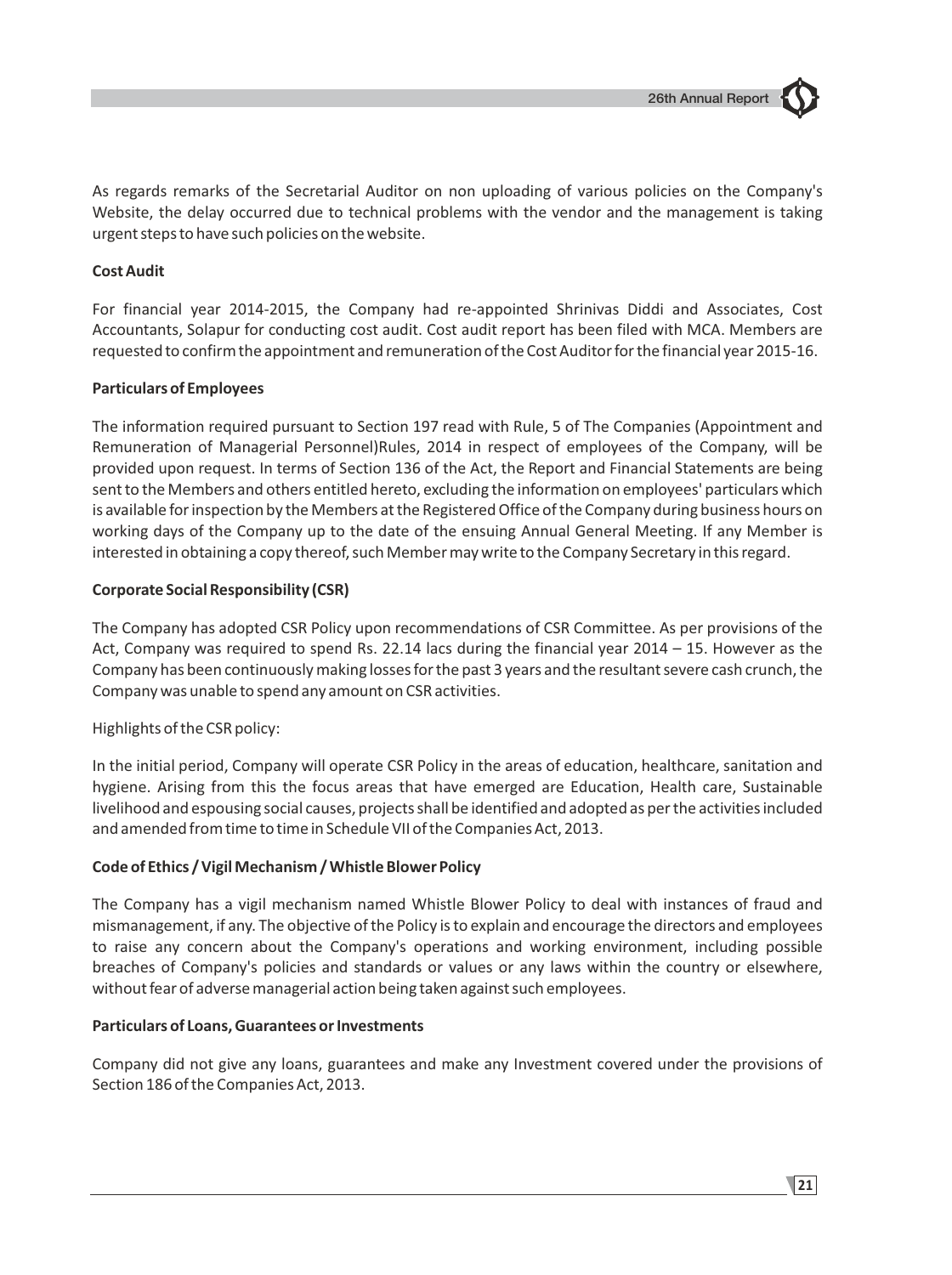#### **Related Party Transactions:**

All related party transactions that were entered into during the financial year were on an arm's length basis and were in the ordinary course of business. There were no materially significant related party transactions made by the Company during the financial year with Promoters, Directors, Key Managerial Personnel or other designated persons which may have a potential conflict with the interest of the Company at large.

All Related Party Transactions are placed before the Audit Committee as also the Board for approval.

#### **Conservation of Energy, Technology Absorption, Foreign Exchange Earnings and Outgo**

As required by the Companies (Accounts) Rules, 2014, the relevant information pertaining to conservation of energy, technology absorption, foreign exchange earnings and outgoings respectively, is given in the **Annexure II** to this report.

#### **Risk Management Policy**

The Company is aware of the risks associated with the business. It regularly analyses and takes corrective actions for managing / mitigating the same. Your Company's Risk management framework ensures compliance with the provisions of Clause 49 of the Listing Agreement.

#### **Corporate Governance**

As required under Clause 49 of the Listing Agreement, a detailed Report on Corporate Governance is given as a part of Annual Report. The Company is in full compliance with the requirements and disclosures that have to be made in this regard. The Certificate of the compliance with Corporate Governance requirements by the Company issued by the Statutory Auditors attached to the Report on Corporate Governance.

#### **Extract of the Annual Return**

Pursuant to section 92(3) of the Companies Act, 2013, the extract of the annual return in Form No. MGT – 9 forms part of this Board's report and is enclosed as **Annexure- III**

#### **General**

No significant or material orders were passed by the regulators or courts which impact the going concern status of the Company's operations in future.

#### **Acknowledgment**

The Board wishes to place on record its appreciation of sincere efforts put in by the employees of the Company, in helping it reach its current growth levels. Your Directors place on record their appreciation for the support and assistance received from the investors, customers, vendors, bankers, financial institutions, business associates, regulatory and governmental authorities.

> For & on behalf of the Board Sd/- **(E. Purushotham)** Chairman & Managing Director

**Place :** Solapur **Date :** 10th June 2015

 $|22|$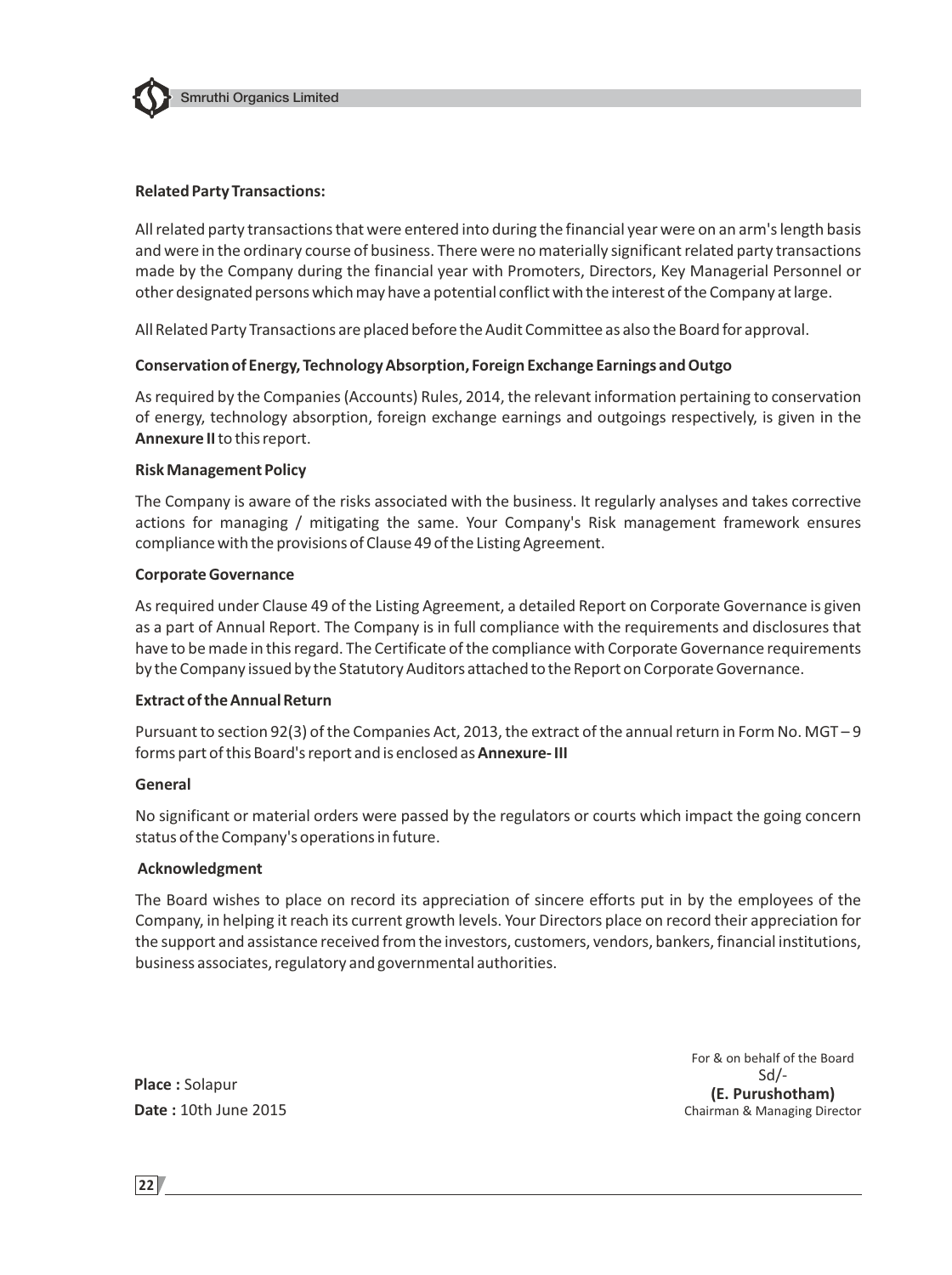

# **CORPORATE GOVERNANCE REPORT**

#### **I) Company's Philosophy on Code of Governance:**

The Company's Philosophy on Corporate Governance envisages attainment of transparency and accountability in all spheres including its dealings with employees, shareholders, customers, vendors, lenders and others.

The Company believes that the system and the action lead to enhance the performance and share holders value.

#### **II) Board of Directors:**

#### **1) Composition:**

The Board of Directors comprises of 5 Directors as detailed below. (Position as on 31st March, 2015)

| <b>Category of Directors</b>   | <b>Name of Directors</b>                             |
|--------------------------------|------------------------------------------------------|
| <b>Promoters Executive</b>     | Mr. E. Purushotham, Mr. E. Swapnil                   |
| <b>Promoters Non Executive</b> | Mrs. E. Vaishnavi                                    |
| Independent Non Executive      | Mr. J. H. Ranade, Dr. K. Rama Swamy, Mr. K. R. Dhole |

The Company has an optimum combination of Executive and Non-Executive/Independent Directors which is in conformity with the Companies Act and Listing Agreement with the Stock Exchanges. None of the Independent Non- Executive Directors have any material pecuniary relationship or transactions with the company. None of the Directors on the Board are members of more than 10 committees or chairman of more than 5 committee as specified in clause 49 amongst all companies in which they are Directors.

#### **2) Meetings and Attendance:**

Six Board Meetings were held during the Financial Year on the following dates.

1)10th May 2014 2) 9th August 2014 3) 27th Sept 2014 4)14th Nov 2014

5) 13th Feb 2015 6) 20th March 2015

Details regarding attendance of the Directors at the Board Meeting held during the Financial Year 2014-2015 and at the last Annual General Meeting held on 27th Sep 2014 are given below:

| Sr. | <b>Designation</b><br><b>Status</b><br><b>Meeting</b><br><b>Name</b> |                            | <b>No.of Borad</b> | <b>Attended</b> | <b>No. fo Comm. positins</b><br>held in other Companies |                                          |                                      |
|-----|----------------------------------------------------------------------|----------------------------|--------------------|-----------------|---------------------------------------------------------|------------------------------------------|--------------------------------------|
| no. |                                                                      | / DIN                      |                    | attended        |                                                         | last AGM Chairman of<br><b>Committee</b> | <b>Member of</b><br><b>Committee</b> |
|     | Mr. E.Purushotham                                                    | Managing Director 00033583 | Executive          | 6               | <b>YES</b>                                              |                                          |                                      |
|     | Mr. E. Swapnil                                                       | Executive Director & Chief | Executive          | 5               | <b>YES</b>                                              |                                          |                                      |
|     |                                                                      | Financial Officer 01241535 |                    |                 |                                                         |                                          |                                      |
|     | Mrs. E.Vaishnavi                                                     | Director 00033669          | Non-Executive      | 6               | <b>YES</b>                                              |                                          |                                      |
| 4   | *Mr. K. R. Dhole                                                     | Director 012076675         | Non-Executive (I)  | 4               | N <sub>O</sub>                                          |                                          |                                      |
| 5   | Mr. J.H.Ranade                                                       | Director 00004814          | Non-Executive (I)  | 6               | <b>YES</b>                                              |                                          |                                      |
| 6   | Dr. K.Rama Swamy                                                     | Director 05273930          | Non-Executive (I)  | 3               | NO                                                      |                                          |                                      |

\*Appointed as a Director with effect from 27th September 2014.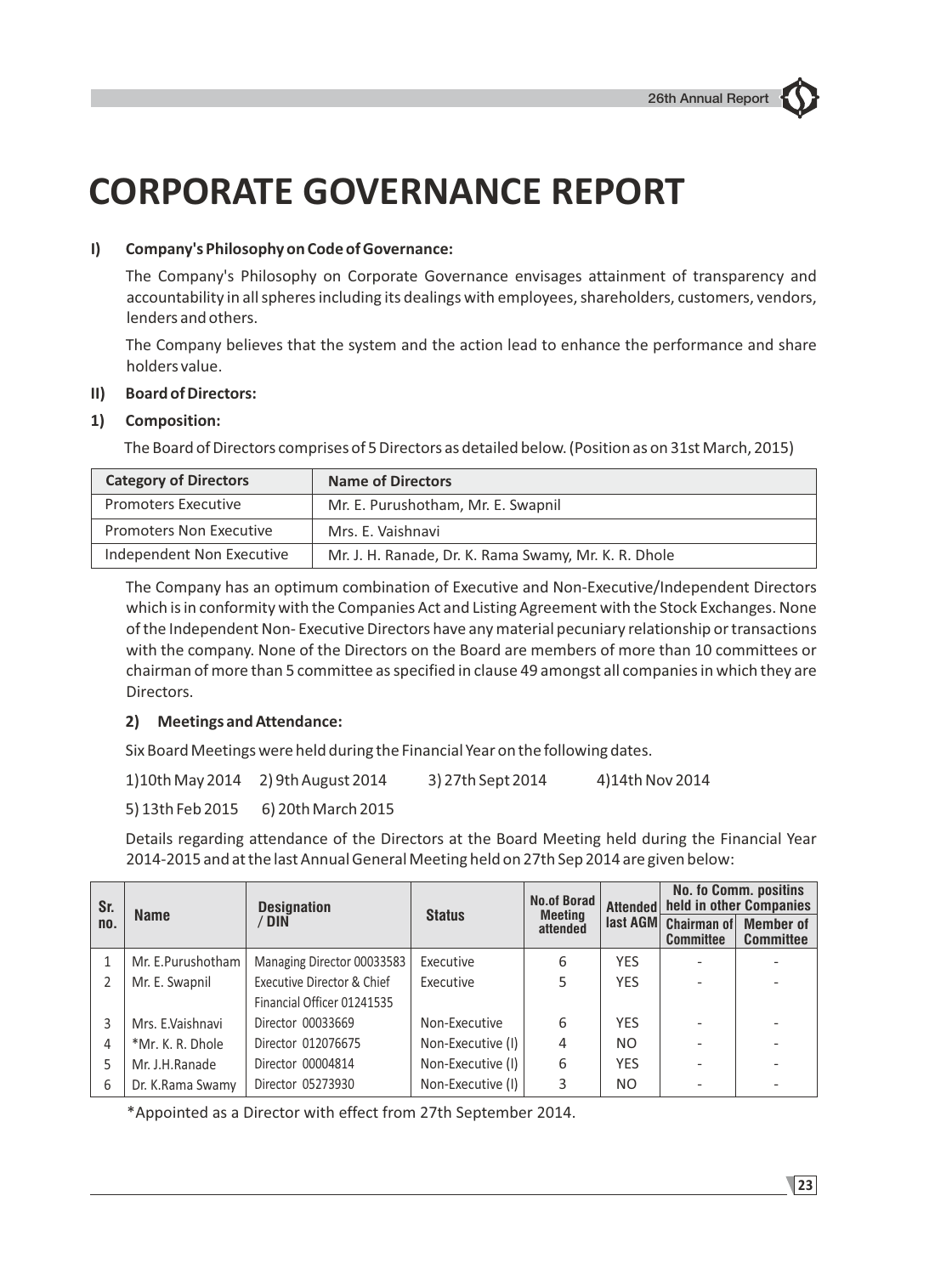#### **Code of Conduct**

The Board has laid down the Code of Conduct for all board members and senior managerial personnel of the company and the compliance of such code has been affirmed by them.

3) a) (i) Details of Director seeking appointment / re-appointment at the Annual General Meeting.

| <b>Name of the Director</b>                                  | Mr. E. Swapnil                               |
|--------------------------------------------------------------|----------------------------------------------|
| Date of Birth                                                | 30/03/1984                                   |
| Date of Appointment                                          | 06/04/2009                                   |
| Expertise in Specific Functional Area                        | Technical, Business Development & Finance    |
| Qualification                                                | B.S. (Chemical Engineering) USA & MBA, Spain |
| * Directorship / Committee<br>Memberships in other Companies | Smruthi Chemicals & Intermediates Ltd.       |
| No. of shares held in the company                            | 190081                                       |

3) a) (ii) Details of Terms and Conditions of Appointment of Mr. E. Swapnil :

#### **1. Salary**

From  $1<sup>st</sup>$  June, 2015 till 31 $<sup>st</sup>$  May, 2018</sup>

Rs. 300,000/- (Rupees Three Lacs) per month

Plus annual variable component not exceeding 25% over annual salary

#### **2. Allowances / Perquisites**

- a. Leave with full pay as per the Rules of the Company, encashment of un availed leave being allowed at the end of the tenure.
- b. Free furnished residential accommodation with gas, electricity, water and furnishings or unfurnished accommodation with gas, electricity and furnishings.
- c. Re-imbursement of medical expenses incurred in India or abroad and including hospitalization, nursing home and surgical charges for himself and family.
- d. Re-imbursement of actual traveling expenses for proceeding on leave from Solapur to any place in India or abroad and return there from once in a year in respect of himself and family.
- e. Re-imbursement of membership fees for clubs.
- f. Personal accident insurance policy in accordance with scheme applicable to senior employees.
- g. Free use of Company's car for Company's work as well for personal purposes along with driver.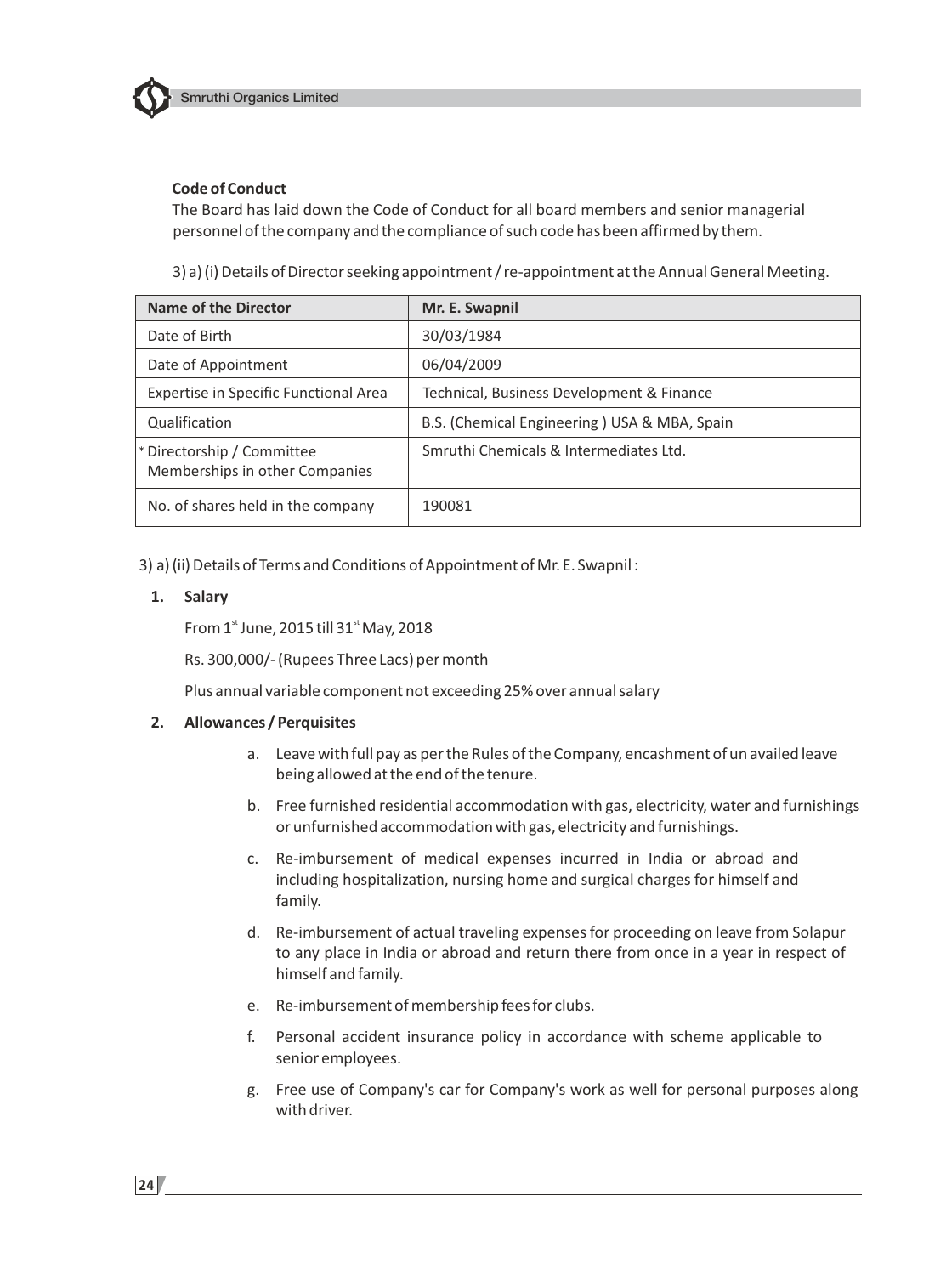**3. Telephone**, Cell Phone with Internet at residence at Company's cost.

Commission, in addition to salary, perquisites and allowances calculated with reference to the Net Profits of the Company for Particular Financial Year, subject to overall ceiling laid down under provisions of Section 197 of the Companies Act, 2013 of such amount, as the Remuneration Committee/ Board of Directors may in their absolute discretion.

#### **4. Provident Fund and Gratuity Fund**

Company's contribution to Provident Fund and Family Pension Scheme to the extent these either singly or together are not taxable under The Income Tax Act, 1961 and Gratuity payable as per the rules of the Company and encashment of leave at the end of their tenures shall not be included in computation of limits for remuneration or perquisites aforesaid.

#### **5. Minimum remuneration**

If in any year during the currency of appointment of the Executive Director & CFO, the Company has no profits or its profits are inadequate, Company shall pay remuneration by way of Salary, perquisites and allowances as per applicable provisions of Part II Section II of Schedule V to the Companies Act, 2013.

#### **6. General terms of appointment.**

The appointees shall not divulge any confidential information concerning the company and not undertake any activities which shall adversely affect interests of the company. Appointment terminable with 3 months notice from either side.

Appointment to terminate if the concerned Director ceases to hold the Directorship for any reasons.

#### **Information placed before the Board of Directors**

- 1. Quarterly results of the Company.
- 2. Status on compliance with all regulatory, statutory and material contractual requirements.
- 3. Safety and Environment matters.
- 4. Repayment position of term loans.
- All such other information as a required to be placed under the listing agreement/ Companies Act.

Besides Mr. E.Swapnil, Mrs. E Vaishnavi is proposed to be re-appointed at AGM whose details are as under:-

Date of Birth : 18.02.1962 Date of Appointment : 09.09.1994 Expertise in Specific Functional Area : Administration Qualification : B.A. Other Directorship : Smruthi Chemicals & Intermediates Limited Number of Shares held in the Company : 576450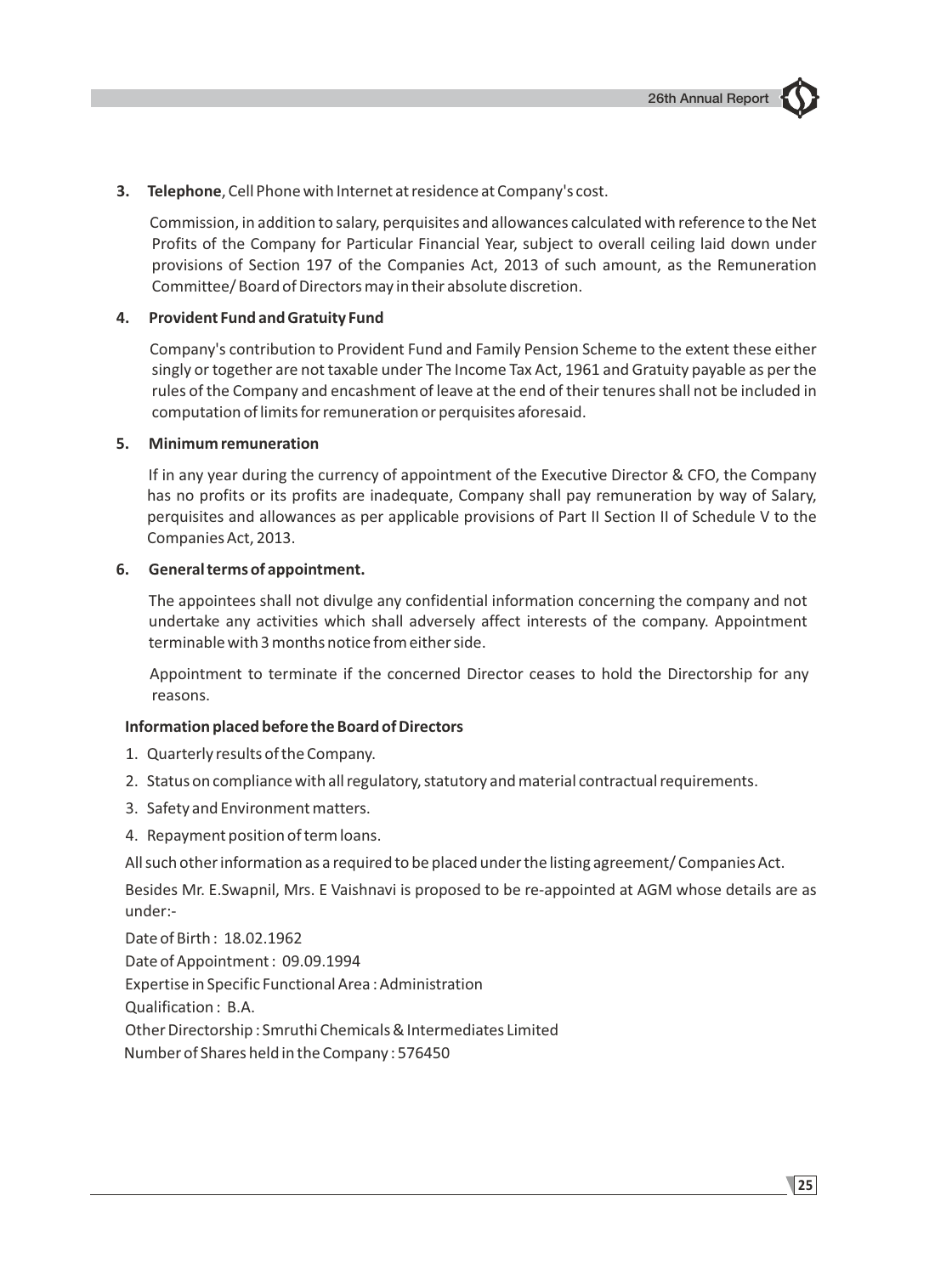#### **III. Audit Committee :**

Mr. K. R. Dhole\*

The Audit Committee constituted on 30th December 2005 enjoys all powers / terms of reference as mentioned in para II (c) of clause 49 of Listing Agreement and provisions of Section 177(4) of the Companies Act 2013. The scope of the Audit Committee includes all matters stated in para 2(d) of clause 49 of Listing Agreement. Composition of Audit Committee conforms to the requirements under listing agreement.

| <b>Name</b>      | <b>Designation</b> | Category    | <b>No. of Meetings attended</b> |
|------------------|--------------------|-------------|---------------------------------|
| Mr. J. H. Ranade | Chairman           | Independent |                                 |
| Dr. K. Ramaswamy | Member             | Independent |                                 |

The details of composition of the Committee and their attendance at the meetings are given below

\* Mr. K. R. Dhole was also appointed as member during the year.

Member

During the Financial year 2014-15, 6 Meetings were held on 10-05-2014, 09-08-2014, 27-09-2014, 14-11-2014, 13-02-2015 & 20.03.2015.

Independent

3

Audit Committee meetings were attended by the Chairman and Managing Director and Statutory Auditors were invited for such meeting. Members of the Audit Committee have requisite financial and management expertise. Chairman of the Audit Committee was present at the Annual General Meeting held on 27th September 2014.

#### **IV. Nomination and Remuneration Committee:**

The Remuneration Committee was constituted on 24th April 2006 for the purpose of approving remuneration of the managerial personnel as envisaged under the provisions of Companies Act 1956 and Listing Agreement. The main term of reference of the Committee is to approve the fixation / revision of remuneration of the of the Executive Directors and relatives of Directors of the Company, Key Managerial Personnel and Senior Management and while approving:-

To take into account the financial position of the Company, trend in the industry, appointee's qualification, experience, past performance, past remuneration etc.

To bring out objectivity in determining the remuneration package while striking a balance between the interest of the Company and the Shareholders. The Committee also evaluate performance of the members of the Board.

During the year the Committee was renamed as Nomination and Remuneration Committee Pursuant to Section 178 of the Companies Act 2013.

| <b>Name</b>       | <b>Designation</b> | Category    | <b>No. of Meetings attended</b> |
|-------------------|--------------------|-------------|---------------------------------|
| Mr. J. H. Ranade  | Chairman           | Independent |                                 |
| Dr. K. Ramaswamy  | Member             | Independent |                                 |
| Mrs. E. Vaishnavi | Member             | Independent |                                 |

The Committee is Comprised of:

#### **Remuneration Policy :**

Remuneration to be paid to Managing / Whole time Director shall be governed as per the provisions of the Companies Act and rules made there under. Approvals of the Directors / Shareholders are

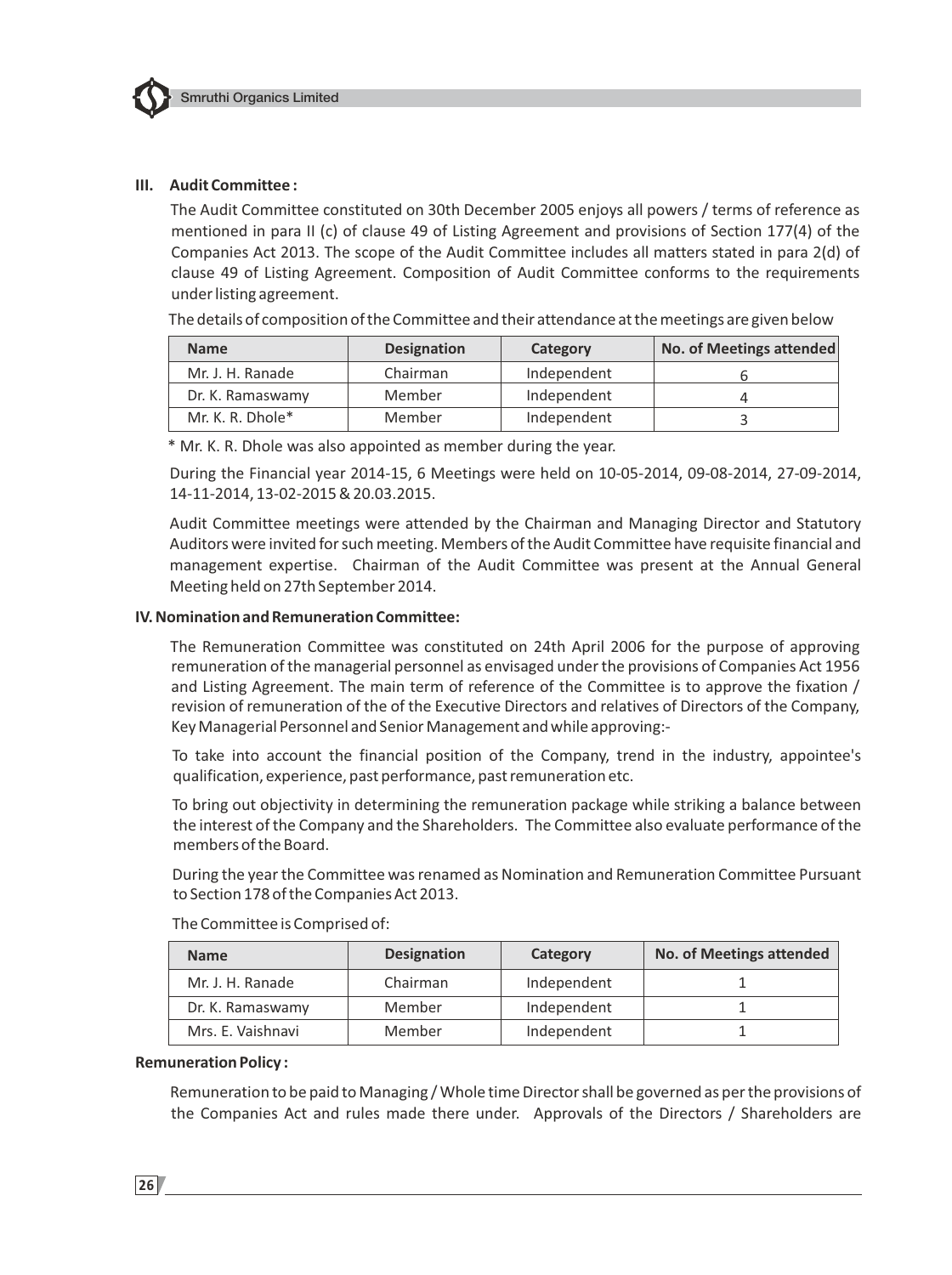obtained wherever necessary. Non-Executive / Independent Directors are paid sitting fees as permissible under the provisions of the Companies Act. Any remuneration paid to Non-Executive / Independent Directors for professional services rendered shall not be considered as a part of remuneration provided such services are rendered in professional capacity at concerned Director possesses requisite qualifications for practice that profession.

#### **Remuneration to Executive Directors :** *(Amount in Rs.)*

| <b>Particulars</b>                      | <b>Mr.E. Purushotham</b><br><b>Managing Director</b> | Mr.E. Swapnil<br>Executive Director & Chief Financial Officer |
|-----------------------------------------|------------------------------------------------------|---------------------------------------------------------------|
| Salary & Other Allowances               | 63,00,000                                            | 27,00,000                                                     |
| Contribution to Provident & Other Funds | 7,56,000                                             | 3,24,000                                                      |
| Commission                              |                                                      |                                                               |

#### **5 Remuneration to Non-Executive Directors: Nil (Except sitting fees)** *Sitting Fees ( Rs.)*

| <b>Name</b>       | <b>Board</b> | <b>Audit / Remuneration Committee</b> | <b>Total</b> |
|-------------------|--------------|---------------------------------------|--------------|
| Mrs. E. Vaishnavi | 60,000       | 5,000                                 | 65,000       |
| Dr. K. Ramaswamy  | 30,000       | 25,000                                | 55,000       |
| Mr. J.H. Ranade   | 60,000       | 40,000                                | 1,00,000     |
| Mr. K. R. Dhole   | 40,000       | 20,000                                | 60,000       |

#### **V. Stakeholders Relationship Committee:-**

The Committee reviews all matters connected with Shareholders complaints, if any, like transfer of shares, non-receipt of Balance Sheet, non-receipt of dividend etc. During the year the Committee was renamed as Shareholders Relationship Committee Pursuant to Section 178(5) of the Companies Act 2013. In absence of complaints from Shareholders and Transfer / transmission of shares, the Committee was not required to hold a meeting,

The Committee was Comprised of:

| <b>Name</b>        | <b>Designation</b> | Category                 |
|--------------------|--------------------|--------------------------|
| Mr. E. Purushotham | Chairman           | Executive (Promotor)     |
| Mrs. E. Vaishnavi  | Member             | Non-Executive (Promotor) |

Board has designated Ms. Chetana Tiwari, Company Secretary as a Compliance Officer. During the year Company did not receive any Investor complaints.

#### **Corporate Social Responsibility (CSR) Committee:**

During the financial year 2014-15, two meetings of the committee were held. The details of the Composition of the Committee is given below:

| <b>Name</b>        | <b>Designation</b>       | Category      | <b>No. of Meetings attended</b> |
|--------------------|--------------------------|---------------|---------------------------------|
| Mr. E. Purushotham | <b>Managing Director</b> | Executive     |                                 |
| Mr. J. H. Ranade   | Independent Director     | Non-Executive |                                 |
| Dr. K. Ramaswamy   | Independent Director     | Non-Executive |                                 |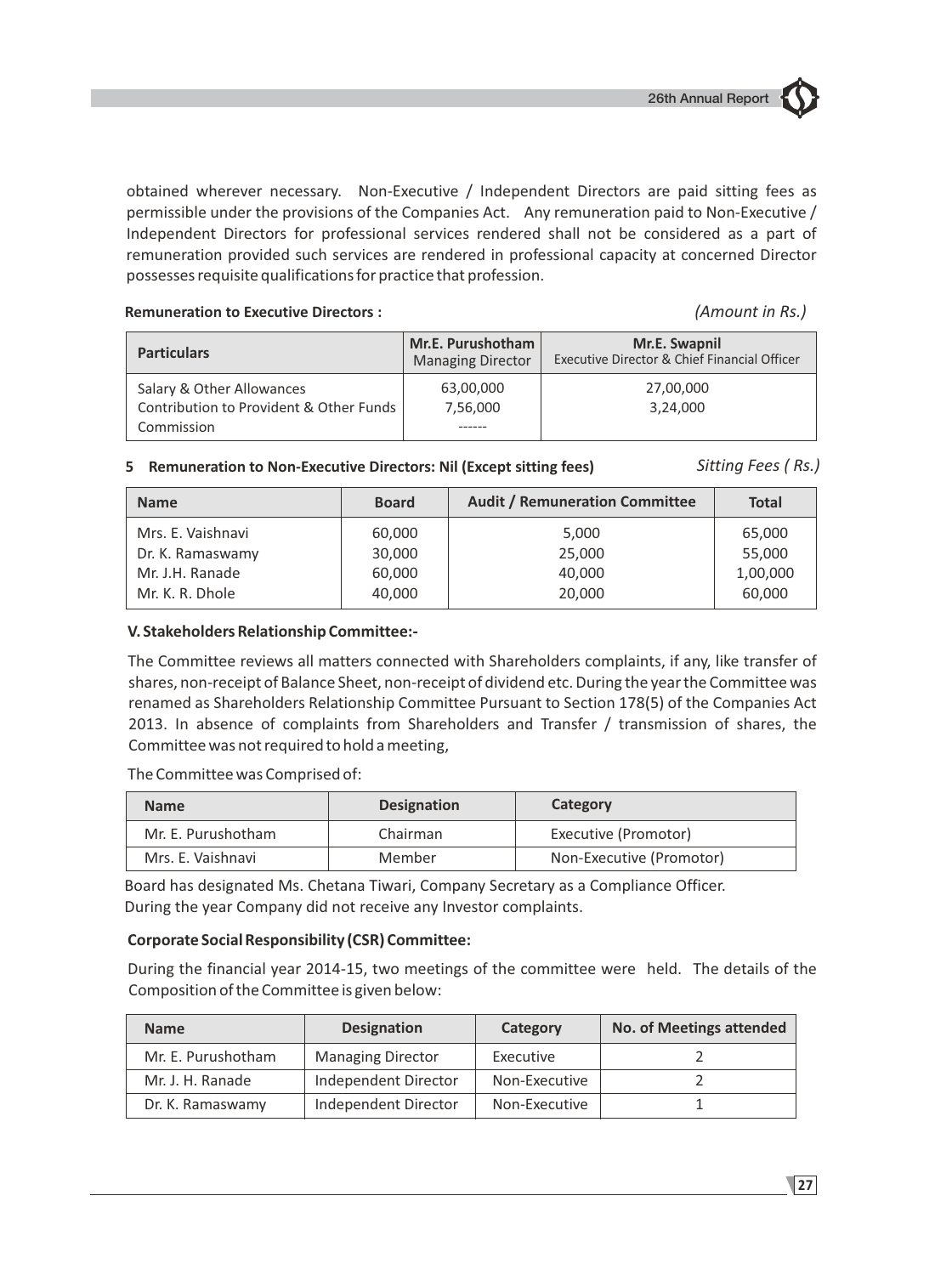#### **INDEPENDENT DIRECTORS MEETING:**

As required by the Companies Act, 2013 and Listing Agreement, the meeting of Independent Directors was held on 20th March 2015**.**

#### **VI. General Body Meetings:**

Details of last three Annual General Meeting are given below:

| <b>Financial Year</b> | Date           | <b>Venue</b>                 | <b>No.of Directors present</b> |
|-----------------------|----------------|------------------------------|--------------------------------|
| 2011-2012             | 30th July 2012 | Hotel Tripursundari, Solapur |                                |
| 2012-2013             | 27th July 2013 | Hotel City Park, Solapur     |                                |
| 2013-2014             | 27th Sep. 2014 | Hotel City Park, Solapur     |                                |

#### **Details of Special Resolutions Passed:-**

- **2011-12 :-** Appointment of Mr. E.Purushotham as a Managing Director for 3 year period from 01-08-2012 to 31-07-2015, Appointment of Mr. E.Swapnil as Whole time Director for 3 year period from 15-06- 2012 to 14-06-2015 and Appointment of Ms. E. Smruthi relative of Director as Executive, Business Development
- **2012-13 :-** Change in designation of Mr. E.Swapnil as Executive Director and Chief Operating Officer and Mrs. E.Rimika a relative of Director as Executive.
- **2013-14 :-** Approval of borrowings and creation of charges under section 180 (1) ( C ) and 180 (1) ( a) of the Companies Act, application to Central Government for waiver excess remuneration paid to Mr. E. Purushotham, Managing Director during financial year 2013-14, appointment of Mr. E.Purushotham as Managing Director on revised terms and conditions with effect from 01-04-2014 to 31-03-2017 and re-designation of Mr. E.Swapnil as Executive Director and Chief Financial Officer (CFO).

No Resolution was passed through postal ballot during financial year 2014-15. Non of business proposed to be transacted at the ensuing Annual General Meeting requires passing of Resolutions through Postal Ballot.

#### **VII. Disclosures:**

- 1. There were no transactions, which were materially significant during the year with promoters, directors or their relatives that have potential conflict with the interest of the Company. Transactions with related parties are disclosed under notes to accounts in the annual report.
- 2. There were no instances of non-compliance of any matter related to the capital markets during the last three years.
- 3. The Company has followed accounting treatment as prescribed in Accounting Standards applicable to the Company.
- 4. The Company has a Vigil mechanism called Whistle Blower policy, all employees have been provided to access direct to the Audit committee.
- 5. Company has complied with all mandatory requirements of Clause 49 of the Listing Agreement.

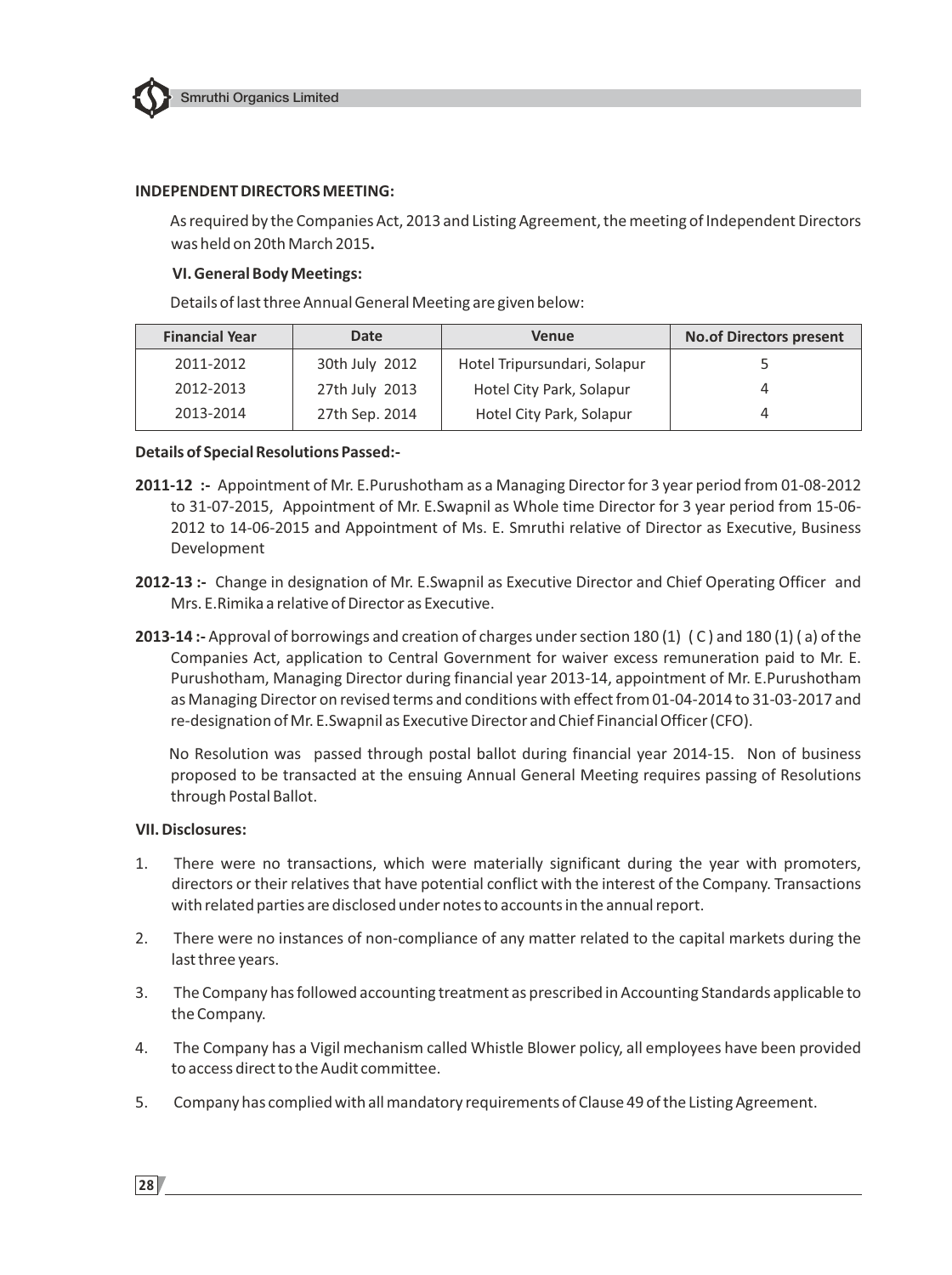#### **VIII. Risk Management:**

Company has defined Risk Management Policy. The Audit Committee reviews Risk Management strategy of the Company to ensure effectiveness of risk management policies and procedures.

#### **IX. CEO Certification:**

The Chairman and Managing Director have furnished the requisite certificate to the Board of Directors as required under Clause 49 (V) of the Listing Agreement.

#### **X. Means of Communication:**

The Quarterly, Half-Yearly and Audited financial results of the Company are announced within the prescribed time period stipulated under the listing agreement. These results are published in The Free Press Journal,/ Navashakti Daily Sakal / Sanchar and Divya Marathi (Local News Paper). All data relating to Quarterly Financial Results is provided on the Company's Web Site i.e.www.smruthiorgaincs.com.

#### **XI. Shareholders Information:**

Shareholders information is separately provided in the Annual Report.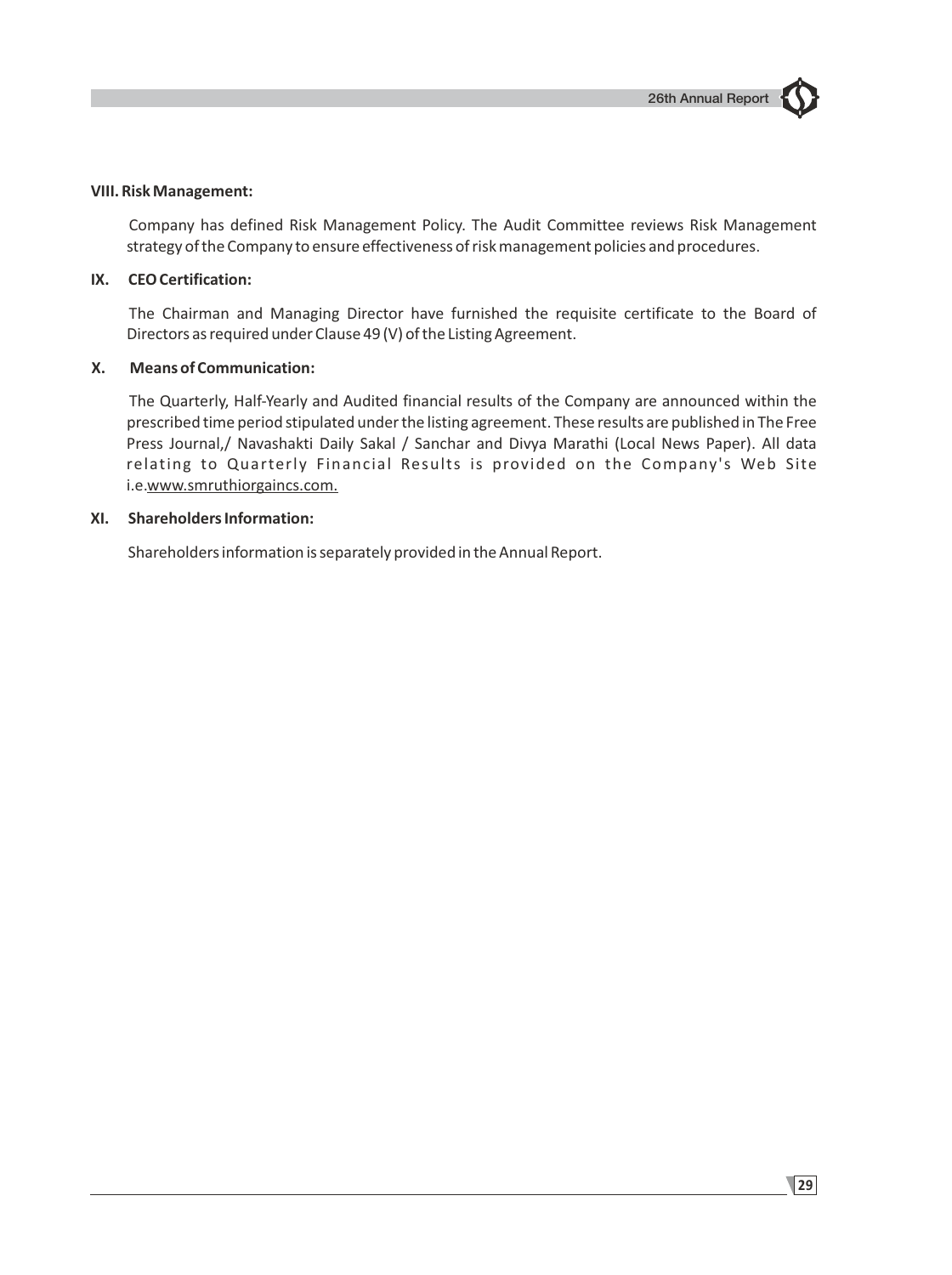# **SHAREHOLDERS INFORMATION**

#### **1. Annual General Meeting :**

Date : 11th August, 2015. Time : 12.30 p.m. Venue : Hotel City Park, (Shamiyana Hall), 119 Murarji Peth, Opp. Hutatma Chowk, Solapur – 413001.

#### **2. Financial Calendar (Tentative) : April 2015 to March 2016**

| <b>Particulars of Meetings</b>                                                | <b>Date</b>           |
|-------------------------------------------------------------------------------|-----------------------|
| Un-audited Quarterly Result for the quarter ended 30th June 2015              | 2nd week of Aug 2015  |
| Un-audited Quarterly Result for the quarter ended 30th September 2015         | 2nd week of Nov. 2015 |
| Un-audited Quarterly Result for the quarter ended 31st December 2016          | 2nd week of Feb. 2016 |
| Audited / Un-Audited Financial Result for the quarter - ended 31st March 2016 | Last week of May 2016 |

#### **3. Date of Book Closure :**

01.08.2015 To 11.08.2015 (Both days inclusive)

#### **4. Dividend payment date : N.A.**

#### **5. Listing on Stock Exchanges :**

The Pune Stock Exchange Limited The Hyderabad Stock Exchange, The Ahmedabad Stock Exchange The Stock Exchange , Mumbai

Demat : ISIN Number In NSDL: INE 172 E 0101 CDSL: INE 172 E 0101 CIN : L24119PN1989PLC052562

#### **6. Stock Prices :**

Market price data - High / Low during each month of the financial year 2014-15.

| Month & Year     | Open Rs. | High Rs. | Low Rs. | Close Rs. |
|------------------|----------|----------|---------|-----------|
| April - 2014     | 58.95    | 61.50    | 52.40   | 57.00     |
| May - 2014       | 58.00    | 61.80    | 45.20   | 56.00     |
| June - 2014      | 56.10    | 58.65    | 50.80   | 54.35     |
| July - 2014      | 55.00    | 87.00    | 55.00   | 79.85     |
| August - 2014    | 76.10    | 79.95    | 55.00   | 61.80     |
| September - 2014 | 61.80    | 89.80    | 59.40   | 71.05     |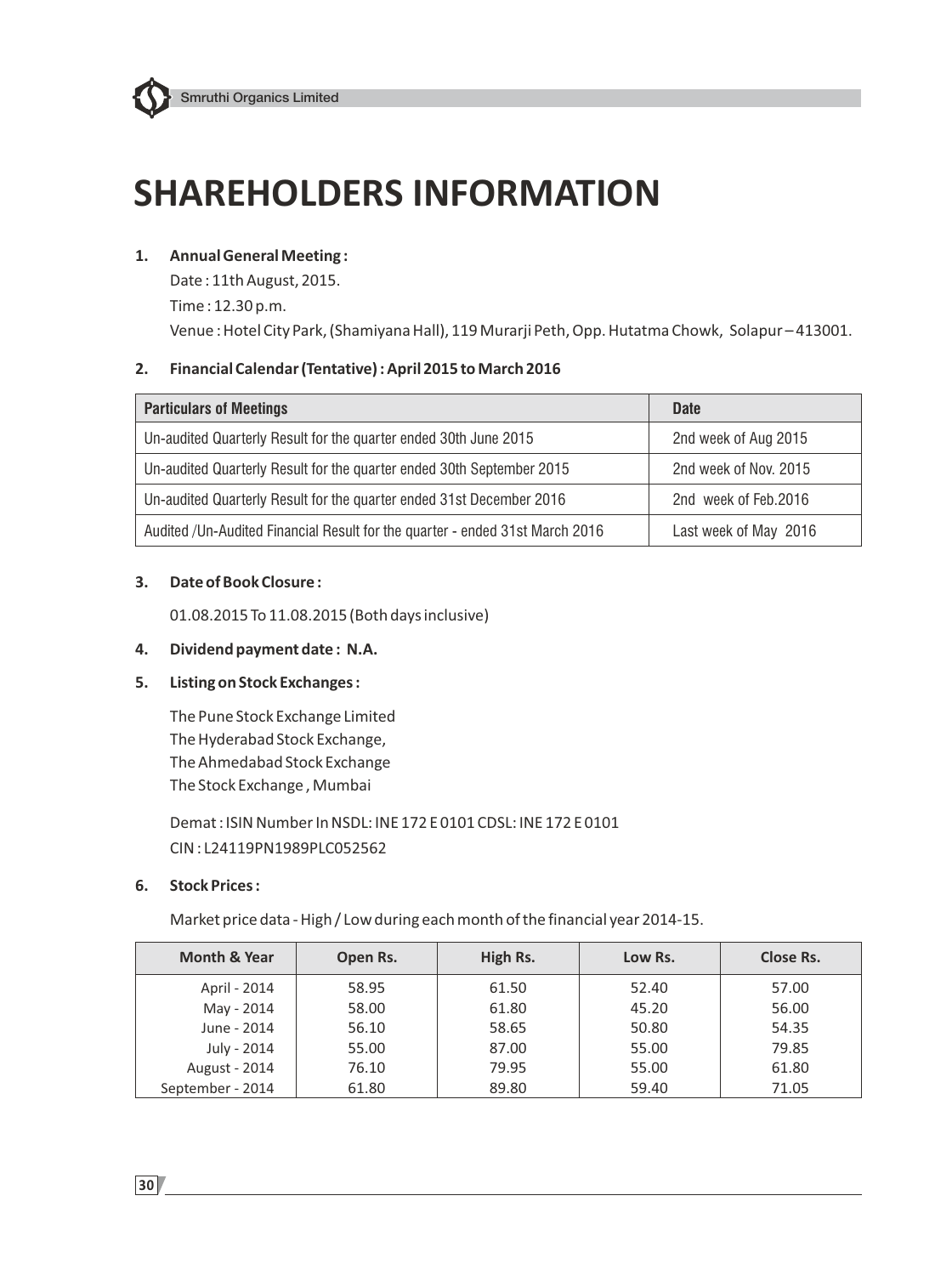| October - 2014  | 70.10 | 76.90 | 63.30 | 66.00 |
|-----------------|-------|-------|-------|-------|
| November - 2014 | 65.05 | 72.90 | 61.50 | 64.55 |
| December - 2014 | 65.00 | 90.00 | 60.00 | 83.50 |
| January - 2015  | 83.50 | 92.00 | 68.50 | 74.90 |
| February - 2015 | 74.80 | 74.80 | 60.00 | 61.50 |
| March - 2015    | 65.00 | 70.00 | 59.00 | 63.05 |

#### **7. Registrar and Transfer Agents :**

M/s. Adroit Corporate Services Pvt.Ltd., 19, Jaferbhoy Indl. Est.,Makwana Road, Marol Naka, Andheri (E), Mumbai – 400 059.

#### **8. Share Transfer System :**

Presently, the Share Transfers which are received in physical form are processed by the Registrars and Share Transfer Agents and approved by the Committee of Directors in their meeting which normally meets twice in a month and the share certificates are returned within a period of 20 to 25 days from the date of lodgment, subject to the transfer instrument being valid and complete in all respects.

#### **9. Reconciliation of Share Capital Audit :**

The Company Secretary in practice carried out reconciliation of share capital audit which confirms that Issued / Paid-up Capital is in agreement with the agreegate of the total number of shares in Physical & Demat Form.

#### **10. Share Distribution Schedule :**

Share holding of Nominal Value of Shareholders share amount (As on 31.03.2015)

| <b>Shares</b> | <b>Number</b> | % to total | <b>Total Shares</b> | Rs.      | % to total |
|---------------|---------------|------------|---------------------|----------|------------|
| Upto 100      | 567           | 38.97      | 28453               | 284530   | 0.75       |
| 101-500       | 515           | 35.40      | 185555              | 1855550  | 4.86       |
| 501-1000      | 173           | 11.89      | 149803              | 1498030  | 3.93       |
| 1001-2000     | 64            | 4.40       | 100931              | 1009310  | 2.65       |
| 2001-3000     | 56            | 3.85       | 136441              | 1364410  | 3.58       |
| 3001-4000     | 18            | 1.24       | 63855               | 638550   | 1.67       |
| 4001-5000     | 10            | 0.69       | 48242               | 482420   | 1.26       |
| 5001-10000    | 26            | 1.79       | 201523              | 2015230  | 5.28       |
| 10001-20000   | 10            | 0.69       | 133527              | 1335270  | 3.50       |
| 20001-50000   | 12            | 0.82       | 390109              | 3901090  | 10.22      |
| 50001-Above   | 04            | 0.27       | 2376991             | 23769910 | 62.30      |
| <b>TOTAL</b>  | 1455          | 100.00     | 3815430             | 38154300 | 100.00     |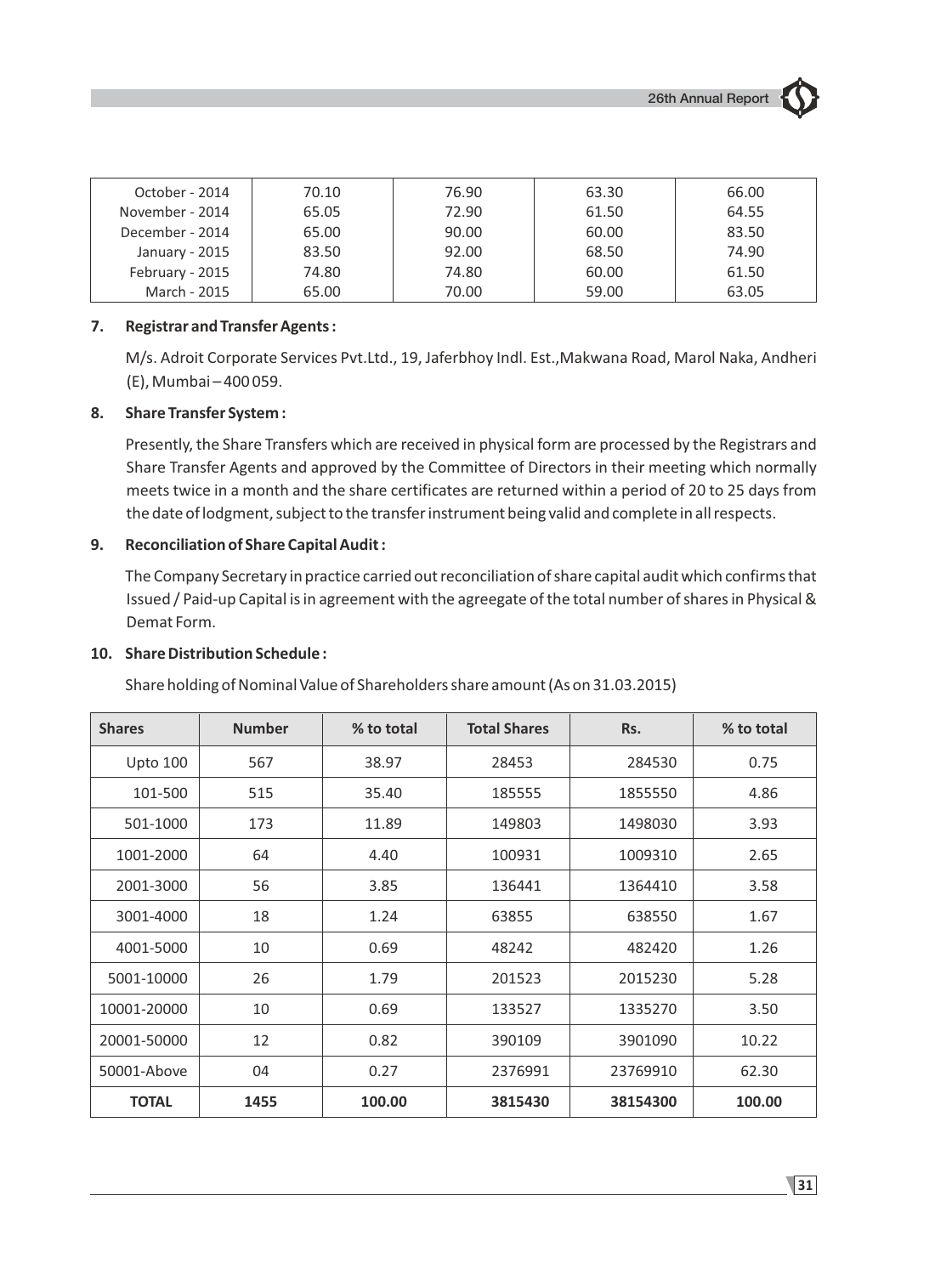#### **10. Shareholding pattern:**

| Category              | <b>No. of Sahres</b> | % to share capital |
|-----------------------|----------------------|--------------------|
| <b>NRI</b>            | 47671                | 1.25               |
| Corporate Body        | 207685               | 5.44               |
| Directors & Relatives | 2443191              | 64.03              |
| Indian Public         | 1116883              | 29.28              |
| TOTAL                 | 3815430              | 100.00             |

#### **12. Dematerialization of shares and liquidity :**

3378395 shares have been dematerialized as on 31st March 2015 constituting 88.55 % of total Paid up Share Capital.

**13. Subsidiary Company : The Company does not have any Subsidiary Company.**

### **14. Outstanding GDRs / ADRs / Warrants and other Convertible Instruments, conversion dates and likely impact on equity**

The Company has not issued any GDRs / ADRs / Warrants and other Convertible instruments.

#### **15. Plant locations**

Unit- I : Plot No.273,274, MIDC, Akkalkot Road, Solapur – 413 006.

Unit-II : Plot No. A-27, MIDC Chincholi, Solapur – 413 255.

#### **16. Address for correspondence**

165-A, Balaji Bhavan, 1st Floor, Railway Lines, Solapur – 413 001. Phone Nos. 0217-2310267, 367 Fax No.: 0217-2310268 Email ID :- changale@smruthiorganics.com Web Site : www.smruthiorganics.com Ms. Chetna Tiwari, Company Secretary and Compliance Officer

#### **17. Secretarial Department :-**

The Company's Secretarial Department headed by the Company Secretary is situated at the Registered Office. Investors may contact the department for any assistance.

> For & on behalf of the Board MANAGING DIRECTOR (E. Purushotham) Sd/

**Place :** Solapur **Date :** 10th June, 2015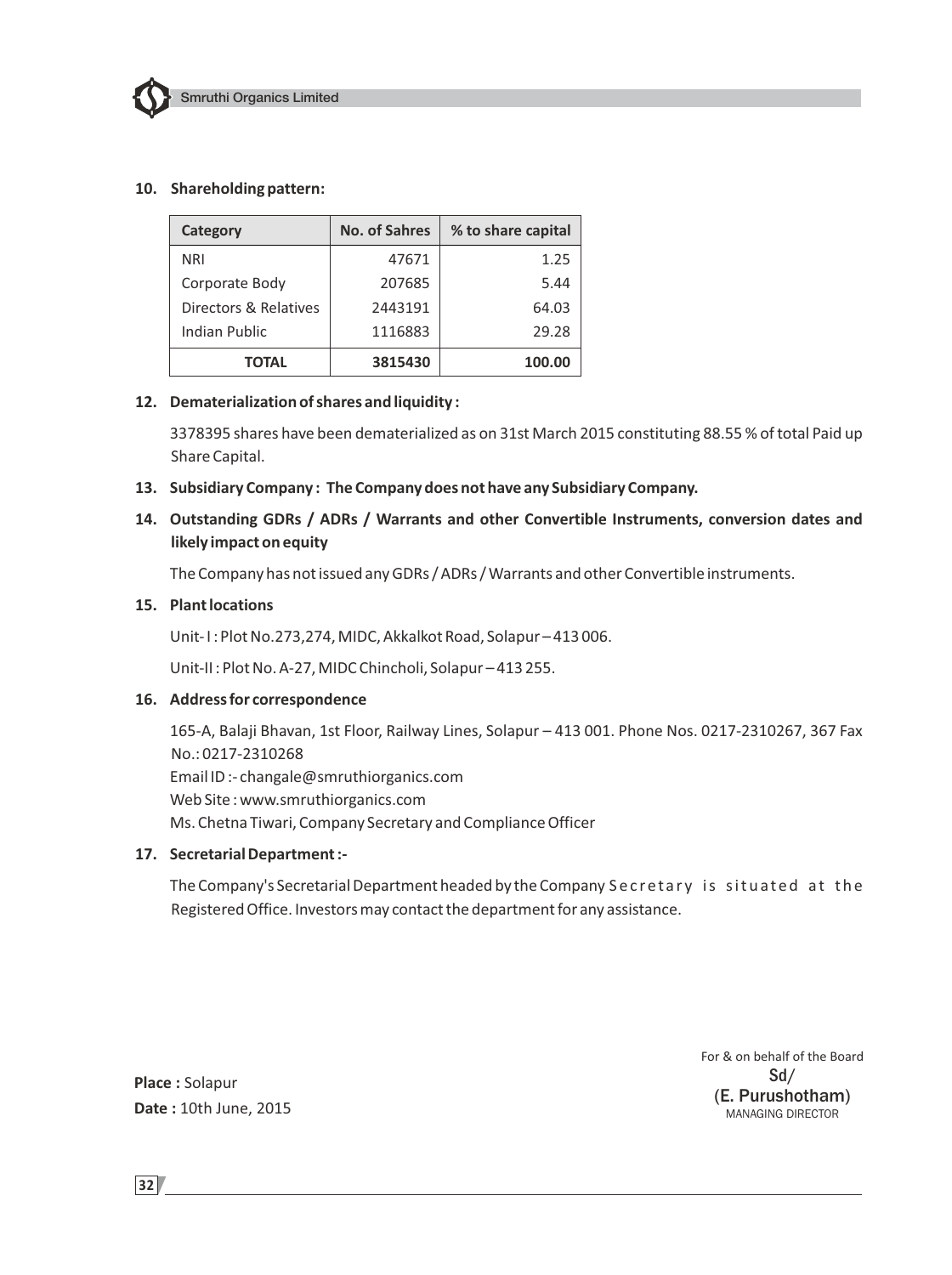# **Annexure - I to DIRECTOR'S REPORT Secretarial Audit Report**

**For the Financial Year ended 31 March 2015** 

 (Pursuant to section 201(1) of the Companies Act, 2013 and Rule 9 of the Companies (Appointment and Remuneration of Managerial Personnel) Rules, 2014

#### **H.R. Thakur**

M.Com, LLM., M.B.A. (Pittsburg), F.C.S. Grad. C.W.A. 305/306, Happiness, City of Joy, J.S. Dossa Marg, Mulund (West) -400 080 Tel. 022-25642206

CIN of the Company : **U24119PN1989PLC052562**  Nominal Capital : **Rs. 10.00 Crores**

The Members

Smruthi Organics Limited

165-A, Balaji Bhavan, 1st Floor,

Railway Lines, Solapur-413 001.

I have conducted the secretarial audit of the compliance of applicable statutory provisions and the adherence to good corporate practices by Smruthi Organics Limited (hereinafter called the Company). Secretarial Audit was conducted in a manner that provided me a reasonable basis for evaluating the corporate conducts/statutory compliances and expressing my opinion thereon. Based on my verification of the Company's books, papers, minute books, forms and returns filed and other records maintained by the Company and also the information provided by the Company, its officers, agents and authorized representatives during the conduct of secretarial audit, I hereby report that in my opinion, the Company has, during the audit period covering the financial year ended on 31 March, 2015 ('Audit Period') complied with the statutory provisions listed hereunder and also that the Company has proper Board-processes and compliance-mechanism in place to the extent, in the manner and subject to the reporting made hereinafter:

I have examined the books, papers, minute books, forms and returns filed and other records maintained by the Company for the financial year ended on 31 March, 2015 according to the provisions of:

- (i) The Companies Act, 2013 (the Act) and the rules made there under;
- (ii) The Securities Contracts (Regulation) Act, 1956 ('SCRA') and the rules made there under;
- (iii) The Depositories Act, 1996 and the Regulations and Bye-laws framed there under;
- (iv) Foreign Exchange Management Act, 1999 and the rules and regulations made there under to the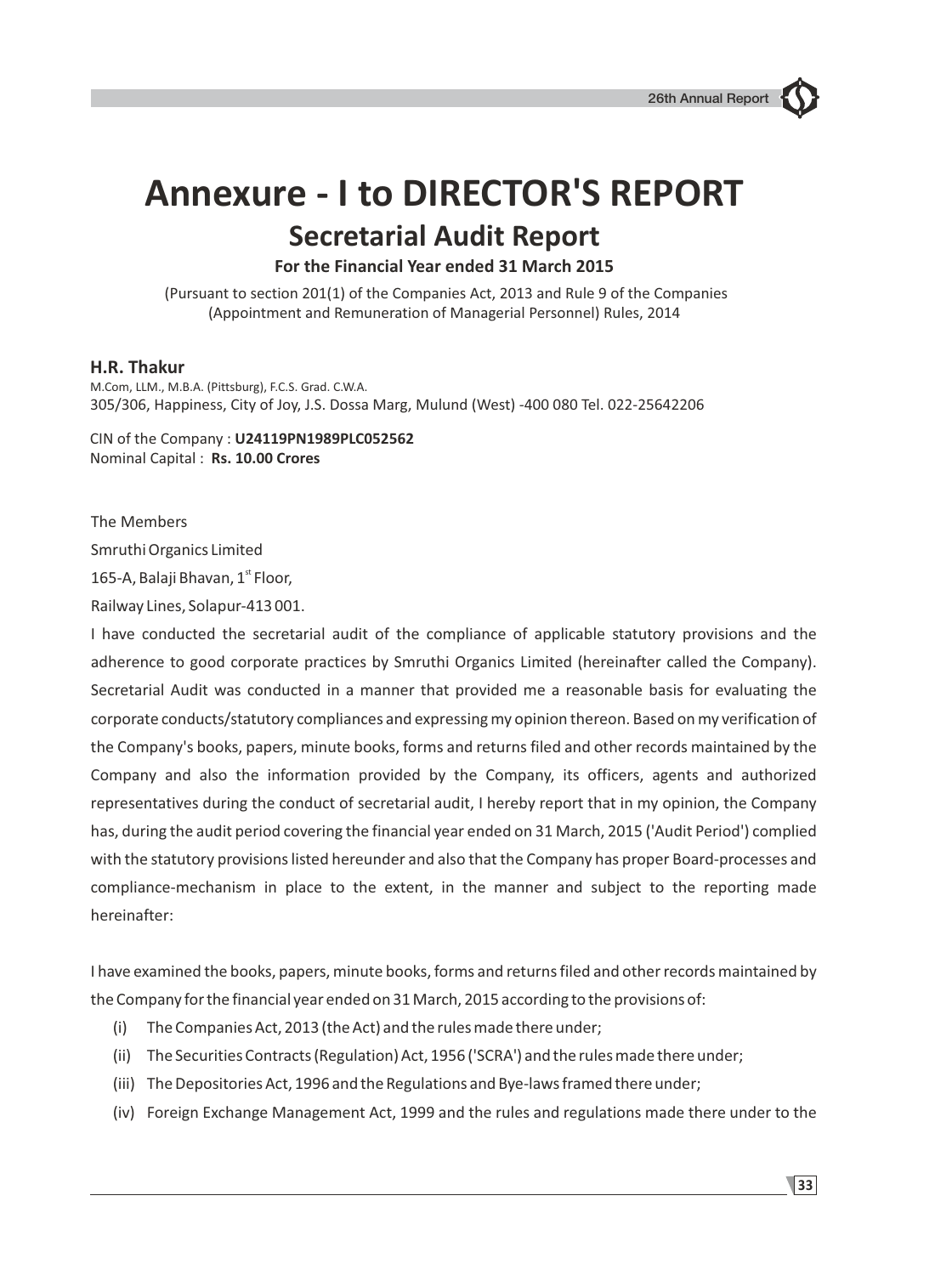

extent of Foreign Direct Investment, Overseas Direct Investment and External Commercial Borrowings;(Not applicable to the Company during the Audit Period);

- (v) The following Regulations and Guidelines prescribed under the Securities and Exchange Board of India Act,1992 ('SEBI Act'): —
- a) The Securities and Exchange Board of India (Substantial Acquisition of Shares and Takeovers) Regulations, 2011;
- b) The Securities and Exchange Board of India(Prohibition of Insider Trading) Regulations,1992;
- c) The Securities and Exchange Board of India (Issue of Capital and Disclosure Requirements)Regulations, 2009 (Not applicable to the Company during the Audit Period);
- d) The Securities and Exchange Board of India (Employee Stock Option Scheme and Employee Stock Purchase Scheme) Guidelines, 1999, (Not applicable to the Company during the Audit Period); and The Securities and Exchange Board of India (Share Based Employee Benefits) Regulations, 2014 notified on 28 October 2014 (Not applicable to the Company during the Audit Period);
- e) The Securities and Exchange Board of India (Issue and Listing of Debt Securities) Regulations,2008 (Not applicable to the Company during the Audit Period);
- f) The Securities and Exchange Board of India (Registrars to an Issue and Share Transfer Agents)Regulations, 1993
- g) The Securities and Exchange Board of India (Delisting of Equity Shares) Regulations, 2009 (Not applicable to the Company during the Audit Period); and
- h) The Securities and Exchange Board of India (Buyback of Securities) Regulations, 1998 (Not applicable to the Company during the Audit Period).

I have also examined compliance with the applicable clauses of the following:

- I. Secretarial Standards issued by The Institute of Company Secretaries of India (Not notified hence not applicable to the Company during the audit period).
- II. The Listing Agreements entered into by the Company with The Pune Stock Exchange Limited, The Hyderabad Stock Exchange Limited, The Ahmedabad Stock Exchange Limited and The Stock Exchange, Mumbai;

During the period under review the Company has complied with the provisions of the Act, Rules, Regulations, Guidelines, Standards, etc. mentioned above.

**I further report that** having regard to the compliance system prevailing in the Company and on examination of the relevant documents and records in pursuance thereof, on test-check basis, the Company has complied with The Drugs and Cosmetics Act, 1940 and the Rules made there under, law applicable specifically to the Company.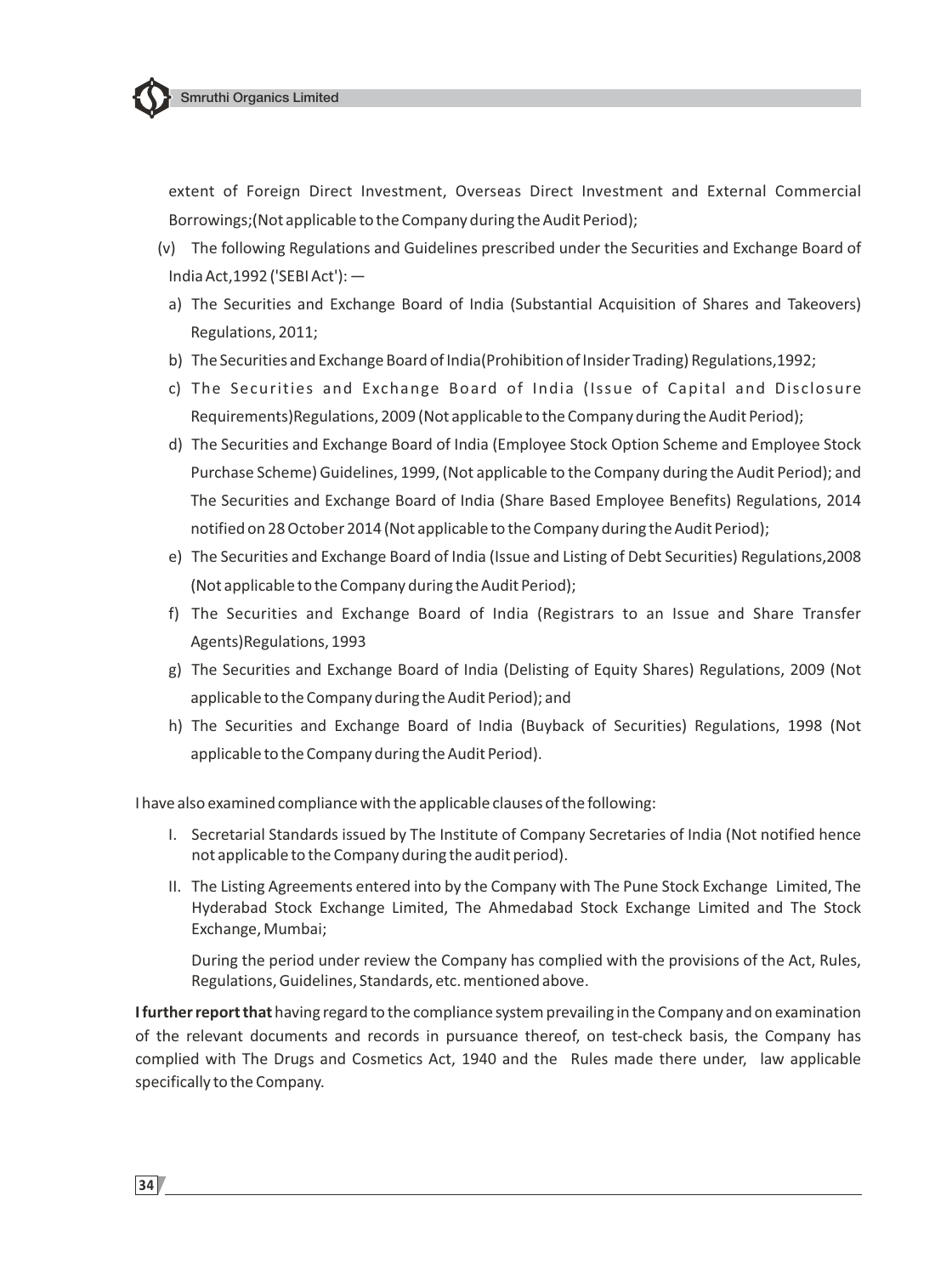**I further report that** The Board of Directors of the Company is duly constituted with proper balance of Executive Directors, Non-Executive Directors and Independent Directors. The changes in the composition of the Board of Directors that took place during the period under review were carried out in compliance with the provisions of the Act. Adequate notice is given to all directors to schedule the Board Meetings, agenda and detailed notes on agenda were sent at least seven days in advance, and a system exists for seeking and obtaining further information and clarifications on the agenda items before the meeting and for meaningful participation at the meeting. All decisions at Board Meetings and Committee Meetings are carried out unanimously as recorded in the minutes of the meetings of the Board of Directors or Committee of the Board, as the case may be.

**I further report that** there are adequate systems and processes in the Company commensurate with the size and operations of the company to monitor and ensure compliance with applicable laws, rules, regulations and guidelines.

**I further report that** during the Audit period, consents of the members were accorded to the Board under sections:

- a. 180(1)(a) and 180(1)(c) of the Companies Act, 2013 for Mortgaging / Charging Movable and Immovable properties of the Company as a security in favour of the Banks /Lenders upto Rs. 150 Crores.
- b. 197,203 and Schedule V of the Companies Act, 2013 to file application to the Central Government for waiver of excess remuneration paid to Mr. E. Purushotham, Managing Director during 1<sup>st</sup> April, 2013 to 31<sup>st</sup> March, 2014.Accordingly application has been submitted to the Central Government. Approval from the Central Government is awaited.
- I further report that the Company has a functional website. The Board has approved various policies pursuant to the Listing Agreement, which are yet to be uploaded on the website.

**Place :** Mumbai **Date :** 8th June, 2015

Sd/- **H. R. Thakur** F.C.S. 2090 C.P. 3193

**35**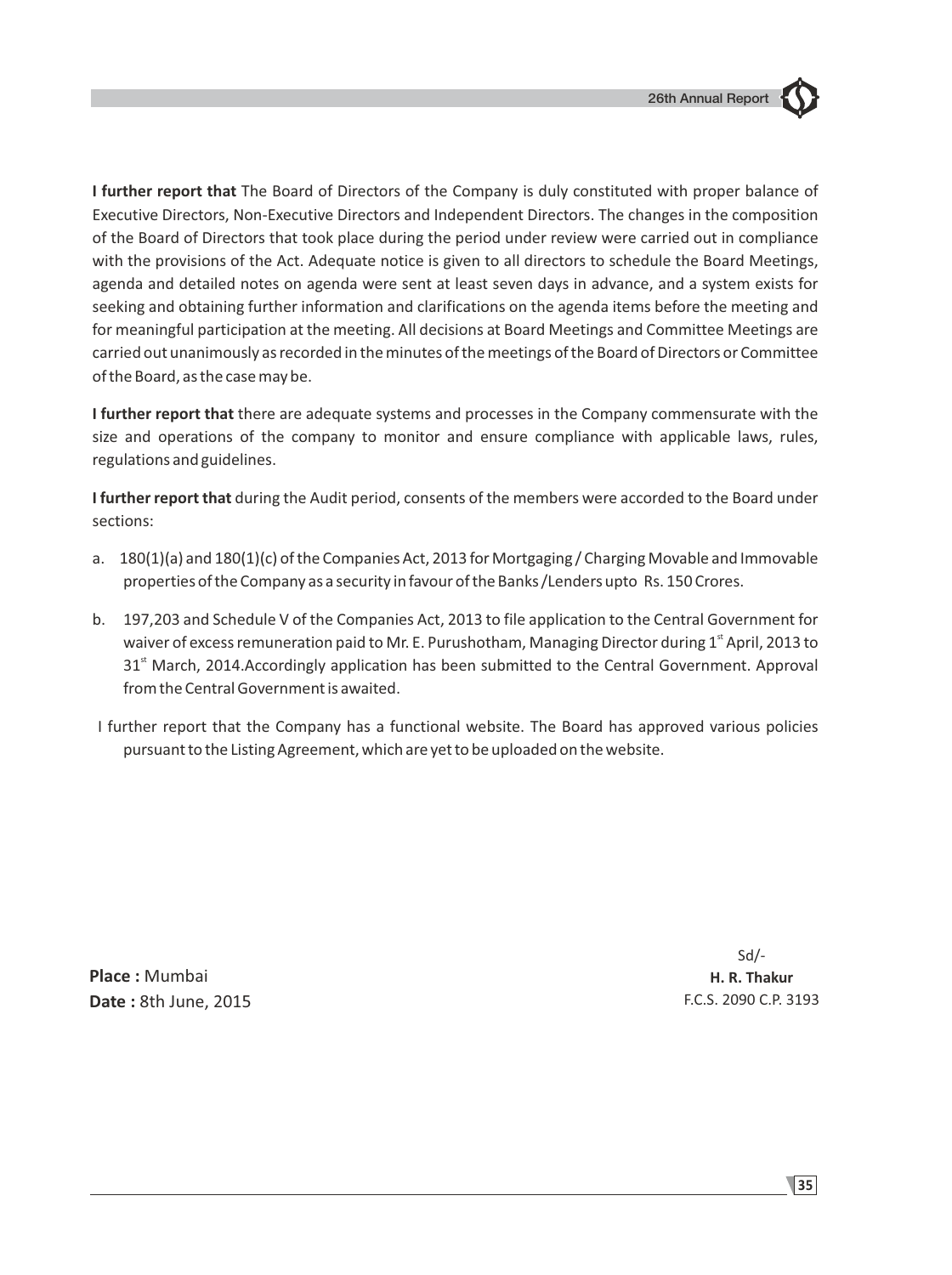

## **SECRETARIAL AUDIT REPORT**

For the Financial Year Ended 31 March 2015

### **H.R. Thakur**

M.com, LLM., M.B.A. (Pittsburg), F.C.S. Grad. C.W.A. 305/306, Happiness, City of Joy, J.S. Dossa Marg, Mulund (West) -400 080 Tel. 022-25642206

The Members, **Smruthi Organics Limited** 165-A, Balaji Bhavan, 1st Floor, Railway Lines, Solapur-413 001.

My Secretarial Audit Report of even date is to be read along with this letter.

#### **Management's Responsibility:**

1. It is the responsibility of the management of the Company to maintain secretarial records, devise proper systems to ensure compliance with the provisions of all applicable laws and regulations and to ensure that the systems are adequate and operate effectively.

#### **Auditor's Responsibility.**

- 2. My responsibility is to express an opinion on these secretarial records, systems, standards and procedures based on my audit.
- 3. Wherever required, I have obtained the management's representation about the compliance of laws, rules and regulations and happening of events etc.

#### **Disclaimer:**

4. The Secretarial Audit Report is neither an assurance as to the future viability of the Company nor of the efficacy or effectiveness with which the management has conducted the affairs of the Company.

**Place :** Mumbai **Date :** 8th June, 2015

Sd/- **H. R. Thakur** F.C.S. 2090 C.P. 3193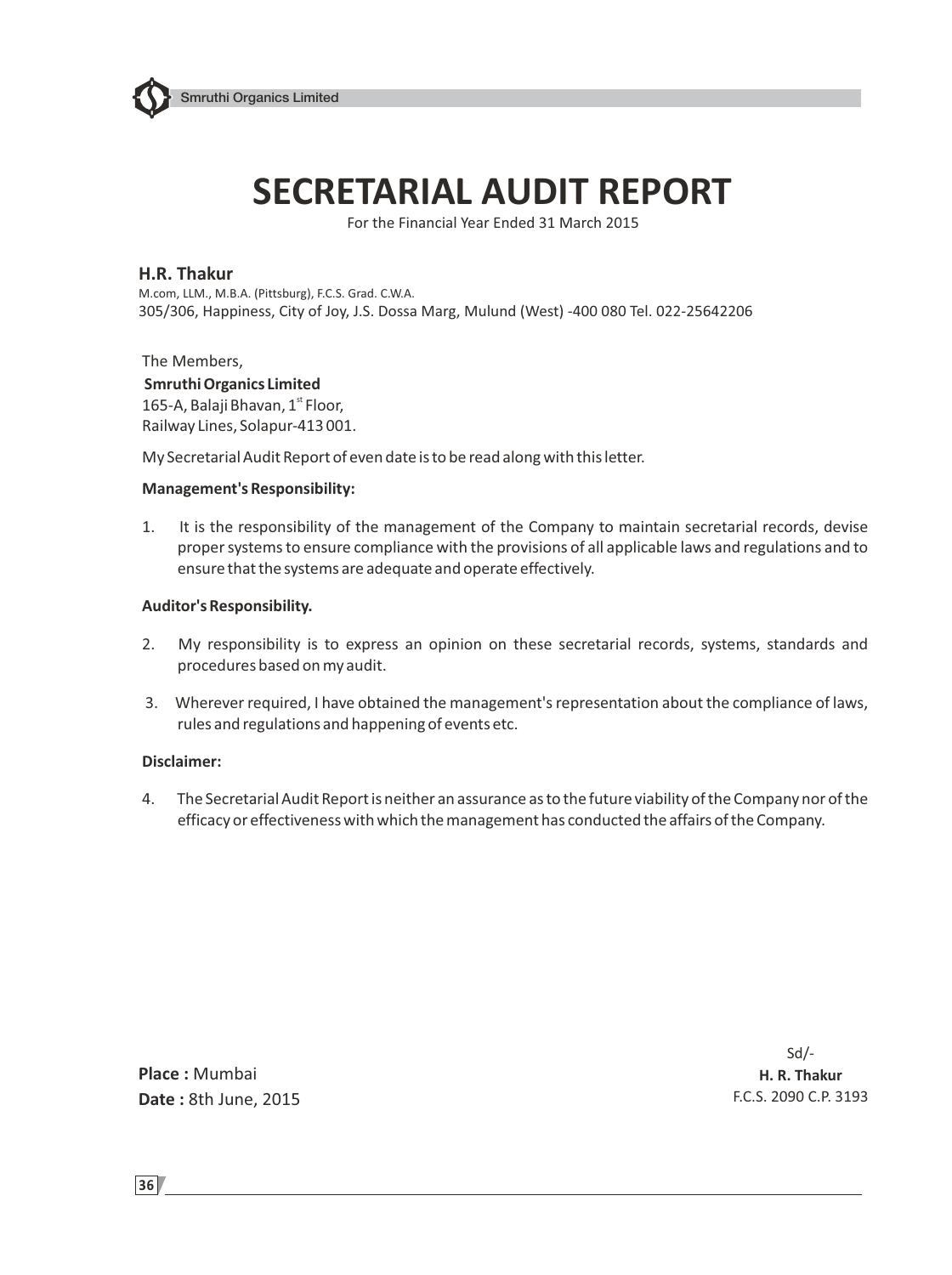

## **Annexure – II to DIRECTORS' REPORT**

PARTICULARS PURSUANT TO SECTION 134 (3) (m) OF THE COMPANIES ACT, 2013 READ WITH COMPANIES (ACCOUNTS) RULES, 2014.

The details of conservation of energy, technology absorption, foreign exchange earnings and outgo are as follows:

#### **A. CONSERVATION OF ENERGY**

(i) the steps taken on conservation of energy;

#### **Energy conservation measures taken:**

The major steps taken towards energy conservation were;

- 1) Major repair of two multifuel boilers to improve fuel efficiency.
- 2) Installation of LED lights has begun to reduce energy consumption for lighting.
- 3) Installation of biomass resources for generation of thermal energy not applicable.
- (ii) the steps taken by the company for utilizing alternate sources of energy; In FY 2014 – 15, the company has reduced its coal consumption and used sugarcane waste (baggas) instead to reduce consumption of fossil fuels.

### **(iii) Capital Investment on Energy Conservation Equipment: --**

Impact of the above matters:

As a result of measures taken enumerated above, further economy in conservation of energy coupled with reduction in cost of production is possible. Substantial savings in steam generation cost have been felt due to the substitution of Baggas and wood. During the year company did not incur any capital expenditure on energy conservation equipments.

### **B. TECHNOLOGY ABSORPTION**

(i) the efforts made towards technology absorption;

The Company's R & D Laboratory is recognised by the Department of Scientific & Industrial Research, Government of India, where continuous efforts are made to innovate new products and improve the quality of products manufactured by the Company and to make the manufacturing process safe, cost effective and environment friendly.

(ii) the benefits derived like product improvement, cost reduction, product development or import substitution;

Technology, innovations and improvements undertaken at the Laboratory scale have been successfully absorbed at plant level. These efforts shall benefit the Company in increasing sales,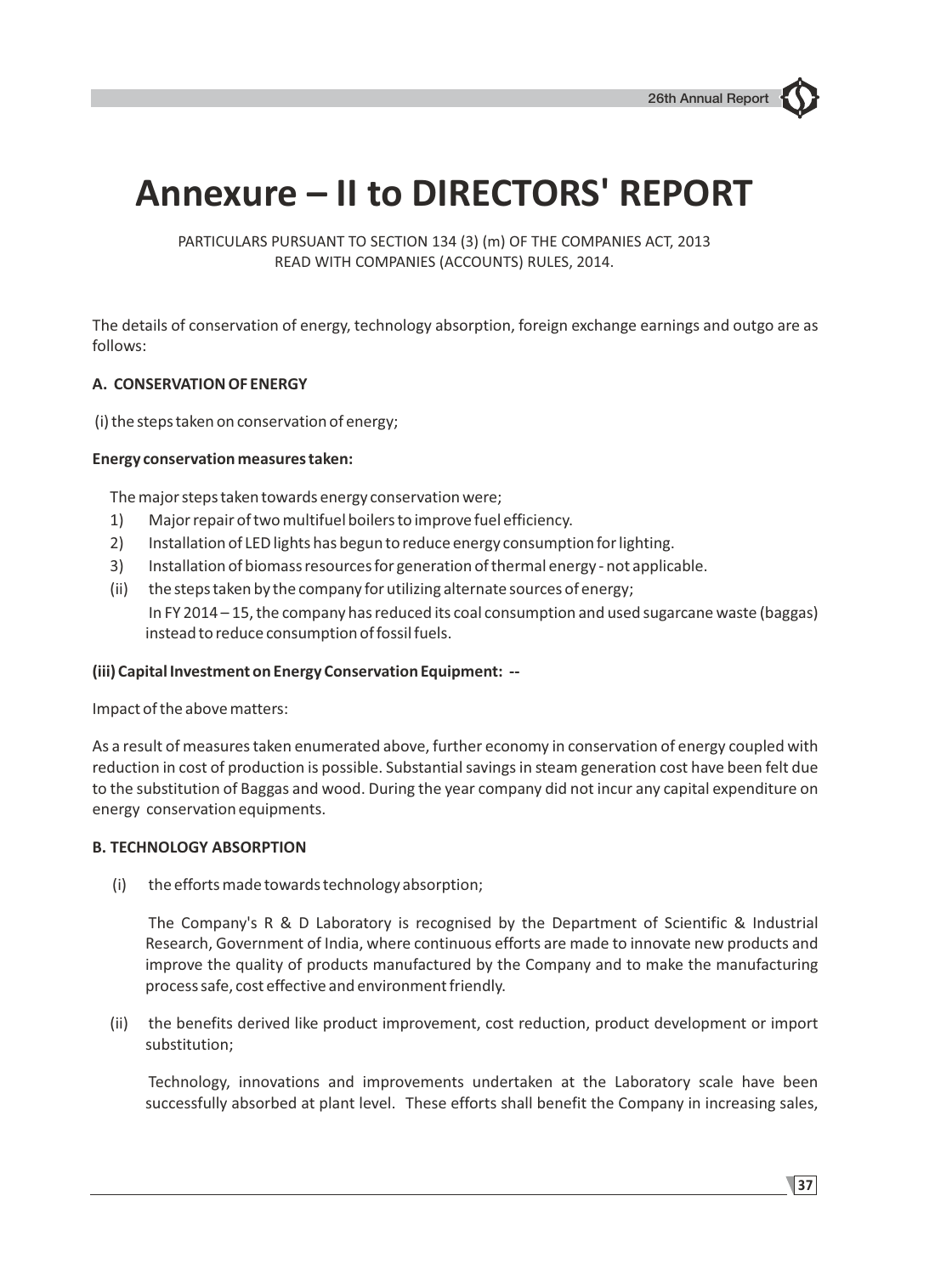

**38**

Smruthi Organics Limited

reducing cost, and improving quality and scale of the production

- (iii) in case of imported technology (imported during the last three years reckoned from the beginning of the financial year)- NIL
- (iv) The expenditure incurred on Research and Development.

|              | THE EXPERIMENTE INCONTECT ON THESE OF THE INTERNATIONAL PERSON IN THE INTERNATIONAL PROPERTY. |           | (Rs. in Lacs) |
|--------------|-----------------------------------------------------------------------------------------------|-----------|---------------|
|              |                                                                                               | 2014-2015 | 2013-2014     |
| 4.           | <b>Expenditure on R&amp;D</b>                                                                 |           |               |
| a)           | Capital                                                                                       | --        |               |
| b)           | Recurring                                                                                     | 31.77     | 63.96         |
| $\mathsf{C}$ | Total                                                                                         | 31.77     | 63.96         |
| d)           | Total R&D Expenditure as a Percentage of total turnover                                       | 0.44      | 0.70          |

### **C. FOREIGN EXCHANGE EARNINGS AND OUTGO** *(Rs. in Lacs) (Rs. in Lacs)*

|                         |           | $(15.11$ Lats |
|-------------------------|-----------|---------------|
|                         | 2014-2015 | 2013-2014     |
| Foreign exchange outgo  | 2020.78   | 2244.16       |
| Foreign exchange earned | 1925.15   | 2976.59       |
|                         |           |               |

**Place :** Solapur

For & on behalf of the Board **Date :** 10th June, 2015 **CHAIRMAN & MANAGING DIRECTOR** (E. Purushotham) Sd/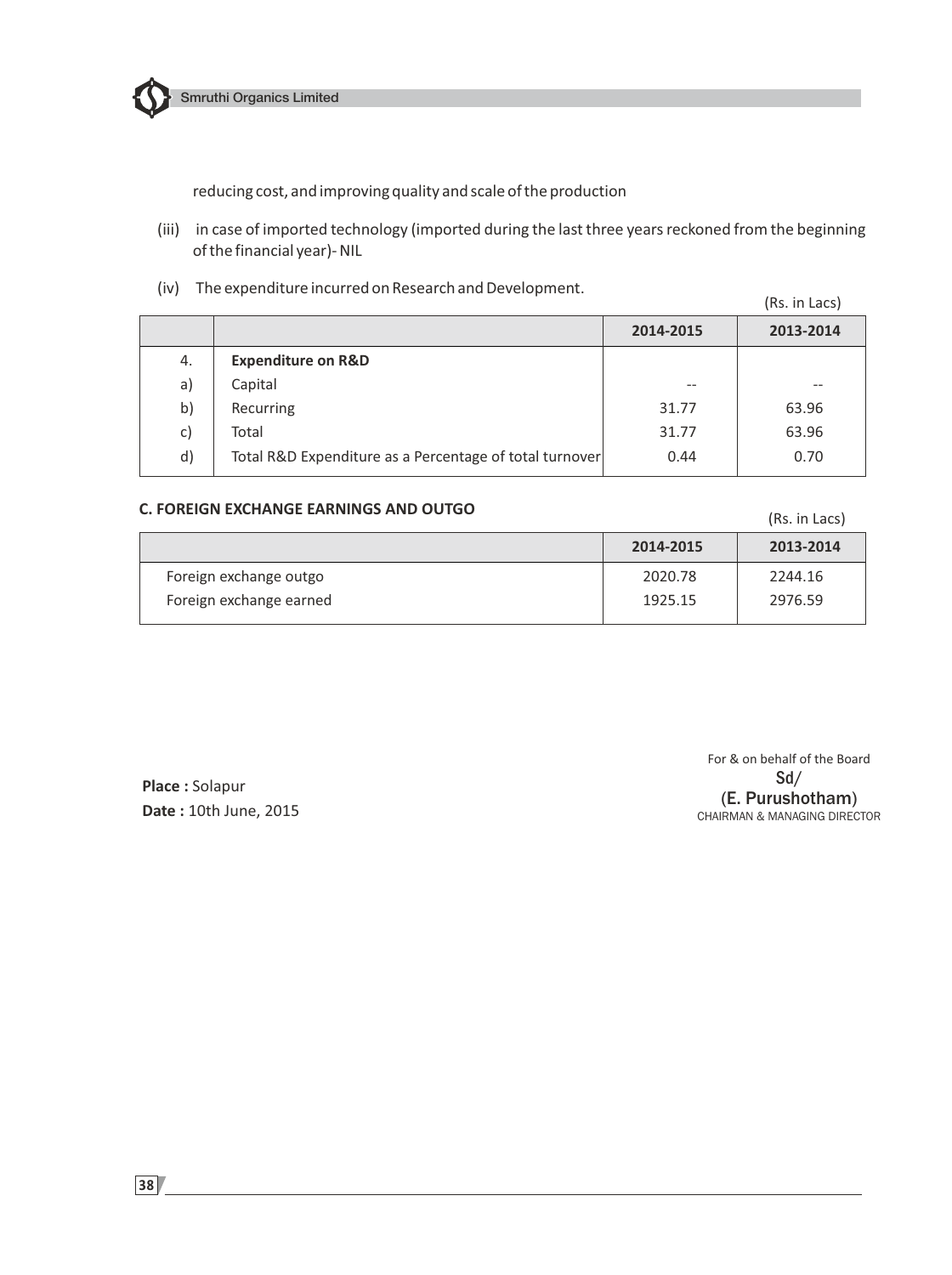## **Annexure – III to DIRECTORS' REPORT**

### **Form No. MGT - 9 EXTRACT OF ANNUAL RETURN as on the financial year ended on 31st March 2015**

[Pursuant to section 92(3) of the Companies Act, 2013 and rule 12(1) of the Companies (Management and Administration) Rules, 2014]

### **I. REGISTRATION AND OTHER DETAILS:**

- i) CIN:- U24119PN1989PLC052562
- ii) Registration Date: 11/07/1989
- iii) Name of the Company: Smruthi Organics Limited
- iv) Category / Sub-Category of the Company: Indian Non-Government Company Limited by shares
- v) Address of the Registered Office and contact details:

Address: 165-A, Balaji Bhavan, 1st Floor, Railway Lines, Solapur-413 001

Contact: [changale@smruthiorganics.com](mailto:changale@smruthiorganics.com)

- vi) Whether listed company: Yes
- vii) Name, Address and Contact details of Registrar and Transfer Agent, if any :

 Adroit Corporate Services Pvt. Ltd., 19, Jaferbhoy Indl. Est., Makwana Road, Marol Naka, Andheri (E) Mumbai-400 059. Email: [ganeshs@adroitcorporate.com](mailto:ganeshs@adroitcorporate.com)/pratapp@adroitcorporate.com

### **III. PRINCIPAL BUSINESS ACTIVITIES OF THE COMPANY**

Manufacture and Sale of Bulk Drugs & Drug Intermediates (API Products)

All the business activities contributing 10 % or more of the total turnover of the company shall be stated:-

| <b>Name and Description of</b>                    | NIC Code of the        | % to total turnover |
|---------------------------------------------------|------------------------|---------------------|
| main products / services                          | <b>Product Service</b> | of the company      |
| Bulk Drugs & Drug<br>Intermediates (API Products) | 3041                   | 100                 |

### **III. PARTICULARS OF HOLDING, SUBSIDIARY AND ASSOCIATE COMPANIES - NA**

| Sr.<br>No. | <b>Name &amp; Address</b><br>of Company | CIN/ GLN | <b>HOLDING/ SUBSIDIARY</b><br><b>ASSOCIATE</b> | % Of shares<br>held | <b>Applicable</b><br><b>Section</b> |
|------------|-----------------------------------------|----------|------------------------------------------------|---------------------|-------------------------------------|
|            |                                         |          |                                                |                     |                                     |
|            |                                         |          |                                                |                     |                                     |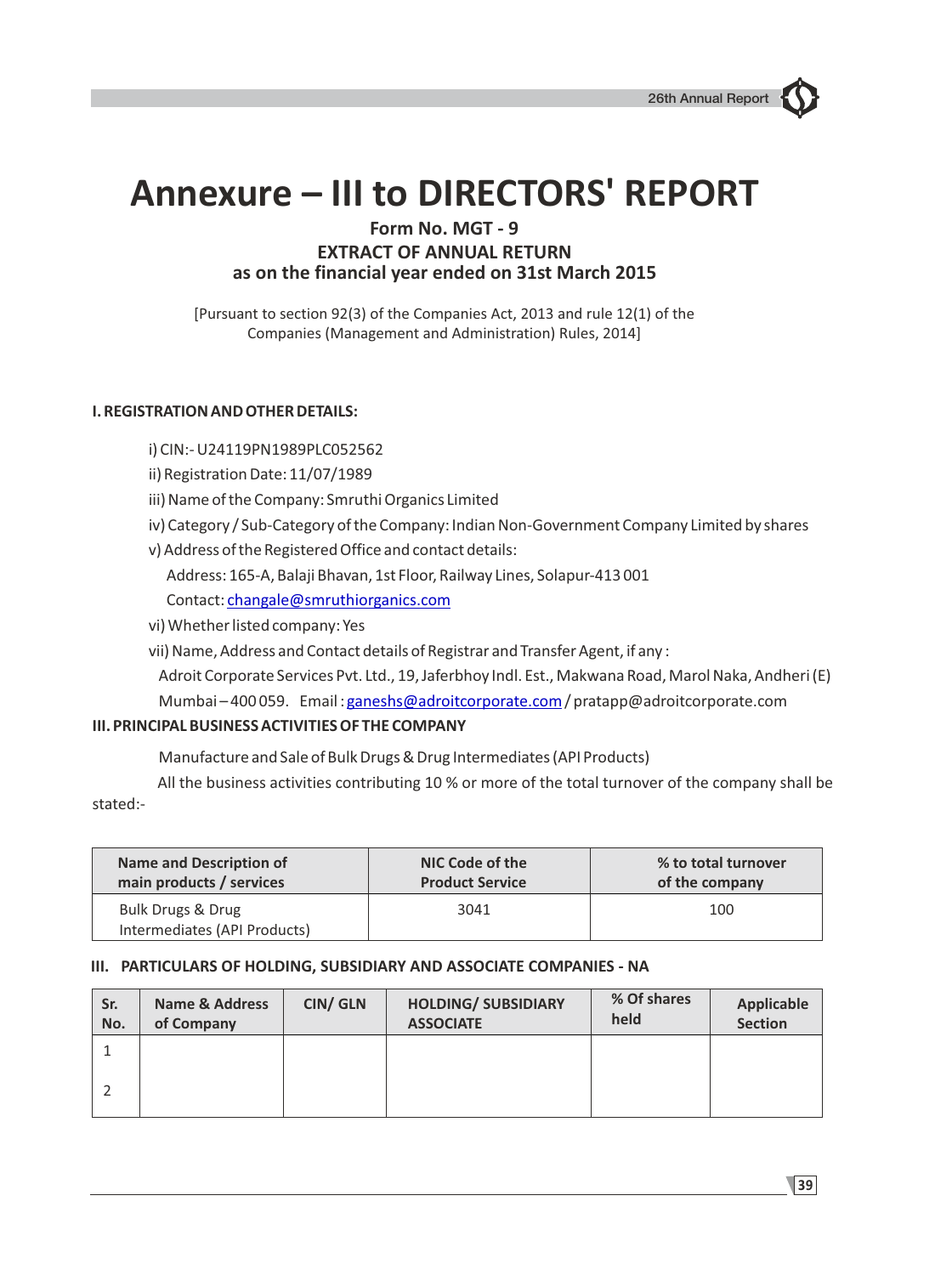### **IV) SHAREHOLDING PATTERN**

(Equity Share Capital Breakup as Percentage of Total Equity)

### **i) Category-Wise Share Holding**

| <b>Category of</b><br><b>Shareholders</b>    | No. of Shares held at the<br><b>No. of Shares held at</b><br>beginning of the year<br>the end of the year |                  |          |                             |                  |                  |                |                             | % Change<br>during |
|----------------------------------------------|-----------------------------------------------------------------------------------------------------------|------------------|----------|-----------------------------|------------------|------------------|----------------|-----------------------------|--------------------|
|                                              | Demat                                                                                                     | Physical         | Total    | % of Total<br><b>Shares</b> | Demat            | Physical         | Total          | % of Total<br><b>Shares</b> | the year           |
| A. Promoter                                  |                                                                                                           |                  |          |                             |                  |                  |                |                             |                    |
| $(1)$ Indian                                 |                                                                                                           |                  |          |                             |                  |                  |                |                             |                    |
| a) Individual/HUF                            | 2129010                                                                                                   | $\mathbf 0$      | 2129010  | 55.80                       | 2129010          | 0                | 2129010        | 55.80                       | 0.00               |
| b) Central Govt.                             | 0                                                                                                         | $\mathbf 0$      | 0        | 0.00                        | $\bf{0}$         | 0                | 0              | 0.00                        | 0.00               |
| c) State Govt.                               | 0                                                                                                         | $\boldsymbol{0}$ | 0        | 0.00                        | $\theta$         | 0                | $\Omega$       | 0.00                        | 0.00               |
| d) Bodies Corp.                              | 82000                                                                                                     | $\mathbf 0$      | 82000    | 2.15                        | 82000            | 0                | 82000          | 2.15                        | 0.00               |
| e) Banks / Fl                                | 0                                                                                                         | $\mathbf 0$      | $\bf{0}$ | 0.00                        | 0                | 0                | $\mathbf 0$    | 0.00                        | 0.00               |
| f) Any other                                 |                                                                                                           |                  |          |                             |                  |                  |                |                             |                    |
| f-1) DIRECTORS                               |                                                                                                           |                  |          |                             |                  |                  |                |                             |                    |
| <b>RELATIVES</b>                             | 33500                                                                                                     | 0                | 33500    | 0.88                        | 33500            | 0                | 33500          | 0.88                        | 0.00               |
| f-2) DIRECTORS                               | 190081                                                                                                    | 8600             | 198681   | 5.21                        | 190081           | 8600             | 198681         | 5.21                        | 0.00               |
| <b>Total Shareholding</b><br>of Promoter (A) | 2434591                                                                                                   | 8600             | 2443191  | 64.03                       | 2434591          | 8600             | 2443191        | 64.03                       | 0.00               |
| <b>B.Public Shareholding</b>                 |                                                                                                           |                  |          |                             |                  |                  |                |                             |                    |
| (1) Institutions                             |                                                                                                           |                  |          |                             |                  |                  |                |                             |                    |
| a) Mutual Funds                              | 0                                                                                                         | $\mathbf 0$      | 0        | 0.00                        | $\boldsymbol{0}$ | 0                | $\mathbf 0$    | 0.00                        | 0.00               |
| b) Banks / Fl                                | 0                                                                                                         | $\mathbf 0$      | 0        | 0.00                        | $\mathbf 0$      | 0                | $\mathbf 0$    | 0.00                        | 0.00               |
| c) Central Govt.                             | 0                                                                                                         | $\overline{0}$   | 0        | 0.00                        | $\overline{0}$   | $\mathbf 0$      | $\overline{0}$ | 0.00                        | 0.00               |
| d) State Govt(s)                             | 0                                                                                                         | $\boldsymbol{0}$ | 0        | 0.00                        | $\boldsymbol{0}$ | $\boldsymbol{0}$ | $\mathbf 0$    | 0.00                        | 0.00               |
| e) Venture Capital                           | 0                                                                                                         | $\overline{0}$   | 0        | 0.00                        | $\Omega$         | $\overline{0}$   | $\overline{0}$ | 0.00                        | 0.00               |
| Funds                                        |                                                                                                           |                  |          |                             |                  |                  |                |                             |                    |
| f) Insurance                                 |                                                                                                           |                  |          |                             |                  |                  |                |                             |                    |
| Companies                                    | 0                                                                                                         | $\boldsymbol{0}$ | 0        | 0.00                        | 0                | 0                | $\mathbf 0$    | 0.00                        | 0.00               |
| g) Flls                                      | 0                                                                                                         | $\mathbf 0$      | 0        | 0.00                        | $\mathbf 0$      | 0                | $\mathbf 0$    | 0.00                        | 0.00               |
| h) Foreign Venture                           |                                                                                                           |                  |          |                             |                  |                  |                |                             |                    |
| <b>Capital Funds</b>                         | 0                                                                                                         | $\boldsymbol{0}$ | 0        | 0.00                        | 0                | 0                | $\mathbf 0$    | 0.00                        | 0.00               |
| i) Others (Specify)                          | $\mathbf 0$                                                                                               | $\overline{0}$   | 0        | 0.00                        | $\overline{0}$   | $\mathbf 0$      | $\overline{0}$ | 0.00                        | 0.00               |
| Sub-total $(B)$ $(1)$                        | $\mathbf{0}$                                                                                              | $\bf{0}$         | 0        | 0.00                        | $\bf{0}$         | 0                | 0              | 0.00                        | 0.00               |
| (2) Non - Institutions                       |                                                                                                           |                  |          |                             |                  |                  |                |                             |                    |
| a) Bodies Corp.                              |                                                                                                           |                  |          |                             |                  |                  |                |                             |                    |
| i) Indian                                    | 45892                                                                                                     | 114700           | 160592   | 4.21                        | 92985            | 114700           | 207685         | 5.44                        | 1.23               |
| ii) Overseas                                 | 0                                                                                                         | $\pmb{0}$        | 0        | 0.00                        | $\boldsymbol{0}$ | $\mathbf 0$      | $\mathbf 0$    | 0.00                        | 0.00               |
| b) Individuals                               |                                                                                                           |                  |          |                             |                  |                  |                |                             |                    |
| i) Individual share-                         |                                                                                                           |                  |          |                             |                  |                  |                |                             |                    |
| holders holding                              |                                                                                                           |                  |          |                             |                  |                  |                |                             |                    |
| nominal share                                |                                                                                                           |                  |          |                             |                  |                  |                |                             |                    |
| capital upto Rs.1 lakh                       | 520859                                                                                                    | 279645           | 800504   | 20.98                       | 525776           | 269245           | 795021         | 20.84                       | $-0.14$            |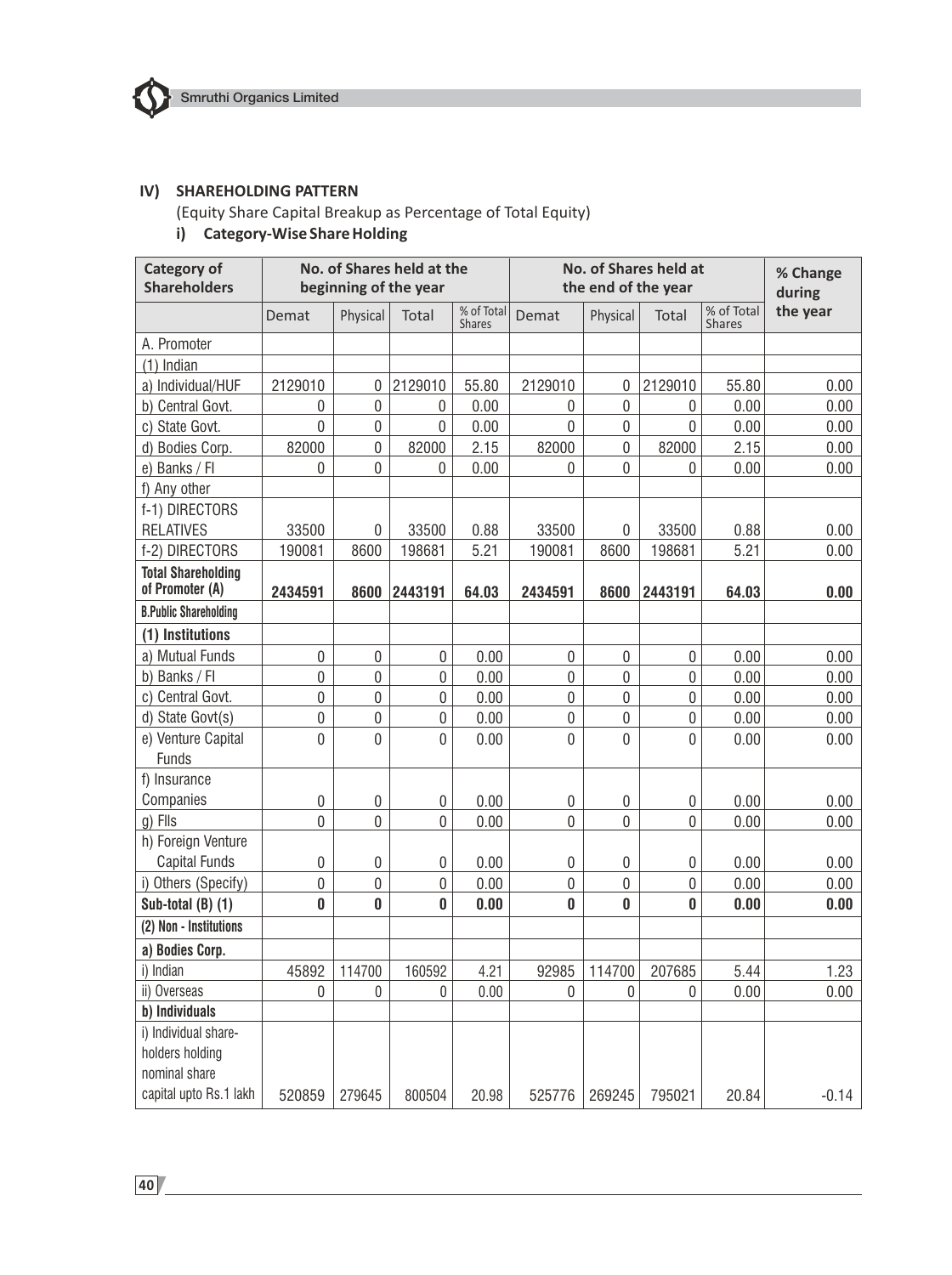| ii) Individual share-      |         |        |              |       |              |        |              |       |              |
|----------------------------|---------|--------|--------------|-------|--------------|--------|--------------|-------|--------------|
| holders holding            |         |        |              |       |              |        |              |       |              |
| nominal share capital in   |         |        |              |       |              |        |              |       |              |
| excdess of Rs. 1 lakh      | 343634  | 12490  | 356124       | 9.33  | 308602       | 12490  | 321092       | 8.42  | $-0.92$      |
| c) Other (Specify)         |         |        |              |       |              |        |              |       |              |
| c-1) NON RESIDENT          |         |        |              |       |              |        |              |       |              |
| INDIANS (INDIVIDUALS)      | 20176   | 32000  | 52176        | 1.37  | 15671        | 32000  | 47671        | 1.25  | $-0.12$      |
| c-2) Clearing Member       | 2843    | 0      | 2843         | 0.07  | 770          | 0      | 770          | 0.02  | $-0.05$      |
| Sub-total $(B)$ $(2)$      | 933404  | 438835 | 1372239      | 35.97 | 943804       | 428435 | 1372239      | 35.97 | 0.00         |
| <b>Total Public Share-</b> |         |        |              |       |              |        |              |       |              |
| holding $(B) =$            |         |        |              |       |              |        |              |       |              |
| $(B)(1)+(B)(2)$            | 933404  | 438835 | 1372239      | 35.97 | 943804       | 428435 | 1372239      | 35.97 | 0.00         |
| <b>C. Shares held by</b>   |         |        |              |       |              |        |              |       |              |
| <b>Custodian for GDRs</b>  |         |        |              |       |              |        |              |       |              |
| & ADRs.                    |         |        |              |       |              |        |              |       |              |
| Promoter and               |         |        |              |       |              |        |              |       |              |
| Promoter Group             | 0       | 0      | $\Omega$     | 0     | $\mathbf{0}$ | 0      | 0            | 0     | $\mathbf{0}$ |
| Public-                    | 0       | 0      | 0            | 0     | 0            | 0      | $\Omega$     | 0     | $\mathbf 0$  |
| Sub-total (C)              | 0       | 0      | $\mathbf{0}$ | 0     | 0            | Λ      | $\mathbf{0}$ | 0     | $\mathbf{0}$ |
| Grand Toatl $(A + B + C)$  | 3367995 | 447435 | 3815430      | 100   | 3378395      | 437035 | 3815430      | 100   | $\mathbf{0}$ |

### **ii) Shareholding of Promoters**

|                |                              | No. of Shares held at the<br>beginning of the year |                                           |                                                           | No. of Shares held at<br>the end of the year | % Change                                  |                                                           |                    |
|----------------|------------------------------|----------------------------------------------------|-------------------------------------------|-----------------------------------------------------------|----------------------------------------------|-------------------------------------------|-----------------------------------------------------------|--------------------|
| Sr.<br>No.     | Shareholder's<br><b>Name</b> | No. of<br><b>Shares</b>                            | % fo total<br>shares of<br>the<br>Company | % of Shares<br>Pledged /<br>encumbered<br>to total Shares | No. of<br><b>Shares</b>                      | % fo total<br>shares of<br>the<br>Company | % of Shares<br>Pledged /<br>encumbered<br>to total Shares | during<br>the year |
|                | <b>VAISHNAVI EAGA</b>        | 576450                                             | 15.11                                     | 0.00                                                      | 576450                                       | 15.11                                     | 0.00                                                      | 0.00               |
| $\overline{2}$ | PURUSHOTHAM EAGA             | 1528510                                            | 40.06                                     | 0.00                                                      | 1528510                                      | 40.06                                     | 0.00                                                      | 0.00               |
| 3              | YADAGIRI M EAGA              | 24050                                              | 0.63                                      | 0.00                                                      | 24050                                        | 0.63                                      | 0.00                                                      | 0.00               |
| 4              | EAGA RAJAMOULI               | 9500                                               | 0.25                                      | 0.00                                                      | 9500                                         | 0.25                                      | 0.00                                                      | 0.00               |
| 5              | SMRUTHI CHEMICALES AND       |                                                    |                                           |                                                           |                                              |                                           |                                                           |                    |
|                | INTERMEDIATES LTD.           | 82000                                              | 2.15                                      | 0.00                                                      | 82000                                        | 2.15                                      | 0.00                                                      | 0.00               |
| 6              | SWAPNIL PURUSHOTHAM          |                                                    |                                           |                                                           |                                              |                                           |                                                           |                    |
|                | EAGA                         | 190081                                             | 4.98                                      | 0.00                                                      | 190081                                       | 4.98                                      | 0.00                                                      | 0.00               |
| $\overline{7}$ | SMRUTHI PURUSHOTHAM          |                                                    |                                           |                                                           |                                              |                                           |                                                           |                    |
|                | EAGA                         | 24000                                              | 0.63                                      | 0.00                                                      | 24000                                        | 0.63                                      | 0.00                                                      | 0.00               |
| 8              | DR. K. RAMASWAMY             | 8600                                               | 0.23                                      | 0.00                                                      | 8600                                         | 0.23                                      | 0.00                                                      | 0.00               |
|                | <b>TOTAL</b>                 | 2443191                                            | 64.03                                     | 0.00                                                      | 2443191                                      | 64.03                                     | 0.00                                                      | 0.00               |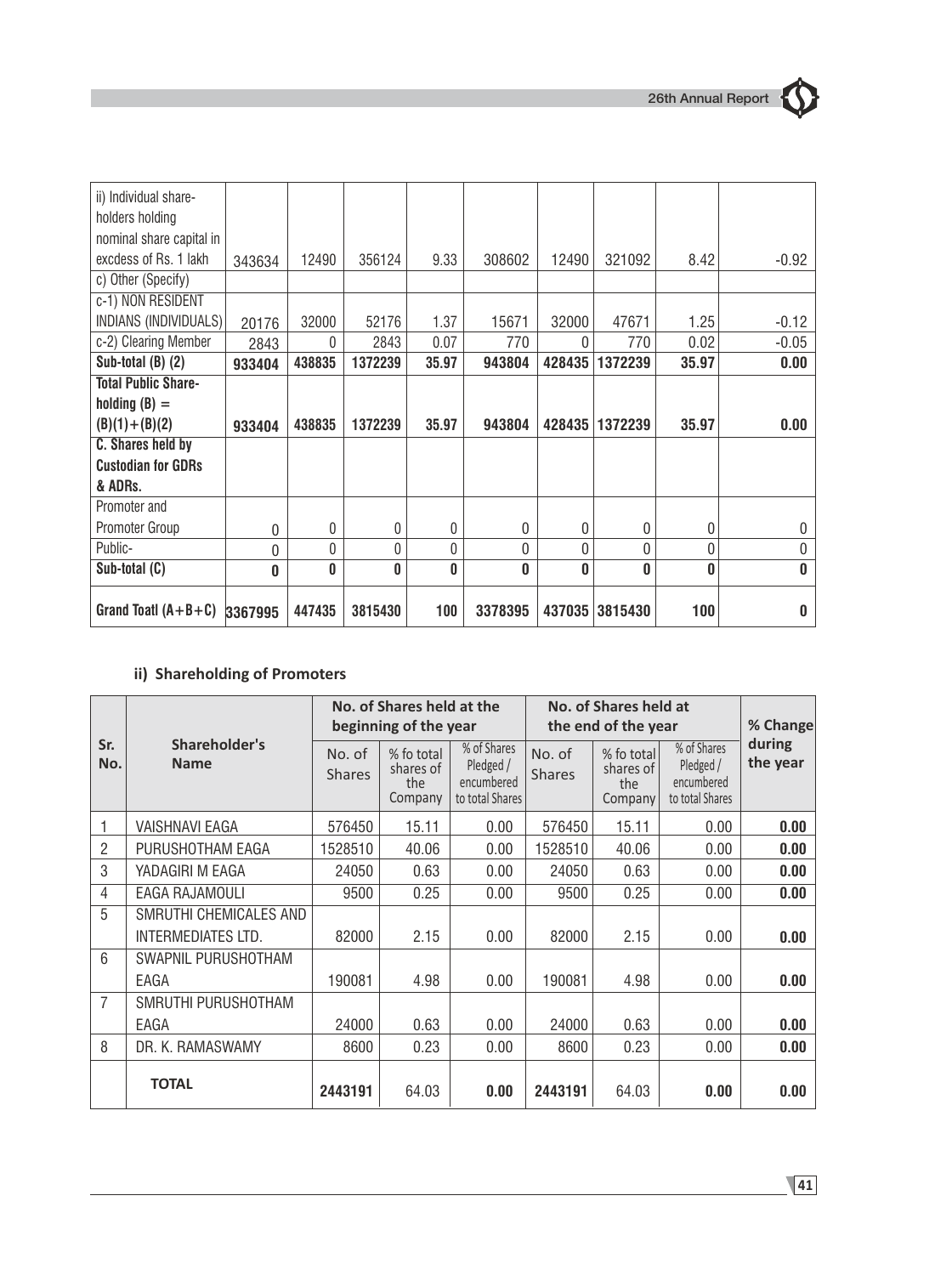| Sr.            |                                                                                                                                                                    | <b>Shares Holding at the</b><br>beginning of the year |                                        | <b>Cumulative Shares Holding</b><br>during the year |                                        |  |
|----------------|--------------------------------------------------------------------------------------------------------------------------------------------------------------------|-------------------------------------------------------|----------------------------------------|-----------------------------------------------------|----------------------------------------|--|
| No.            | Name fo Director / KMP                                                                                                                                             | No. of<br><b>Shares</b>                               | % of total<br>shares of the<br>Company | No. of<br><b>Shares</b>                             | % of total<br>shares of the<br>Company |  |
| 1              | E. Purushotham<br>At the beginning of the year<br>Increase / decrease upto 31st March 2015<br>At the end of the year                                               | 15,28,510                                             | 40.60                                  | 15,28,510<br>15,28,510                              | 40.60<br>40.60                         |  |
| $\overline{2}$ | Vaishnavi Eaga<br>At the beginning of the year<br>Increase / decrease upto 31st March 2015<br>At the end of the year                                               | 5,76,460                                              | 15.11                                  | 5,76,450<br>5,76,450                                | 15.11<br>15.11                         |  |
| 3              | <b>Swapnil Purushotham Eaga</b><br>at the beginning of the year<br>Increase / decrease upto 31st March 2015<br>At the end of the year                              | 1,90,081                                              | 4.98                                   | 1,90,081<br>1,90,081                                | 4.98<br>4.98                           |  |
| 4              | <b>Smruthi Chemicals And Intermediates</b><br><b>Limited</b><br>At the beginning of the year<br>Increase / decrease upto 31st March 2015<br>At the end of the year | 82,000                                                | 2.15                                   | 82,000<br>82,000                                    | 2.15<br>2.15                           |  |
| 5              | Yadagiri M. Eaga<br>At the beginning of the year<br>Increase / decrease upto 31st March 2015<br>At the end of the year                                             | 24,050                                                | 0.63                                   | 24,050<br>24,050                                    | 0.63<br>0.63                           |  |
| $6\phantom{1}$ | Smruthi Purushotham Eaga<br>At the beginning of the year<br>Increase / decrease upto 31st March 2015<br>At the end of the year                                     | 24,000                                                | 0.63                                   | 24,000<br>24,000                                    | 0.63<br>0.63                           |  |
| $\overline{7}$ | Eaga Rajamouli<br>At the beginning of the year<br>Increase / decrease upto 31st March 2015<br>At the end of the year                                               | 9,500                                                 | 0.25                                   | 9,500<br>9,500                                      | 0.25<br>0.25                           |  |
| 8              | Dr. K. Ramaswamy<br>At the beginning of the year<br>Increase / decrease upto 31st March 2015<br>At the end of the year                                             | 8,600                                                 | 0.23                                   | 8,600<br>8,600                                      | 0.23<br>0.23                           |  |

**iii) Change in Promoters' Shareholding ( please specify, if there is no change): No change during the financial year:**

**42**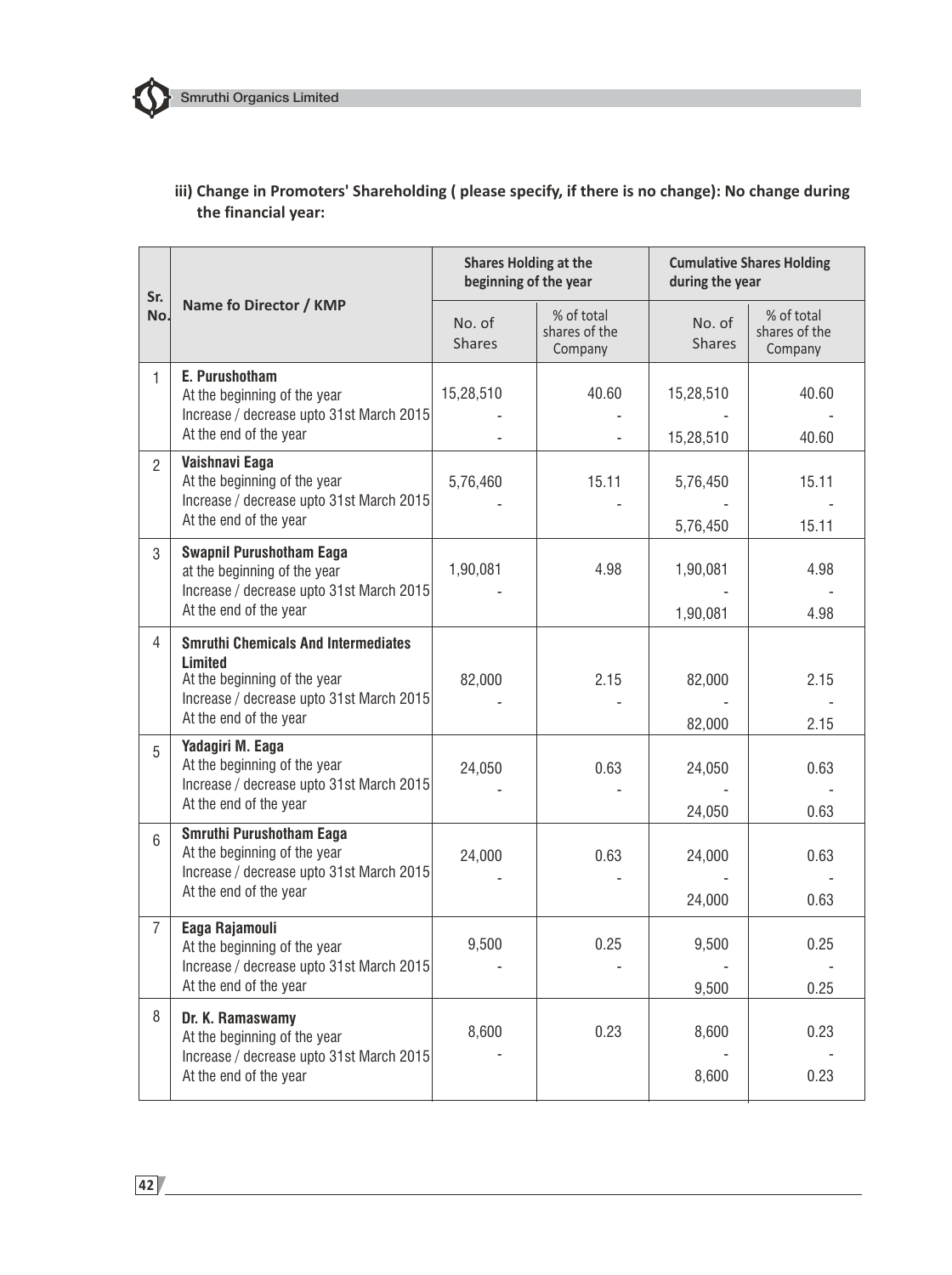| Sr.            |                                                                                                                                                | <b>Shares Holding at the</b><br>beginning of the year |                                        | <b>Cumulative Shares Holding</b><br>during the year |                                        |  |
|----------------|------------------------------------------------------------------------------------------------------------------------------------------------|-------------------------------------------------------|----------------------------------------|-----------------------------------------------------|----------------------------------------|--|
| No.            | <b>Top Ten Share Holder's</b>                                                                                                                  | No. of<br><b>Shares</b>                               | % of total<br>Shares of the<br>Company | No. of<br><b>Shares</b>                             | % of total<br>Shares of the<br>Company |  |
| 1              | Dilp Kumar Rungta<br>At the beginning of the year<br>Increase/decrease upto 31st March 2015<br>At the end of the year                          | 50,000                                                | 1.31                                   | 50,000<br>50,000                                    | 1.31<br>1.31                           |  |
| $\overline{2}$ | Jayashri Shankar Myakal<br>At the beginning of the year<br>Increase/decrease upto 31st March 2015<br>At the end of the year                    | 49,460                                                | 1.30                                   | 49,460<br>49,460                                    | 1.30<br>1.30                           |  |
| 3              | <b>Rajasthan Global Securities Limited</b><br>At the beginning of the year<br>Increase/decrease upto 31st March 2015<br>At the end of the year | 38,212<br>38,212                                      | 1<br>1                                 | 38,212<br>38,212                                    | 38,212<br>38,212                       |  |
| $\overline{4}$ | Rajalakshmi Venkatesh<br>At the beginning of the year<br>Increase/decrease upto 31st March 2015<br>At the end of the year                      | 37,200<br>(2,083)<br>35,117                           | 0.97<br>(0.05)<br>0.92                 | 37,200<br>35,117<br>35,117                          | 0.97<br>0.92<br>0.92                   |  |
| 5              | <b>Hamsons Lab Pvt Ltd</b><br>At the beginning of the year<br>Increase/decrease upto 31st March 2015<br>At the end of the year                 | 35,000                                                | 0.92                                   | 35,000<br>35,000                                    | 0.92<br>0.92                           |  |
| 6              | <b>Aplic Pharma Pvt Ltd</b><br>At the beginning of the year<br>Increase/decrease upto 31st March 2015<br>At the end of the year                | 35,000                                                | 0.92                                   | 35,000<br>35,000                                    | 0.92<br>0.92                           |  |
| $\overline{7}$ | <b>Saga Chemicals Pvt Ltd</b><br>At the beginning of the year<br>Increase/decrease upto 31st March 2015<br>At the end of the year              | 35,000                                                | 0.92                                   | 35,000<br>35,000                                    | 0.92<br>0.92                           |  |
| 8              | <b>Sonal Lohia</b><br>At the beginning of the year<br>Increase/decrease upto 31st March 2015<br>At the end of the year                         | 4,185<br>18,346                                       | 0.11<br>0.48                           | 4,185<br>22,531<br>22,531                           | 0.11<br>0.59<br>0.59                   |  |
| 9              | Rajasekhar Guttikonda<br>At the beginning of the year<br>Increase/decrease upto 31st March 2015<br>At the end of the year                      | 21,683<br>(434)                                       | 0.57<br>(0.01)                         | 21,683<br>21,249<br>21,249                          | 0.57<br>0.56<br>0.56                   |  |
| 10             | <b>Vanam Vimaladevi</b><br>At the beginning of the year<br>Increase/decrease upto 31st March 2015<br>At the end of the year                    | 20,490                                                | 0.54                                   | 20,490<br>20,490                                    | 0.54<br>0.54                           |  |

### **iv) Shareholding Pattern of top ten Shareholders (other than Directors, Promoters and Holders of GDRs and ADRs):**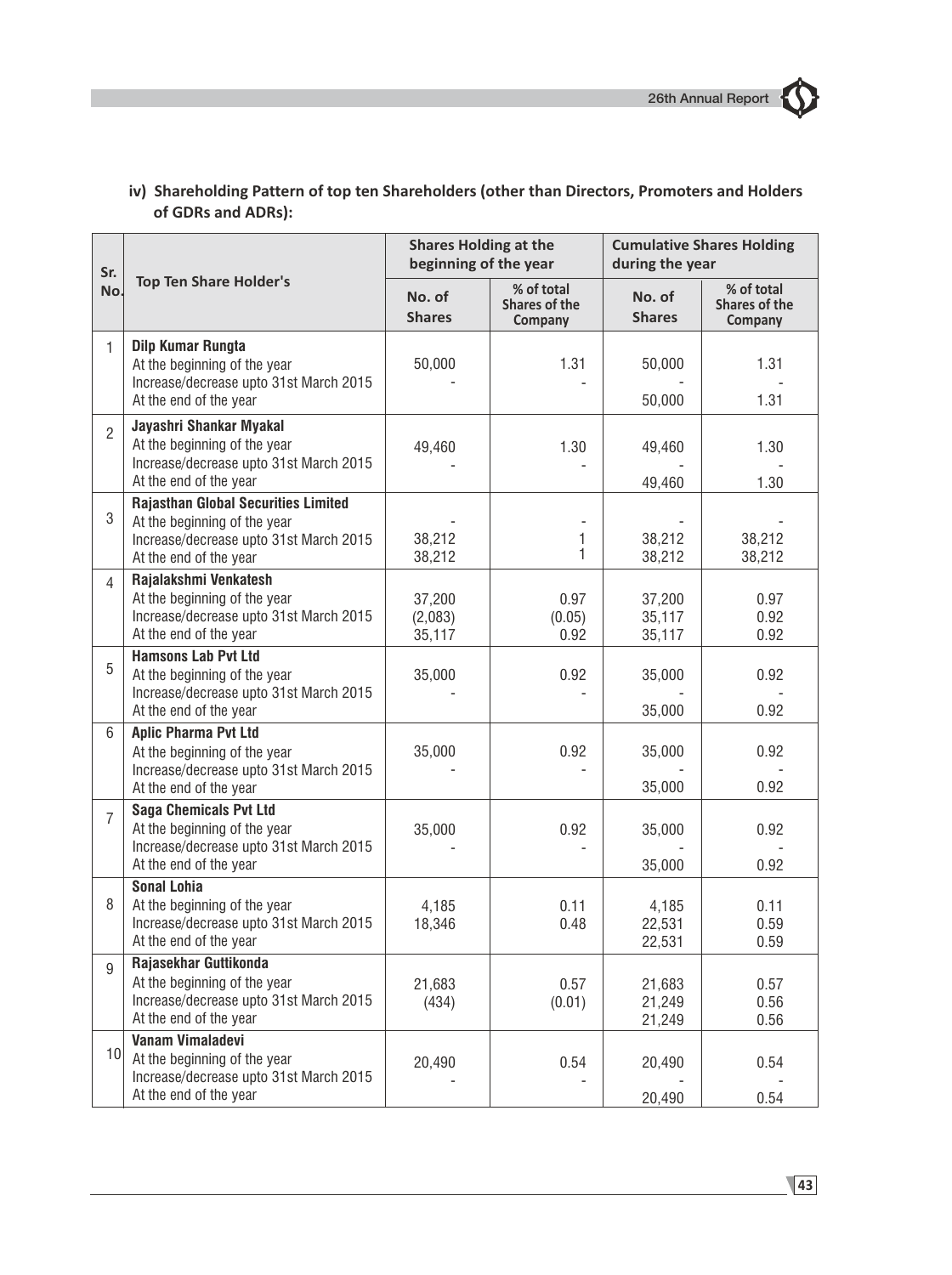| 11 | Vara Lakshmi G<br>At the beginning of the year<br>Increase / decrease upto 31st March 2015<br>At the end of the year                          | 16,239<br>(526)     | 0.43<br>(0.01) | 16,329<br>15,713<br>15,713 | 0.43<br>0.41<br>0.41 |
|----|-----------------------------------------------------------------------------------------------------------------------------------------------|---------------------|----------------|----------------------------|----------------------|
| 12 | Asit C. Mehta investment intermediates<br>Aat the beginning of the year<br>Increase / decrease upto 31st March 2015<br>At the end of the year | 1,977<br>(1977)     | 0.05<br>(0.05) | 1,977                      | 0.05                 |
| 13 | Niranjanrao janardhanrao Eraballi<br>at the beginning of the year<br>Increase / decrease upto 31st March 2015<br>At the end of the year       | 32,762<br>(32, 762) | 0.86<br>(0.86) | 32,762                     | 0.86                 |
| 14 | <b>Onkar Singh</b><br>at the beginning of the year<br>Increase / decrease upto 31st March 2015<br>At the end of the year                      | 60,100<br>(60, 100) | 1.58<br>(1.58) | 60,100                     | 1.58                 |

### **v) Shareholding of Directors and key Managerial Personal**

| Sr.            |                                                                                                                                                                       | <b>Shares Holding at the</b><br>beginning of the year |                                        | <b>Cumulative Shares Holding</b><br>during the year |                                        |  |
|----------------|-----------------------------------------------------------------------------------------------------------------------------------------------------------------------|-------------------------------------------------------|----------------------------------------|-----------------------------------------------------|----------------------------------------|--|
| No.            | Name fo Director / KMP                                                                                                                                                | No. of<br><b>Shares</b>                               | % of total<br>shares of the<br>Company | No. of<br><b>Shares</b>                             | % of total<br>shares of the<br>Company |  |
| 1              | E. Purushotham (Managing Director)<br>At the beginning of the year<br>Increase / decrease upto 31st March 2015<br>At the end of the year                              | 15,28,510                                             | 40.60                                  | 15,28,510<br>15,28,510                              | 40.60<br>40.60                         |  |
| $\overline{2}$ | Vaishnavi Eaga (Director)<br>At the beginning of the year<br>Increase / decrease upto 31st March 2015<br>At the end of the year                                       | 5,76,450                                              | 15.11                                  | 5,76,450<br>5,76,450                                | 15.11<br>15.11                         |  |
| 3              | <b>Swapnil Purushotham Eaga</b><br>(Executive Director and CFO)<br>at the beginning of the year<br>Increase / decrease upto 31st March 2015<br>At the end of the year | 1,90,081                                              | 4.98                                   | 1,90,081<br>1,90,081                                | 4.98<br>4.98                           |  |
| $\overline{4}$ | Jayant Hari Ranade<br>(Independent Director)<br>At the beginning of the year<br>Increase / decrease upto 31st March 2015<br>At the end of the year                    |                                                       |                                        |                                                     |                                        |  |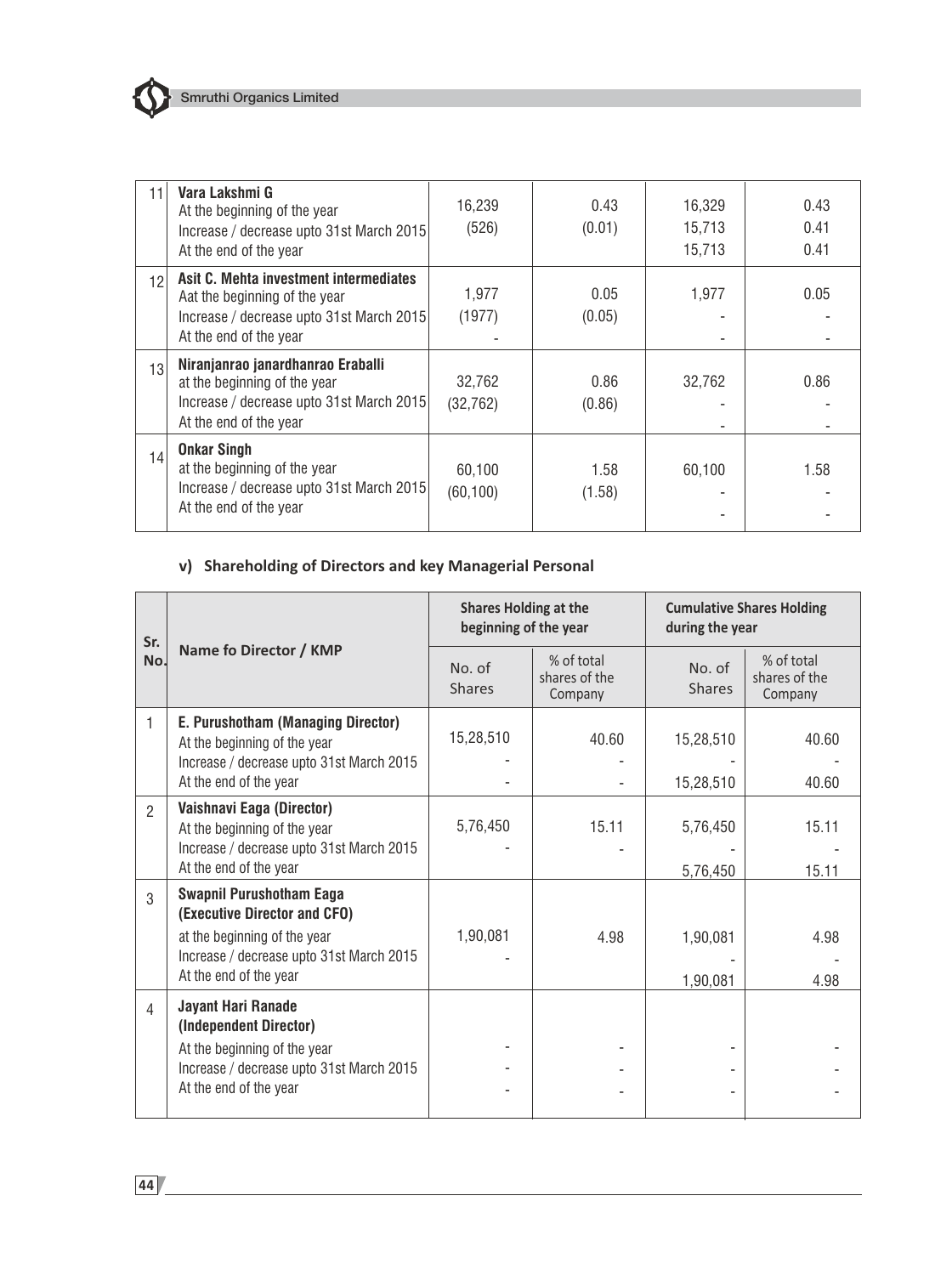| 5 | <b>Kashinath Revappa Dhole</b><br>(Independent Director)                                                                                          |       |      |       |      |
|---|---------------------------------------------------------------------------------------------------------------------------------------------------|-------|------|-------|------|
|   | At the beginning of the year                                                                                                                      |       |      |       |      |
|   | Increase / decrease upto 31st March 2015                                                                                                          |       |      |       |      |
|   | At the end of the year                                                                                                                            |       |      |       |      |
| 6 | Dr. K. Ramaswamy<br>(Independent Director)                                                                                                        |       |      |       |      |
|   | Aat the beginning of the year                                                                                                                     | 8,600 | 0.23 | 8,600 | 0.23 |
|   | Increase / decrease upto 31st March 2015                                                                                                          |       |      |       |      |
|   | At the end of the year                                                                                                                            |       |      | 8,600 | 0.23 |
|   | <b>Chetna Tiwari</b><br>(Company Secretary)<br>at the beginning of the year<br>Increase / decrease upto 31st March 2015<br>At the end of the year |       |      |       |      |

### **VI. INDEBTEDNESS**

Indebtedness of the Company including interest outstanding/accrued but not due for payment

|                                                                                  | <b>Secured Loans</b><br>excluding<br>deposits Loans | <b>Unsecured</b><br>Loans | <b>Deposits</b> | <b>Total</b><br><b>Indebtedness</b> |
|----------------------------------------------------------------------------------|-----------------------------------------------------|---------------------------|-----------------|-------------------------------------|
| Indebtedness at the beginning of the                                             |                                                     |                           |                 |                                     |
| financial year                                                                   |                                                     |                           |                 |                                     |
| <b>Principal Amount</b><br>I)                                                    | 39,68,37,356                                        | 7,28,03,256               |                 | 46,96,40,612                        |
| Interest due but not paid<br>ii)                                                 | 4,40,477                                            |                           |                 | 4,40,477                            |
| Interest due accrued but not due<br>iii)                                         |                                                     |                           |                 |                                     |
| Total $(i+ii+iii)$                                                               | 39,72,77,833                                        | 7,28,03,256               | ۰               | 47,00,81,089                        |
| Change in indebtedness during the<br>financial year<br>- Addition<br>- Reduction | 80,77,822                                           | 94,78,561                 |                 | 1,75,56,383                         |
| Net Change                                                                       |                                                     |                           |                 |                                     |
| Indebtedness at the<br>end of the financial year                                 |                                                     |                           |                 |                                     |
| <b>Principal Amount</b>                                                          | 38,78,58,954                                        | 6,33,24,695               |                 | 45, 11, 83, 649                     |
| Interest due but not paid<br>ii)                                                 | 13,41,057                                           |                           |                 | 13,41,057                           |
| iii) Interest accrued but not due                                                |                                                     |                           |                 |                                     |
| Total $(i+ii+iii)$                                                               | 38,92,00,011                                        | 6,33,24,695               | ٠               | 45,25,24,706                        |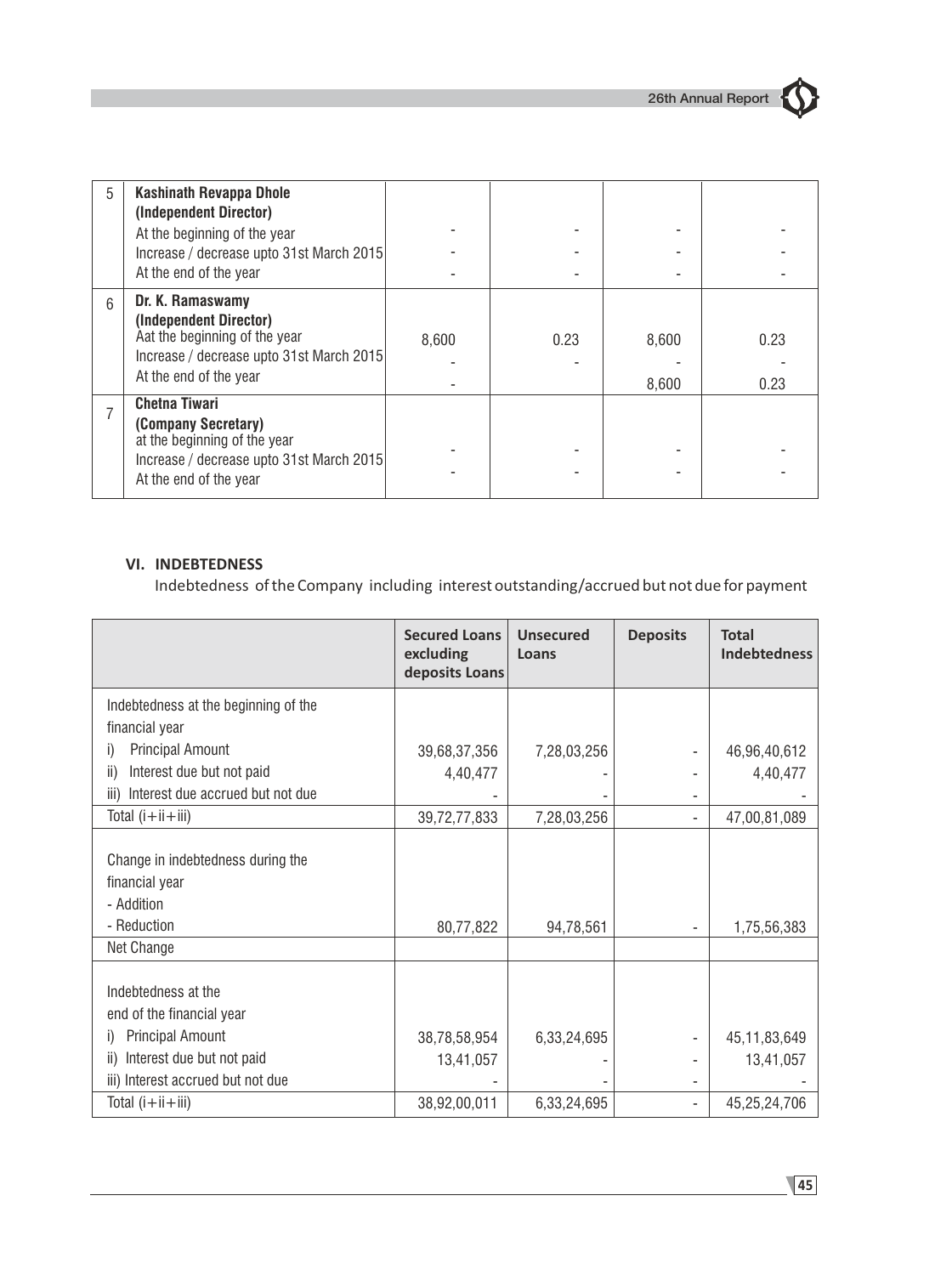### **VII. REMUNERATION OF DIRECTORS AND KEY MANAGERIAL PERSONNEL**

A. Remuneration to Managing Director, Whole-time Directors and/or Manager:

| Sr.            | <b>Particulars of Remuneration</b>          |                   | Name of MD/WTD/ Manager |             |  |
|----------------|---------------------------------------------|-------------------|-------------------------|-------------|--|
| No.            |                                             | Mr. E.Purushotham | Mr. E.Swapnil           | (in Rs.)    |  |
| 1.             | <b>Gross Salary</b>                         | 70,56,000         | 30,24,000               | 1,00,80,000 |  |
|                | (a) Salary as per provision contained in    |                   |                         |             |  |
|                | section 17(1) of the Income - tax Act, 1961 |                   |                         |             |  |
|                | (b) Value of perquisites $u/s$ 17(2)        |                   |                         |             |  |
|                | Income-tax Act, 1961                        |                   |                         |             |  |
|                | (c) Profits in lieu of salary under section |                   |                         |             |  |
|                | 17(3) Income-tax Act, 1961                  |                   |                         |             |  |
| $\overline{2}$ | <b>Stock Option</b>                         | Nil               | Nil                     | Nill        |  |
| 3              | <b>Sweat Equity</b>                         | Nil               | Nil                     | Nill        |  |
| 4              | Commission                                  | Nil               | Nil                     | Nill        |  |
|                | - as % profit                               |                   |                         |             |  |
|                | - others, specify                           |                   |                         |             |  |
| 5              | Others, please specify                      | Nil               | Nil                     | Nill        |  |
|                | Total (A)                                   | 70,56,000         | 30,24,000               | 1,00,80,000 |  |
|                | Ceiling as per the Act                      | 84,00,000         | 42,00,000               | 1,26,00,000 |  |

### **B. Remuneration to other directors:**

| Sr. | <b>Particulars of Remuneration</b><br><b>Name of Directors</b> |            |             |           | <b>Total</b> |               |
|-----|----------------------------------------------------------------|------------|-------------|-----------|--------------|---------------|
| No. |                                                                | J.H.Ranade | K.Ramaswamy | K.R.Dhole | E.Vaishnavi  | <b>Amount</b> |
| 1.  | <b>Independent Directors</b>                                   |            |             |           |              |               |
|     | - Fee for attending board committee                            | 1,00,000   | 55,000      | 60,000    |              | 2,15,000      |
|     | meetings                                                       |            |             |           |              |               |
|     | - Commission                                                   |            |             |           |              |               |
|     | - Others, please specify                                       | ---        | ---         | ---       | $- - -$      |               |
|     | Total (1)                                                      | 1,00,000   | 55,000      | 60,000    | $- - -$      | 2,15,000      |
| 2.  | <b>Other Non-Executive Directors</b>                           |            |             |           |              |               |
|     | - Fee for attending board                                      |            | ---         |           | 65,000       | 65,000        |
|     | committee meetings                                             |            |             |           |              |               |
|     | - Commission                                                   | ---        | ---         | ---       |              |               |
|     | - Others, please specify                                       | ---        | ---         | ---       | ---          |               |
|     | Total (2)                                                      | ---        | ---         | ---       | 65,000       | 65,000        |
|     | Total $(B) = (1 + 2)$                                          | 1,00,000   | 55,000      | 60,000    | 65,000       | 2,80,000      |
|     | <b>Total Managerial Remuneration</b>                           |            |             |           |              |               |
|     | Overall Ceiling as per the Act                                 |            |             |           |              |               |
|     |                                                                |            |             |           |              |               |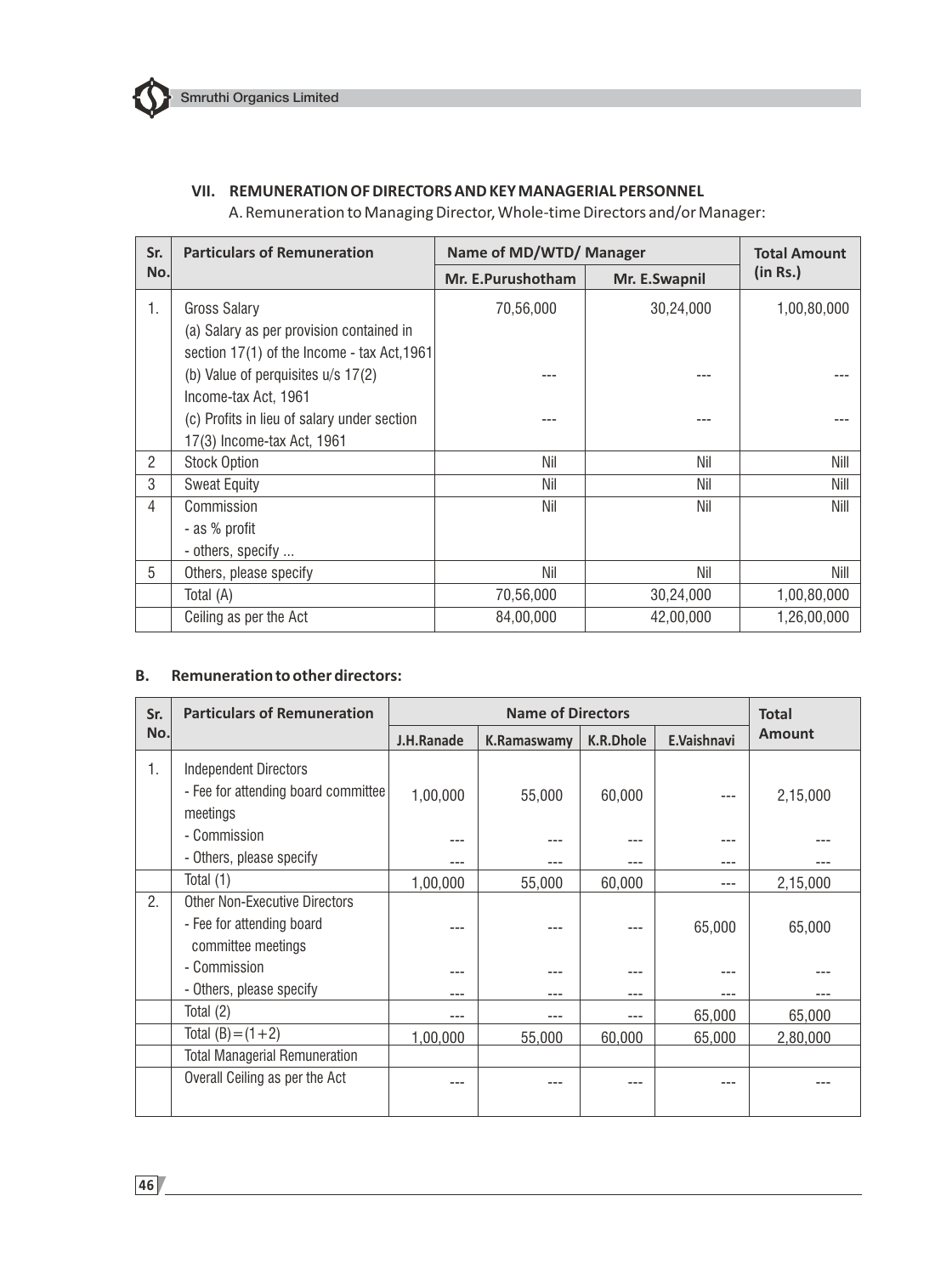| Sr.            | <b>Particulars of Remuneration</b>                                                                                                                                                                                                                          |            |                                    |            |              |
|----------------|-------------------------------------------------------------------------------------------------------------------------------------------------------------------------------------------------------------------------------------------------------------|------------|------------------------------------|------------|--------------|
| No.            |                                                                                                                                                                                                                                                             | <b>CEO</b> | <b>Company</b><br><b>Secretary</b> | <b>CFO</b> | <b>Total</b> |
| 1.             | <b>Gross Salary</b><br>(a) Salary as per provision contained in<br>section 17(1) of the Income - tax Act, 1961<br>(b) Value of perquisites $u/s$ 17(2)<br>Income-tax Act, 1961<br>(c) Profits in lieu of salary under section<br>17(3) Income-tax Act, 1961 |            | 1,80,000                           | $***$      | 1,80,000     |
| $\overline{2}$ | <b>Stock Option</b>                                                                                                                                                                                                                                         |            |                                    |            |              |
| 3              | <b>Sweat Equity</b>                                                                                                                                                                                                                                         |            |                                    |            |              |
| 4              | Commission<br>- as % profit<br>- others, specify                                                                                                                                                                                                            |            |                                    |            |              |
| 5              | Others, please specify<br>Total (A)                                                                                                                                                                                                                         |            | 1,80,000                           |            | 1,80,000     |

### **C. \*\*REMUNERATION TO KEY MANAGERIAL PERSONNEL OTHER THAN MD/MANAGER/WTD**

\*\* included in Whole time Directors Remuneration. (VII)

### **VII. PENALTIES / PUNISHMENT/ COMPOUNDING OF OFFENCES:** Nil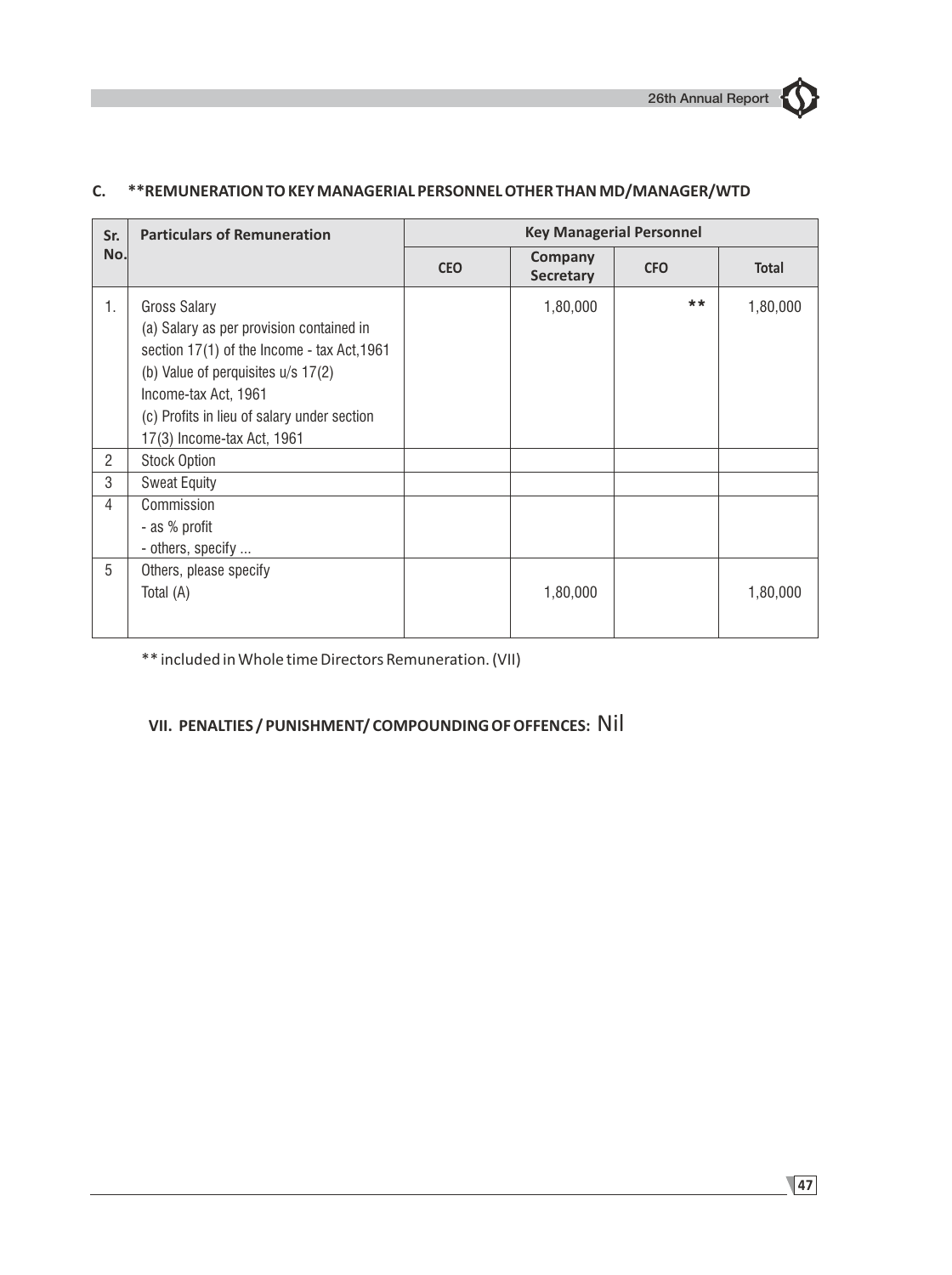# **INDEPENDENT AUDITORS' REPORT**

To The Members of

**Smruthi Organics Limited** on the Standalone Financial Statements

We have audited the accompanying standalone financial statements of Smruthi Organics Limited ("the Company"), which comprise the Balance Sheet as at March 31, 2015, the Statement of Profit and Loss, the Cash Flow Statement for the year ended, and a summary of the significant accounting policies and other explanatory information.

#### **Management's Responsibility for the Standalone Financial Statements**

The Company's Board of Directors is responsible for the matters stated in Section 134(5) of the Companies Act, 2013 ("the Act") with respect to the preparation of these financial statements that give a true and fair view of the financial position, financial performance and cash flows of the Company in accordance with the accounting principles generally accepted in India, including the Accounting Standards specified under Section 133 of the Act, read with Rule 7 of the Companies (Accounts) Rules, 2014. This responsibility also includes maintenance of adequate accounting records in accordance with the provisions of the Act for safeguarding of the assets of the Company and for preventing and detecting frauds and other irregularities; selection and application of appropriate accounting policies; making judgments and estimates that are reasonable and prudent; and design, implementation and maintenance of adequate internal financial controls, that were operating effectively for ensuring the accuracy and completeness of the accounting records, relevant to the preparation and presentation of the financial statements that give a true and fair view and are free from material misstatement, whether due to fraud or error.

#### **Auditor's Responsibility**

Our responsibility is to express an opinion on these financial statements based on our audit.

We have taken into account the provisions of the Act, the accounting and auditing standards and matters which are required to be included in the audit report under the provisions of the Act and the Rules made there under.

We conducted our audit in accordance with the Standards on Auditing specified under Section 143(10) of the Act. Those Standards require that we comply with ethical requirements and plan and perform the audit to obtain reasonable assurance about whether the financial statements are free from material misstatement.

An audit involves performing procedures to obtain audit evidence about the amounts and the disclosures in the financial statements. The procedures selected depend on the auditor's judgment, including the assessment of the risks of material misstatement of the financial statements, whether due to fraud or error. In making those risk assessments, the auditor considers internal financial control relevant to the Company's preparation of the financial statements that give a true and fair view in order to design audit procedures that are appropriate in the circumstances. An audit also includes evaluating the appropriateness of the accounting policies used and the reasonableness of the accounting estimates made by the Company's Directors, as well as evaluating the overall presentation of the financial statements.

We believe that the audit evidence we have obtained is sufficient and appropriate to provide a basis for our audit opinion on the standalone financial statements.

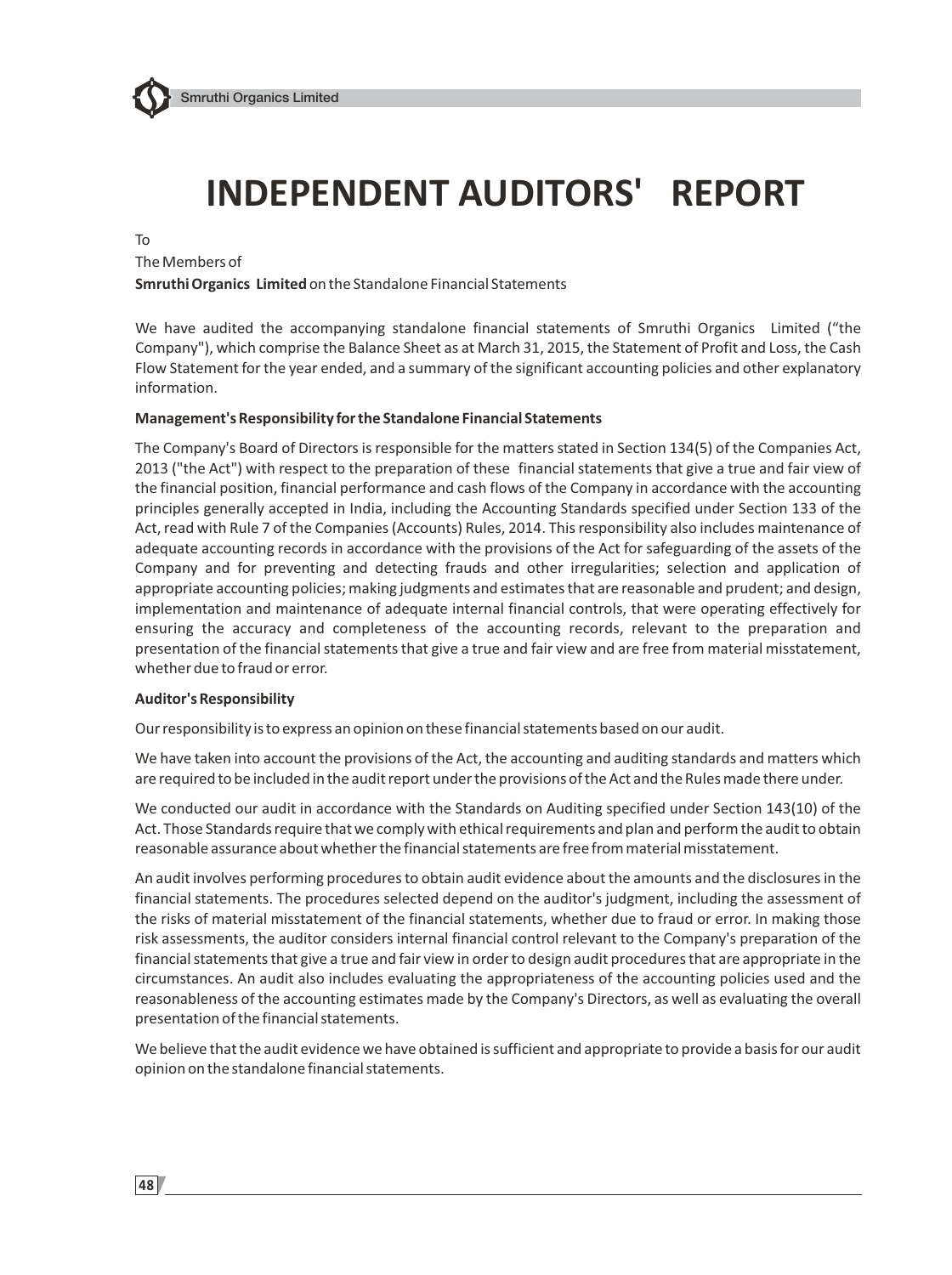### **Opinion**

In our opinion and to the best of our information and according to the explanations given to us, the aforesaid standalone financial statements give the information required by the Act in the manner so required and give a true and fair view in conformity with the accounting principles generally accepted in India, of the state of affairs of the Company as at March 31, 2015, and its loss and its cash flows for the year ended on that date.

### **Report on Other Legal and Regulatory Requirements**

- 1. As required by the Companies (Auditor's Report) Order, 2015 ("the Order) issued by the Central Government in terms of sub-section (11) of section 143 of the Act, we give in Annexure a statement on matters specified in paragraphs 3 and 4 of the said order .
- 2. As required by Section 143 (3) of the Act, we report that:
	- (a) We have sought and obtained all the information and explanations which to the best of our knowledge and belief were necessary for the purposes of our audit.
	- (b) In our opinion, proper books of account as required by law have been kept by the Company so far as it appears from our examination of those books.
	- (c) The Balance Sheet, the Statement of Profit and Loss, and the Cash Flow Statement dealt with by this Report are in agreement with the books of account.
	- (d) In our opinion, the aforesaid standalone financial statements comply with the Accounting Standards specified under Section 133 of the Act, read with Rule 7 of the Companies (Accounts) Rules, 2014.
	- (e) In the course of our audit we have not come across any transactions or matters which have any adverse effects on the functioning of the company.
	- (f) On the basis of the written representations received from the directors as on March 31, 2015 taken on record by the Board of Directors, none of the directors is disqualified as on March 31, 2015 from being appointed as a director in terms of Section 164 (2) of the Act.
	- (g) In our opinion, the company has adequate internal financial control systems in place and the same are effective and commensurate with the nature of business of the company and the scale of its operations.
	- (h) With respect to the other matters to be included in the Auditor's Report in accordance with Rule 11 of the Companies (Audit and Auditors) Rules, 2014, in our opinion and to the best of our information and according to the explanations given to us:
	- i. The Company does not have any pending litigations which would impact its financial position.
	- ii. The Company did not have any long-term contracts including derivative contracts for which there were any material foreseeable losses.
	- iii. During the year, there has been no delay in transferring amounts, required to be transferred, to the Investor Education and Protection Fund by the Company.

**ASHOK MADGUNDI & CO.** Chartered Accountants F R No. 100668W

**(Ashok D. Madgundi)** Proprietor ICAI M.No. 36983 Sd/-

**Place :** Solapur **Date :** 10th June, 2015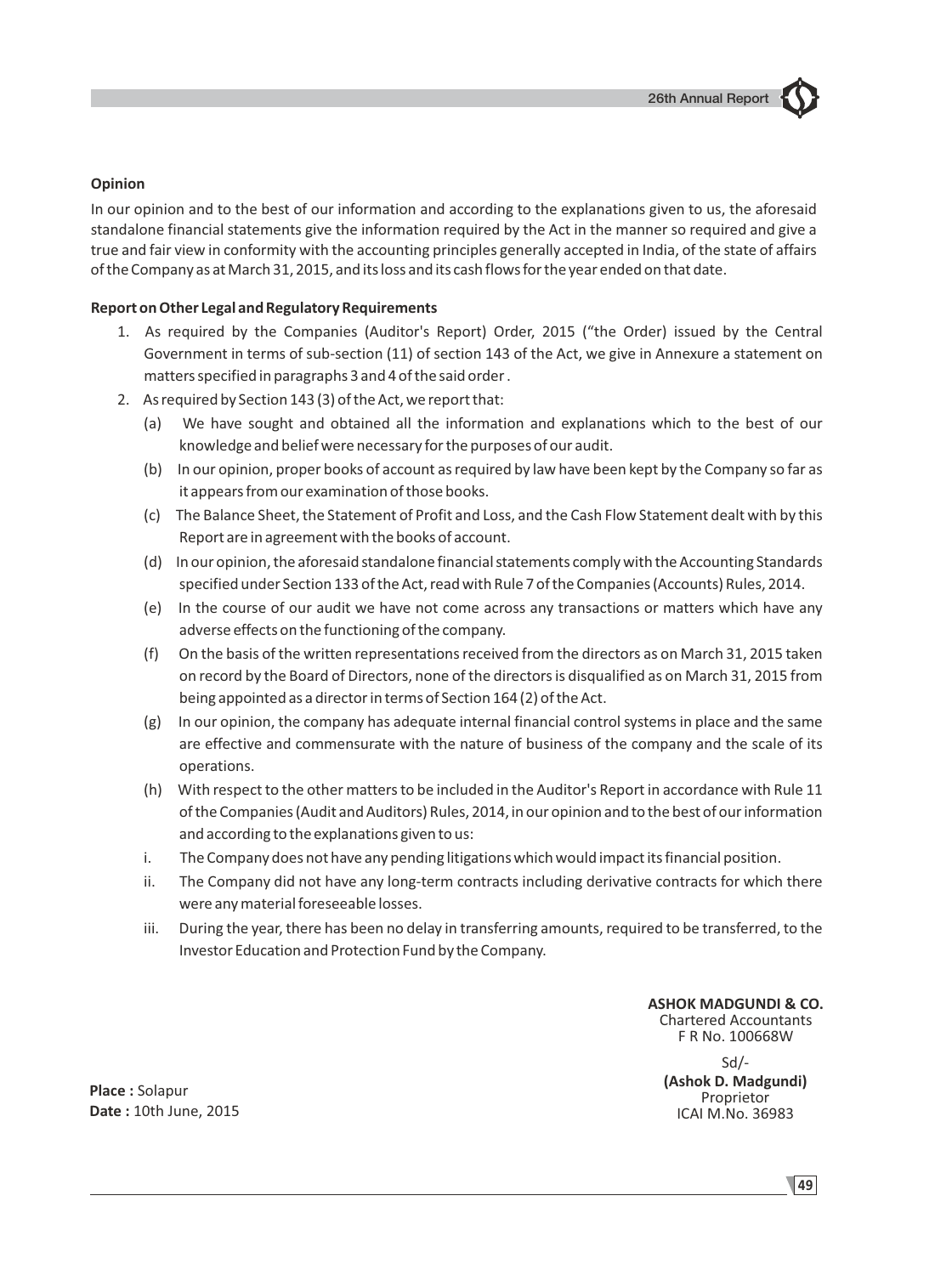## **Annexure to the Independent Auditor's Report**

**Reg : Smruthi Organics Limited For the Year Ended March 31st 2015** 

- 1. (a) The company is maintaining proper records showing full particulars including quantitative details and situation of fixed assets.
	- (b) The fixed assets of the company have been physically verified by the management at reasonable intervals and no material discrepancies were noticed on such verification.
- 2. (a) The inventory has been physically verified at reasonable intervals during the year, by the management and internal auditors.
	- (b) The procedures of physical verification of inventory followed by the management are reasonable and adequate in relation to the size of the company and nature of its business.
	- (c) The company is maintaining proper records of inventory and according to information and explanations given to us no material discrepancies have been noticed on such physical verification.
- 3. The company has not granted any loans, secured or unsecured to companies, firms or other parties covered in the register maintained under section 189 of the Companies Act. If so,
- 4. In our opinion, there are adequate internal control procedures commensurate with the size of the company and the nature of the business with regard to the purchase of the inventory and fixed assets and for the sale of goods and services. During the course of our audit, no major weakness has been noticed in the internal controls.
- 5. The company has not accepted any deposits from the public.
- 6. We have broadly reviewed the records maintained by the company pursuant to the rules made by the Central Government for the maintenance of Cost Records under sub-section (1) of Section 148 of the Companies Act, and we are of the opinion that prima facie the prescribed accounts and records have been made and maintained. However, we have not carried out a detailed audit of the same.
- 7. (a) The company is regular in depositing with appropriate authorities undisputed statutory dues including Provident Fund, Employees State Insurance, Income Tax, Sales Tax, Wealth Tax, Service Tax, Customs Duty, Excise Duty, Cess and other statutory dues applicable to it. No undisputed amounts in respect of these statutory payments were in arrear as on March 31, 2015 for a period of more than six months from the date they became payable except as :

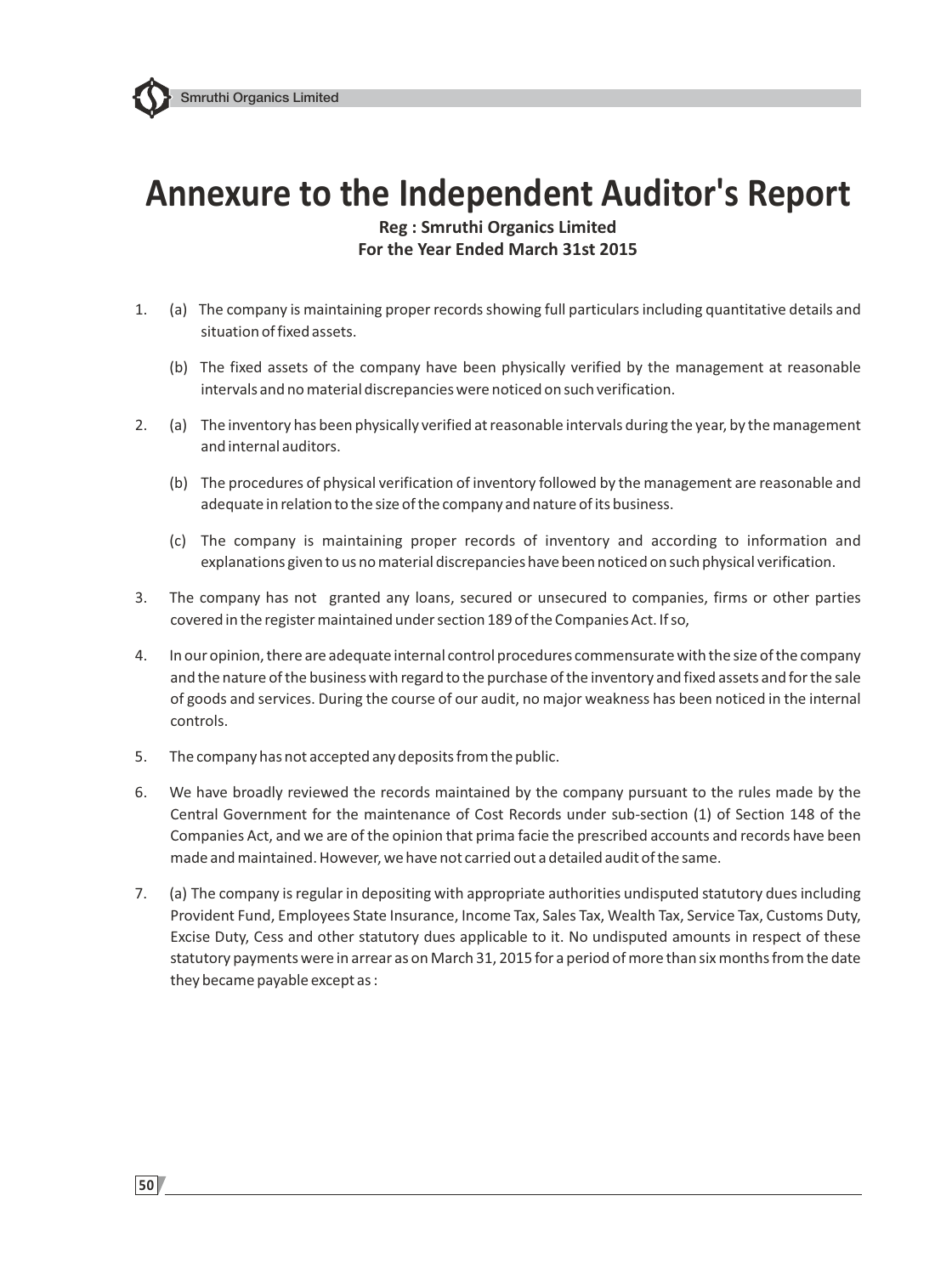| Name of<br>the Status               | Nature of<br>the dues                                                                     | Amount<br>(Rs. in<br>Lacs) | <b>Period to which</b><br>the amount relates<br>various years<br>covering the period | <b>Forum where</b><br>Pending                             |
|-------------------------------------|-------------------------------------------------------------------------------------------|----------------------------|--------------------------------------------------------------------------------------|-----------------------------------------------------------|
| Sales Tax<br>Department             | Sales tax refund is reduced on<br>account of tax on deemed<br>export and job work charges | 2.48                       | 2009-10                                                                              | <b>JCST</b> (Appeal)<br>Solapur                           |
| Sales Tax<br>Department             | Sales tax refund is reduced on<br>account of tax on deemed<br>export and job work charges | 19.35                      | 2011-12                                                                              | JCST (Appeal)<br>Solapur                                  |
| Central Excise<br>Department        | Cenvat Credit is obtained<br>instead of PLA (EOU)                                         | 28.72                      | 2007-2011<br>4 Years                                                                 | <b>Additional Commissioner</b><br>of Central Excise, Pune |
| <b>Central Excise</b><br>Department | Cenvat Set off of EOU Unit<br>is transferred to DTA                                       | 28.72                      | 2007-2011<br>4 Years                                                                 | <b>Additional Commissioner</b><br>of Central Excise, Pune |
| <b>Central Excise</b><br>Department | Cenvat credit is not<br>considered on purchase                                            | 1.09                       | 2009-10                                                                              | Tribunal, Pune                                            |

- (b) During the year, there has been no delay in transferring amounts, required to be transferred, to the Investor Education and Protection Fund by the Company.
- 8 The company does not have any accumulated losses as on 31st March, 2015 and has not suffered any cash losses for the year ended on that date.
- 9. The company has not defaulted in repayment of dues to financial institution or banks. The company has not issued debentures.
- 10. The company has not given guarantee for any loans taken by others.
- 11. The term loans have been applied for the purpose for which they have been obtained. According to the information and explanations given to us and on an overall examination of the balance sheet of the company, we report that no funds raised on short term basis have been used for long term investments.
- 12. During the course of our examination of the books and records of the company, carried in accordance with the auditing standards generally accepted in India, we have neither come across any instance of fraud on or by the Company noticed or reported during the course of our audit nor have we been informed of any such instance by the Management

**ASHOK MADGUNDI & CO.** Chartered Accountants

F R No. 100668W

**(Ashok D. Madgundi)** Proprietor ICAI M.No. 36983 Sd/-

**Place :** Solapur **Date :** 10th June, 2015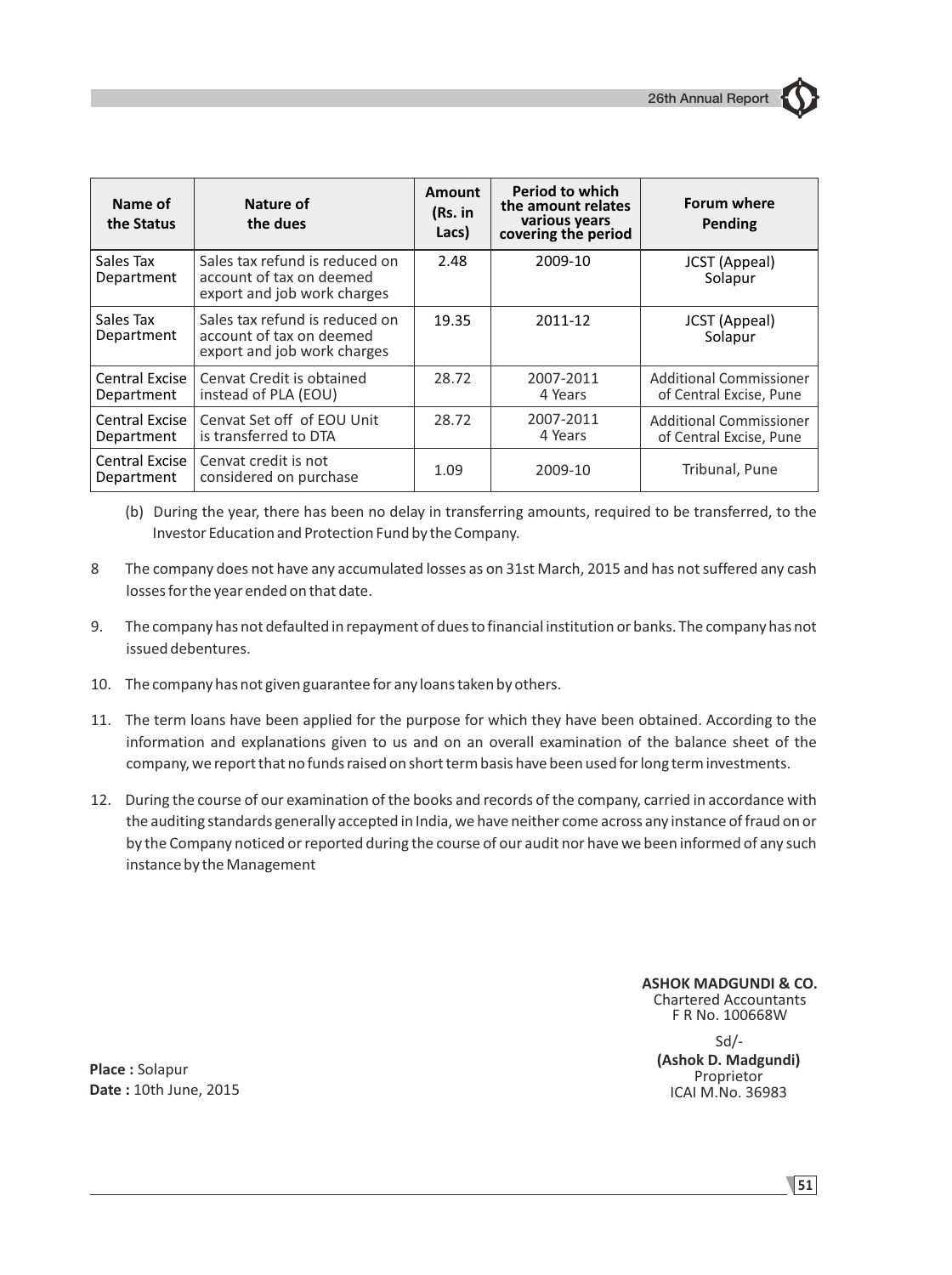### **Smruthi Organics Limited**

## **Part I - Form of Balance Sheet**

**Balance Sheet as at : 31.03.2015** (Figures in rupees)

|                | <b>Particulars</b>                                                                                                                                                                                                                                                                                                                                 | <b>Note</b><br>No.                                            | Figures as at the end<br>of Current reporting<br>period 31.03.2015                                                   | Figures as at the end<br>of previous reporting<br>period 31.03.2014                                   |
|----------------|----------------------------------------------------------------------------------------------------------------------------------------------------------------------------------------------------------------------------------------------------------------------------------------------------------------------------------------------------|---------------------------------------------------------------|----------------------------------------------------------------------------------------------------------------------|-------------------------------------------------------------------------------------------------------|
| 1              | <b>Equity And Liabilities</b><br>1) Shareholders' funds<br>a) Share capital<br>b) Reserves and surplus<br>2) Non-current liabilities<br>a) Long-term borrowings<br>b) Deferred tax liabilities (Net)<br>c) Other Long term liabilities<br>d) Trade Payables (Fixed Assets)                                                                         | 1<br>$\mathcal{P}$<br>3<br>4<br>5<br>6                        | 3,81,54,300<br>25,65,15,449<br>17,00,82,648<br>17,65,47,247<br>30, 37, 419                                           | 3,81,54,300<br>31,19,99,799<br>13,29,94,296<br>1,21,67,550<br>17,47,98,040<br>34,61,361               |
|                | 3) Current liabilities<br>a) Short-term borrowings<br>b) Trade payables<br>c) Other current liabilities<br>d) Short Term Provisions                                                                                                                                                                                                                | 7<br>8<br>9<br>10                                             | 23, 28, 55, 135<br>15,42,87,230<br>5,74,28,220                                                                       | 29,53,27,404<br>23,60,87,338<br>5, 15, 53, 197                                                        |
|                | <b>TOTAL</b>                                                                                                                                                                                                                                                                                                                                       |                                                               | 1,08,89,07,647                                                                                                       | 1,25,65,43,286                                                                                        |
| $\overline{2}$ | <b>Assets</b><br>Non-current assets<br>1) a) Fixed assets<br>i) Tangible assets<br>a) Gross Block<br>b) Less: Accumulated Depreciation<br>c) Net Block                                                                                                                                                                                             | 11                                                            | 86,87,72,901<br>(51, 56, 38, 273)<br>35, 31, 34, 628                                                                 | 85,67,34,720<br>(44, 19, 19, 801)<br>41,48,14,919                                                     |
|                | ii) Capital work-in-progress<br>b) Non-current investments<br>c) Deferred revenue expenditure<br>d) Deferred Tax Assets<br>e) Long-term loans and advances<br>2) Current assets<br>a) Current investments<br>b) Inventories<br>c) Trade receivables<br>d) Cash and cash equivalents<br>e) Short-term loans and advances<br>f) Other current assets | 12<br>13<br>4<br>14<br>15<br>16<br>17<br>18<br>$\overline{a}$ | 1,07,92,674<br>4,93,100<br>1,45,94,446<br>24,37,82,064<br>17,83,30,437<br>21,67,68,053<br>1,69,17,324<br>5,40,94,921 | 1,07,92,674<br>4,93,100<br>24,39,74,371<br>24,19,40,703<br>25,72,00,811<br>2,48,37,185<br>6,24,89,523 |
|                | <b>TOTAL</b>                                                                                                                                                                                                                                                                                                                                       |                                                               | 1,08,89,07,647                                                                                                       | 1,25,65,43,286                                                                                        |

26

Summary of significant accounting policies. The accompanying notes are an integral part of the Financial statements.

As per our report of even date

Ashok Madgundi & Co.

Chartered Accountants F.R.No.100668W

**PLACE :** Solapur **DATE :** 10th June, 2015 (Ashok D.Madgundi) PROPRIETOR M.No. 36983 Sd/

 For & on behalf of Board of Directors Smruthi Organics Limited

| Sd/                      | Sd/             |
|--------------------------|-----------------|
| (E. Purushotham)         | (E. Vaishnavi)  |
| <b>MANAGING DIRECTOR</b> | <b>DIRECTOR</b> |

(E. Swapnil) EXECUTIVE DIRECTOR & CFO Sd/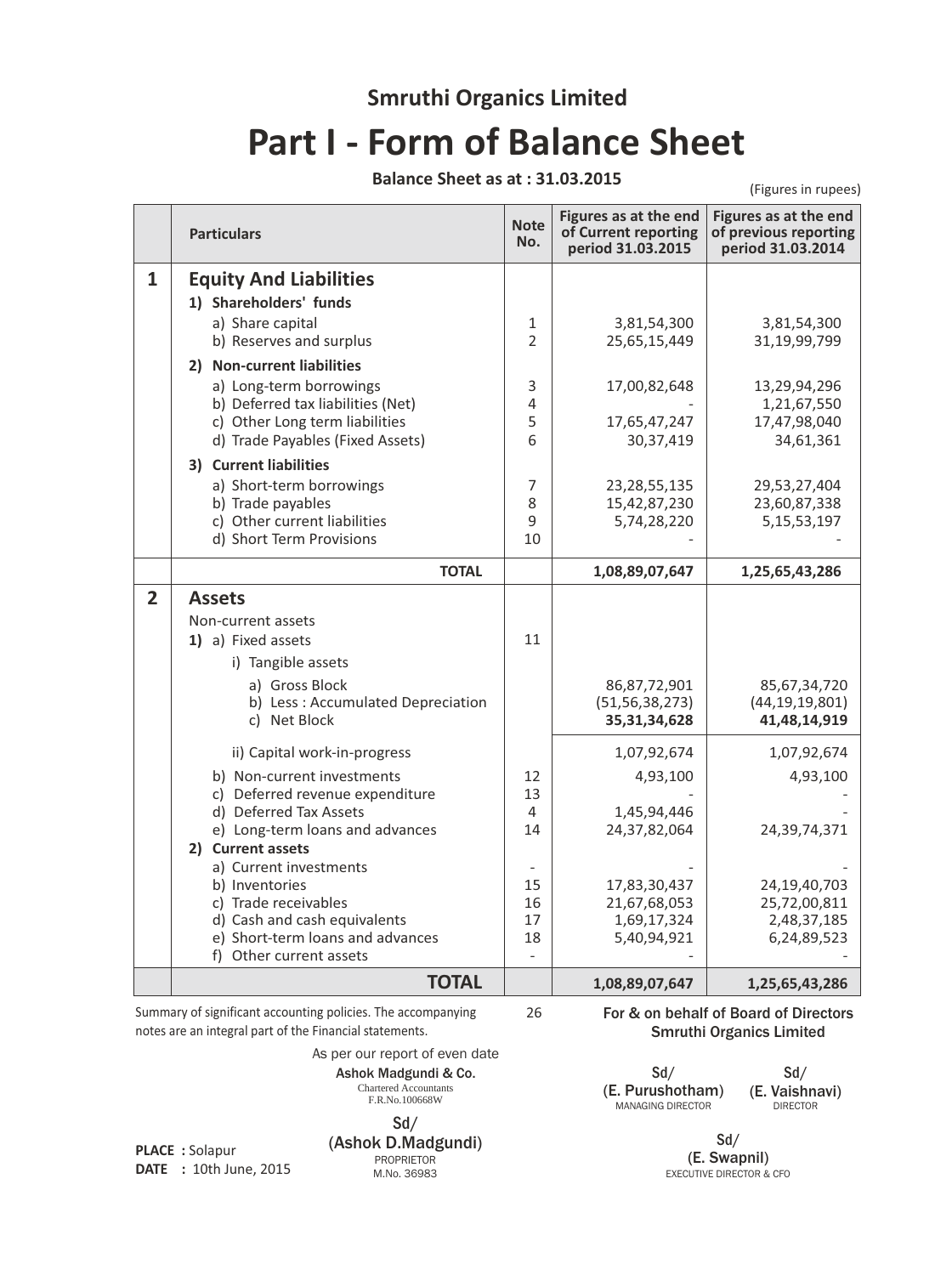### **Smruthi Organics Limited**

## **Part II - Form of STATEMENT OF PROFIT AND LOSS**

#### a) Revenue from operations (gross) b) Less : Excise duty c) Less : Sales Tax d) Revenue from operations (net) e) Other income **1 Continuing Operations** 19 20 Cost of materials consumed Changes in inventories of finished goods, work-in-progress and Stock-in-Trade **Particulars Note No. Figures for the Current reporting period 31.03.2015** 21 22 **Figures for the Previous reporting period 31.03.2014** 1,01,45,60,881 7,75,18,182 1,87,52,078 **91,82,90,621** 50,64,700 81,92,75,937 5,35,72,746 1,76,57,774 **74,80,45,417** 16,49,232 **74,96,94,649** 47,45,28,199 5,60,65,629

#### **Profit & Loss Statement for the year ended : 31.03.2015**

(Figures in rupees)

|                         | <b>Total Revenue (1)</b>                                                                                             |          | 74,96,94,649                | 92,33,55,321                 |  |  |  |
|-------------------------|----------------------------------------------------------------------------------------------------------------------|----------|-----------------------------|------------------------------|--|--|--|
| $\overline{\mathbf{c}}$ | <b>Expenses</b>                                                                                                      |          |                             |                              |  |  |  |
|                         | a) Cost of materials consumed<br>b) Changes in inventories of finished goods,<br>work-in-progress and Stock-in-Trade | 21<br>22 | 47,45,28,199<br>5,60,65,629 | 55,82,85,991<br>10,51,81,083 |  |  |  |
|                         | Employee benefit expenses<br>c)                                                                                      | 23       | 6,31,77,960                 | 8,49,78,642                  |  |  |  |
|                         | d) Finance costs                                                                                                     | 24       | 5,65,07,169                 | 5,18,67,726                  |  |  |  |
|                         | Depreciation and amortization expense<br>e)                                                                          | 11       | 4,80,37,734                 | 5,98,57,290                  |  |  |  |
|                         | f)<br><b>Other Expenses</b>                                                                                          | 25       | 10,79,43,564                | 15,38,52,238                 |  |  |  |
|                         | <b>Total Expenses (2)</b>                                                                                            |          | 80,62,60,254                | 1,01,40,22,970               |  |  |  |
| 3                       | Profit / (Loss) before exceptional and                                                                               |          |                             |                              |  |  |  |
| 4                       | extraordinary items and tax (1-2)<br><b>Exceptional items</b>                                                        |          | (5,65,65,605)               | (9,06,67,649)                |  |  |  |
| 5                       | Profit/ (Loss) before extraordinary items & tax (3-4)                                                                |          | (5,65,65,605)               | (9,06,67,649)                |  |  |  |
| 6                       | <b>Extraordinary Items</b>                                                                                           |          | 0                           | $\Omega$                     |  |  |  |
| 7                       | Profit before tax (5-6)                                                                                              |          | (5,65,65,605)               | (9,06,67,649)                |  |  |  |
| 8                       | <b>Tax expense</b>                                                                                                   |          |                             |                              |  |  |  |
|                         | (a) Current tax                                                                                                      |          | 0                           | 0                            |  |  |  |
|                         | (b) Deferred tax                                                                                                     |          | (1,84,29,888)               | (3, 14, 28, 991)             |  |  |  |
|                         | (c) Income Tax of early year                                                                                         |          |                             | 22,80,413                    |  |  |  |
| 9                       | Profit / (Loss) for the period from                                                                                  |          |                             |                              |  |  |  |
|                         | continuing operations (7 - 8)                                                                                        |          | (3,81,35,717)               | (6, 15, 19, 071)             |  |  |  |
| 10                      | Profit / (Loss) from discontinuing operations                                                                        |          | 0                           |                              |  |  |  |
| 11                      | Tax expense of discontinuing operations                                                                              |          | $\mathbf{0}$                | 0                            |  |  |  |
| 12                      | <b>Profit / (Loss) from Discontinuing</b>                                                                            |          | $\Omega$                    | $\overline{0}$               |  |  |  |
|                         | operations (after tax) (10 - 11)                                                                                     |          |                             |                              |  |  |  |
| 13                      | Profit / (Loss) for the period $(9 + 12)$                                                                            |          | (3,81,35,717)               | (6, 15, 19, 071)             |  |  |  |
| 14                      | Earning per equity share:                                                                                            |          | (10.00)                     |                              |  |  |  |
|                         | (a) Basic<br>(b) Diluted                                                                                             |          | (10.00)                     | (16.12)<br>(16.12)           |  |  |  |
|                         |                                                                                                                      |          |                             |                              |  |  |  |
|                         | immary of significant accounting policies. The accompanying<br>26                                                    |          |                             |                              |  |  |  |

Summary of significant accounting policies. The accompanying notes are an integral part of the Financial statements.

As per our report of even date

Ashok Madgundi & Co. Chartered Accountants F.R.No.100668W

**PLACE :** Solapur **DATE :** 10th June, 2015

**3**

**9**

**10 11 12**

**13 14**

> (Ashok D.Madgundi) PROPRIETOR M.No. 36983 Sd/

 For & on behalf of Board of Directors Smruthi Organics Limited

DIRECTOR (E. Vaishnavi) Sd/ MANAGING DIRECTOR (E. Purushotham) Sd/

> (E. Swapnil) EXECUTIVE DIRECTOR & CFO Sd/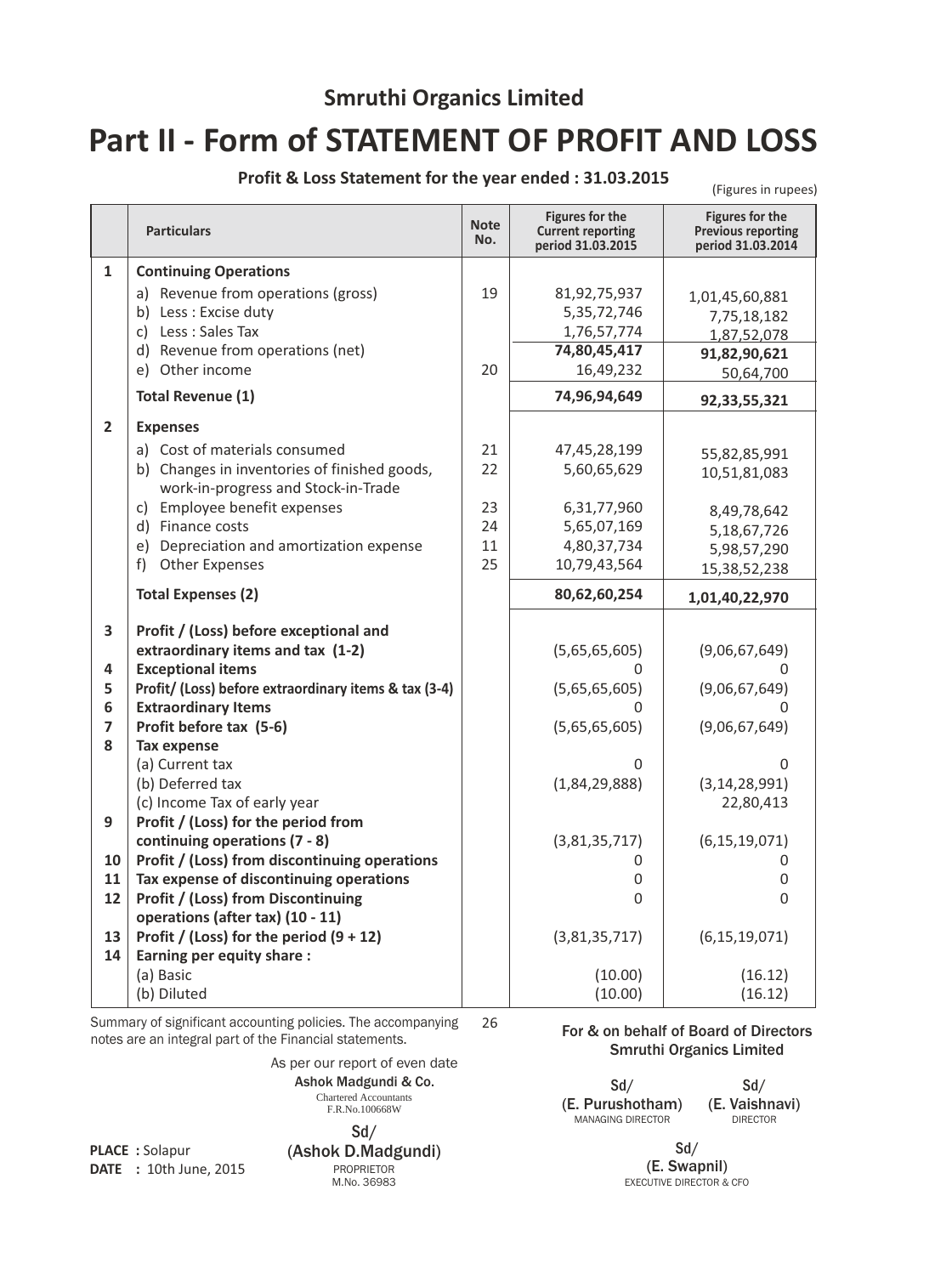### **Notes : 1 SHARE CAPITAL**

|                |                                                                                           | As At 31-03-2015<br>Rs. |                          | As At 31-03-2014<br>Rs. |                          |
|----------------|-------------------------------------------------------------------------------------------|-------------------------|--------------------------|-------------------------|--------------------------|
|                | <b>AUTHORISED SHARE CAPITAL</b>                                                           |                         |                          |                         |                          |
|                | 5000000 Equity Shares of Rs. 10/- each                                                    | 5,00,00,000             |                          | 5,00,00,000             |                          |
|                | 5000000 Non-Convertible Cumulative<br>Redeemable Preference Shares of Rs.10/-each         | 5,00,00,000             | 10,00,00,000             | 5,00,00,000             | 10,00,00,000             |
| $\overline{2}$ | ISSUED, SUBSCRIBED & PAID UP SHARE'S<br>3815430 Equity Shares of Rs. 10/- each fully paid | 3,81,54,300             |                          | 3,81,54,300             |                          |
|                |                                                                                           |                         | 3,81,54,300              |                         | 3,81,54,300              |
|                | Details of Shareholders holding more than 5% shares in the Company                        |                         |                          |                         |                          |
|                |                                                                                           | <b>No.of Shares</b>     | %holding in<br>the class | <b>No.of Shares</b>     | %holding in<br>the class |
| 2              | Mr. Eaga Purushotham<br>Mrs. Eaga Vaishnavi                                               | 15,28,510<br>5,76,450   | 40.06<br>15.11           | 15,28,510<br>5,76,450   | 40.06<br>15.11           |

### **Notes : 2 RESERVES AND SURPLUS**

|                     |                                                                                                                                   | As At 31-03-2015<br>Rs.        |                       | As At 31-03-2014<br>Rs.    |                          |
|---------------------|-----------------------------------------------------------------------------------------------------------------------------------|--------------------------------|-----------------------|----------------------------|--------------------------|
| $\overline{2}$<br>3 | <b>Capital Reserve</b><br>Capital Incentive<br><b>General Reserve</b>                                                             |                                | 6,08,600<br>15,00,000 |                            | 6,08,600<br>15,00,000    |
|                     | (a) Balances as per the last Financial statements<br>(b) Add : Amount Transferred<br><b>Closing Balance</b>                       | 5,02,33,427                    | 5,02,33,427           | 5,02,33,427                |                          |
| 4<br>5              | <b>Share Premium</b><br><b>Surplus in Statement of Profit and Loss</b>                                                            |                                | 20,00,000             |                            | 5,02,33,427<br>20,00,000 |
|                     | (a) Balances as per the last Financial statements<br>Less:                                                                        | 25,76,57,773                   |                       | 31,91,17,898               |                          |
|                     | (b) Profit (Loss) for the year<br>(c) Depreciation of earlyer years (Note No.13)<br>(d) Excess provision of commission & Dividend | (3,81,35,717)<br>(1,73,48,634) |                       | (6, 15, 19, 071)<br>58,945 |                          |
|                     | Tax for the year last year                                                                                                        |                                |                       |                            |                          |
|                     |                                                                                                                                   |                                |                       |                            |                          |
|                     |                                                                                                                                   |                                |                       |                            |                          |
|                     | Net Surplus in the statement of Profit and Loss                                                                                   |                                | 20,21,73,422          |                            | 25,76,57,773             |
|                     | <b>Total Reserve &amp; Surplus</b>                                                                                                |                                | 25,65,15,449          |                            | 31,19,99,799             |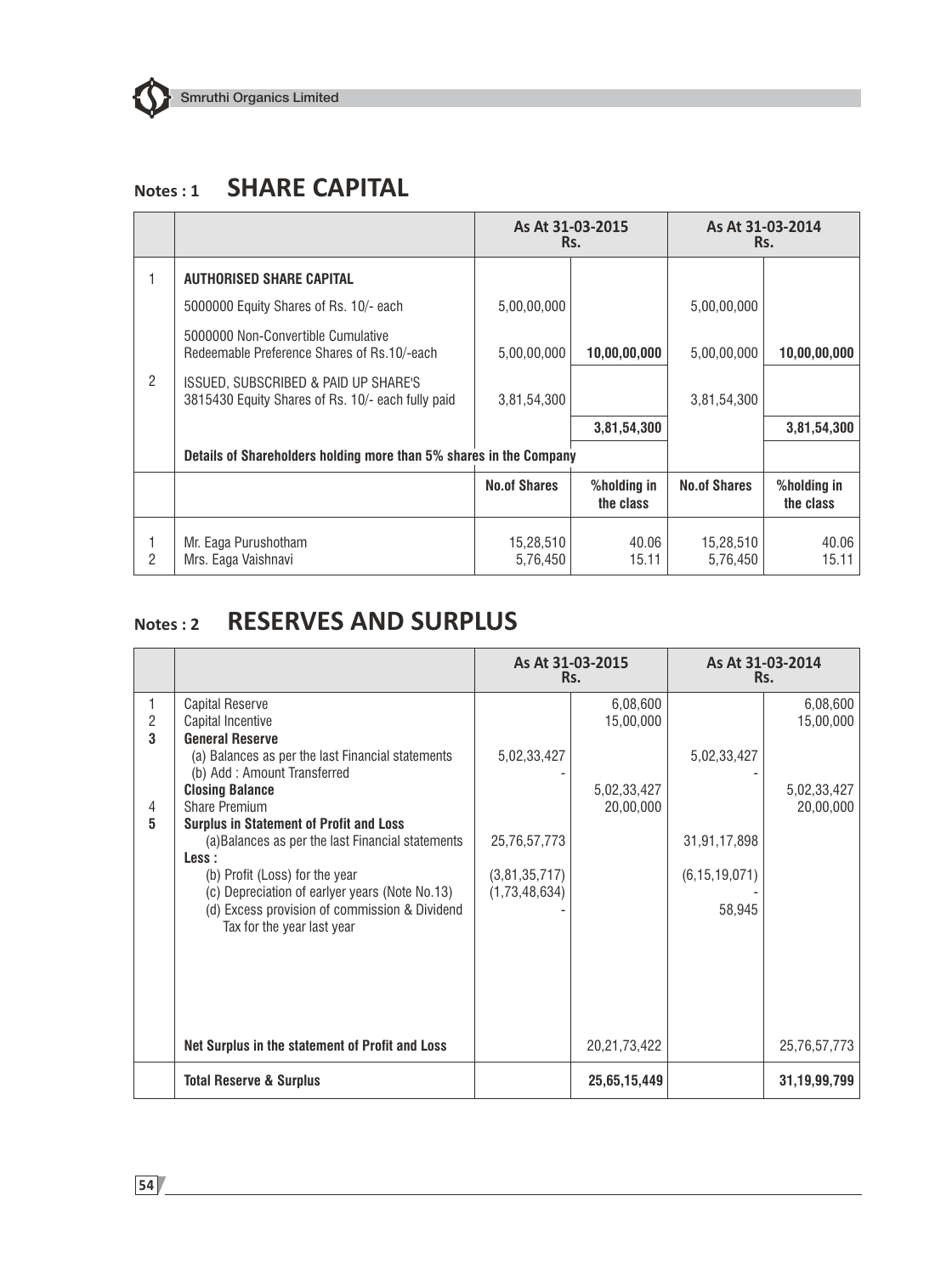### **Notes : 3 LONG - TERM BORROWINGS**

|               |                                               | As At 31-03-2015 (Rs.) |              | As At 31-03-2014 (Rs.) |              |
|---------------|-----------------------------------------------|------------------------|--------------|------------------------|--------------|
|               | Axis Bank Term Loan *                         | 6,94,26,373            |              | 8,27,55,486            |              |
| $\mathcal{D}$ | Deferral Sales Tax Loan PSI 1993 Scheme *     | 48,82,196              |              | 1,43,47,623            |              |
| 3             | Deferral Sales Tax Loan PSI 1993 Expansion ** | 3,55,14,851            |              | 3,55,14,851            |              |
| 4             | SBI - IFB - WCTL A/c                          | 6,00,00,000            |              |                        |              |
|               | Axis Bank Ltd.- Car Loan                      | 2,59,228               |              | 3,76,336               |              |
|               |                                               |                        | 17,00,82,648 |                        | 13,29,94,296 |

\*1st mortgage / hypothecation charge on pari-passu basis with Axis Bank on Land & building and Plant and Machinery owned by the company situated at Plot No.273 & 274 MIDC,Akkalkot Road, Solapur 413006 & Plot No.A-27, MIDC Chincholi, Solapur- 413 255, First Charge on company's - Flat No 5, Rahul Neha Apt. Solapur , Flat No T/1 , Balaji Apt. Solapur,Holiday Resaurt at Plot No 31, Nakoda Constr. at village. Pakani Solapur, N.A. Plots GAT No. 230/2/B/2, 233/2/B, 231/2/B, 230/2/A/2 situated at Village Chincholi, Taluka Mohol, Dist. Solapur. First pari- passu charges on the above assest for Term Loan of Rs. 15.75 crores from Axis Bank Pune. The Term Loan of Axis Bank Rs 15.75 crore is repayable in 60 months equal installment along with interest from 01.01.2013.

\*During the year the Company has offered additional collatoral Security of Mumbai Flat and eight Flats located at Solapur in the name of Company and one flat in the name of Mr. E.Purushotham, Managing Director of the Company in favour of State bank of India as per revised sanction letter.

\*During the year Axis bank, Pune has sanctioned Term Loan-II of Rs. 3.50 crores repayable in 28 months after One year Moratorium by various installments. State Bank of India has restructure the account and sanctioned Rs. 6.00 Crores Working Capital Term Loan repayable from Apr 2016 to Mar 2020 by various installments.

\*Personal guarantee of Mr E Purushotham , Managing Director and Mrs. E Vaishnavi Director.

\*\*Deferred Sales Tax Loan is interest free and payable in yearly in 5 installment of each financial year after completion of 10 year and the final installment will due on 26.04.2022

#### **DEFERRED TAX LIABILITY / (DEFERRED TAX ASSETS) - Notes : 4**

### **Depreciation Timing Difference**

|                                             | As At 31-03-2015 (Rs.) |               | As At 31-03-2014 (Rs.) |             |
|---------------------------------------------|------------------------|---------------|------------------------|-------------|
| <b>Opening Balance</b>                      | 1,21,67,550            |               | 4,35,96,541            |             |
| Add: Up to the year 31-03-2014 (Note No.13) | (83, 32, 108)          |               | (3, 14, 28, 991)       |             |
| Add: For the year 2014-2015 (Note No.13)    | (1, 84, 29, 888)       |               |                        |             |
|                                             |                        | (1,45,94,446) |                        | 1,21,67,550 |

### **Notes : 5 OTHER LONG TERM LIABILITIES**

|                                                                  | As At 31-03-2015 (Rs.)      |              |                             | As At 31-03-2014 (Rs.) |
|------------------------------------------------------------------|-----------------------------|--------------|-----------------------------|------------------------|
| <b>Gratuity Payable</b><br>Sundry Creditors (More than - 1 year) | 1,99,34,878<br>15,66,12,369 |              | 1,81,85,671<br>15.66.12.369 |                        |
|                                                                  |                             | 17,65,47,247 |                             | 17,47,98,040           |

### **Notes : 6 TRADE PAYABLES (Fixed Assets)**

|                                                                       | As At 31-03-2015 (Rs.) |           |           | As At 31-03-2014 (Rs.) |
|-----------------------------------------------------------------------|------------------------|-----------|-----------|------------------------|
| <b>Sundry Creditors</b><br>Sundry Creditors (Small Scale Undertaking) | 30.37.419              |           | 34,61,361 |                        |
|                                                                       |                        | 30,37,419 |           | 34,61,361              |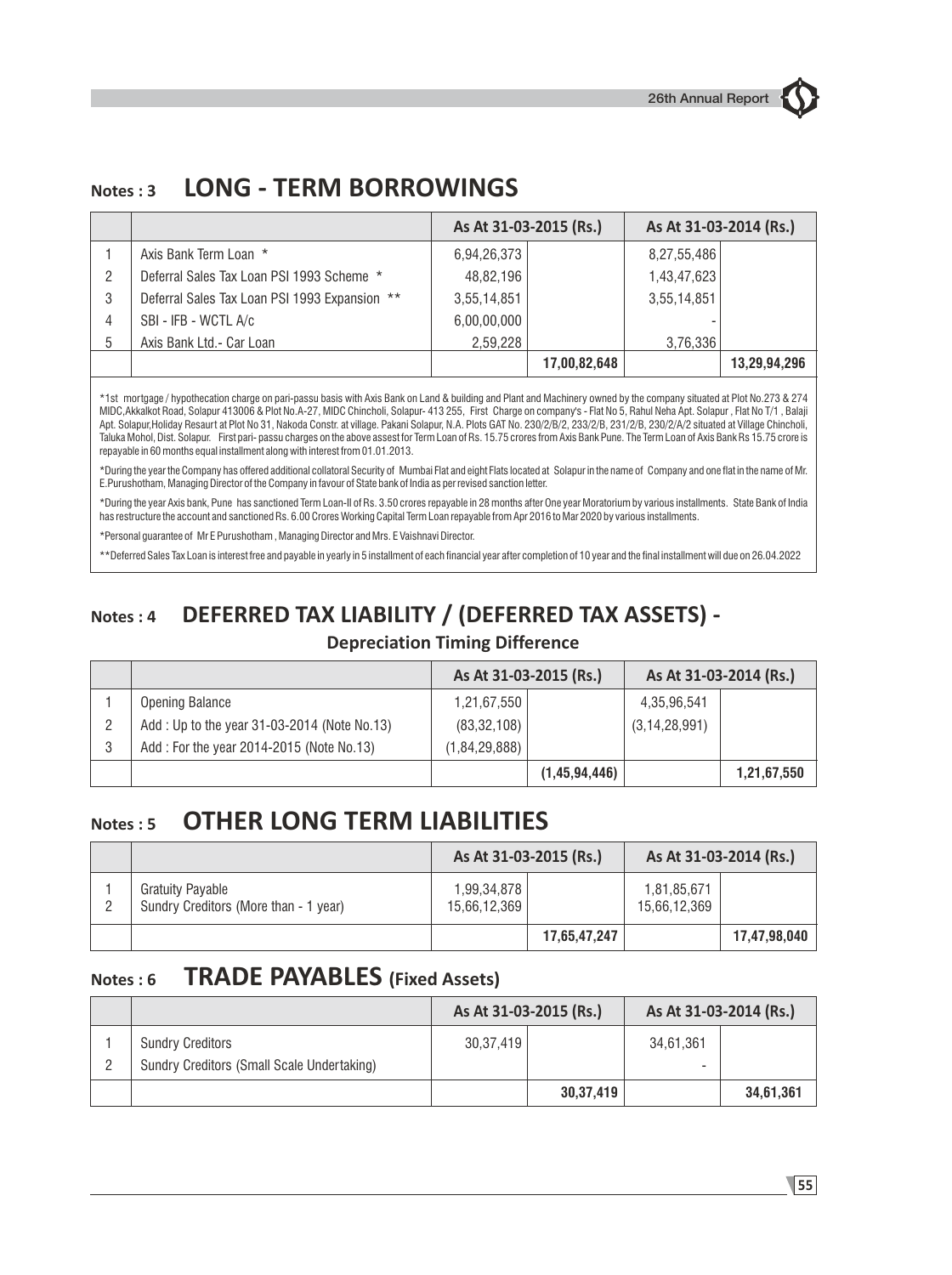### **Notes : 7 SHORT TERM BORROWINGS**

|   |                                                                                          | As At 31-03-2015 (Rs.) |                 | As At 31-03-2014 (Rs.) |              |
|---|------------------------------------------------------------------------------------------|------------------------|-----------------|------------------------|--------------|
|   | Working Capital Loan from S.B.I., IFB Mumbai &                                           | 17,72,12,839           |                 | 28, 18, 57, 374        |              |
|   | Solapur (Secured) *<br>Packing Credit in Foreign Currency Limit of SBI IFB Mumbai (PCFC) | 4,21,72,266            |                 | -                      |              |
| ≘ | Unsecured Loans - Directors                                                              | 1,34,70,030            |                 | 1,34,70,030            |              |
|   |                                                                                          |                        | 23, 28, 55, 135 |                        | 29,53,27,404 |

\*1st registered mortgage / hypothecation charge on pari-passu basis with Axis Bank on Land & building and Plant and Machinery owned by the company situated at Plot No.273 & 274 MIDC,Akkalkot Road, Solapur 413006 & Plot No.A-27, MIDC Chincholi, Solapur- 413 255, First Charge on company's - Flat No 5, Rahul Neha Apt. Solapur , Flat No T/1 , Balaji Apt. Solapur,Holiday Resaurt at Plot No 31, Nakoda Constr. at village. Pakani Solapur, N.A. Plots GAT No. 230/2/B/2, 233/2/B, 231/2/B, 230/2/A/2 situated at Village Chincholi, Taluka Mohol, Dist. Solapur.

\* During the last year the Company has offered additional collatoral Security of Mumbai Flat and eight Flats located at Solapur in the name of Company and one flat in the name of Mr. E.Purushotham, Managing Director of the Company in favour of State bank of India as per revised sanction letter. During the last year State Bank of India has restructuring of Working Capital Limit sanctioned Rs. 6.00 Crores repayable from Apr 2016 to Mar 2020 by various installments. Company has offered additional collatoral Security of Mumbai Flat and eight Flats located at Solapur in the name of Company and one flat in the name of Mr. E.Purushotham, Managing Director of the Company.

\*Personal guarantee of Mr E Purushotham , Managing Director and Mrs. E Vaishnavi Director.

### **Notes : 8 TRADE PAYABLES**

|                                                                       | As At 31-03-2015 (Rs.) |              | As At 31-03-2014Rs.) |              |
|-----------------------------------------------------------------------|------------------------|--------------|----------------------|--------------|
| <b>Sundry Creditors</b><br>Sundry Creditors (Small Scale Undertaking) | 15,42,87,230           |              | 23,60,87,338         |              |
|                                                                       |                        | 15,42,87,230 |                      | 23,60,87,338 |

### **Notes : 9 OTHER CURRENT LIABILITIES**

|     |                                                          | As At 31-03-2015(Rs.) |             | As At 31-03-2014 (Rs.) |                |
|-----|----------------------------------------------------------|-----------------------|-------------|------------------------|----------------|
|     | Other Statutory Liabilities (VAT, TDS, PF, etc)          | 31,06,478             | 31,06,478   | 44,33,464              | 44,33,464      |
| 2   | <b>Other Current Liabilities</b>                         |                       |             |                        |                |
| 1)  | Salary & Wages Payable                                   | 39,08,994             |             | 44,08,343              |                |
| 2)  | Audit & Consultancy Fees Payable                         | 2,92,500              |             | 4,68,211               |                |
| 3)  | Leave Encashment Payable                                 |                       |             |                        |                |
| 4)  | Interest Payable (CC)                                    | 7,63,359              |             |                        |                |
| 5)  | Interest Payable (TL)                                    |                       |             |                        |                |
| 6)  | Local Body Tax (LBT) - Payable                           | 3.42.011              |             |                        |                |
| 7)  | Unpaid Dividend - Axis Bank                              | 7,69,012              |             | 9,24,267               |                |
| 8)  | Defferal Sales Tax Repayment within one year             | 94,57,618             |             | 94,70,752              |                |
| 9)  | Term Loan Installment Repay. within one year (1575 Lacs) | 3,33,88,248           |             | 3,18,48,160            |                |
| 10) | Term Loan Instal. Repay. within one year (350 Lacs)      | 54,00,000             |             |                        |                |
|     |                                                          |                       | 5,43,21,742 |                        | 4,71,19,733    |
|     |                                                          |                       | 5,74,28,220 |                        | 5, 15, 53, 197 |

### **Notes : 10 SHORT TERM PROVISION**

|                                                                  |             | As At 31-03-2015 (Rs.) | As At 31-03-2014 (Rs.) |     |
|------------------------------------------------------------------|-------------|------------------------|------------------------|-----|
| Provision for Income Tax<br>Dividend<br>Dividend Distributed Tax | -<br>-<br>- |                        |                        |     |
|                                                                  |             | $- - -$                |                        | --- |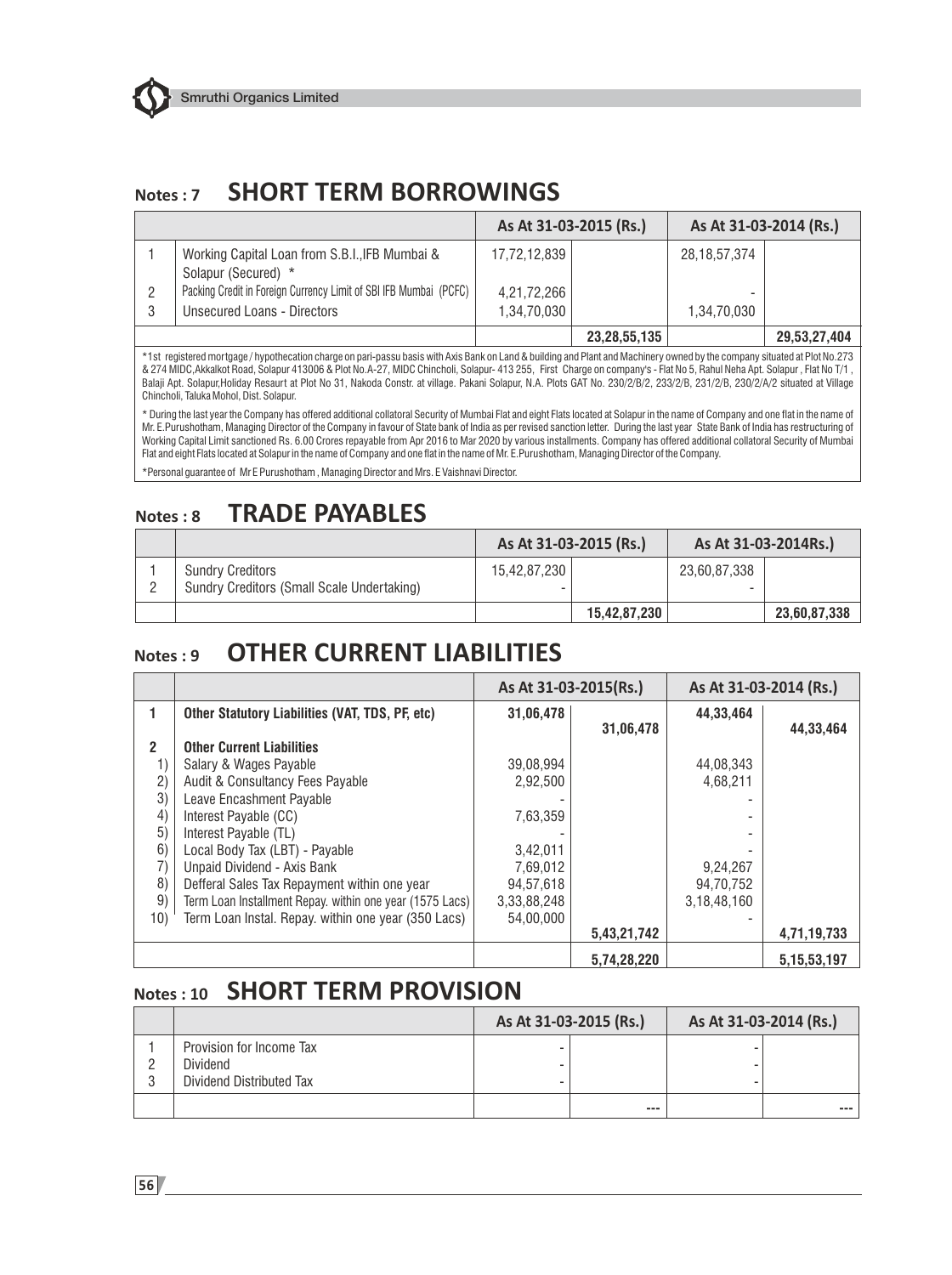Note '11'<br>A) Fixed Assets

**Schedule Of Fixed Assets Forming Part of Balance Sheet As At 31st March 2015** Note '11' **Schedule Of Fixed Assets Forming Part of Balance Sheet As At 31st March 2015** A) Fixed Assets

|                                      |                               |                                        |                              |                                  |                        |                                |                              |                                            |                          | Amount In Rs                         |  |
|--------------------------------------|-------------------------------|----------------------------------------|------------------------------|----------------------------------|------------------------|--------------------------------|------------------------------|--------------------------------------------|--------------------------|--------------------------------------|--|
|                                      |                               | GROSS BLOCK                            | (AT COST)                    |                                  |                        | DEPRECIATION PROVIDED          |                              |                                            | 逗                        | <b>BLOCK</b>                         |  |
| <b>PARTICULARS</b>                   | .04.2014<br>Cost As<br>ă<br>5 | Addition<br>During The<br>Year 2014-15 | Disposal<br>/Adjust-<br>ment | 31.03.2015<br>$(2+3-4)$<br>As On | 31.03.2014<br>g<br>Dup | $2014 - 15$<br>For The<br>Year | Disposal<br>/Adjust-<br>ment | 31.03.2015<br>$(6 + 7 - 8)$<br><b>upto</b> | 31.03.2014<br>As On      | 5<br>31.03.201<br>As On<br>$(5 - 9)$ |  |
|                                      | 2                             | က                                      | 4                            | မာ                               | ဖ                      | N                              | ∞                            | ග                                          | $\overline{\phantom{0}}$ | $\mathbf{r}$                         |  |
| Factory Land                         | 3076385                       | 0                                      | $\circ$                      | 3076385                          | 323213                 | 17640                          | $\circ$                      | 340853                                     | 2753172                  | 2735532                              |  |
| Agricultural Land                    | 587094                        | 0                                      | $\circ$                      | 587094                           | $\circ$                | 0                              | 0                            | 0                                          | 587094                   | 587094                               |  |
| Building                             | 8287143<br>$\overline{4}$     | 4571339                                | $\circ$                      | 52858482                         | 68766365               | 14005679                       | $\circ$                      | 82772044                                   | 79520778                 | 70086438                             |  |
| Ownership Flats                      | 9319484                       | 125600                                 | $\circ$                      | 9445084                          | 4834355                | 1637984                        | 0                            | 6472339                                    | 4485129                  | 2972745                              |  |
| Plant & Machinery                    | 2784659<br>95                 | 6250280                                | $\circ$                      | 569034939                        | 289869605              | 41666194                       | $\circ$                      | 331535799                                  | 272915054                | 237499140                            |  |
| Electrical Installation/Equip.       | 7166328<br>N                  | 69720                                  | $\circ$                      | 27236048                         | 14483146               | 1676389                        | 0                            | 6159535                                    | 12683181                 | 11076513                             |  |
| <b>Vehicles</b>                      | 7366152                       | 200000                                 | $\circ$                      | 17566152                         | 13144389               | 2255619                        | 0                            | 5400008                                    | 4221763                  | 2166144                              |  |
| Office Equipments                    | 1740919                       | 39949                                  | $\circ$                      | 1780868                          | 1157266                | 437000                         | $\circ$                      | 1594266                                    | 583653                   | 186602                               |  |
| Computer                             | 5308294                       | 707327                                 | $\circ$                      | 6015621                          | 3356798                | 2128830                        | 0                            | 5485628                                    | 1951496                  | 529993                               |  |
| Furniture & Fixture                  | 2030673                       | 10288                                  | $\circ$                      | 12040961                         | 8333117                | 2030256                        | $\circ$                      | 10363373                                   | 3697556                  | 1677588                              |  |
| Laboratory Equipments                | 0469572                       | 0                                      | $\circ$                      | 20469572                         | 11796808               | 5053489                        | 0                            | 6850657                                    | 8672764                  | 3618915                              |  |
| Other Factory Equipments             | 4784018                       | 63683                                  | $\circ$                      | 14847701                         | 5455245                | 1336076                        | 0                            | 6791321                                    | 9328773                  | 8056380                              |  |
| ⋖<br>Ш<br><b>TOTAL</b>               | 2920720<br>82                 | 12038186                               | $\bullet$                    | 834958906                        | 421520307              | 72245516                       | $\bullet$                    | 493765823                                  | 401400413                | 341193083                            |  |
| <b>B</b> ) i) Research & Devp. Equp. | 3813995<br>က                  | 0                                      | $\circ$                      | 33813995                         | 20399494               | 1472956                        | $\circ$                      | 21872450                                   | 13414501                 | 11941545                             |  |
| ≃<br>Ш<br><b>TOTAL</b>               | 3813995                       | 0                                      | $\bullet$                    | 33813995                         | 20399494               | 1472956                        | 0                            | 21872450                                   | 13414501                 | 11941545                             |  |
| C) Capital Work in Progress          |                               |                                        |                              |                                  |                        |                                |                              |                                            |                          |                                      |  |
| Building Constructions - Boiler      | 3320512                       | 0                                      | $\circ$                      | 3320512                          | $\circ$                | 0                              | 0                            | 0                                          | 3320512                  | 3320512                              |  |
| Plant & Machinery - Boiler           | 4028346                       | 0                                      | $\circ$                      | 4028346                          | $\circ$                | 0                              | 0                            | 0                                          | 4028346                  | 4028346                              |  |
| Plant & Machinery - Chilling Plant   | 3443816                       | 0                                      | $\circ$                      | 3443816                          | $\circ$                | 0                              | 0                            | 0                                          | 3443816                  | 3443816                              |  |
| ت<br>$Total =$                       | 0792674                       | 0                                      | $\bullet$                    | 10792674                         | 0                      | 0                              | $\bullet$                    | 0                                          | 10792674                 | 10792674                             |  |
| Total $(A+B+C)$                      | 7527389<br>86                 | 12038186                               | $\bullet$                    | 879565575                        | 441919801              | 73718472                       | 0                            | 515638273                                  | 425607588                | 363927302                            |  |
| <b>Previous Year</b>                 | 838700953                     | 28826436                               | $\bullet$                    | 867527389 382062511              |                        | 59857290                       | $\bullet$                    | 441919801                                  | 456638442                | 425607588                            |  |

Note : The Depreciation for the year of Rs. 7,37,18,472 /- Includes the amount of Rs. 2,56,80,742/- debited to General Reserve subject to<br>accounting of deferred tax. Note : The Depreciation for the year of Rs. 7,37,18,472 /- Includes the amount of Rs. 2,56,80,742/- debited to General Reserve subject to accounting of deferred tax.

**7**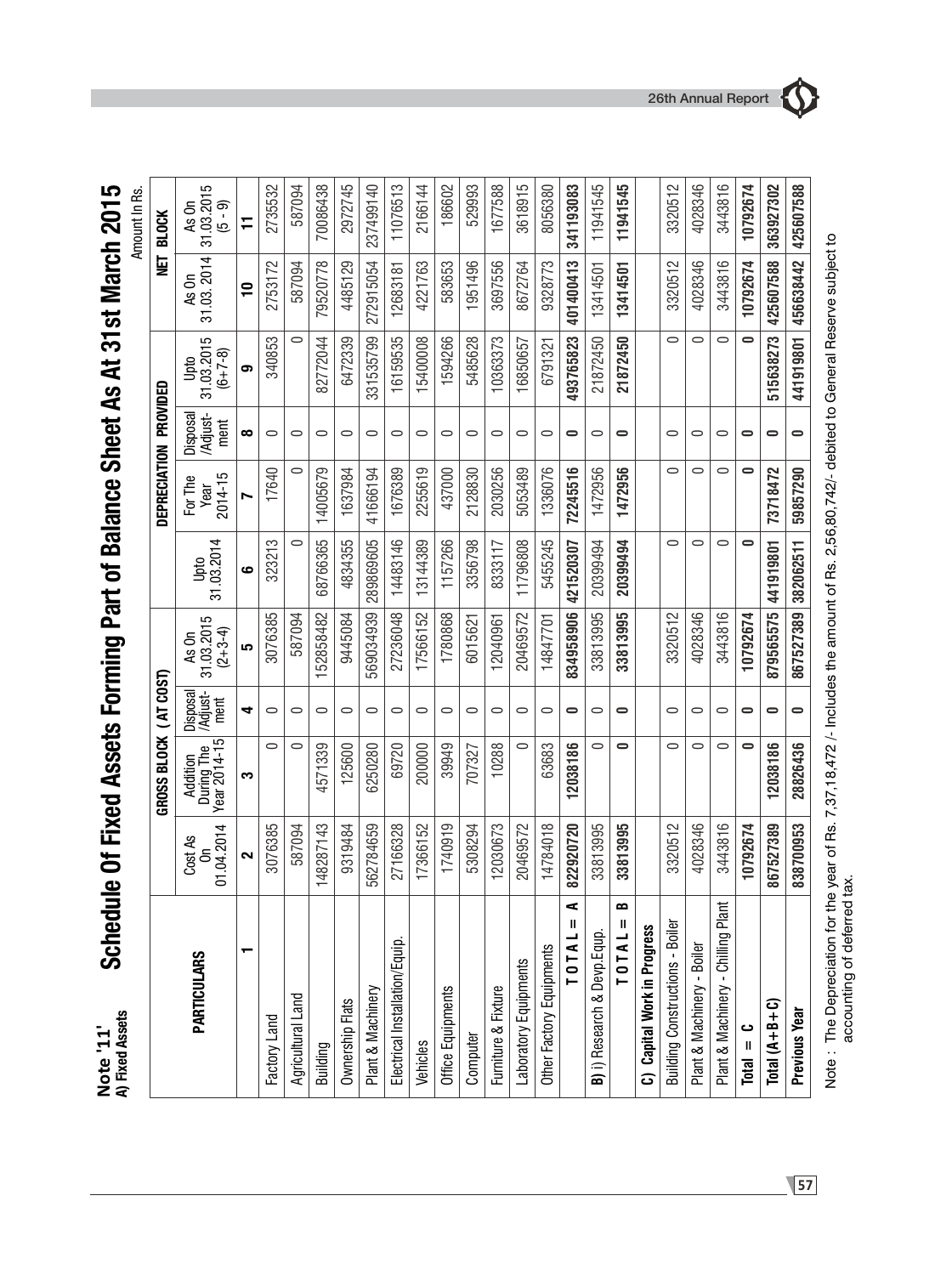### **Notes : 12 NON CURRENT INVESTMENTS**

|                                                                                                 |          | As At 31-03-2015 (Rs.) | As At 31-03-2014 (Rs.) |          |
|-------------------------------------------------------------------------------------------------|----------|------------------------|------------------------|----------|
| 49,310 equity shares of Rs.10/- each fully paid up in<br>Greenfield CET Plant Pvt. Ltd. Solapur | 4.93.100 |                        | 4.93.100               |          |
|                                                                                                 |          | 4,93,100               |                        | 4,93,100 |

### **Notes : 13 DEFERRED REVENUE EXPENDITURE**

|                                                                                                              |   | As At 31-03-2015 (Rs.) | As At 31-03-2014 (Rs.) |
|--------------------------------------------------------------------------------------------------------------|---|------------------------|------------------------|
| <b>Miscellaneous Expenditure</b><br>(to the extent not written off/adjusted)<br>Deferred Revenue Expenditure | - |                        |                        |
|                                                                                                              |   |                        |                        |

### **Notes : 14 LONG-TERM LOANS & ADVANCES**

|   |                                                                                     | As At 31-03-2015 (Rs.) |              | As At 31-03-2014 (Rs.) |              |
|---|-------------------------------------------------------------------------------------|------------------------|--------------|------------------------|--------------|
|   | <b>DEPOSITS</b> (Unsecured Considered Good)<br>(MSEB, Water, Telephone, House, etc) | 60,51,087              |              | 62,13,017              |              |
| ŋ | Advance against Capital Goods                                                       | 17,66,083              |              | 17,96,460              |              |
| 3 | Sundry Debtors (More than 1 year)                                                   | 23,59,64,894           |              | 23,59,64,894           |              |
|   |                                                                                     |                        | 24,37,82,064 |                        | 24,39,74,371 |

### **Notes : 15 INVENTORIES**

|   |                                                                                        | As At 31-03-2015 (Rs.) |              | As At 31-03-2014 (Rs.) |              |
|---|----------------------------------------------------------------------------------------|------------------------|--------------|------------------------|--------------|
|   | Inventories (at cost except otherwise stated and as<br>certified by Board of Director) |                        |              |                        |              |
|   | Raw Materials (at cost)                                                                | 4,18,18,469            |              | 4,98,52,211            |              |
|   | Packing Materials (at cost)                                                            | 19,04,583              |              | 14, 15, 478            |              |
| 3 | Work in Process (at cost)                                                              | 10,61,11,645           |              | 9,05,63,776            |              |
| 4 | Finished Goods (at lower of cost and net realisable value)                             | 2,76,74,901            |              | 7,62,94,416            |              |
| 5 | Finished Goods In Transit (at lower of cost and net realisable value)                  | 8.20.839               |              | 2,38,14,822            |              |
|   |                                                                                        |                        | 17,83,30,437 |                        | 24,19,40,703 |

### **Notes : 16 TRADE RECEIVABLES**

|                                                                                          | As At 31-03-2015 (Rs.) |              | As At 31-03-2014 (Rs.) |              |
|------------------------------------------------------------------------------------------|------------------------|--------------|------------------------|--------------|
| <b>SUNDRY DEBTORS (Unsecured Considered Good)</b><br>More than six months<br>Other debts | 21,67,68,053           |              | 25,72,00,811           |              |
|                                                                                          |                        | 21,67,68,053 |                        | 25,72,00,811 |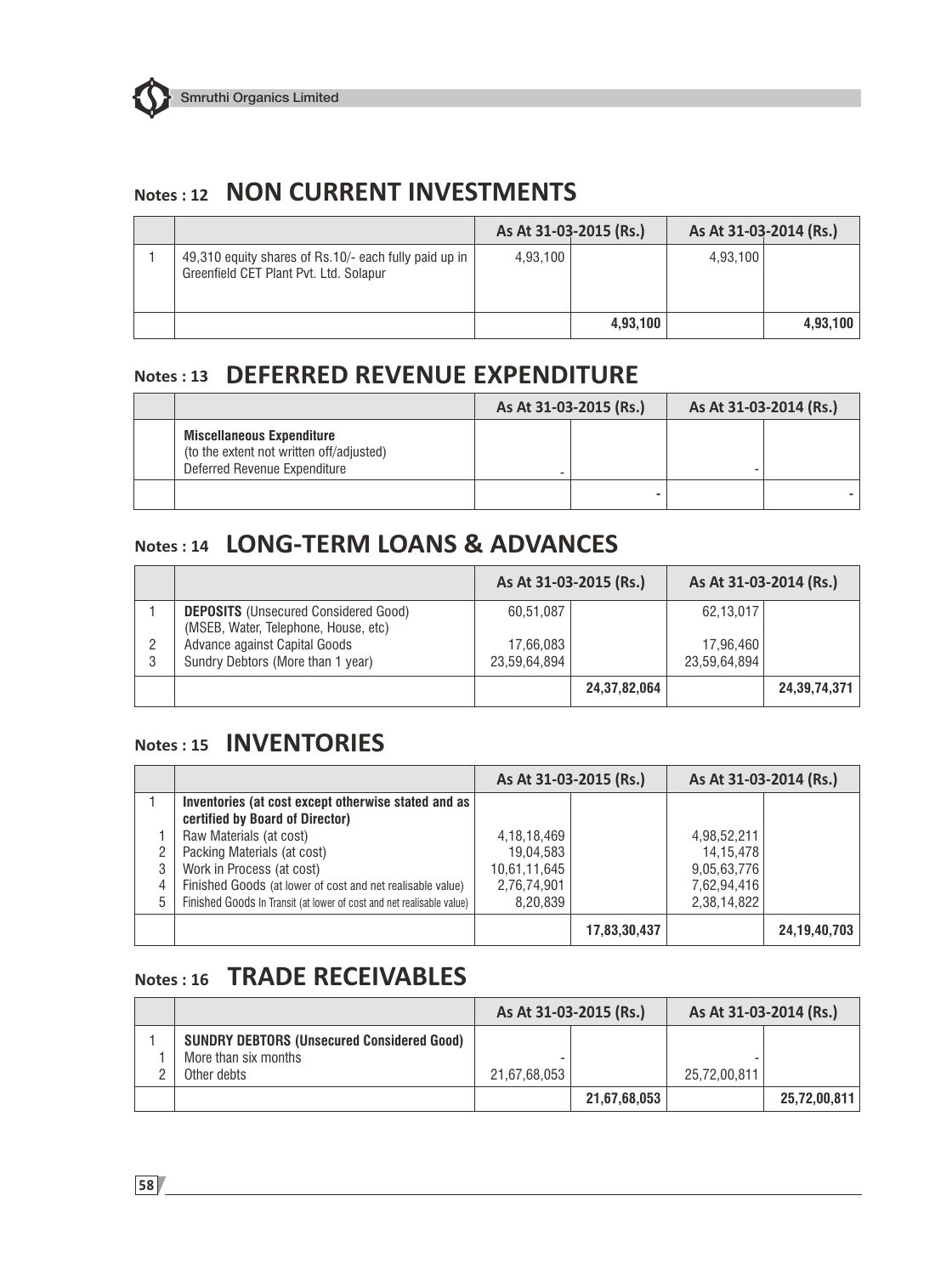### **Notes : 17 CASH & BANK BALANCES**

|                                                                                                                                                   | As At 31-03-2015 (Rs.)   |             | As At 31-03-2014 (Rs.)   |             |
|---------------------------------------------------------------------------------------------------------------------------------------------------|--------------------------|-------------|--------------------------|-------------|
| <b>Cash and cash equivalents</b><br>Cash on hand                                                                                                  | 2,73,972                 |             | 4,92,174                 |             |
| <b>Balances with banks</b><br>Bank Balance (EEFC, SBI Khadki, ICICI etc)<br><b>Fixed Deposits with SBI</b><br>(For L/C and Bank Guarantee margin) | 39,62,842<br>1,26,80,510 |             | 18,03,054<br>2,25,41,957 |             |
|                                                                                                                                                   |                          | 1,69,17,324 |                          | 2,48,37,185 |

### **Notes : 18 SHORT TERM LOANS & ADVANCES**

|    |                                                  | As At 31-03-2015 (Rs.) |             | As At 31-03-2014 (Rs.) |             |
|----|--------------------------------------------------|------------------------|-------------|------------------------|-------------|
| 1  | (Unsecured Considered Good) Advances recoverable |                        |             |                        |             |
|    | in cash or in kind or for value to be received   |                        |             |                        |             |
|    | <b>Staff &amp; Other Advances</b>                | 5,37,345               |             | 4, 13, 144             |             |
| 2  | Pre-Paid Insurance                               | 12,84,757              |             | 11,75,092              |             |
| 3  | Pre-Paid Costom Duty                             | 3,52,266               |             | 16,93,913              |             |
| 4  | Excise Duty (Modvat)                             | 10,84,556              |             | 82,44,422              |             |
| 5  | Excise Duty (EOU)                                | 62,261                 |             | 1,89,153               |             |
| 6  | CST Refund Claim (EOU)                           | 30,33,360              |             | 32,43,514              |             |
|    | Interest Accrued but not due                     | 5,74,387               |             | 9,27,953               |             |
| 8  | Excise on export Refund                          | 1,62,67,383            |             | 120,92,189             |             |
| 9  | Prepaid Interest                                 | 8,54,167               |             | 10,33,802              |             |
| 10 | Export Incentive on FMS Receivable               | 77,82,878              |             |                        |             |
| 11 | Service Tax                                      | 20,59,373              |             | 32,92,750              |             |
| 12 | Sales Tax                                        | 4,02,106               |             | 4,02,106               |             |
| 13 | <b>VAT Refund</b>                                | 1,37,18,461            |             | 2,00,49,065            |             |
| 14 | Income Tax Refund                                | 17,88,724              |             | 15,88,650              |             |
| 15 | Advance Income Tax & TDS                         | 2,21,471               |             | 2,00,074               |             |
| 16 | Duty Draw Back Incentive Receivable              | 32,82,353              |             | 63,68,624              |             |
| 17 | Pre-Paid Exp. (Fees & Forms, Bank Charges etc.)  | 7,89,075               |             | 15,75,072              |             |
|    |                                                  |                        |             |                        |             |
|    |                                                  |                        | 5,40,94,923 |                        | 6,24,89,523 |

### **Notes : 19 REVENUE FROM OPERATIONS**

|   |                                                     | As At 31-03-2015 (Rs.) |              | As At 31-03-2014 (Rs.) |                 |
|---|-----------------------------------------------------|------------------------|--------------|------------------------|-----------------|
|   | <b>Income from Operations</b>                       |                        |              |                        |                 |
|   | Gross Sales - Bulk Drugs & Drug Intermediates (API) | 79,98,89,559           |              | 1,00,76,01,915         |                 |
| 2 | Less: Excise Duty                                   | 5.35,72,746            |              | 7,75,18,182            |                 |
| 3 | : Sales Tax                                         | 1,76,57,774            |              | 1,87,52,078            |                 |
|   |                                                     |                        | 72,86,59,039 |                        | 91, 13, 31, 655 |
| 2 | <b>Other Operating Income - Export Incentives</b>   |                        |              |                        |                 |
|   | <b>Compensation - Export Debtors</b>                | 65,46,613              |              |                        |                 |
| 2 | Duty Draw Back                                      | 25,60,992              |              | 69,58,966              |                 |
| 3 | Export Incentive on Focus Marketing Scheme (FMS)    | 1,02,78,773            | 1,93,86,378  |                        | 69,58,966       |
|   |                                                     |                        | 74,80,45,417 |                        | 91,82,90,621    |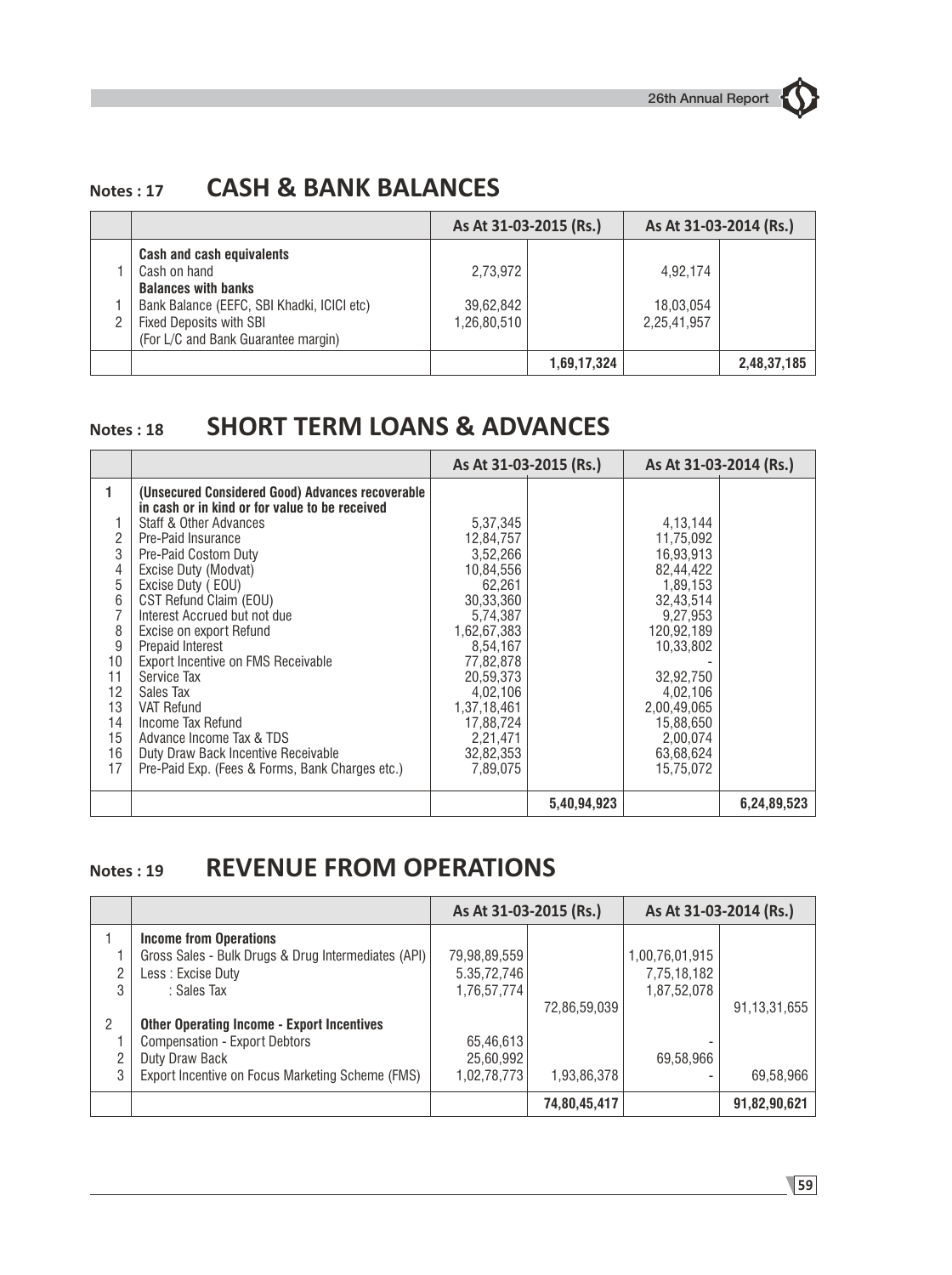

### **Notes : 20 OTHER INCOME**

|   |                                                                                                                | As At 31-03-2015 (Rs.) |           | As At 31-03-2014 (Rs.) |           |
|---|----------------------------------------------------------------------------------------------------------------|------------------------|-----------|------------------------|-----------|
| ≘ | Interest on TDR (Bank Deposits)<br>Rate difference in Foreign Currency<br><b>Compensation - Export Debtors</b> | 13,81,272<br>2,67,960  |           | 9.33.448<br>41,31,252  |           |
|   |                                                                                                                |                        | 16.49.232 |                        | 50,64,700 |

### **Notes : 21 COST OF MATERIAL CONSUMED**

|                                                                                                                                   | As At 31-03-2015 (Rs.)                                                                                                               |              | As At 31-03-2014 (Rs.)                                                                                                               |              |
|-----------------------------------------------------------------------------------------------------------------------------------|--------------------------------------------------------------------------------------------------------------------------------------|--------------|--------------------------------------------------------------------------------------------------------------------------------------|--------------|
| <b>Cost of Material Consumed</b>                                                                                                  |                                                                                                                                      |              |                                                                                                                                      |              |
| Dicyandiamide<br>Dimethyl Amine<br>Piperzine<br>Methanol<br>Acetophenone<br>Hydrogunone<br>C.F.A.<br><b>EMME</b><br><b>Others</b> | 7,65,34,780<br>5,95,08,616<br>2,66,90,775<br>1,51,70,925<br>2,00,97,434<br>2,90,35,079<br>1,60,53,731<br>2,06,31,120<br>21,08,05,739 |              | 7,86,08,705<br>5,85,21,624<br>4,17,82,781<br>2,92,19,849<br>2,99,04,070<br>3,00,58,508<br>3,16,65,559<br>2,55,72,585<br>23,29,52,310 |              |
|                                                                                                                                   |                                                                                                                                      | 47,45,28,199 |                                                                                                                                      | 55,82,85,991 |

### **CHANGES IN INVENTORIES OF FINISHED GOODS Notes : 22 WORK IN PROCESS AND STOCK IN TRADE**

|         |                                                                                                                                     | As At 31-03-2015 (Rs.)          |                   | As At 31-03-2014 (Rs.) |                                 |
|---------|-------------------------------------------------------------------------------------------------------------------------------------|---------------------------------|-------------------|------------------------|---------------------------------|
|         | <b>Inventory Change</b>                                                                                                             |                                 |                   |                        |                                 |
| a)      | <b>Add: Opening Stock</b>                                                                                                           |                                 |                   |                        |                                 |
|         | Work in Process (Bulk Drugs & Drug Intermediates)                                                                                   | 9,05,63,776                     |                   | 9,28,04,590            |                                 |
|         | Finished Goods (Bulk Drugs & Drug Intermediates)                                                                                    | 10,01,09,238                    | 19,06,73,013      | 20,30,49,506           | 29,58,54,096                    |
| b)<br>2 | <b>Less: Closing Stock</b><br>Work in Process (Bulk Drugs & Drug Intermediates)<br>Finished Goods (Bulk Drugs & Drug Intermediates) | (10,61,11,645)<br>(2,84,95,740) | (13, 46, 07, 385) | (9,05,63,776)          | $(10,01,09,238)$ (19,06,73,013) |
|         |                                                                                                                                     |                                 | 5,60,65,629       |                        | 10,51,81,083                    |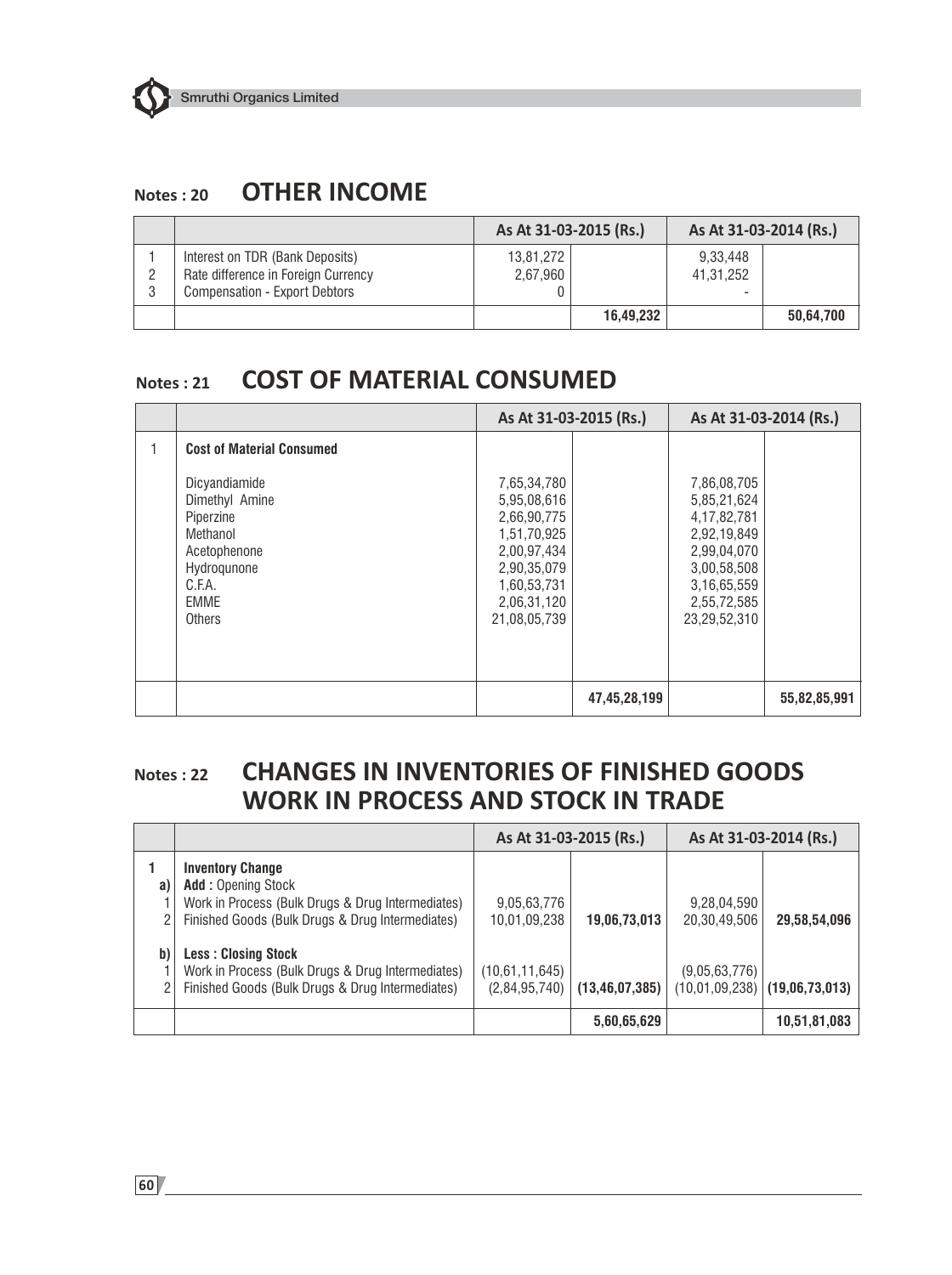### **Notes : 23 EMPLOYEES' BENEFIT EXPENSES**

|   |                                                                                               | As At 31-03-2015 (Rs.)               |             | As At 31-03-2014 (Rs.)               |             |
|---|-----------------------------------------------------------------------------------------------|--------------------------------------|-------------|--------------------------------------|-------------|
| O | Salary Wages and Bonus<br>Contribution to P.F. and other funds<br><b>Staff Labour Welfare</b> | 5.93.03.512<br>32,41,190<br>6.33.258 |             | 8.01.82.147<br>40.02.656<br>7,93,839 |             |
|   |                                                                                               |                                      | 6,31,77,960 |                                      | 8.49.78.642 |

### **Notes : 24 FINANCE COST**

|        |                                                                                            | As At 31-03-2015 (Rs.)                          |             | As At 31-03-2014 (Rs.)                |                |
|--------|--------------------------------------------------------------------------------------------|-------------------------------------------------|-------------|---------------------------------------|----------------|
| 3<br>4 | Interest on Term Loan<br>Interest on Cash Credit<br>Interest On WCTL<br>Interest to others | 80,56,826<br>3,38,42,717<br>74,72,272<br>83,626 |             | 83,13,650<br>3,44,19,573<br>42,10,006 |                |
| 5      | <b>Bank Commission &amp; Charges</b>                                                       | 70,51,728                                       |             | 49.24.497                             |                |
|        |                                                                                            |                                                 | 5,65,07,169 |                                       | 5, 18, 67, 726 |

### **Notes : 25 OTHER EXPENSES**

|                       |                                                                                                                                                                                           | As At 31-03-2015 (Rs.)                                                                       |              | As At 31-03-2014 (Rs.)                                                                         |              |
|-----------------------|-------------------------------------------------------------------------------------------------------------------------------------------------------------------------------------------|----------------------------------------------------------------------------------------------|--------------|------------------------------------------------------------------------------------------------|--------------|
| 2<br>3<br>4<br>5<br>6 | Power and Fuel<br>Repaires & Maintainance<br><b>Laboratory Expenses</b><br>Sales Commission & Promotion<br>Travelling & Conveyance<br>Research & Development Exp<br><b>Other Expenses</b> | 6,22,67,712<br>66,97,410<br>22,62,616<br>1,14,19,382<br>40,17,532<br>1,71,530<br>2,11,07,382 |              | 8,51,84,585<br>1,17,53,608<br>36,46,881<br>1,10,06,651<br>50,40,213<br>3,06,859<br>3,69,13,441 |              |
|                       |                                                                                                                                                                                           |                                                                                              | 10,79,43,564 |                                                                                                | 15,38,52,238 |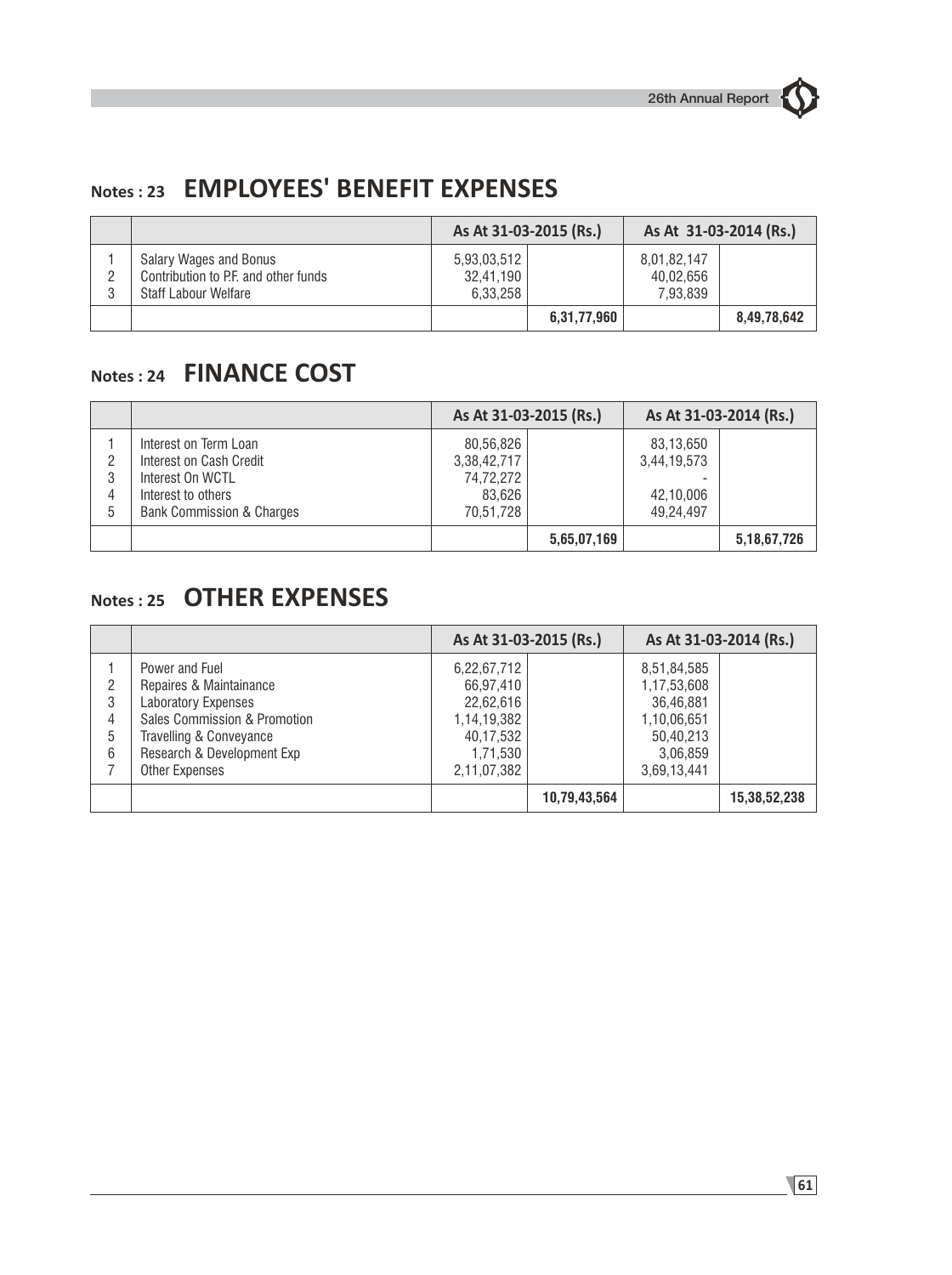### **Note No: 26 Notes To The Financial Statement as on 31.03.2015**

### **Note : 1. Accounting Policies and Other information**

**A. Significant accounting policies** 

#### **1. System of Accounting:**

- i. The company follows mercantile system of accounting and recognizes income and expenditure on accrual basis.
- ii. The financial statements have been prepared in all material respects with Accounting Standards as relevant and notified by the Central Government.
- iii. The financial statements are prepared on historical cost basis and as a going concern.

#### **2. Revenue recognition :**

Revenue from Sale of Goods is recognized when all the significant risk and rewards of ownership of the goods have been part to the buyer. The company collect the Sales Tax and value added taxes (VAT) on behalf of the Government and therefore these are not economic benefits flowing to the company. Hence there are excluded from the revenue. Excise duty deducted from revenue (Gross) is the amount i.e. included in the revenue (gross) and not the entire amount of liability arising during the year.

#### **3. Tangible Fixed Assets and Depreciation :**

Depreciation on tangible fixed assets is provided on written down value basis at the rates derived from the useful lives prescribed in Schedule II of the Companies Act, 2013 after considering the residual value at 5% of the original costs thereof except in case of reactors & distillation columns and the related equipments, electrical installations/equipments and plant and machinery used for research and development where the useful lives are considered at 23 years based on internal assessment.

### **4. Investments: Investments are stated at cost.**

#### **5. Inventories:**

- a) Finished goods are valued at cost or net realizable value whichever is the lower.
- b) Stock in process is valued at cost.
- c) Stock of raw materials, stores and spares and packing materials are valued at lower of cost or net realizable value.
- d) Imported Raw material is lying with Nava Sheva Port, Mumbai is valued at cost..

#### **6. Staff Benefits :**

- a) Contribution to Provident Fund are funded as a Percentage of Salary / Wages.
- b) Provision for leave encashment salary is not made on the basis of actuarial valuation at the year ended of Rs. 994674/- subject to this amount, the loss changes.
- c) Provision for Gratuity is to be made of as per Payment of Gratuity Act, as per Accounting Standard 15. The gratuity provision amount is not provided separately as per Accounting Standard . Subject to this amount, loss changes.

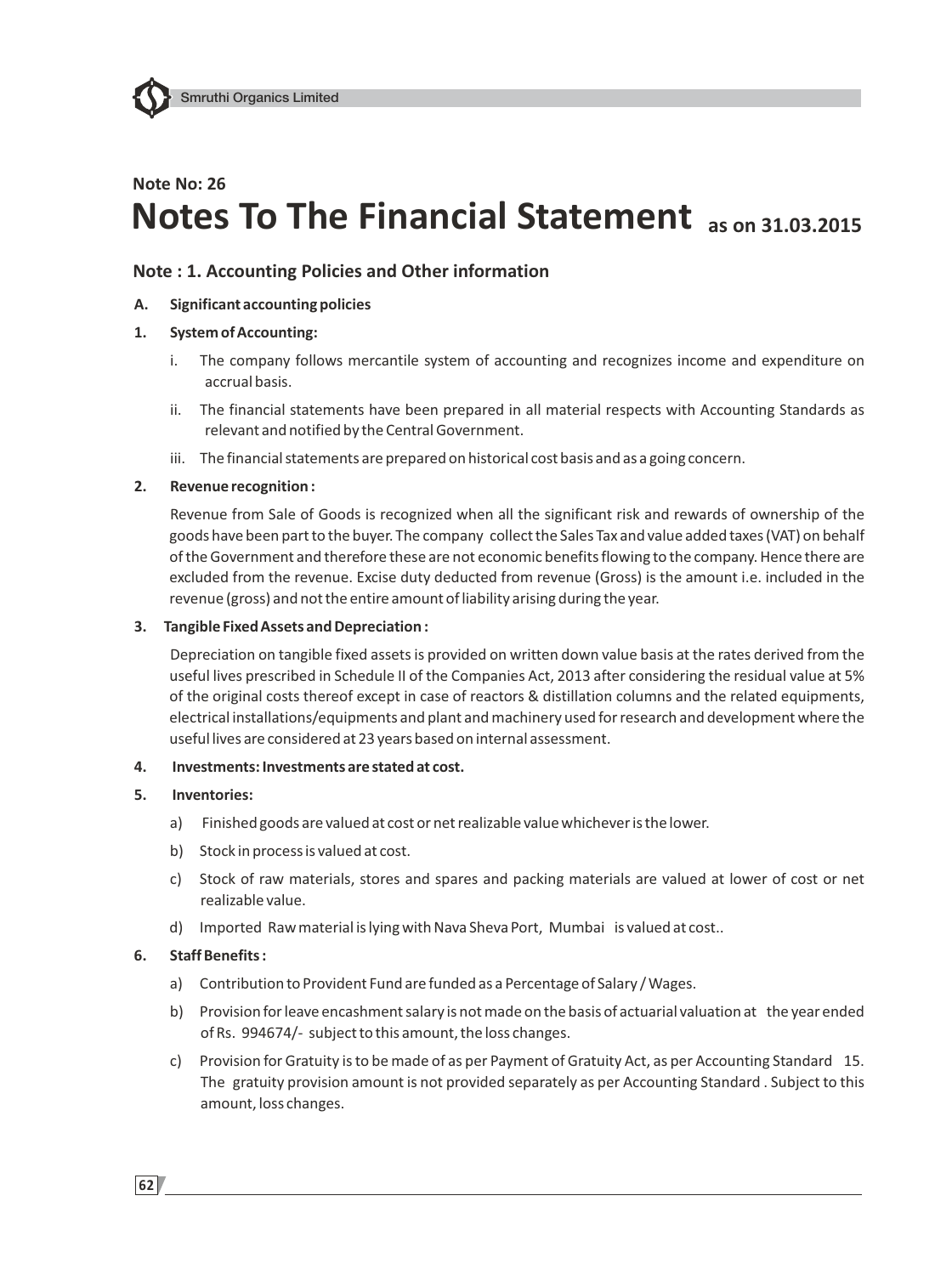#### **7. Research and Development:**

Revenue expenditure on research and development is charged to Statement of profit and loss in the year in which it is incurred. Capital expenditure on research and development is treated at par with fixed assets and depreciated as such.

#### **8. Deferred Taxation :**

Accounting treatment in respect of deferred taxation is in accordance with Accounting Standard 22 - "Accounting for Taxes on Income" issued by the Institute of Chartered Accountants of India.

#### **9. Sales Tax Benefits:**

Shortfall / increase in sales tax benefits accruing to the company are accounted for in the year in which the final assessment by the concerned authorities is completed.

#### **10. Borrowing Costs:**

Costs in respect of borrowings for the purpose of expansion / additional fixed investments including R & D projects are capitalized to such investments.

Borrowing costs relating to period after the commencement of operations of the project are charged to revenue.

#### **11. Foreign Currency Transactions:**

Foreign Exchange Transactions are recorded at pre-determined standard exchange rates which are reviewed periodically. Gains or losses arising out of such periodic revisions of such standard rates and also on realization/settlement are accounted for accordingly.

#### **12. Impairment of Assets :**

The carrying amounts of assets are reviewed at each Balance Sheet date, if there is any indication of impairment based on internal / external factors. An impairment loss will be recognized wherever the carrying amount of an asset exceeds its estimated recoverable amount. The recoverable amount is greater of the asset's net selling price and value in use. In assessing the value in use, the estimated future cash flows are discounted to the present value using the weighted average cost of capital. In carrying out such exercise, due effect is given to the requirements of Schedule II of the Companies Act, 2013.

#### **13. Depreciation**

Pursuant to Schedule II to the Companies Act, 2013, the Company has re-determined the written down values of the tangible assets as per the useful lives of the tangible assets as prescribed in Schedule II to the Companies Act, 2013 or, as the case may be, as per internal assessment. To the extent the existing written down values as on 1st April, 2014 are in excess of such re-determined written down values, the excess thereof, net of deferred tax, is adjusted against the retained earnings in the amount of Rs.173 lacs

The charge of depreciation, on these assets, for the year ended 31st March, 2015 is lower by Rs. 67 Lacs as compared to the position that would have obtained if estimates of useful lives adopted up to the preceding financial year were to be have been applied in this year as well.

#### **14. Corporate Social Responsibility**

The company computes the amount of Rs. 22.14 lacs required to be spent on Corporate Social Responsibility in accordance with the provisions of Section 135 of the Companies Act, 2013. The amounts are spent on the eligible projects prescribed under Schedule VII of the Act. Provision is made in the books for the amounts unspent, if material and the same is carried forward to be spent in the subsequent year.

**63**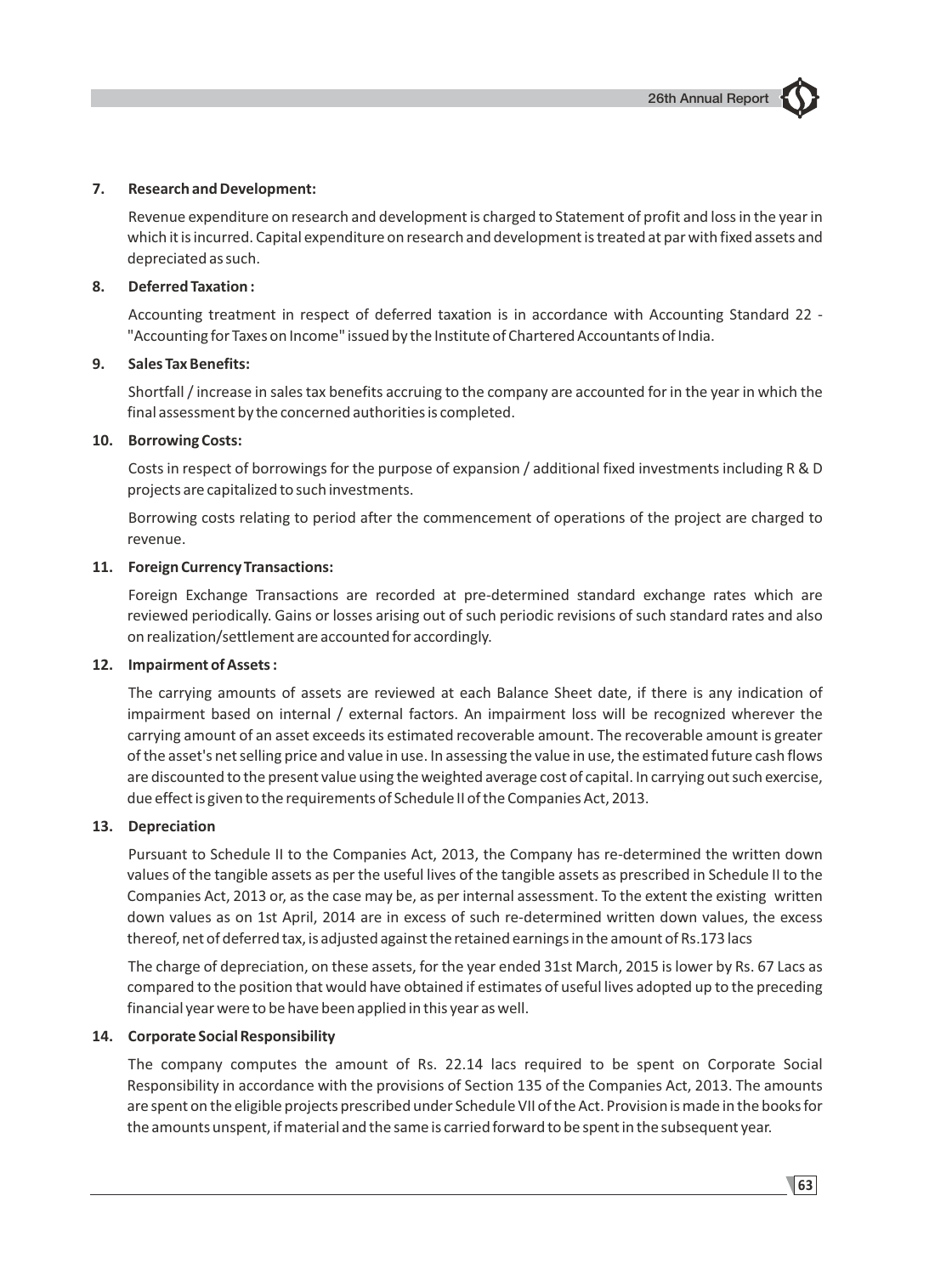#### **15. Segment Reporting :**

The company operates in only one segments viz. Bulk Drugs & Drug Intermediates

| SI.No. | <b>Particulars</b>                           | <b>Total</b> |
|--------|----------------------------------------------|--------------|
| 1      | Gross revenue                                | 8193         |
| 2      | Segment expenses                             | 8063         |
| 3      | Profit before interest, depreciation and tax | 480          |
| 4      | Segment Profit/Loss (-) before tax           | (566)        |
| 5      | <b>Tax Expenses</b>                          |              |
| 6      | Profit/Loss (-) after tax                    | (381)        |

#### **The segment results are as under: (Rs. In lacs)**

#### **16. Contingent Liabilities:**

Sales tax appeal is pending with JCST (Appeal ) Solapur for F Y 2009-10 and 2011-12 for Rs. 21.83 lacs. Cenvat setoff of EOU unit appeal is pending with Additional Commissioner of Central Excise, Pune for 2007 to 2011 four years amounting to Rs. 57.44 lacs and with Tribunal Pune for F Y 2009-10 for Rs. 1.09 lacs

17. The company computed the expenditure to be incurred on Corporate Social Responsibility at Rs. 22.14 lacs in accordance with the provisions of Section 135 of the Companies Act, 2013.

#### **18. Related Party transactions:**

| Name of the<br>related party                                           | <b>Relationship</b>                                               | Nature of<br><b>Transaction</b>                                | <b>Transaction</b><br>value Rs. | <b>Balance O/S</b><br>- Receivable/ (+)<br>Payable as on<br><b>Balance sheet</b> | <b>Amount</b><br>written<br>off/back |
|------------------------------------------------------------------------|-------------------------------------------------------------------|----------------------------------------------------------------|---------------------------------|----------------------------------------------------------------------------------|--------------------------------------|
| Smruthi Chemicals &<br>Intermediates (Proprietor<br>Mrs. E. Vaishnavi) | Director in Company<br>and wife of Managing<br><b>Director</b>    | Job work done by<br>SC & I                                     | 4689660                         | NIL                                                                              | <b>NIL</b>                           |
|                                                                        |                                                                   | Job work done by<br>SOL.                                       | $\Omega$                        | NIL                                                                              | <b>NIL</b>                           |
|                                                                        |                                                                   | <b>Raw Material</b><br>Purchase (High seas/<br>Local from SOL) | 274435                          | <b>NIL</b>                                                                       | <b>NIL</b>                           |
|                                                                        |                                                                   | Interest paid on<br><b>Unsecured Loan</b>                      | 349201                          | <b>NIL</b>                                                                       | <b>NIL</b>                           |
| Mr. Eaga Swapnil                                                       | Director of the<br>Company and Son of<br><b>Managing Director</b> | Car Rent paid                                                  | 492000                          | <b>NIL</b>                                                                       | <b>NIL</b>                           |
| Mr. E. Purushotham                                                     | <b>Managing Director</b><br>of the Company                        | Unsecured Loan<br>Interest Paid                                | 957393                          | NIL                                                                              | <b>NIL</b>                           |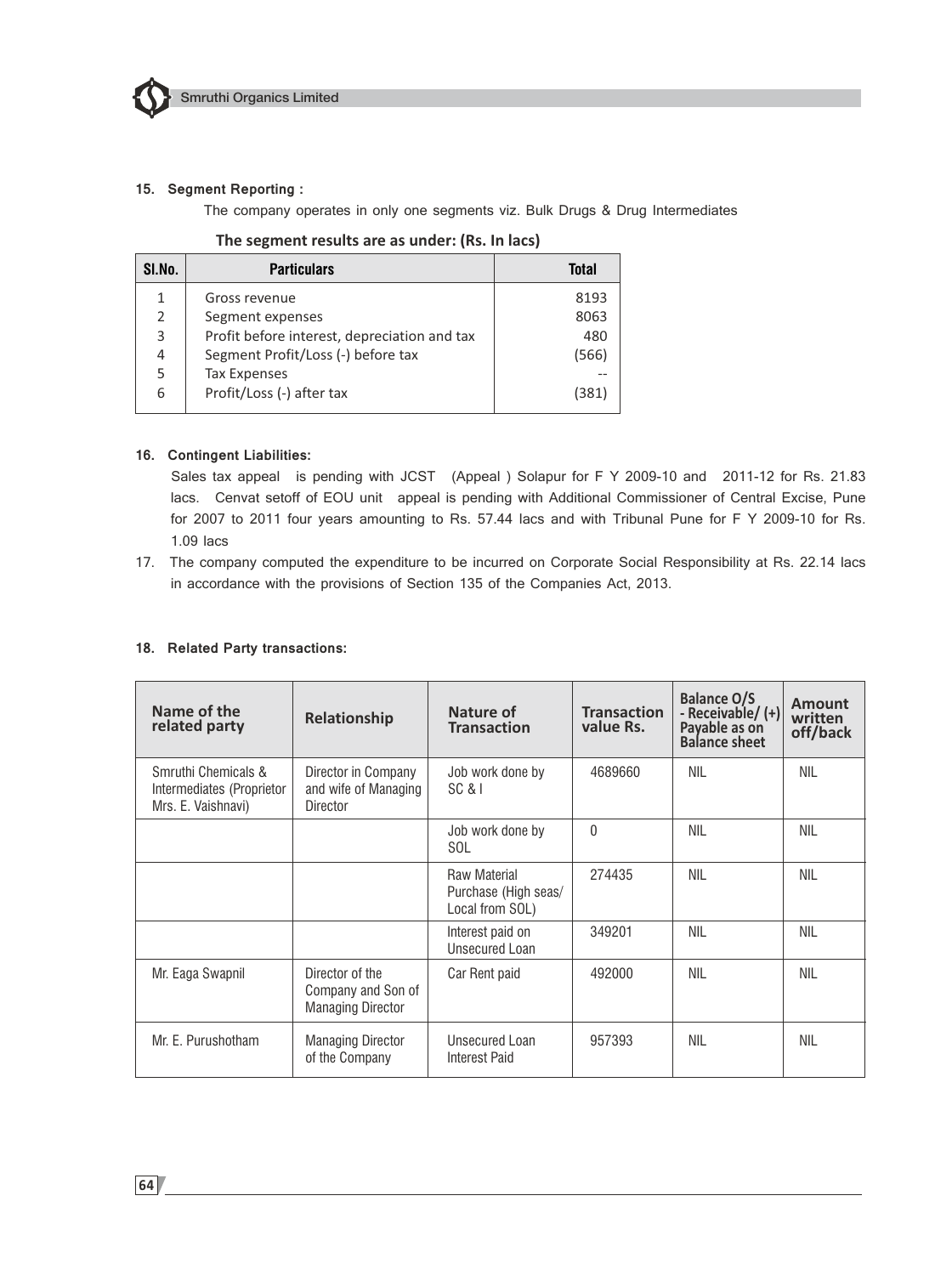| Sr. | Nature of                     | <b>Current Year</b><br><b>Income</b>       |                           | <b>Previous Year</b>                       |                           |  |
|-----|-------------------------------|--------------------------------------------|---------------------------|--------------------------------------------|---------------------------|--|
| No. | / Expenses                    | <b>Amount In Foreign</b><br>Currency (USD) | <b>Amount In</b><br>(INR) | <b>Amount In Foreign</b><br>Currency (USD) | <b>Amount In</b><br>(INR) |  |
| 1   | Export<br>Earing              | 3208580                                    | 192514799                 | 4960987                                    | 297659240                 |  |
| 2   | <b>Sales</b><br>Commission    | 124448                                     | 7466876                   | 80023                                      | 4801394                   |  |
| 3   | Registration<br>& Renewals    | $\Omega$                                   | $\Omega$                  | 80279                                      | 4816757                   |  |
| 4   | <b>Travelling</b><br>Expenses | 1600                                       | 95994                     | 6103                                       | 366200                    |  |
| 5   | <b>Raw Material</b>           | 3243583                                    | 194614989                 | 3573869                                    | 214432144                 |  |

### **19. Additional Information pertaining to Statement of Profit and Loss :**

**20. Previous year's figures are regrouped and reclassified wherever considered necessary.**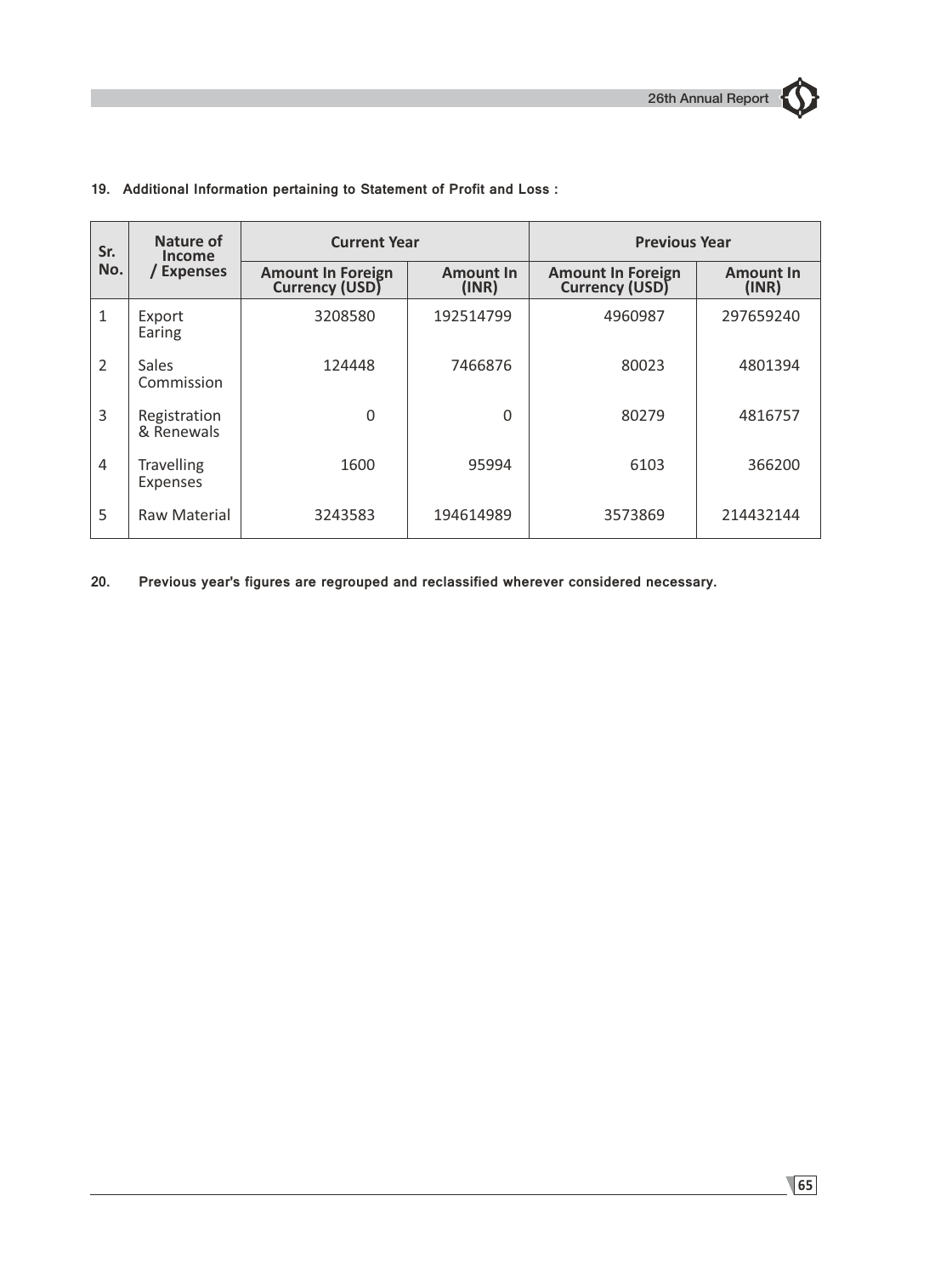

**66**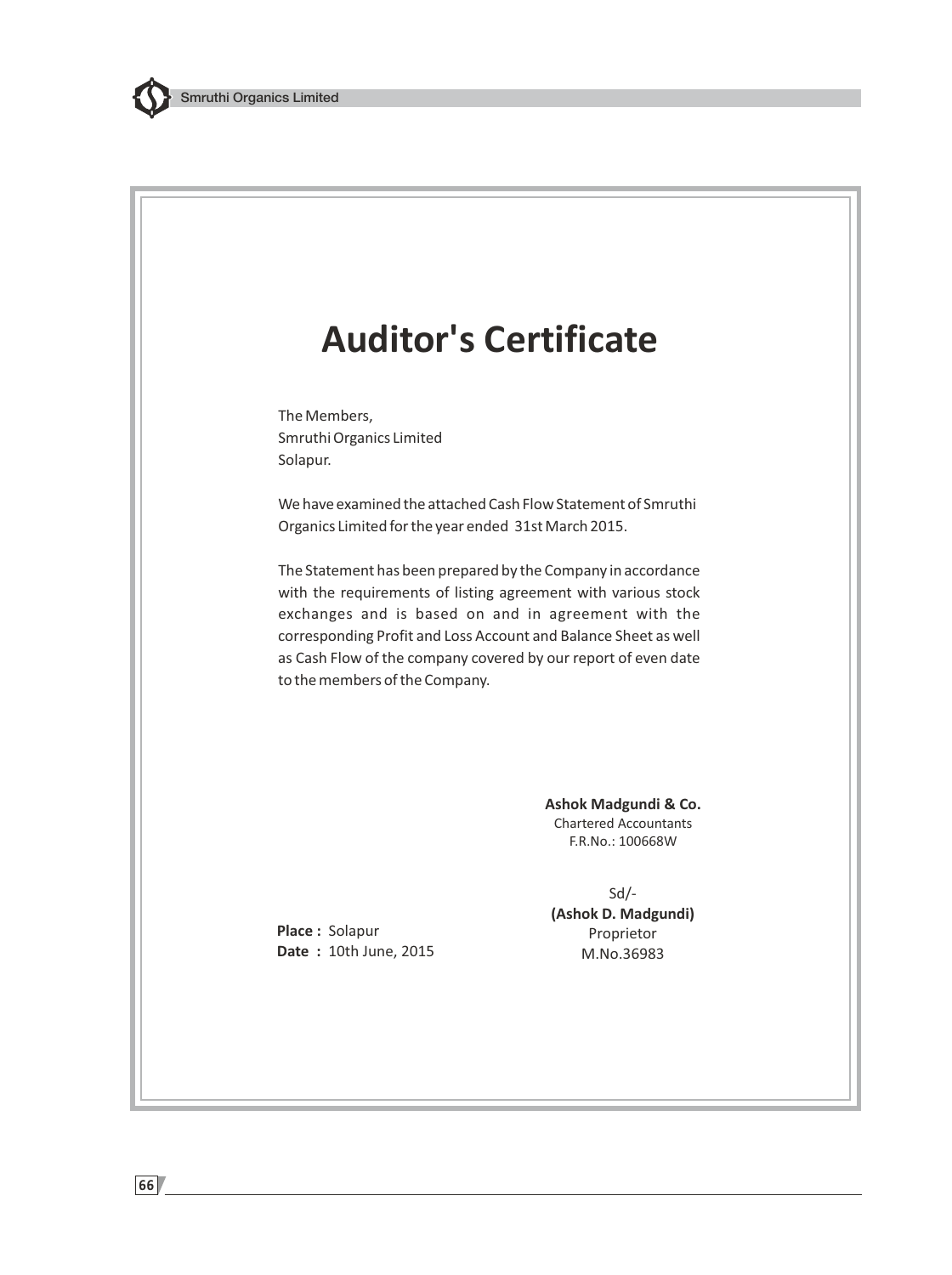## **Cash Flow Statement for the year ended 31.03.2015**

| Sr.No. | <b>Particulars</b>                                                                                                                                                                                                                                                                                                                                                                                                                                                                                                                  |                                                                                               | Rs.                                                                                                                       | Rs.                                                                                                                                           |
|--------|-------------------------------------------------------------------------------------------------------------------------------------------------------------------------------------------------------------------------------------------------------------------------------------------------------------------------------------------------------------------------------------------------------------------------------------------------------------------------------------------------------------------------------------|-----------------------------------------------------------------------------------------------|---------------------------------------------------------------------------------------------------------------------------|-----------------------------------------------------------------------------------------------------------------------------------------------|
| A      | <b>CASH FLOW FROM OPERATING ACTIVITIES</b>                                                                                                                                                                                                                                                                                                                                                                                                                                                                                          |                                                                                               | 31-03-2015                                                                                                                | 31-03-2014                                                                                                                                    |
|        | Loss before tax<br>Non cash adjustment to reconciled profit before tax to net cash flows<br>Depreciation<br>Misc Expenditure written off<br><b>Interest Expenditure</b><br><b>Interest Earned</b>                                                                                                                                                                                                                                                                                                                                   | $(-)$<br>$(+)$<br>$(+)$<br>$(+)$<br>$(-)$                                                     | $-5,65,65,605$<br>$\left( \right)$<br>4,80,37,734<br>$\left( \right)$<br>5,65,07,169                                      | $-9,06,67,649$<br>$\mathbf{U}$<br>5,98,57,290<br>0<br>5, 18, 67, 726<br>$-13,81,272$ $-1,20,23,666$                                           |
|        | Operating profit before working capital changes                                                                                                                                                                                                                                                                                                                                                                                                                                                                                     | $(+)$                                                                                         | 4,65,98,026                                                                                                               | 90,33,701                                                                                                                                     |
|        | <b>Movements in working capital</b><br>Increase/(Decrease) in trade payables<br>Increase/(Decrease) in short term provisions<br>Increase/(Decrease) in other current liabilites<br>Increase/(Decrease) in other long term liabilites<br>Decrease/(Increase) in trade receivables<br>Decrease/(Increase) in inventories<br>Decrease/(Increase) in long term loans & advances<br>Decrease/(Increase) in short term loans & advances<br>Decrease/(Increase) in other current assets<br>Decrease/(Increase) in other non-current assets | $(\text{-})$<br>$(-)$<br>$(+)$<br>$(+)$<br>$(+)$<br>$(+)$<br>$(+)$<br>$(+)$<br>$(-)$<br>$(+)$ | $-8,18,00,109$<br>0<br>58,75,023<br>17,49,207<br>4,04,32,758<br>6,36,10,266<br>1,92,307<br>86,16,073<br>$\mathbf{0}$<br>0 | 9,56,45,512<br>$-3, 11, 27, 725$<br>26,56,046<br>10,20,457<br>$-17,77,35,439$<br>16,53,45,234<br>$-8,09,349$<br>2,97,15,334<br>$\Box$<br>4000 |
|        | Cash generated from / (used in) operations                                                                                                                                                                                                                                                                                                                                                                                                                                                                                          | $(+)$                                                                                         | 8,52,73,551                                                                                                               | 9,37,47,771                                                                                                                                   |
|        | Direct taxes paid (net of refunds)                                                                                                                                                                                                                                                                                                                                                                                                                                                                                                  | $(-)$                                                                                         | $-2,21,471$                                                                                                               | $-22,21,468$                                                                                                                                  |
|        | Net cash flow from / (used in) operating activities (A)                                                                                                                                                                                                                                                                                                                                                                                                                                                                             | $(+)$                                                                                         |                                                                                                                           | $8,50,52,080$   9,15,26,303                                                                                                                   |
| B      | <b>CASH FLOW FROM INVESTING ACTIVITIES</b><br>Purchses of Fixed Assets, including intangible assets, CWIP & capital advances<br>Proceeds of non current investments<br>Increase/(Decrease) in trade payables fixed Assets<br>Purchase of current investments<br>Investment in bank deposits (having orignal maturity of more than 3 months)<br><b>Interest Earned</b>                                                                                                                                                               | $(-)$<br>$\begin{pmatrix} - \ 1 \end{pmatrix}$<br>$(+)$                                       | $-1,20,38,181$ -2,88,26,437<br>$-4,23,942$<br>$\mathbf{0}$<br>$\Omega$                                                    | $-32,90,714$<br>$\theta$<br>N<br>13,81,272   1,20,23,666                                                                                      |
|        | Net Cash from / (used in ) Investing Activities<br>(B)                                                                                                                                                                                                                                                                                                                                                                                                                                                                              | $(-)$                                                                                         | $-1,10,80,851$ -2,00,93,485                                                                                               |                                                                                                                                               |
| C      | <b>CASH FLOWS FROM FINANCING ACTIVITIES</b><br>Proceeds from issuance of share capital & preference share capital<br>Proceeds from long term borrowings<br>Repayment of long term borrowing<br>Proceeds from short term borrowings<br><b>Interest Paid</b><br>Dividend paid on equity shares<br>Tax on equity dividend paid                                                                                                                                                                                                         | $(-)$<br>$(+)$<br>$(\textnormal{-})$<br>$(\textnormal{-})$<br>$(\text{-})$<br>$(-)$           | $\mathbf{0}$<br>$\Omega$<br>$-6,24,72,269$   1,14,73,588<br>$-5,65,07,169$ $-5,18,67,726$<br>$\bf{0}$<br>0                | 0<br>3,70,88,352   1,58,29,799<br>$\Omega$<br>0<br>0                                                                                          |
|        | Net cash flow from / (used in) Financing Activiteis<br>(C)                                                                                                                                                                                                                                                                                                                                                                                                                                                                          | $(-)$                                                                                         | $-8,18,91,086$ $-5,62,23,937$                                                                                             |                                                                                                                                               |
|        | Net Increase/(Decrease) in cash & cash equivalants $(A) + (B) + (C)$<br>Cash & Cash equivalants at the beginning of the period<br>Cash & Cash equivalants at the end of the period                                                                                                                                                                                                                                                                                                                                                  | $(-)$<br>$(+)$<br>$(+)$                                                                       | $-79, 19, 857$<br>2,48,37,181<br>1,69,17,324                                                                              | 1,52,08,882<br>96,28,299<br>2,48,37,181                                                                                                       |

For and on behalf of Board of Directors

Place : Solapur Date : 10th June, 2015

Sd/- **(E.Vaishnavi)** Director

Sd/- **(E.Purushotham)** Managing Director

(E. Swapnil) EXECUTIVE DIRECTOR & CFO Sd/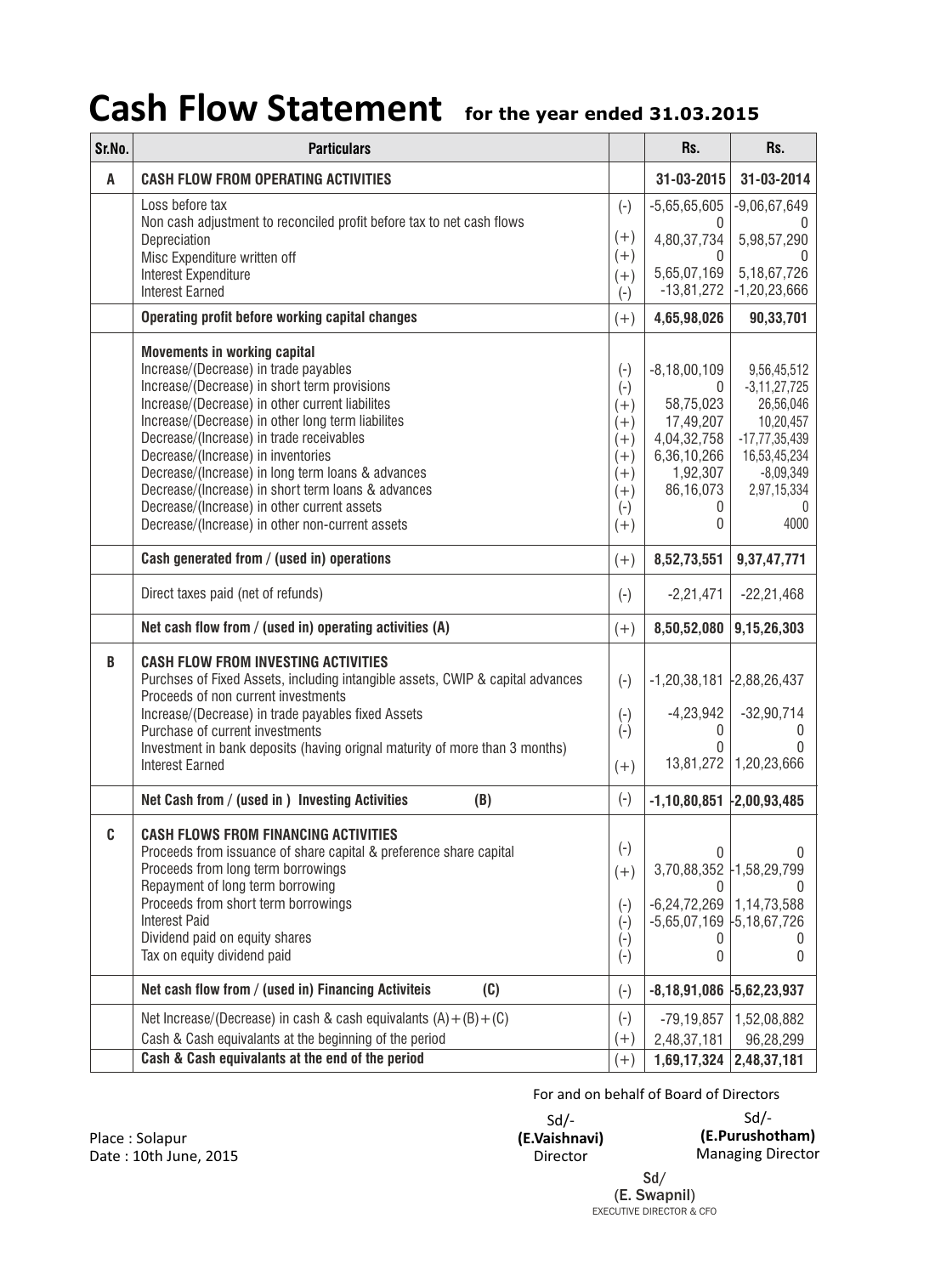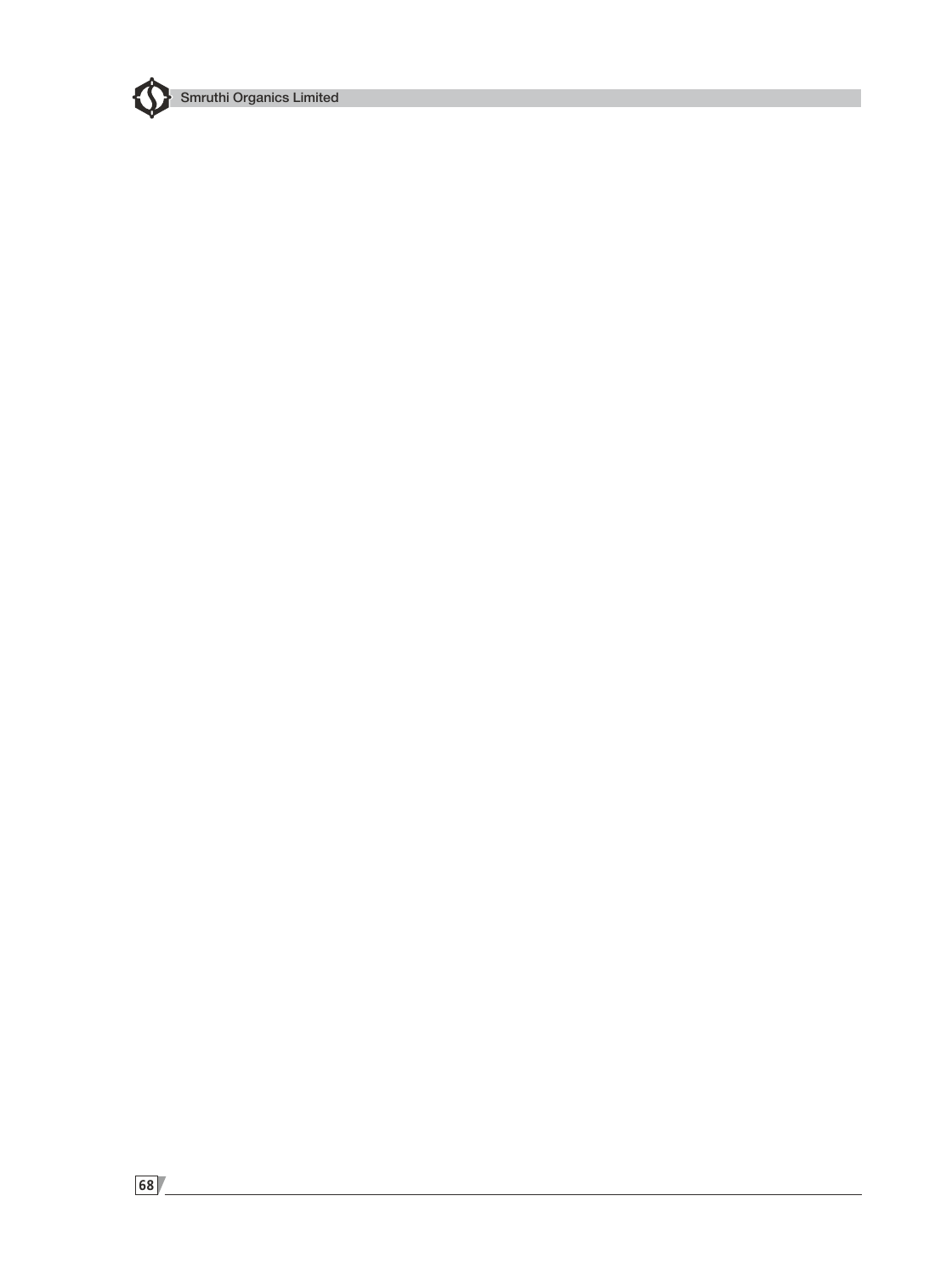

# **Smruthi Organics Limited**

(CIN: L24119PN1989PLC052562)

Regd. Office: 165 A, BALAJI BHAVAN RAILWAY LINES, SOLAPUR, MAHARASHTRA Phone: 0217 231 0267 Fax: ++91 217 231 0268 Website: www.smruthiorganics.com

### **ATTENDANCE SLIP**

| Name and Address of<br>the Registered Member |   |  |
|----------------------------------------------|---|--|
| Folio No./DP ID No./<br>Client ID No.        |   |  |
| No. of Shares                                | ٠ |  |

I hereby record my presence at the 26th Annual General Meeting of the Company to be held at Hotel City Park, (Shamiyana Hall), 119, Murarji Peth, Opp. Hutatma Chowk, Solapur 413 001, on Tuesday 11th August 2015, at 12.30 p.m.

Signature of the Member/ Joint Member/ Proxy attending the Meeting

| <b>Electronic Voting Sequence Number</b><br>(EVSN) | USER ID | Password |
|----------------------------------------------------|---------|----------|
|                                                    |         |          |

Note: Person attending the Meeting should bring this Attendance Slip and Annual Report with him/her.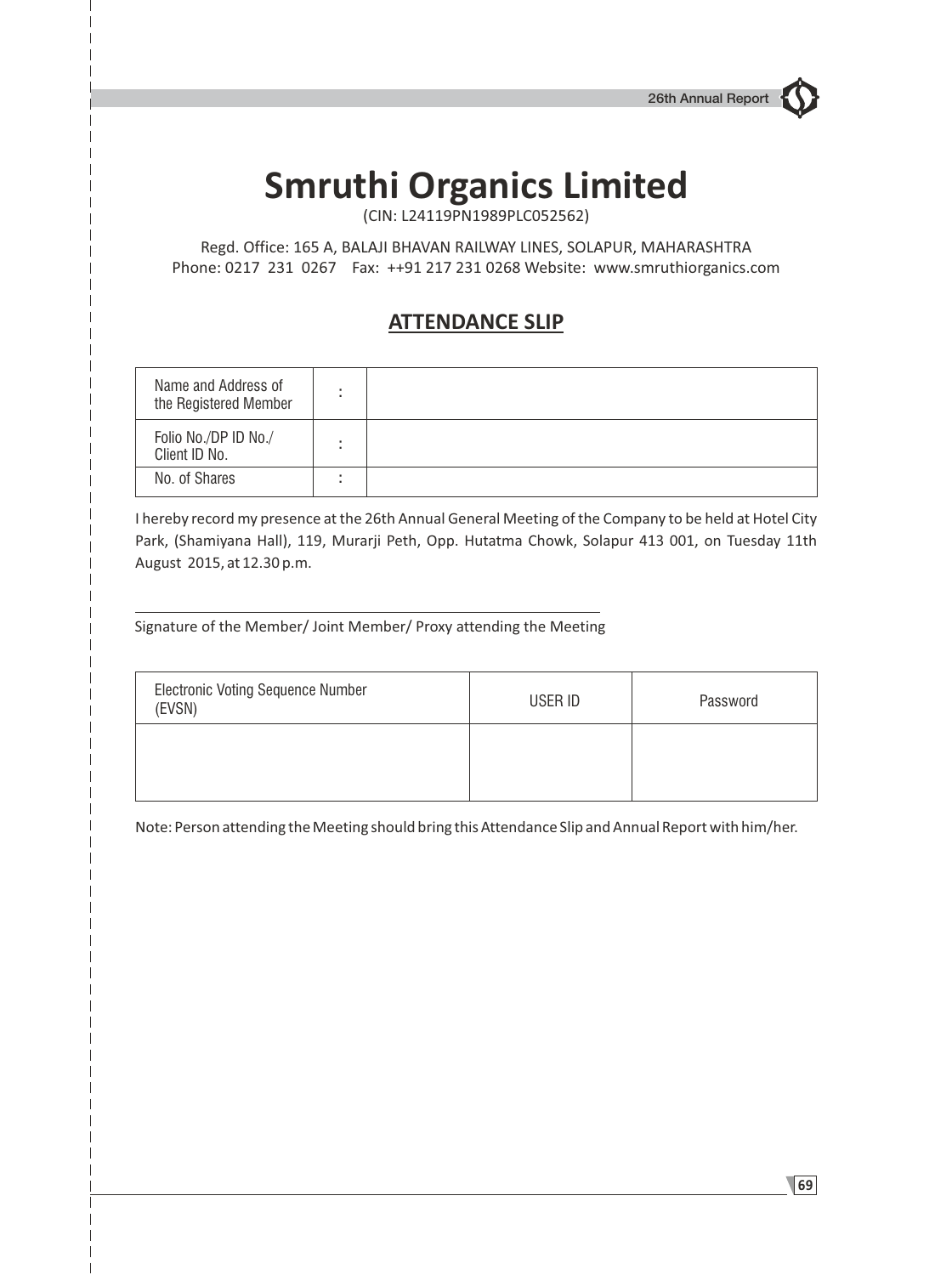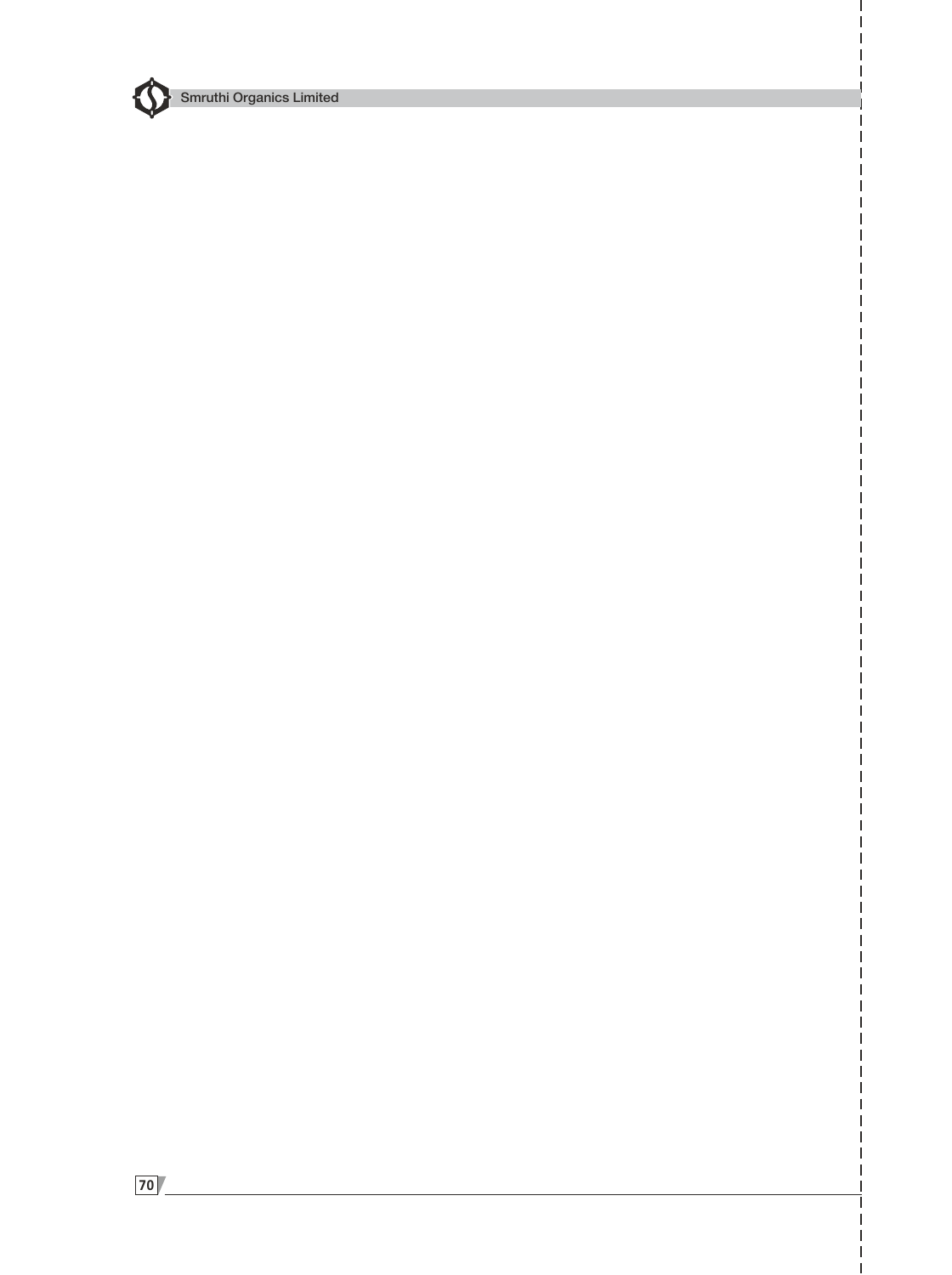# **Smruthi Organics Limited**

(CIN: L24119PN1989PLC052562)

Regd. Office: 165 A, BALAJI BHAVAN RAILWAY LINES, SOLAPUR, MAHARASHTRA Phone: 0217 231 0267 Fax: ++91 217 231 0268 Website: www.smruthiorganics.com

### **PROXY FORM**

(Pursuant to section 105 (6) of the Companies Act, 2013 and Rule 19 (3) of the Companies (Management and Administration) Rules, 2014)

| <b>CIN</b>                                                                                                 | L24119PN1989PLC052562                                    |  |                                                                                                                                                                                                                                |  |
|------------------------------------------------------------------------------------------------------------|----------------------------------------------------------|--|--------------------------------------------------------------------------------------------------------------------------------------------------------------------------------------------------------------------------------|--|
| Name of the Company                                                                                        | Smruthi Organics Limited                                 |  |                                                                                                                                                                                                                                |  |
| <b>Registered Office</b>                                                                                   | 165 A, BALAJI BHAVAN RAILWAY LINES, SOLAPUR, MAHARASHTRA |  |                                                                                                                                                                                                                                |  |
| Name of the Member (s)                                                                                     |                                                          |  |                                                                                                                                                                                                                                |  |
| <b>Registered Address</b>                                                                                  |                                                          |  |                                                                                                                                                                                                                                |  |
| Email ID                                                                                                   |                                                          |  |                                                                                                                                                                                                                                |  |
| Folio No. /DP ID- Client ID                                                                                |                                                          |  |                                                                                                                                                                                                                                |  |
| I/We, being the member(s) of and hold/holds<br>$^-$ shares of the<br>above named company, hereby appoint : |                                                          |  |                                                                                                                                                                                                                                |  |
|                                                                                                            |                                                          |  |                                                                                                                                                                                                                                |  |
|                                                                                                            |                                                          |  |                                                                                                                                                                                                                                |  |
|                                                                                                            |                                                          |  |                                                                                                                                                                                                                                |  |
|                                                                                                            |                                                          |  |                                                                                                                                                                                                                                |  |
|                                                                                                            |                                                          |  |                                                                                                                                                                                                                                |  |
|                                                                                                            |                                                          |  | example and the state of signature signature state of sailing him / her state of sailing him / her state of sai                                                                                                                |  |
|                                                                                                            |                                                          |  |                                                                                                                                                                                                                                |  |
|                                                                                                            |                                                          |  |                                                                                                                                                                                                                                |  |
|                                                                                                            |                                                          |  | and the state of the Signature Contract of Signature Contract of the Signature Contract of the Signature Contract of the Signature Contract of the Signature Contract of the Signature Contract of the Signature Contract of t |  |

As my/our proxy to attend and vote (on a poll) for me/our behalf at the 26th Annual General Meeting of the Company to be held at Hotel City Park, (Shamiyana Hall), 119, Murarji Peth, Opp. Hutatma Chowk, Solapur 413 001, on Tuesday 11th August 2015, at 12.30 p.m. and at any adjournment thereof in respect of the following resolutions:

**71**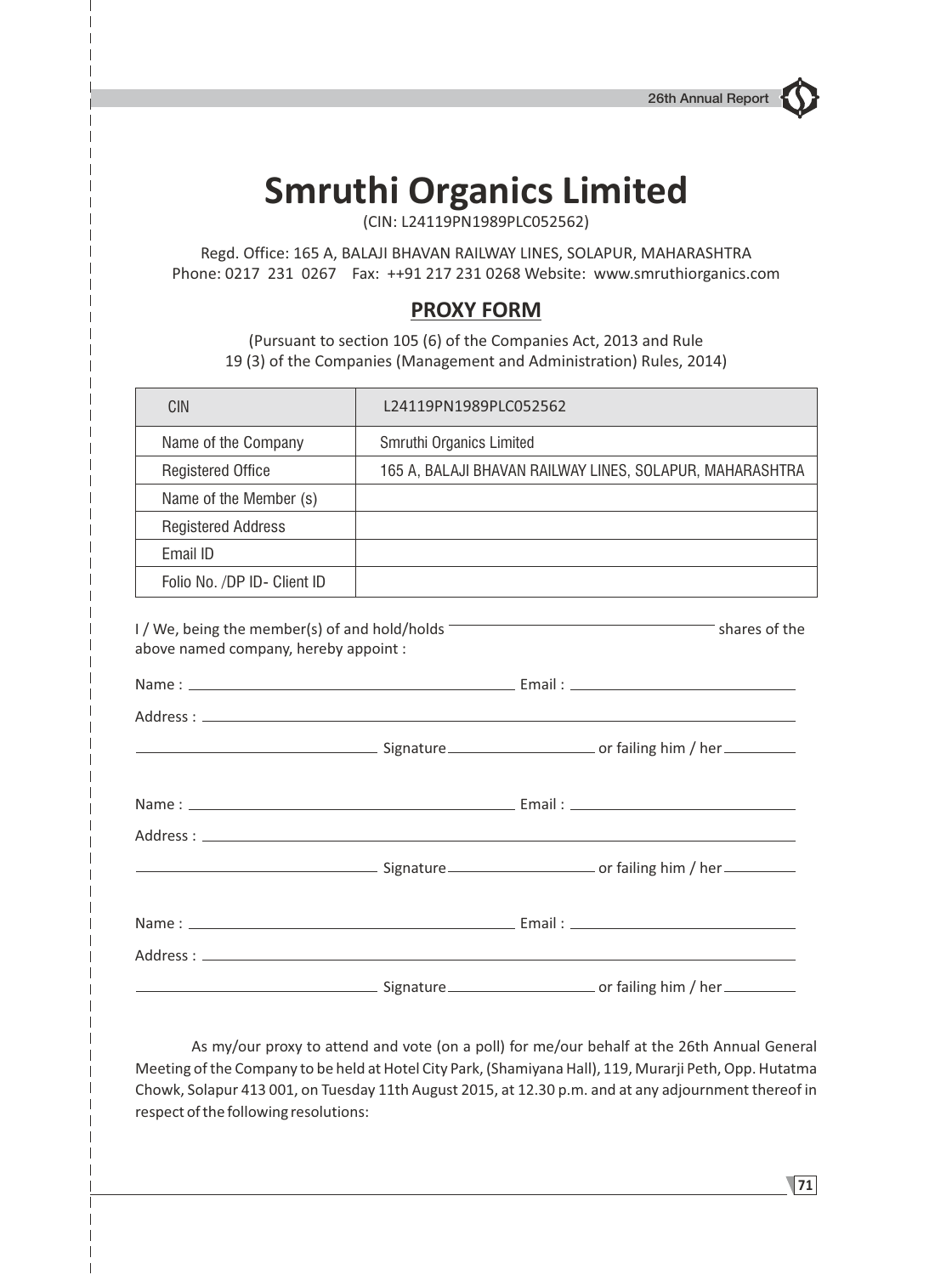| Resolution<br>number               | <b>Resolutions</b>                                                                                                                                                                                                             | Vote<br>Please mention no. of shares |         |                  |
|------------------------------------|--------------------------------------------------------------------------------------------------------------------------------------------------------------------------------------------------------------------------------|--------------------------------------|---------|------------------|
|                                    |                                                                                                                                                                                                                                | For                                  | Against | Abstain          |
| <b>ORDINARY BUSINESS</b>           |                                                                                                                                                                                                                                |                                      |         |                  |
| $\mathbf{1}$                       | To consider and adopt Audited Financial Statements,<br>and Reports of Directors and Auditors and Cash Flow<br>Statement for the year ended 31st March, 2015.<br>(Ordinary Resolution)                                          |                                      |         |                  |
| $\overline{2}$                     | Appointment of Mrs. E. Vaishnavi (DIN 00033669 )who<br>retires by rotation and being eligible offers herself for<br>re-appointment. (Ordinary Resolution)                                                                      |                                      |         |                  |
| 3                                  | Appointment of Ashok Madgundi and Co. Chartered<br>Accountants as Statutory Auditors of the Company.<br>(Ordinary Resolution)                                                                                                  |                                      |         |                  |
| <b>SPECIAL BUSINESS</b>            |                                                                                                                                                                                                                                |                                      |         |                  |
| $\overline{4}$                     | To appoint Shriniwas Diddi & Associates as Cost<br>Auditor for 2015-16 (Special Resolution)                                                                                                                                    |                                      |         |                  |
| 5                                  | To appoint Mr E. Swapnil as Executive Director and CFO<br>for 3 years from 1st June 2015 to 31st March 2018<br>(Special Resolution)                                                                                            |                                      |         |                  |
| 6                                  | To approach Central Government for approval of waiver<br>of excess remuneration of Rs. 36 Lacs paid to Mr. E.<br>Purushotham, Managing Director during a period from<br>1st April 2013 to 31st March 2014 (Special Resolution) |                                      |         |                  |
| ** Each Share Shall have one vote. |                                                                                                                                                                                                                                |                                      |         | Affix            |
|                                    |                                                                                                                                                                                                                                |                                      |         | Revenue<br>Stamp |
|                                    |                                                                                                                                                                                                                                |                                      |         |                  |

Signature of the of the Member(s)

Signature of the of the proxy/ holder(s)

## **Notes:**

- 1. This form, in order to be effective be duly stamped, completed, signed and deposited at the Registered Office of the Company, not less than 48 hours before the commencement of the meeting.
- 2. It is optional to indicate your preference. If you leave the for, against column blank against any or all the resolutions, your proxy will be entitled to vote in the manner as he/she may deem appropriate.

**72**